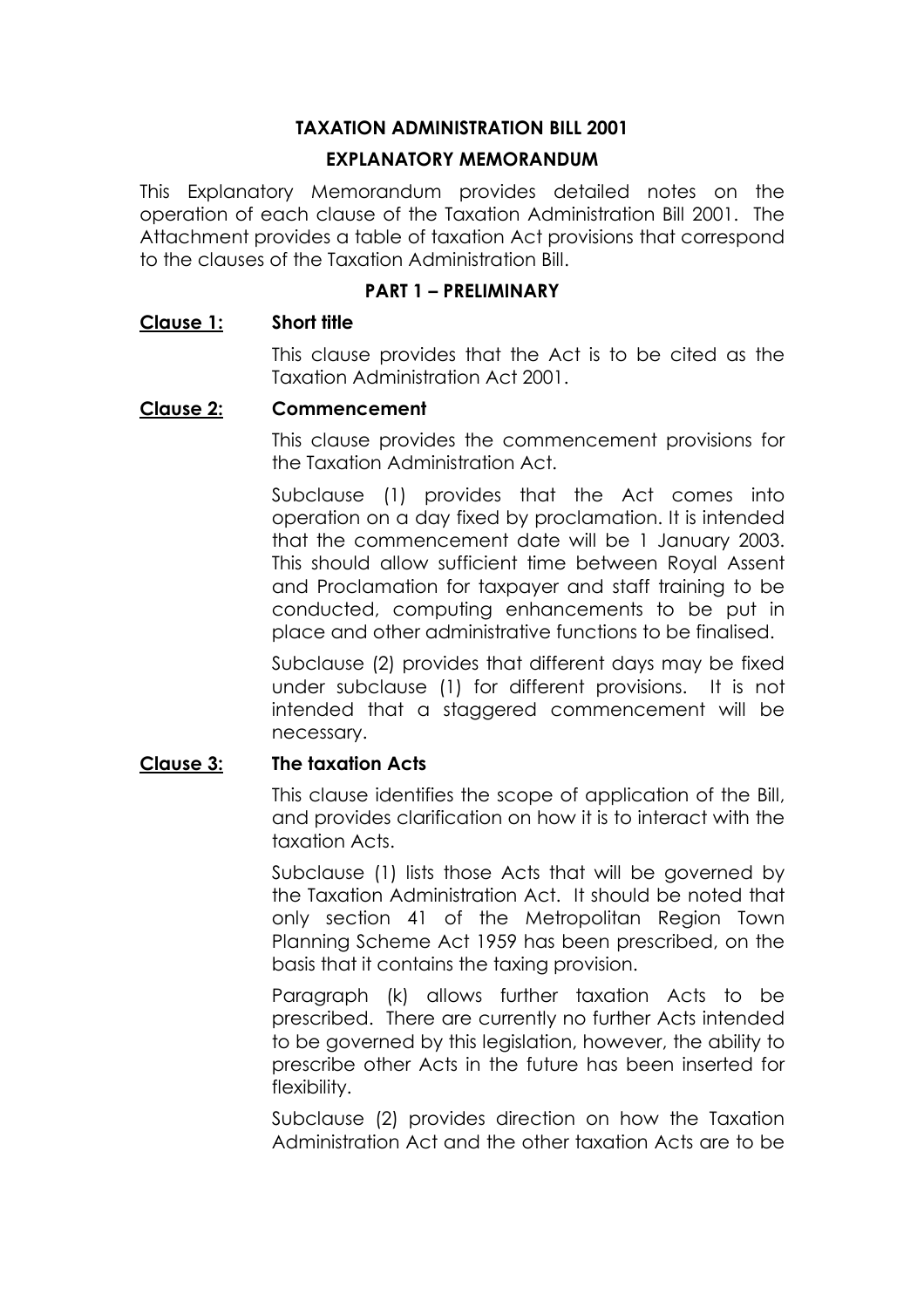interpreted. This allows definitions in both Acts to be transposed.

# **Clause 4: Meaning of terms used in this Act**

This clause sets out the status of the Glossary at the end of the Bill.

# **Clause 5: Crown bound**

This clause specifically provides that the Taxation Administration Act and any of the other taxation Acts bind the Crown in the right of Western Australia. These Acts bind the Crown as far as the legislative power of the Western Australian Parliament permits. However, the power operates only to the extent that there is no express provision to provide otherwise in a taxation Act.

# **PART 2 - TAX ADMINISTRATION GENERALLY**

The provisions in this Part deal with the persons able to perform administrative functions under the taxation Acts. The powers also include provisions dealing with the manner in which powers are to be conferred on officers who perform the functions of the Commissioner.

For the purposes of these provisions, it should be noted that section 87 of the Criminal Code provides for an offence for any person who "impersonates a public officer" or "falsely represents himself to be a public officerî. A public officer includes the Commissioner, a delegate of the Commissioner or an investigator. The offence is a misdemeanour and a penalty of 2 years imprisonment applies.

# **Clause 6: Commissioner of State Revenue**

This clause describes the Commissioner of State Revenue. It provides that a Commissioner of State Revenue is to be appointed under Part 3 of the Public Sector Management Act 1994.

# **Clause 7: Administration of taxation Acts**

This clause sets out the relationship between the Commissioner and the Minister. The term "Minister" is governed by section 12 of the Interpretation Act 1984. It is intended that the Taxation Administration Act will be included in the portfolio of the Treasurer, as he currently has portfolio responsibility for the existing taxation Acts.

It was considered desirable to set out the relationship between the Commissioner and the Minister in regard to the administration of taxation matters. This is considered appropriate as there is not, nor should there be,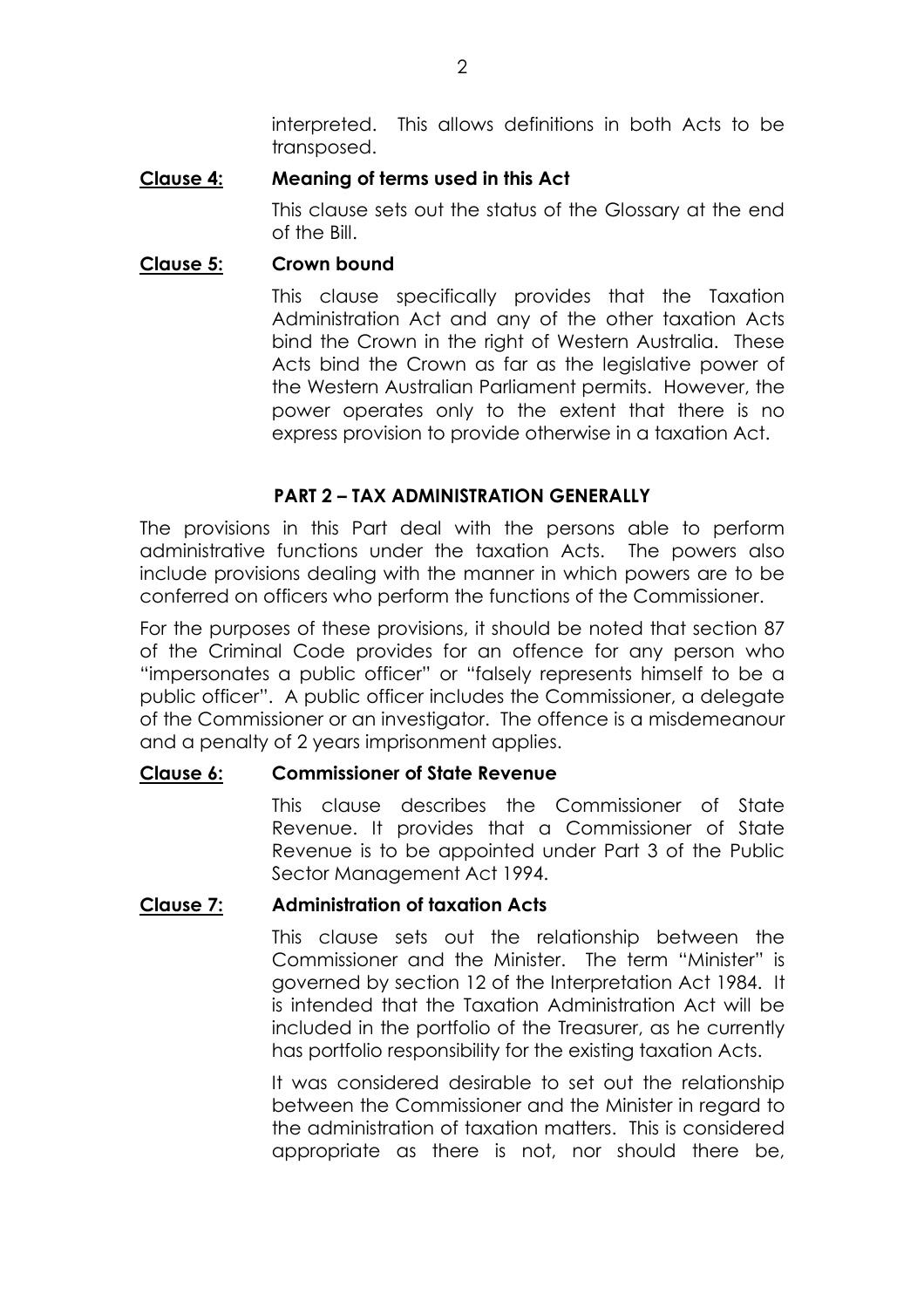Government or political intervention in the administration of taxpayers' personal affairs.

This provision will statutorily remove any doubt that the Commissioner could be subject to Ministerial control or direction in the administration of taxation Acts. This principle is not explicitly stated in the existing taxation Acts, however, the general administration power in each of those Acts has been interpreted on the basis of the principles explicitly stated in this Bill.

It should be noted that this power does not remove any responsibility the Commissioner has to report to the Minister on the efficacy of the tax laws, or any powers the Minister has with regard to the efficient administration of government Departments.

# **Clause 8: Commissionerís functions**

This clause provides that the Commissioner may perform any function conferred on an investigator in addition to those functions conferred on him under a taxation Act.

This power is necessary, as certain functions under Part 8 of the Bill are directly conferred on investigators, not the Commissioner.

# **Clause 9: Judicial notice of appointment and signature**

This clause has been included to assist with Western Australian legal proceedings.

By way of background, section 56 of the Evidence Act 1906 lists persons whose signatures will be taken on judicial notice. The Commissioner of State Revenue is not on that list.

Rather than have the Commissioner gazetted for the purposes of section 56, it was considered appropriate to insert a corresponding provision in the Taxation Administration Bill, which will allow the Commissioner's signature to be taken on judicial notice.

# **Clause 10: Delegation**

This clause provides powers allowing the Commissioner to delegate functions. The provisions should be read in conjunction with sections 58 and 59 of the Interpretation Act 1984, which provide additional delegation powers in respect of all Western Australian Acts.

Subclause (1) enables the Commissioner to delegate any of his functions under a taxation Act. However, this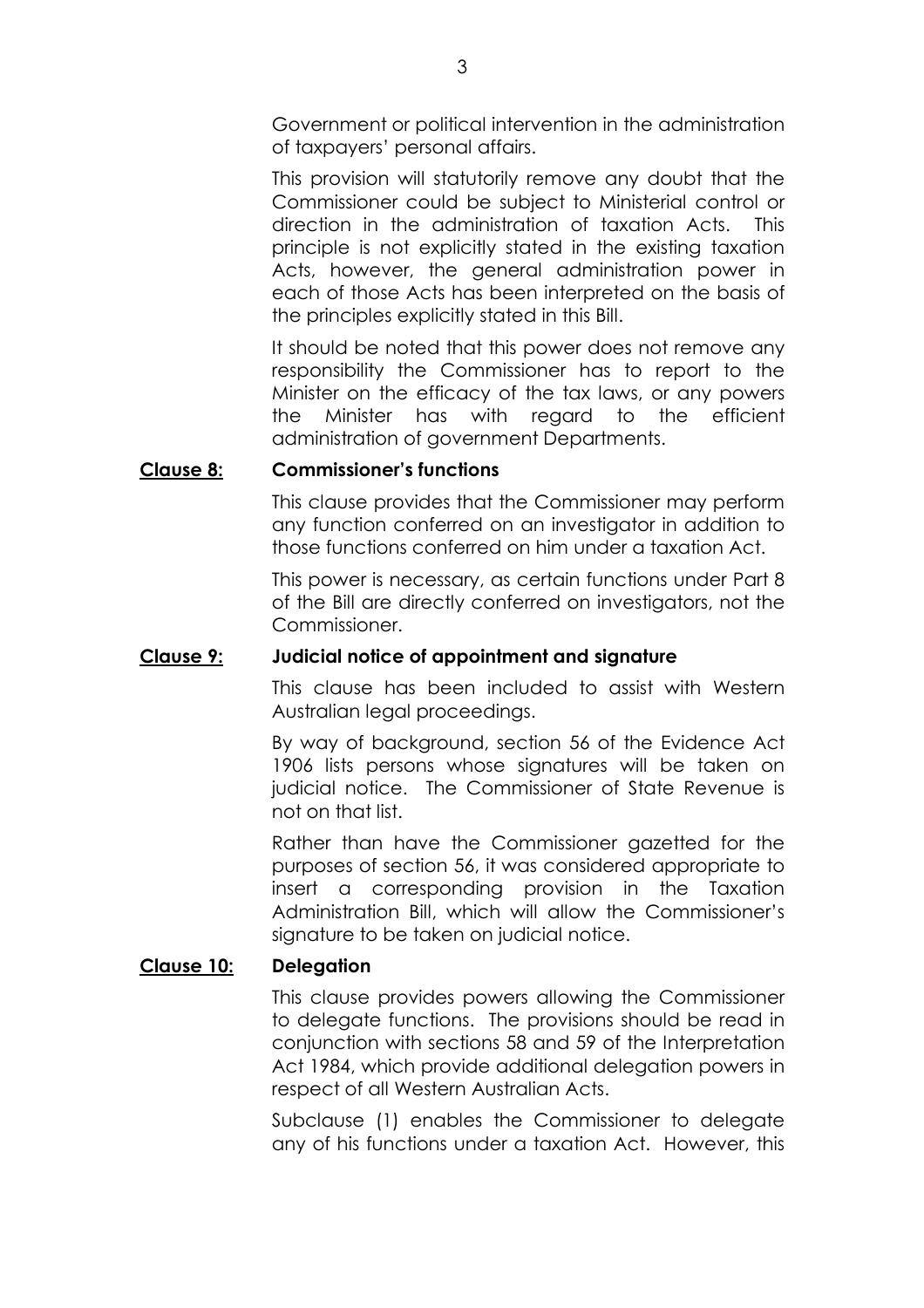subclause prevents him from delegating the following powers:

- $\triangleright$  the actual power of delegation under this clause;
- $\triangleright$  the power to issue an identity card under clause 11; and
- $\triangleright$  the power to give a specific authorisation in respect of investigation matters set out in clauses 90(3) (entry of residential premises), 91(1)(a) (breaking open things during a search) and 93(2) (use of force where property damage is likely).

Subclause (2) requires that a delegation must be made in writing.

Subclause (3) provides that a delegated function, when performed by a delegate, is taken to have been performed by the Commissioner for the purposes of the taxation Acts. This ensures that State Revenue officers have appropriate powers to perform the day-to-day revenue collection operations.

Subclause (4) provides that this section does not limit the ability of the Commissioner to perform a function through an agent.

Subclause (5) provides that the Commissioner must keep a record of all delegations made under this provision and the register may be kept electronically. Under current practice, such delegations are kept in writing and signed under the hand of the Commissioner. While this practice will continue, an electronic register is also proposed, which will enable easier monitoring for training and performance review tasks.

Subclause (6) provides a right for a taxpayer or their representative to inspect a delegation, in relation to delegated powers that have been exercised in dealing with the taxpayer's affairs. This clause was inserted as a result of a request made during the in-camera consultation process for delegations to be as transparent as possible. Under clause 114, an extract from this register can be used as evidence of the facts stated therein.

# **Clause 11: Tax investigators**

This clause provides powers to appoint investigators and issue an identity card that contains a statement certifying that the person is an investigator appointed by the Commissioner.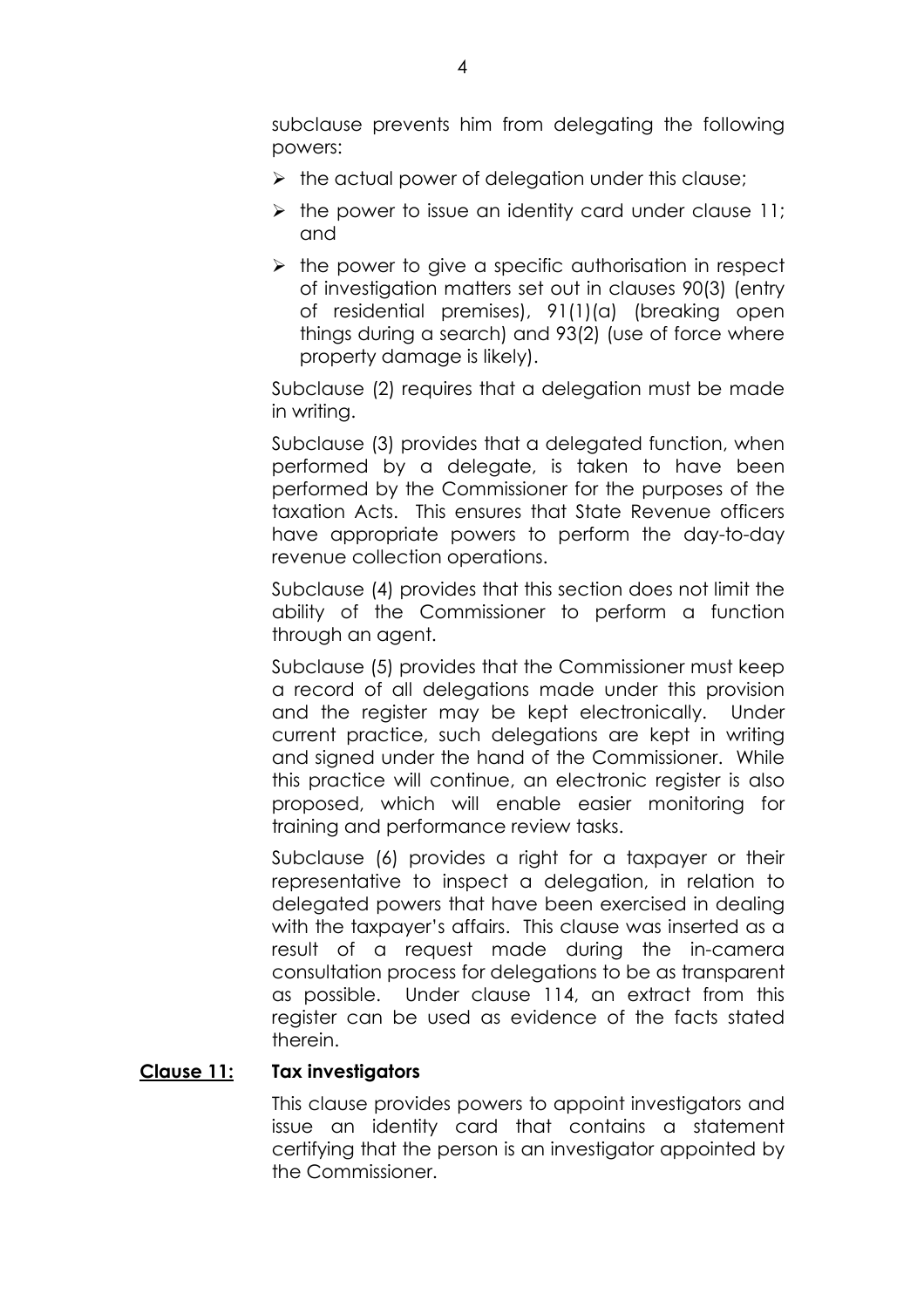An investigator is required to show an identity card on request when exercising powers under the investigation provisions (Part 8).

Subclause (1) provides that a person may be appointed by the Commissioner to be an investigator. The appointment of an investigator is necessary due to the construction of Part 8. The investigation powers have been directly conferred on the investigators under that Part. In appointing an investigator, it is recognised that the powers in Part 8 require specialised training.

Subclause (2) provides that an identity card is to be issued by the Commissioner to each investigator.

Subclause (3) provides that an identity card must state that the person identified by the card is an investigator for the purposes of the taxation Acts. In addition, the certificate must include a photograph of the delegate. These requirements are considered appropriate for identification purposes.

Subclause (4) requires that the delegate must return the identity card to the Commissioner when the delegation has been revoked. An offence penalty of \$20,000 is applicable for failure to return an ID card. It should be noted that the penalty clause has been specifically phrased to have application only to subsection (4) in accordance with the requirements of section 72 of the Interpretation Act 1984.

# **Clause 12: Appointed representatives for court proceedings**

This clause sets out requirements in relation to personal representation of the Commissioner.

Subclause (1) allows the Commissioner to appoint a person to represent him in court proceedings for recovery, offences under taxation Acts and any other proceedings before a court or tribunal where the Commissioner is a party.

Personal representation is not a function that can be delegated under the delegation provisions. Accordingly, it is necessary to specifically authorise a person to appear on behalf of the Commissioner in the proceedings listed.

Subclause (2) specifies that an appointed representative is able to represent the Commissioner in accordance with the authorisation.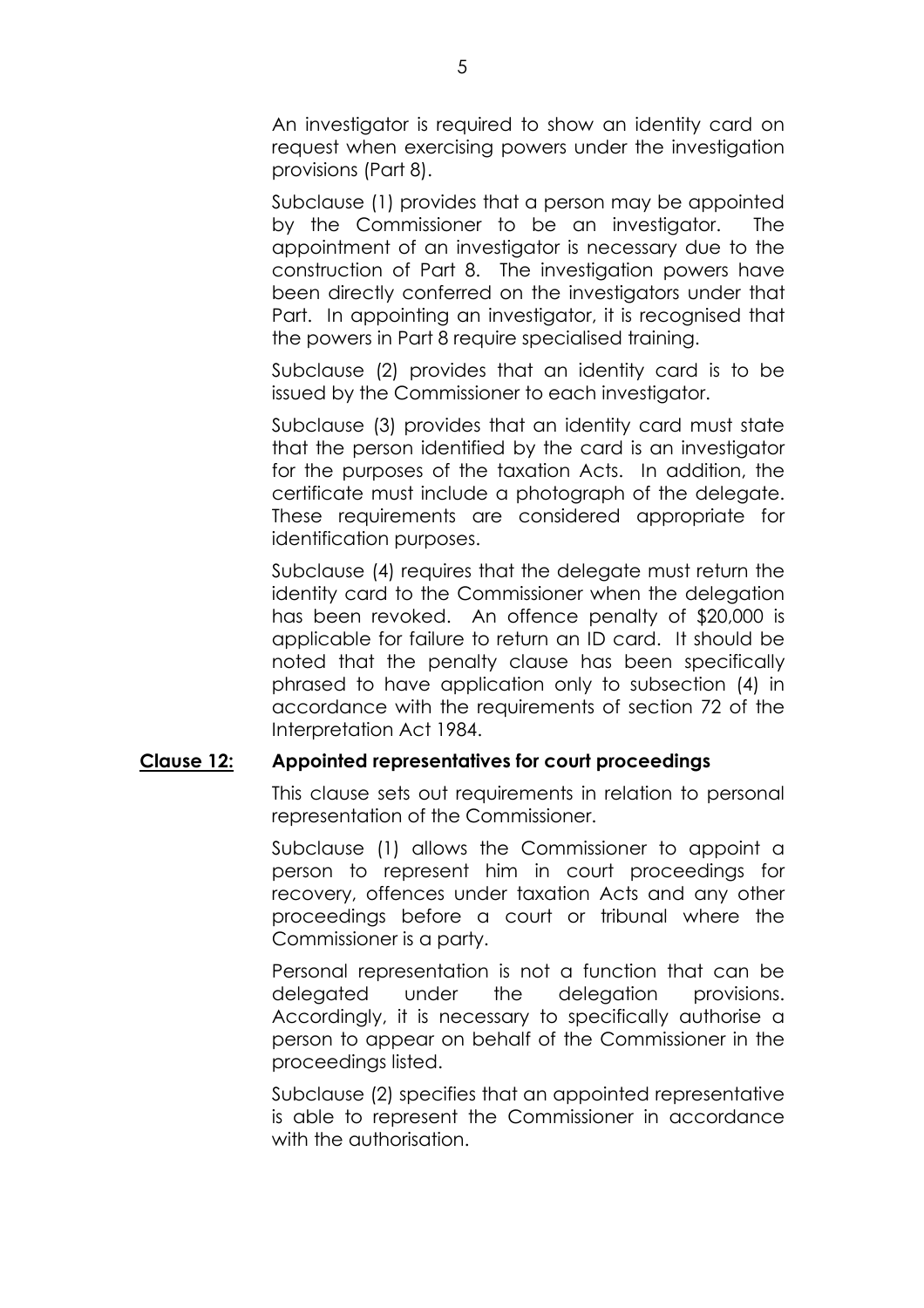# **PART 3 - ASSESSMENTS OF TAX**

# **Division 1 – Assessments**

#### **Clause 13: Assessments**

This clause identifies an assessment for the purposes of the taxation Acts. This clause, and the definition in the Glossary, provide that an assessment may be a self assessment, official assessment or reassessment.

Subclause (1) provides that an assessment is a determination of the amount of tax payable by a taxpayer under a taxation Act. The clause also clarifies that the following determinations are assessments:

- $\triangleright$  that no tax is payable;
- $\triangleright$  that a person is liable to pay tax;
- $\triangleright$  that a person is exempt from a liability to pay tax;
- $\triangleright$  that an instrument, event or transaction is liable to tax; or
- $\triangleright$  that an instrument, event or transaction is exempt from tax

This means that a nil assessment is a determination that no tax is payable and therefore an assessment for the purposes of the Act.

Subclause (2) provides that an assessment may relate to any one or more particular components of tax. An example of an assessment of a particular component would be the assessment of a late payment penalty upon late payment of land tax, which is imposed after the initial assessment of primary tax has been made.

Subclause (3) provides that a receipt by the Commissioner of an amount in payment of tax does not constitute an assessment of tax liability. This provision is necessary primarily for stamp duty instruments where a prepayment of tax is made. It ensures that an assessment is not made until an assessment notice is issued or the instrument is immediately stamped (as contemplated by clause 23(2)(b)).

#### **Clause 14: Self -assessments**

This clause describes self-assessments, which are assessments made by a taxpayer in a return, by a responsible party in a return or under a special tax return arrangement. As a result of its inclusion in this clause and the Glossary, a self-assessment is capable of being objected to under the objection provisions in Part 4.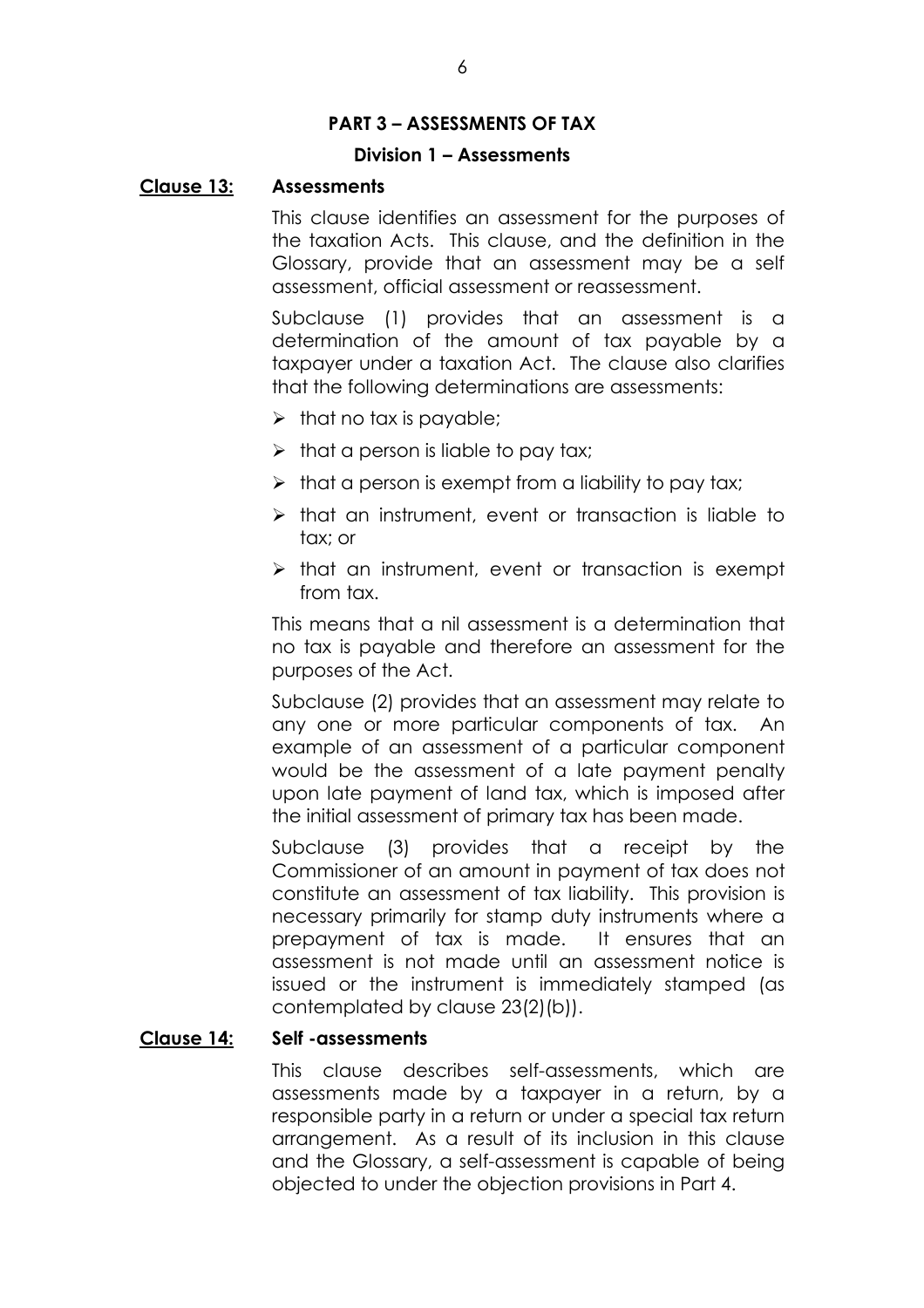# **Clause 15: Official assessments**

This clause provides specific details in respect of official assessments made by the Commissioner.

Subclause (1) provides that an official assessment is an assessment made by the Commissioner.

Subclause (2) provides that the Commissioner must make an official assessment of tax payable by a taxpayer in two specific circumstances. These are:

- $\triangleright$  if a taxpayer is not required to make a self assessment (ie. where no returns are required to be lodged by the taxpayer or responsible party); or
- $\triangleright$  where he is required to do so under a taxation Act (eg. to determine a corporate reconstruction exemption application under the Stamp Act).

Subclause (3) provides that the Commissioner may also make an official assessment of tax payable by a taxpayer under a particular taxation Act on his own initiative. The subclause also clarifies that the Commissioner's power to make an assessment operates regardless of any obligation that a taxpayer may have to make self-assessments (eg. where the Commissioner conducts an audit of a company and finds that returns should have been made, but were not).

Subclause (4) provides that the Commissioner may make an assessment in any other circumstances at the request of the taxpayer. An example of this could be a voluntary disclosure of a pay-roll tax liability by a taxpayer who has not included certain types of wages in their returns to date.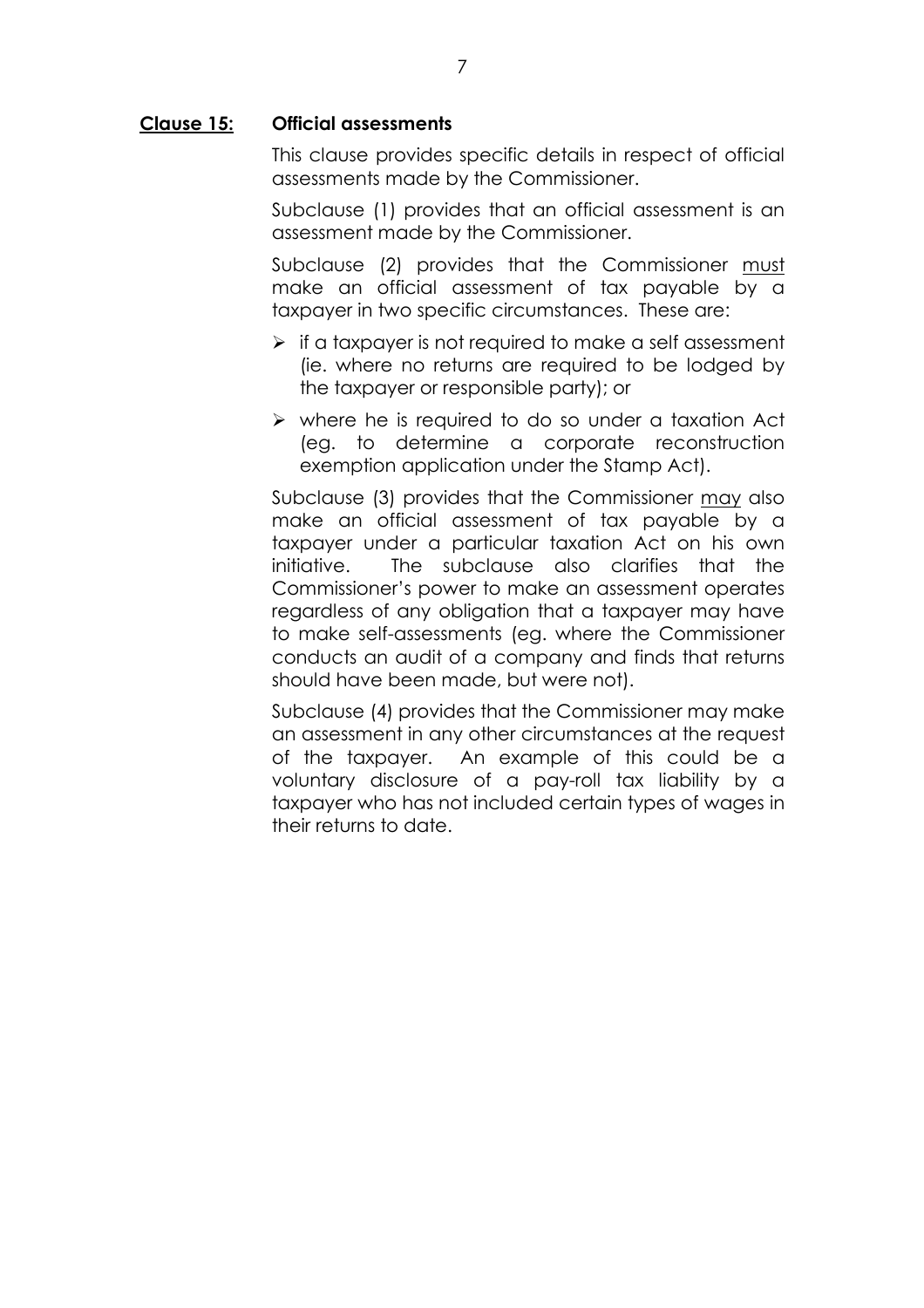The following table gives an indication of how the current assessment practices and tax types administered by the Office of State Revenue fit within the proposed classifications of official assessment and self-assessment.



#### **Clause 16: Reassessments**

This clause provides the power for the Commissioner to make a reassessment of a tax liability. A reassessment is a type of official assessment that is covered under the general meaning of assessment in clause 13(1).

The power to reassess tax liabilities is currently available under all of the taxation Acts. The reassessment is merely an assessment made by the Commissioner that is governed by a sub-set of specific rules as set out in this clause.

Subclause (1) sets out three circumstances where the Commissioner must make a reassessment.

Paragraph (a) provides that the Commissioner must make a reassessment if specifically required to do so under a taxation Act. This requirement exists in the taxation Acts to give effect to concessions or refunds.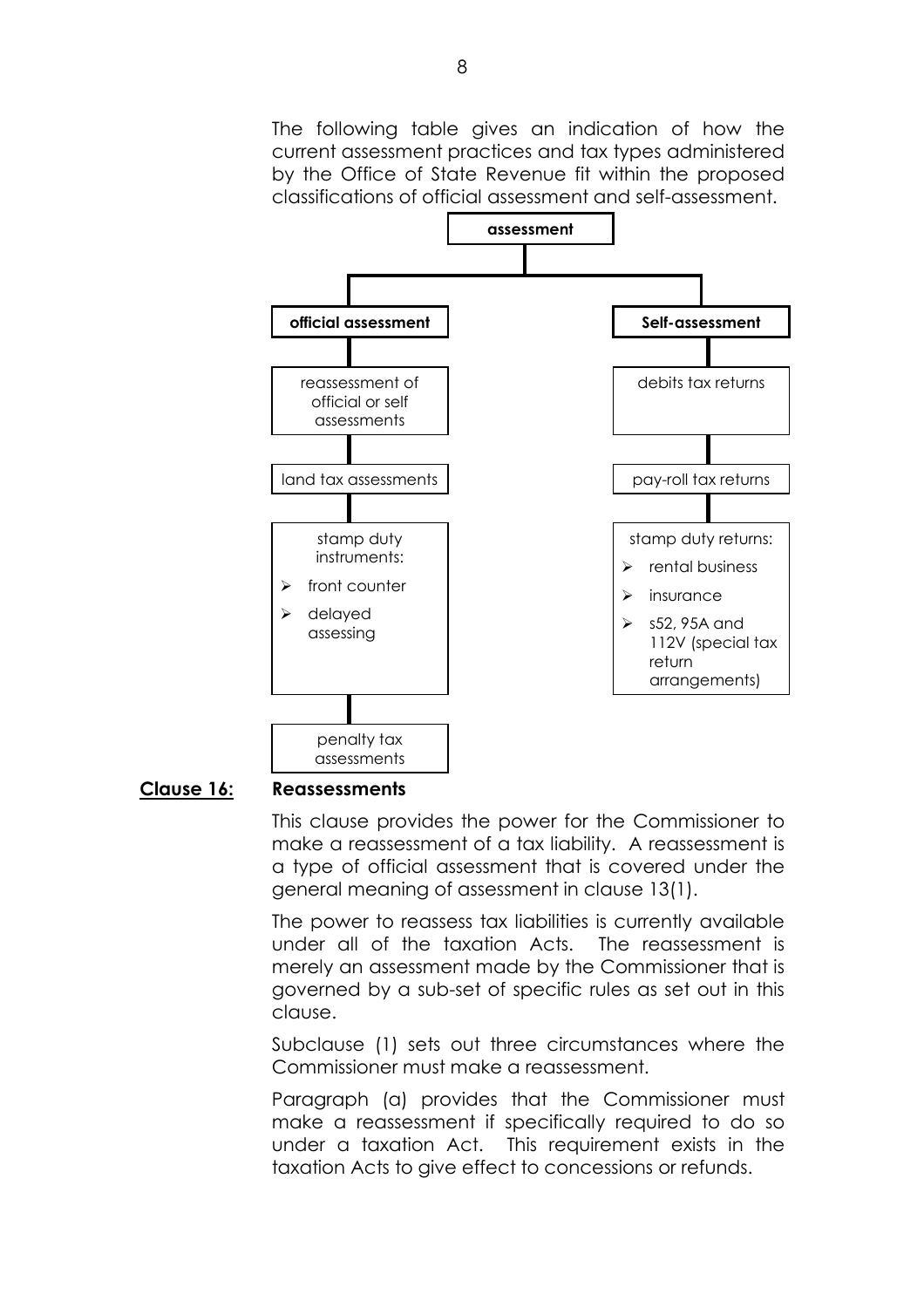Paragraph (b) provides that the Commissioner must make a reassessment under a direction of the court or tribunal referred to in clause 41. The circumstances in paragraph (b) are most likely to arise as the result of an appeal, where the Commissioner is required to reassess the amount of tax payable in accordance with the decision.

Paragraph (c) provides that the Commissioner must also make a reassessment if a taxation Act provides for a rebate or refund, and that rebate or refund was not taken into account when the original assessment was made. Implicit in this power is the fact that the taxpayer must have met all rebate or refund conditions, including any time limits for making application as out in the rebate or refund provision.

Subclause (2) provides that the Commissioner may make a reassessment on his own initiative if an original assessment or a previous reassessment is not considered to be correct. The Commissioner is also able to make a reassessment, subject to subclause (5), upon receipt of an application from a taxpayer requesting that a reassessment be made.

Subclause (3) provides that a reassessment may be made whether or not any amount of tax has been paid on the previous assessment.

Subclause (4) provides that a reassessment may consolidate two or more separate assessments into a single assessment. This clause is particularly relevant to the reassessment of return based taxes, which often involves the reassessment of tax over more than one return period, particularly where the reassessment is the result of an audit.

Subclause (5) provides that any decision by the Commissioner to make or not make a reassessment at the request of a taxpayer under subclause (2)(b) is nonreviewable. This removes the power to object to that decision as a result of clause 34(2)(d).

Subclause (6) prevents action being brought in a court to compel the Commissioner to make a reassessment. Despite the fact that subclause (5) gives the Commissioner a non-reviewable right in relation to the making of a reassessment, this subclause is considered necessary to ensure that no action can be taken outside the assessment process.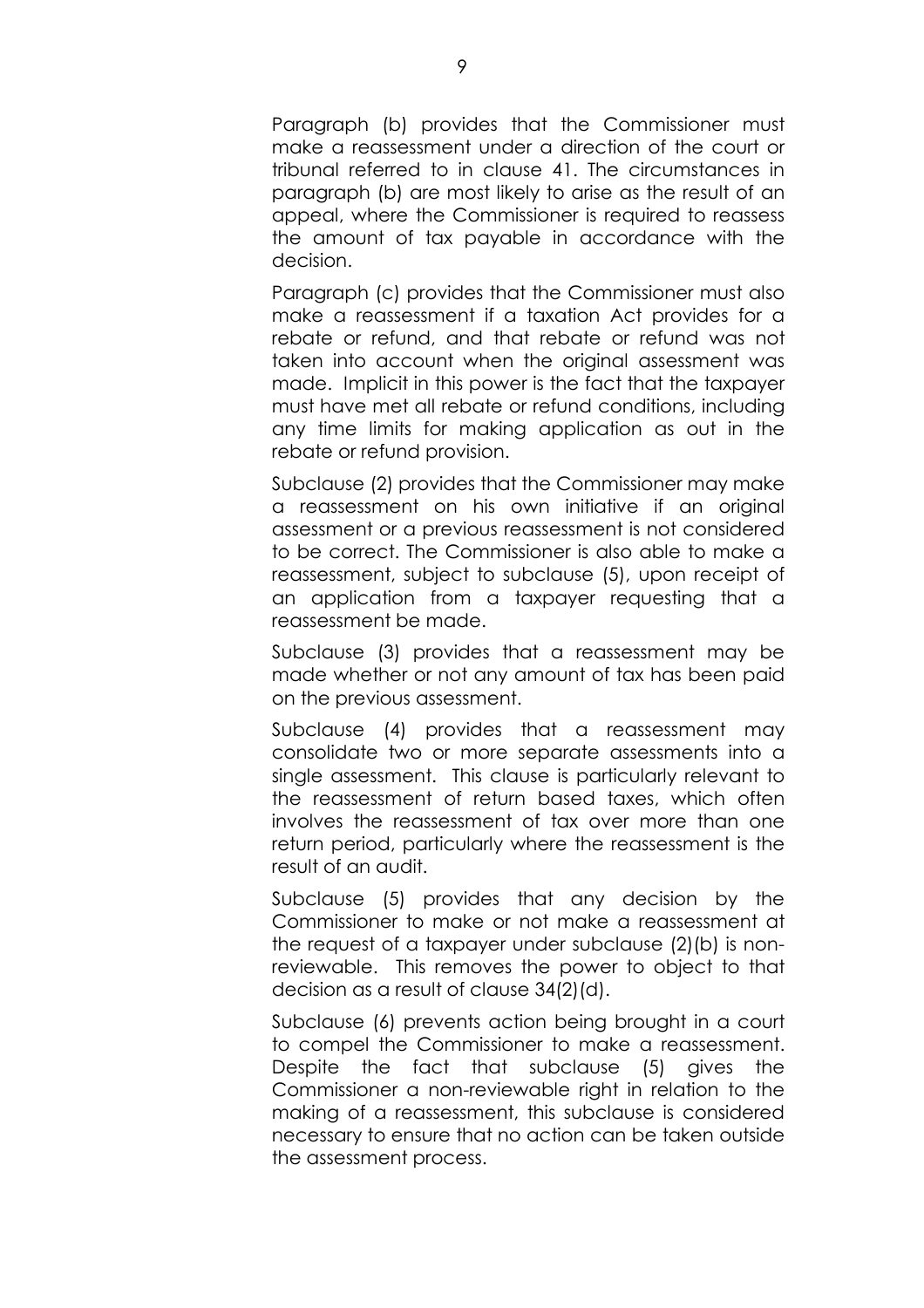# **Clause 17: Time limits on reassessments**

This clause sets out the time limits that apply to reassessments.

Subclause (1) provides that a taxpayer is not entitled to apply for a reassessment more than 5 years after the original assessment was made.

Subclause (2) provides that a reassessment can be made at any time in two circumstances. These are:

- $\triangleright$  where directed to do so as a result of a decision of a court or tribunal hearing an appeal under section 41; or
- $\triangleright$  if the Commissioner is of the opinion that there has been an evasion of tax, or that the previous assessment was made on the basis of false or misleading information.

The first power is necessary in any case where the decision falls outside the normal 5 year reassessment period outlined in subclause (4). This power will ensure that no restrictions are placed on giving proper effect to court or tribunal decisions.

Subclause (3) is specific to pay-roll tax to take account of the usual assessment procedures that currently operate so that this tax is assessed as a result of audit for the current year, plus five prior years.

Subclause (4) provides that the Commissioner may only make a reassessment within five years of the date of the original assessment or to give effect to an application that was made within 5 years of the original assessment.

# **Clause 18: Effect of reassessment**

This clause sets out the effects of a reassessment.

Subclause (1) provides that a reassessment supersedes earlier assessments.

The reassessment procedures implemented by the Commissioner will vary for different tax types, and the provisions have been drafted to ensure that all tax types are accommodated.

For example, unpaid land tax assessments and stamp duty assessments will be cancelled and re-issued with the total tax liability being shown on the reassessment notice. However, assessment notices will reflect payment balances where duty has already been paid on the original assessment.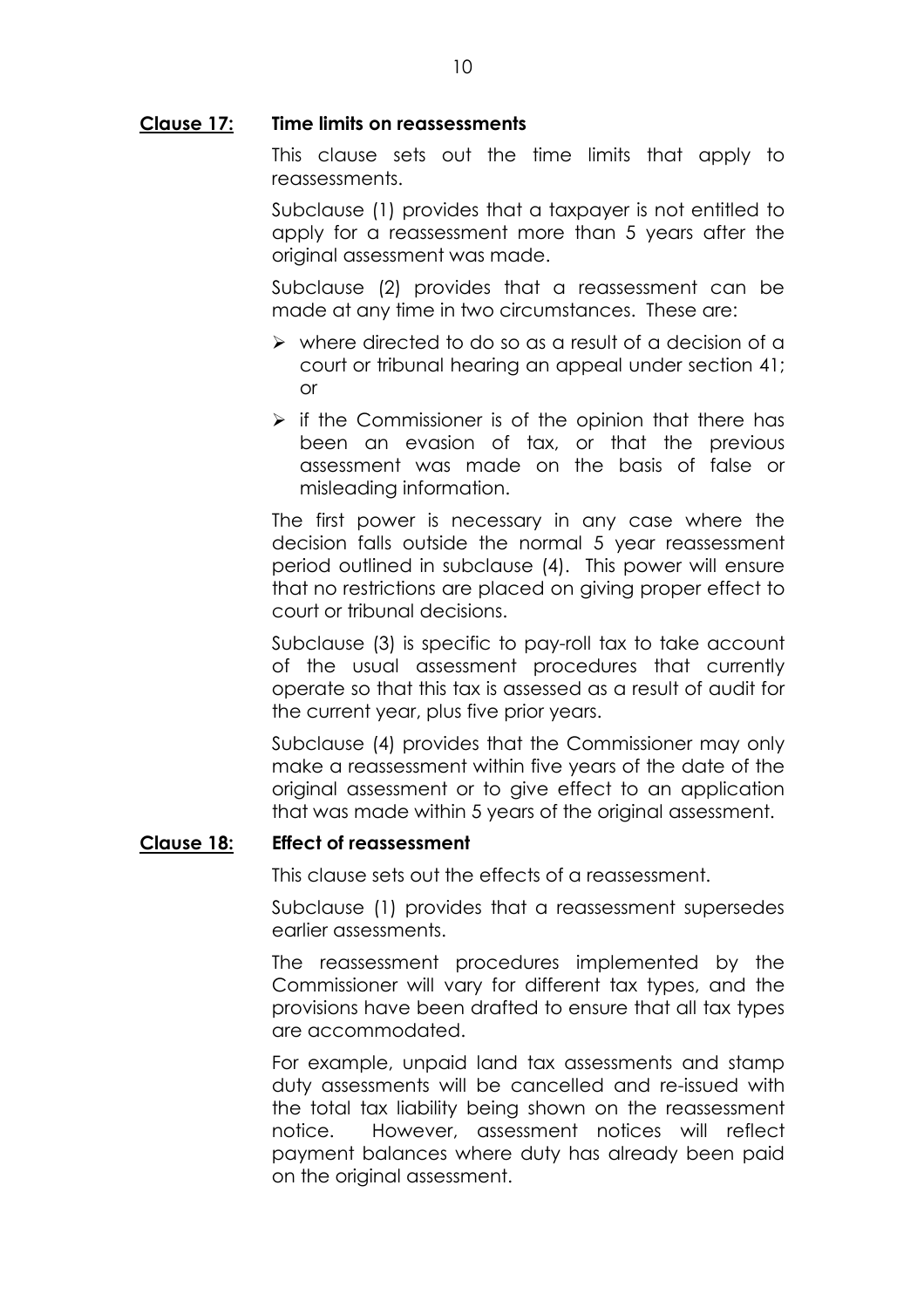For return based taxes such as pay-roll tax, the assessment notice will show the reassessed liability in the form of an account balance, so that the reassessed portion is reflected as a debit or credit on the return account. This procedure is consistent with current assessment practices for most return based taxes.

Subclause (2) provides that a reassessment can increase or decrease the amount assessed. It should be noted that clause 54 of the Bill provides that where the amount is decreased as the result of a reassessment, but the original assessment has already been paid, the difference is required to be refunded to the taxpayer or credited against the taxpayer's outstanding tax liabilities (or future tax liabilities in limited circumstances).

Subclause (3) provides that a reassessment cannot increase the previous assessment on the grounds that the interpretation of the law was incorrect when the previous assessment was made.

This limitation was inserted as a result of concerns raised by peak industry bodies that the Commissioner would seek to retrospectively apply an altered interpretation of the law to the taxpayer's detriment.

For example, if a particular type of document was routinely assessed by the Commissioner at nominal duty rates, and a court case or legal advice found the interpretation underlying that assessing practice to be incorrect, this provision would prevent the Commissioner from increasing the duty applied to every instrument assessed at nominal duty rates in the preceding 5 years.

This measure was seen to be an appropriate quid pro quo, as the Commissioner would not be required to refund tax in circumstances where the court decision or legal advice has the opposite effect (except in the defining case).

Subclause (4) is specific to stamp duty and the reassessment of tax payable on an instrument. It provides that the Commissioner is able to stamp either the original instrument or a duplicate or copy of the instrument with a stamp denoting the reassessment. However, it provides that the reassessment is effective regardless of whether an instrument is endorsed or not.

Subclause (5) provides that for the purposes of recovery proceedings, a reassessment does not invalidate any proceedings in relation to an amount that may have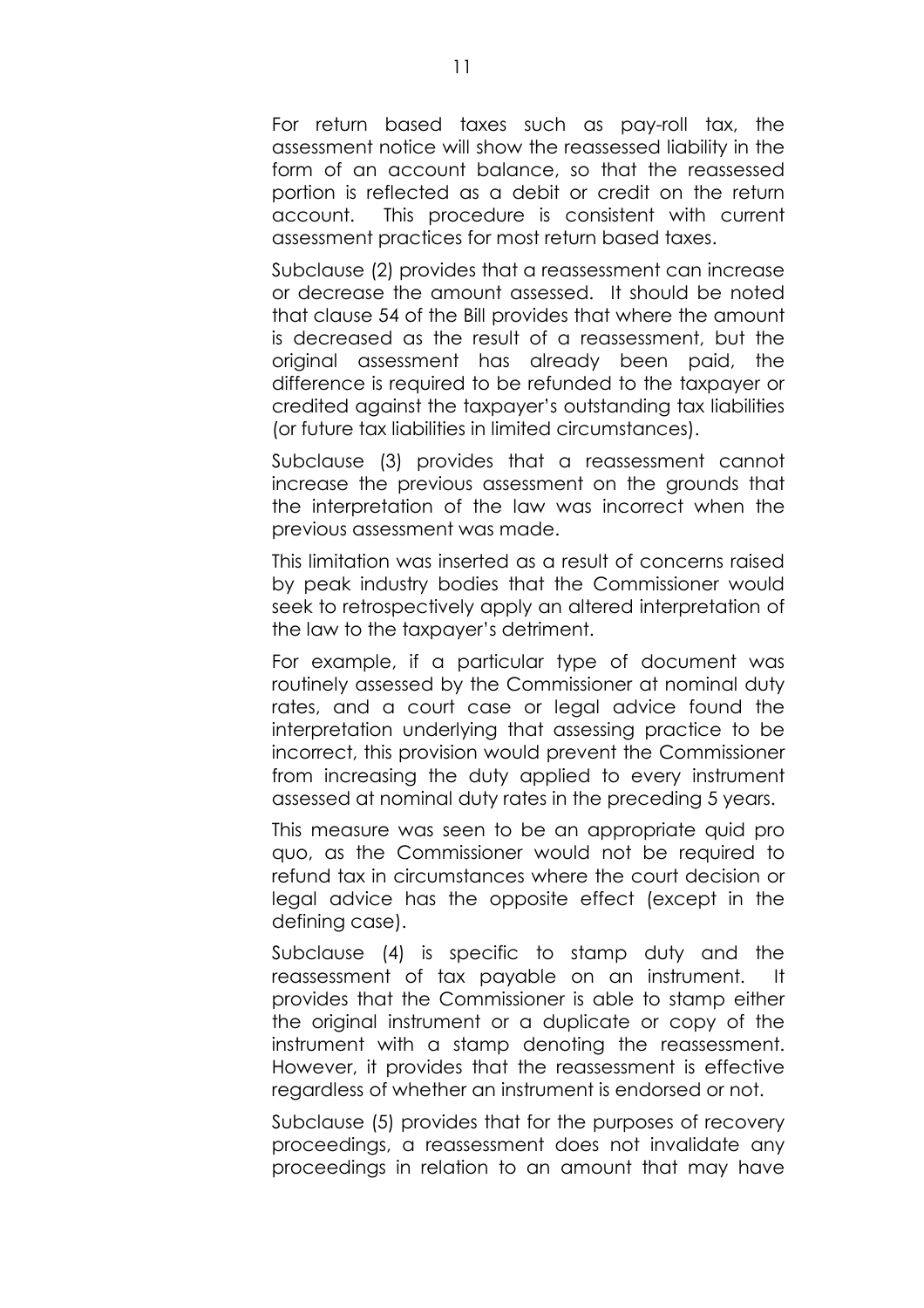been assessed under an original assessment. It provides that an adjustment is to be made to the amount recovered under the original assessment proceedings to take account of the adjustment made by the reassessment. This ensures recovery action that is in progress does not have to be recommenced if a reassessment is made.

Subclause (6) similarly provides that an objection to the original assessment remains valid if a reassessment is made prior to the objection being determined. However, the original objection will only remain "on foot" where the objection:

- $\triangleright$  is directly applicable to the reassessment; or
- $\triangleright$  relates to matters which are the same or similar in substance.

#### **Clause 19: Assessments based on estimated or suspected liability**

This clause allows the Commissioner to issue an assessment on the basis of his suspicion or estimate of a liability. The provision is based on powers in repealed section 31A of the Stamp Act and section 18 of the Payroll Tax Assessment Act.

Subclause (1) provides that if the Commissioner suspects that a tax liability exists, he is able to make an assessment or reassessment on the basis of his suspicion and his estimate of the taxation liability.

Subclause (2) provides that the Commissioner is able to make an assessment or reassessment where he is not satisfied with the adequacy or reliability of information available. This clause would be relied on where the Commissioner is in no doubt about the existence of a liability, but is not satisfied with the adequacy of supporting information supplied to enable a proper assessment to be made. Where doubt exists about the existence of the liability, an assessment would be issued under subclause (1).

# **Clause 20: Assessments when instrument misleading or unavailable**

This clause relates to the assessment of stamp duty in the absence of an instrument. The clause substitutes the provisions of repealed section 31A of the Stamp Act in relation to the creation of a memorandum and the stamping of that memorandum in lieu of an original instrument.

Subclause (1) provides that the Commissioner may create a memorandum and treat it as if it were the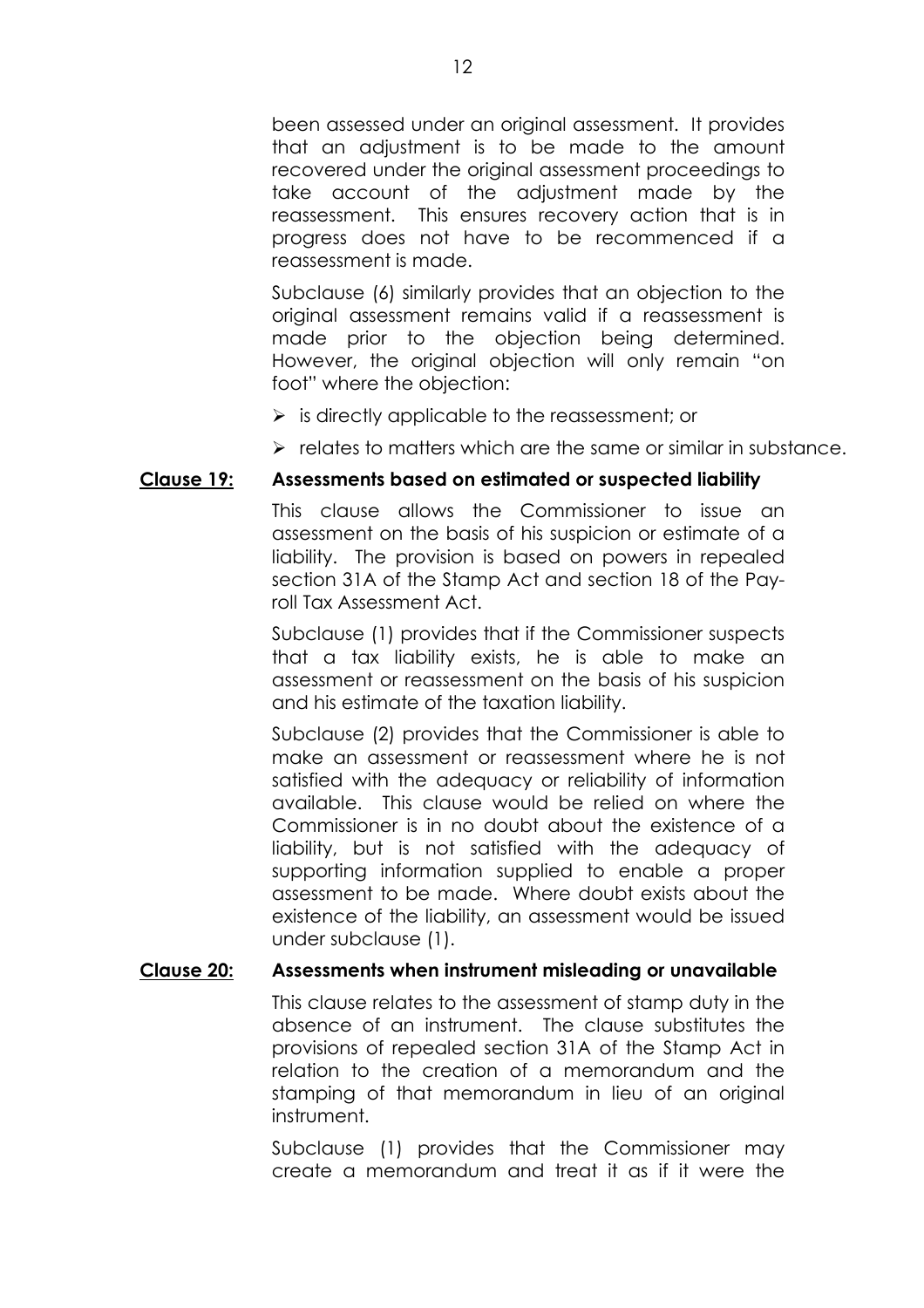instrument where there are reasonable grounds for suspecting that an instrument lodged under a taxation Act is inaccurate or misleading.

Subclause (2) provides that where an instrument upon which tax is payable has not been lodged as required under a taxation Act, the Commissioner may treat a copy of the instrument as if it were the instrument or if a copy is not available, create a memorandum of the instrument and treat the memorandum as the instrument. This provision applies for the purposes of making an assessment. It is intended that in these circumstances, the Commissioner is able to stamp a photocopy of an instrument.

Subclause (3) provides that where tax is payable in relation to an event or transaction, but an instrument required to be prepared and lodged has not been prepared, or prepared but not lodged, the Commissioner may create a memorandum in substitution for the instrument and treat it as the instrument for the purposes of making an assessment. An event or transaction refers to all matters in the Stamp Act in respect of which a dutiable statement is required to be prepared.

Subclause (4) authorises the payment of tax on an instrument to be denoted on a copy or memorandum. This includes the payment of penalty tax.

Subclause (5) provides that the validity of the assessment is not dependent on the availability of an instrument, a copy or a memorandum for stamping.

Subclause (6) provides that this section does not limit the powers of the Commissioner under clause 19.

# **Clause 21: Ascertaining value of property, consideration or benefit**

This clause sets out powers in relation to the availability of the information for valuing any property, consideration or benefit. It should be noted that where relevant, the taxation Acts contain specific valuation powers relevant to specific tax types. For example, proposed section 33 of the Stamp Act contains valuation provisions specific to the assessment of duty on property.

Subclause (1) provides that if it is necessary to ascertain the value of any property, consideration or benefit for the purposes of a taxation Act, the Commissioner can require the taxpayer to provide evidence of the value.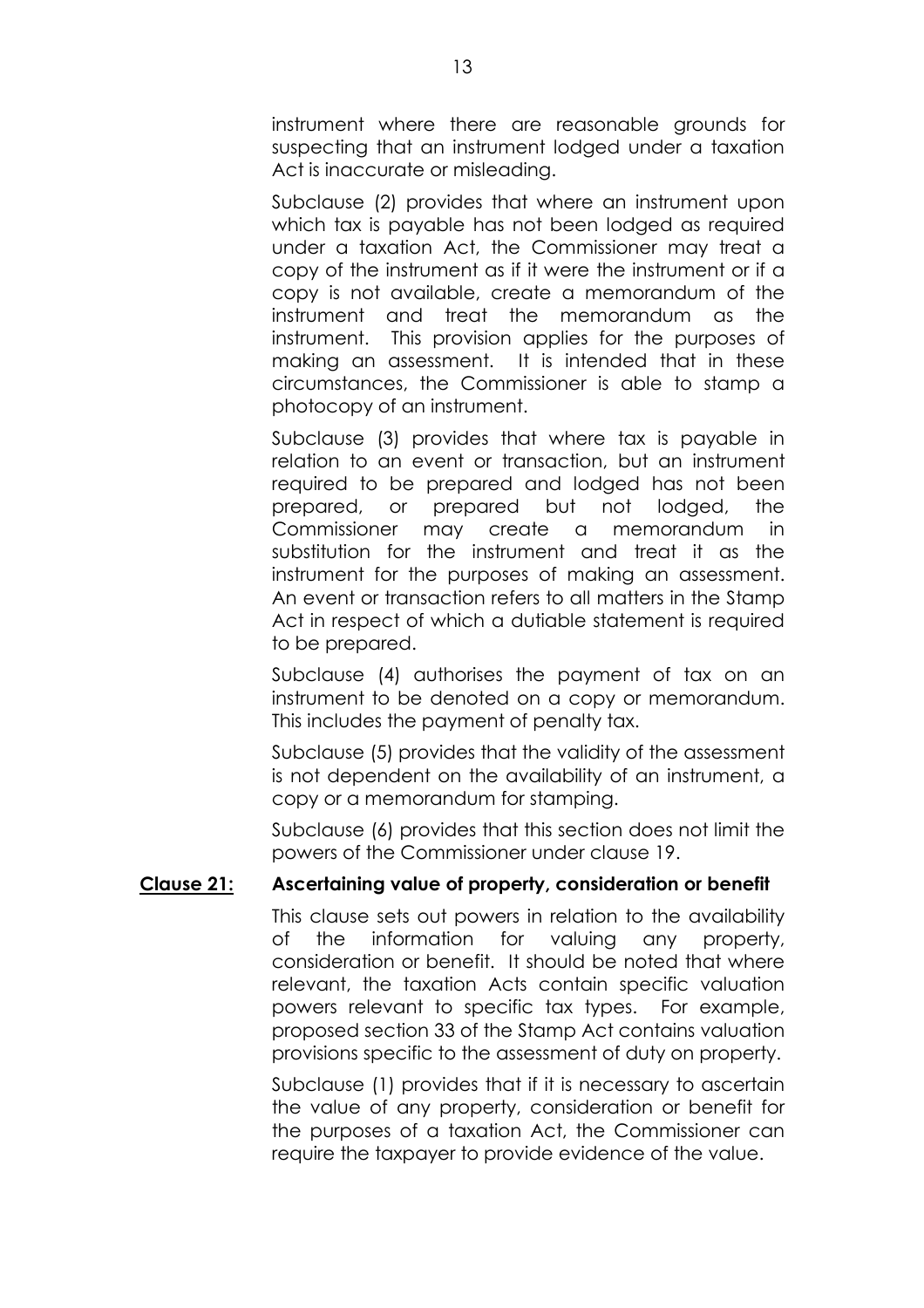Subclause (2) provides that the requirement made by the Commissioner must be given to the taxpayer by a notice that specifies the period within which the evidence of value is to be supplied. It should be noted that it is the general practice of the Commissioner to have the taxpayer fill out a valuation form, which requires sufficient details of the property to allow the Valuer Generalís Office to make a valuation. The Commissioner does not require a taxpayer to supply a licensed valuation unless one is already in existence.

Subclause (3) provides that a person who fails to comply with a requirement of this clause commits an offence. The maximum penalty is \$20,000.

#### **Clause 22: Commissionerís power to have valuation made**

This clause contains powers to authorise the Commissioner to have a valuation made.

Subclause (1) provides that for the purposes of a taxation Act, the Commissioner can have a valuation made of any property, consideration or benefit. It also allows the Commissioner to adopt any available valuation of the property, consideration or benefit that he considers appropriate.

Subclause (2) provides that the Commissioner is able to have that valuation made or adopt a valuation, regardless of whether he has required the taxpayer to provide evidence of value under clause 21, or whether the taxpayer has complied with that requirement.

# **Division 2 - Assessment notices and returns**

# **Clause 23: Assessment notices**

This clause sets out a number of requirements surrounding the issue of assessment notices by the Commissioner.

The terms "assessment" and "assessment notice" have been distinguished throughout the Bill. An "assessment" denotes the process used in determining a tax liability. An "assessment notice" is the official notification method issued to taxpayers to inform them of their tax liability.

Subclause (1) requires the Commissioner to issue an assessment notice where an assessment is made.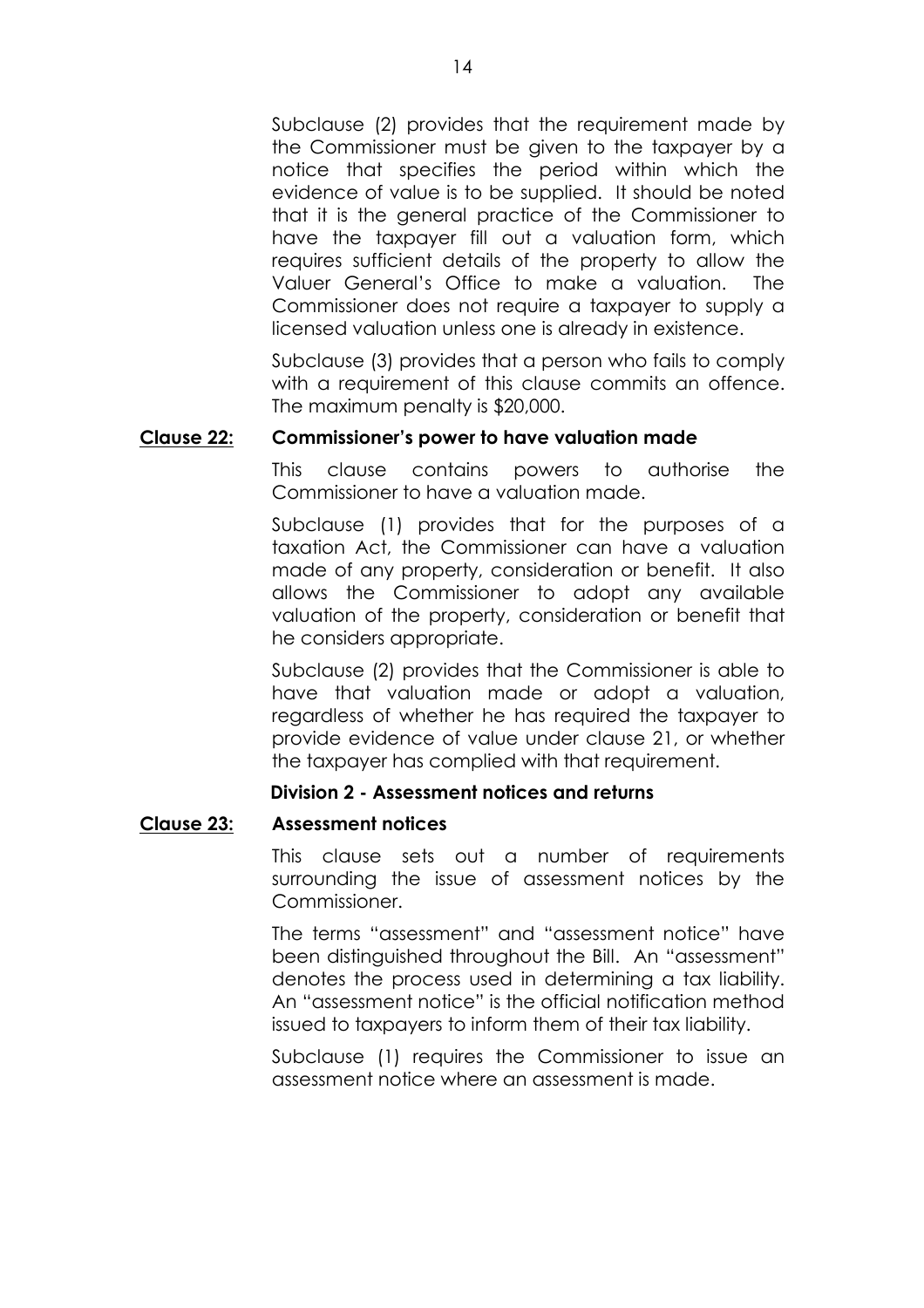Subclause (2) provides two exceptions where an assessment notice will not be required to be issued. These are:

- $\triangleright$  for a reassessment made on the Commissioner's initiative where the taxpayer is not required to make a payment of tax or where no tax is to be refunded to the taxpayer as a result of the reassessment; and
- $\triangleright$  when the Commissioner immediately stamps an instrument after assessing the duty payable.

The first point accommodates land tax processes where many taxation reassessments are dealt with verbally. Due to the large number of cancellations and reassessments that occur for land tax, a requirement to issue a reassessment notice in every case would place a considerable overhead on the tax collection process with little corresponding benefit to taxpayers.

During consultation, concerns were expressed that a reassessment notice should be issued for all reassessments. Under current land tax administrative practice, written confirmation is only given to taxpayers where requested.

The ability to deal with these issues over the telephone has been the subject of many compliments from taxpayers, who appreciate the level of service provided. In one instance, a particular taxpayer who was able to have his land tax assessment corrected over the telephone commented that "The whole procedure took less that 2 or 3 minutes and is without doubt the most efficient dealing I have had with the public sector in my private and professional career". It is considered that the proposed exception is justifiable on that basis.

The second point deals with front counter assessments where a receipt is issued, but no assessment notice is actually produced. This is because the payment is made on an immediate basis and documents are embossed and returned.

Subclause (3) provides that the Commissioner is required to serve an assessment notice on the taxpayer. The service provisions are set out in Part 10 of the Bill.

Subclause (4) provides that a liability to tax is not dependent on the service of a notice of an assessment. The clause emphasises that a tax liability cannot be nullified by the failure of the Commissioner to serve a notice of assessment. With the exception of the Land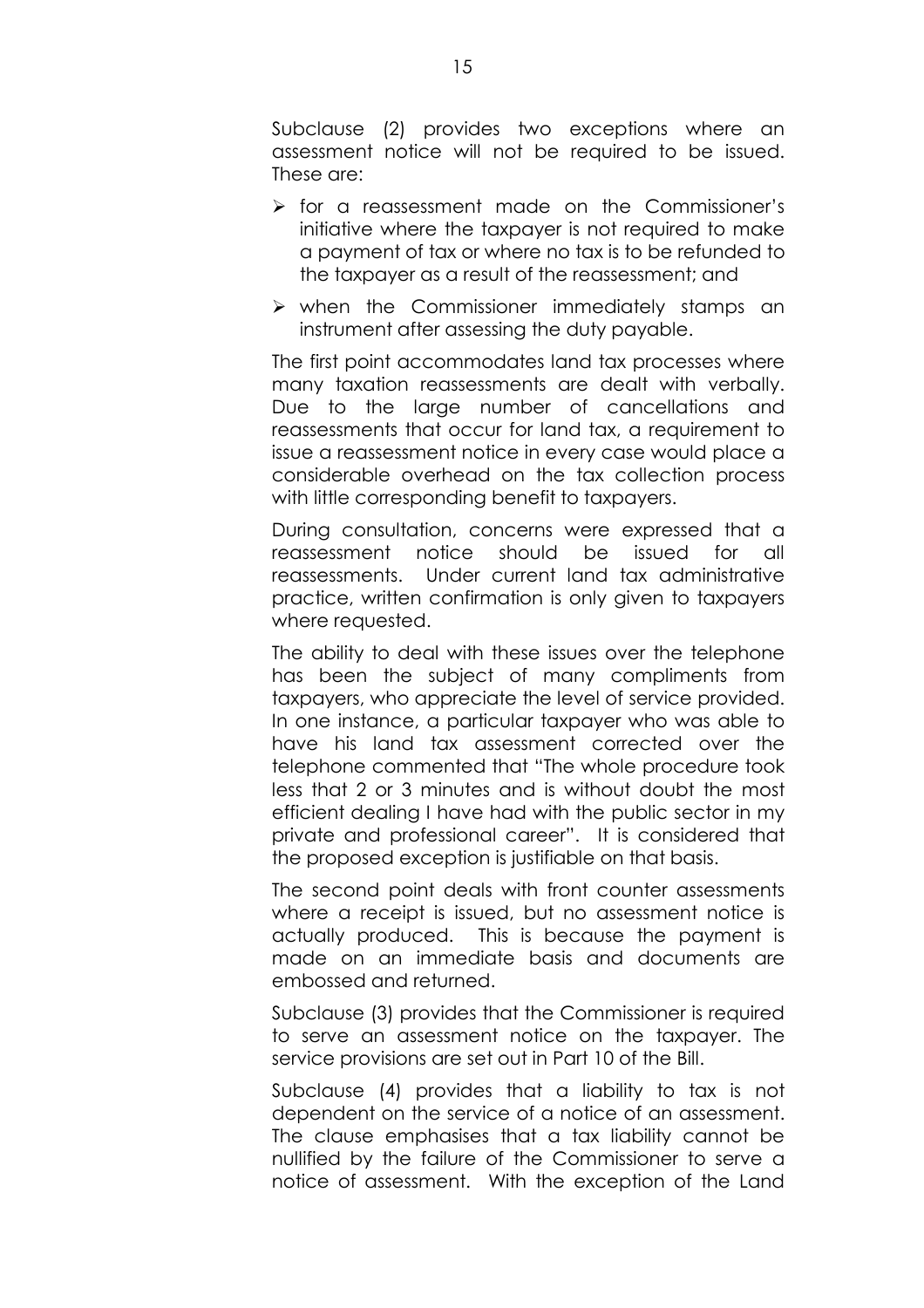Tax Assessment Act 1976, similar provisions are not in the current taxation Acts, as there is no requirement on the Commissioner to serve a notice in those Acts.

#### **Clause 24: Form of assessment notice**

This clause provides details about the form assessment notices are to take.

Subclause (1) provides that the Commissioner may structure the notice of assessment as an account requiring payment of the amount assessed and other amounts due from the taxpayer. The assessment notice can also be in any other form approved by the Commissioner.

The account format accommodates the adjustment advice notices currently issued by the Office of State Revenue in respect of pay-roll tax and stamp duty returns. These notices are a monthly account showing amounts returned by the taxpayer and subsequent adjustments made by the Commissioner.

Subclause (2) provides details of the information that must be included in an assessment notice. In respect of an original assessment, the assessment notice must state the amount of primary tax payable, the amount of penalty tax payable and indicate the due date for payment of the tax.

The assessment notice could also contain other information about the assessment considered appropriate by the Commissioner. Due to the vastly different requirements across different tax lines, it was not considered appropriate to include in the legislation an exhaustive list of the information that would be included in an original assessment notice.

Subclause (3) sets out the requirements in relation to a reassessment notice. This notice is required to state whether the amount of tax payable is more or less than the amount in the previous assessment.

If an amount of tax is overpaid, the notice should state whether the amount is to be refunded or credited to the taxpayer.

If the amount of tax is increased or remains unpaid, the notice must state the due date for payment of the amounts.

Subclause (4) sets out the requirements where the due date for the payment of the tax may have passed when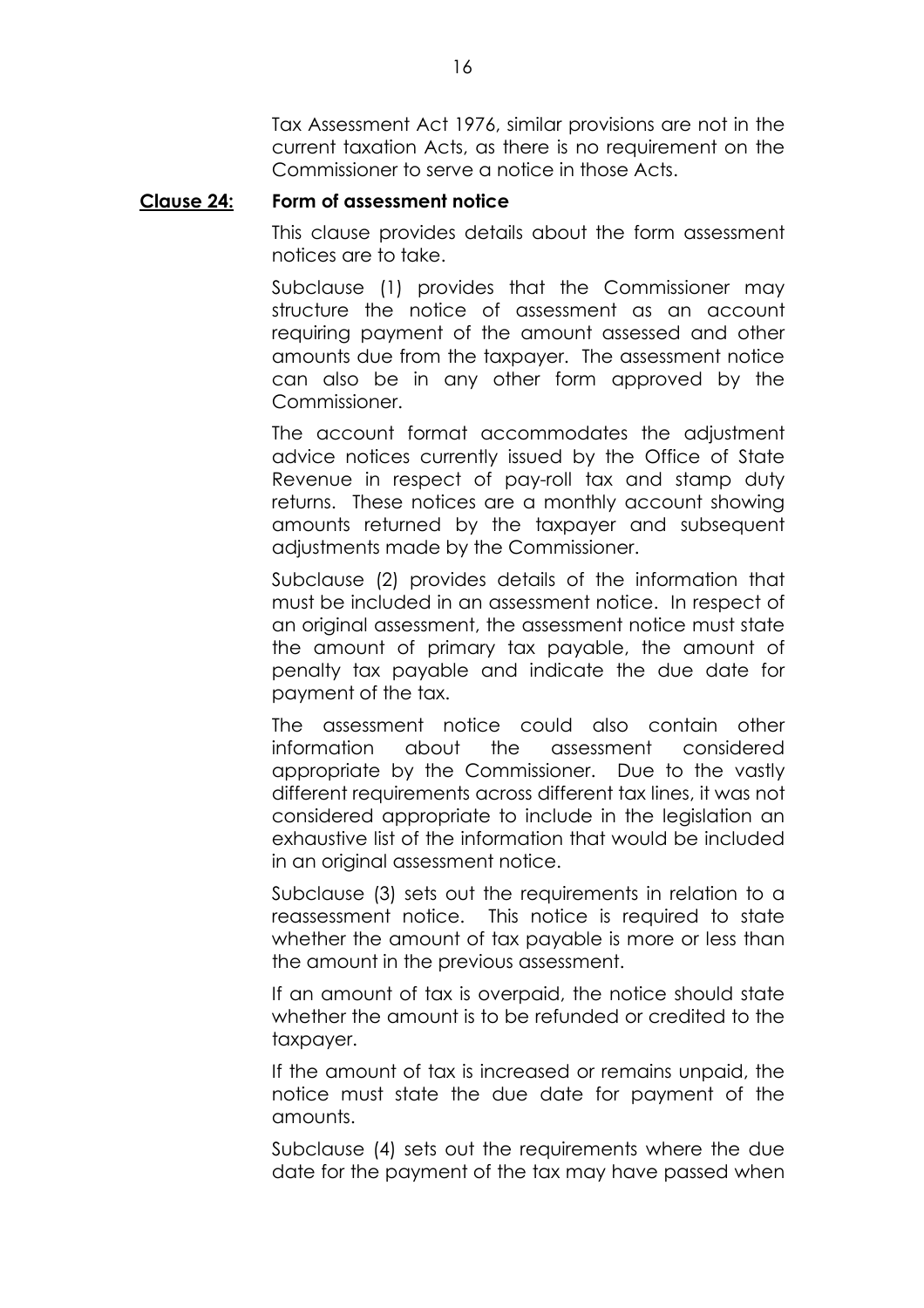the assessment notice is issued. For example, where the due date for the payment of duty on an instrument (ie. 4 months from first execution) has passed when the instrument comes into the possession of the Commissioner, this clause provides that the assessment notice must specify the amount of primary tax, any penalty tax and the due date for its payment.

Subclause (5) provides that the due date for payment on an assessment notice must be at least 14 days after the date of the assessment notice. This provision interacts with the various payment requirements in each of the taxation Acts.

Where a payment period is specified in a taxation Act, the notice will reflect those payment arrangements. For example, under the Land Tax Assessment Bill, the due date for payment of an original assessment must be 49 days from the date of issue of the notice. In the case of reassessments, no payment period is provided in the taxation Acts, and the minimum 14 day period will apply. It should be noted that 14 days is necessary for return based taxes, to ensure assessed amounts are in a taxpayer's next return.

Subclause (6) authorises more than one assessment of primary and/or penalty tax to be included in the same assessment notice, regardless of whether the assessments are in respect of the same matter.

This clause has been inserted to accommodate current stamp duty arrangements where assessments are made in bundles. It is common for a lodging party, particularly settlement or real estate agents, to lodge unrelated instruments in the same bundle.

#### **Clause 25: Statement of grounds of assessment**

This clause provides a mechanism for the taxpayer to obtain an explanation from the Commissioner of the basis upon which an assessment has been made. This power was inserted to accommodate concerns raised during the consultation process and will assist taxpayers in preparing objections.

Subclause (1) provides that the Commissioner may inform the taxpayer of the grounds of an assessment in the assessment notice or in a separate notice.

Subclause (2) provides the ability for a person to request a statement of grounds for an assessment if none has been provided in the assessment notice. This provision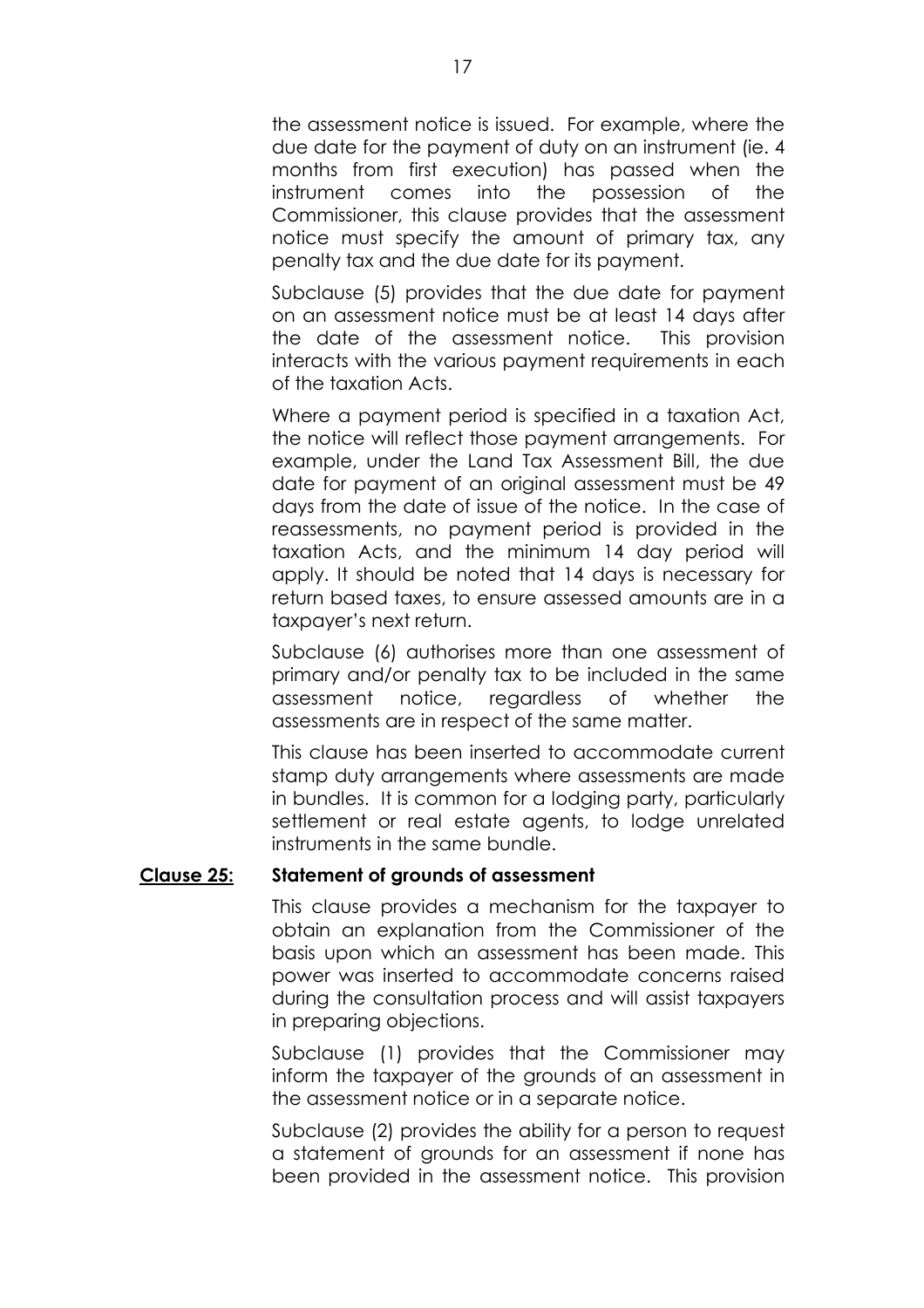places an obligation on the Commissioner to provide that information within 30 days of the request.

Subclause (3) accommodates the current return based tax notification methods, where the notification of the grounds of certain types of assessments is made in a separate notice to the assessment notice.

# **Division 3 - Penalty tax**

# **Clause 26: Penalty tax for contravention of taxation Act**

This clause provides for the imposition of penalty tax in circumstances where taxation obligations are not met.

It should be noted that the penalty regime in this Bill has been substantially reduced relative to provisions currently operating under some of the taxation Acts. For example, the Pay-roll Tax Assessment Act 1971 provides, in some cases, for penalties of up to 200% of the tax liability to be imposed.

It should also be noted that the actual penalty amount imposed under the current taxation Acts is consistently lower than the 100% designated by this Bill. This is intended to continue by use of the remission power contained in clause 29.

The 100% limit is required and used in circumstances where a taxpayer is considered to have deliberately misled the Commissioner. If a lower amount for less culpable circumstances was specified in the Bill, then a separate mechanism would be required in order to impose a 100% penalty where the circumstances warranted that action.

In order to assist taxpayers in ascertaining the penalty that will be applied in common circumstances, penalty remission policies of the Office of State Revenue will be publicly released as Revenue Rulings to coincide with the commencement of this Act. The stamp duty penalty remission policy under the Stamp Act for instruments is already published as a Revenue Ruling.

Subclause (1) provides the instances where a taxpayer will be liable to penalty tax.

Paragraph (a) provides that a taxpayer will be liable to penalty tax where contravention of a taxation Act occurs and as a consequence, a taxpayer avoids or delays the payment of tax, or avoids or delays the submission of information required for the assessment of tax.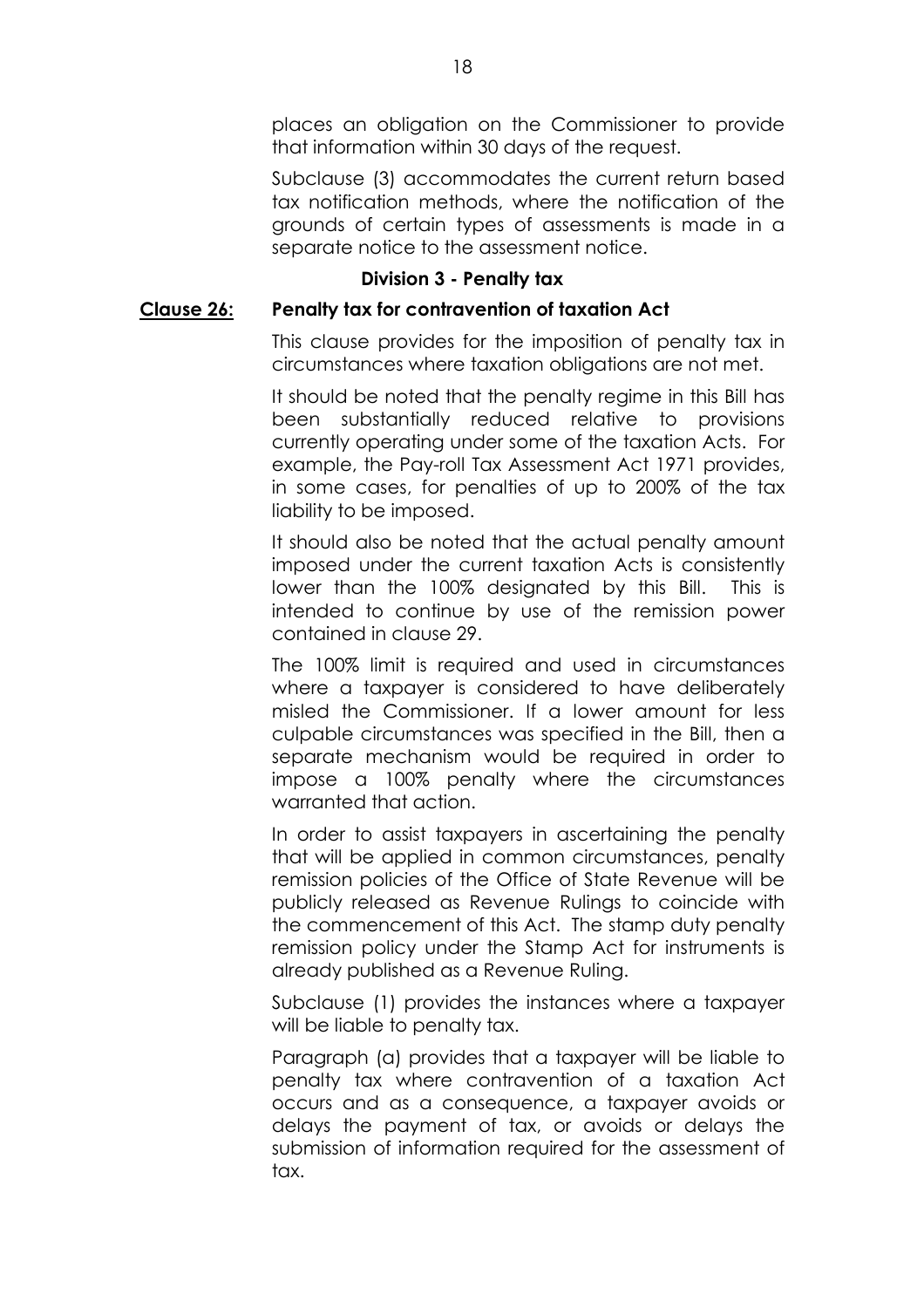Paragraph (b) provides that a taxpayer will be liable to penalty tax where there is a material misstatement or omission in an instrument submitted to the Commissioner under a taxation Act. Instruments in these circumstances include statements and returns required under taxation Acts.

Paragraph (c) provides that a taxpayer will be liable to penalty tax where they fail to provide information required under a taxation Act. Penalty tax may also be imposed where the taxpayer provides information that is incorrect, incomplete or misleading. It should be noted that the penalty tax will apply whether such information is provided intentionally or unintentionally.

Paragraph (d) provides that a taxpayer is liable to penalty tax where he or she makes an under-estimation to avoid, delay or reduce the payment of tax.

This provision may be used where a taxpayer deliberately underestimates their wage figures in order to delay the payment of tax. Although the tax is recoverable when reconciliation assessments are made at the end of each financial year, the taxpayer incorrectly benefits from the underestimation during the course of the year. Such action will now be capable of being penalised.

Paragraph (e) provides that a taxpayer is liable to penalty tax where they fail to pay, or they underpay, tax for which they are liable.

Subclause (2) provides that the Commissioner is able to make an assessment of penalty tax if there are reasonable grounds to suspect that the taxpayer would be liable to a penalty in the circumstances set out in subclause (1).

Subclause (3) provides that the penalty tax under this provision is equal to either the amount of the primary tax liability (ie. a 100% penalty) or the amount that the taxpayer would have been liable to pay if the circumstances giving rise to the penalty tax liability had not occurred.

#### **Clause 27: Penalty tax for late payment**

This clause is a separate penalty provision that specifically relates to the late payment of tax.

Subclause (1) provides that a late payment penalty may be imposed which is 20% of the amount outstanding on the due date.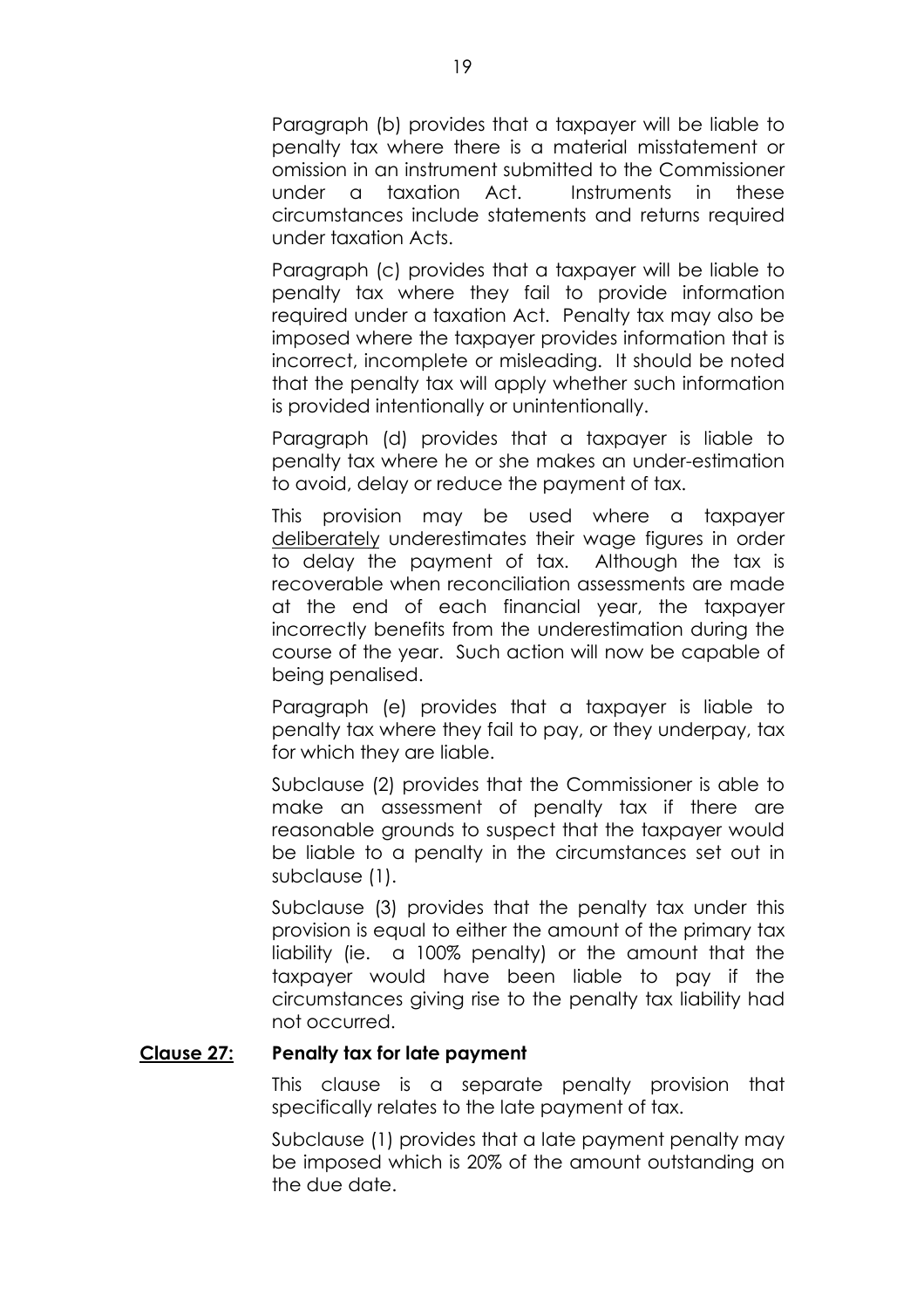Subclause (2) provides that where tax is paid after the due date of an instalment arrangement under clause 47, no late payment penalty is to be imposed. If late payment occurs under these arrangements, the Commissioner would proceed to recovery action rather than penalise the late payment of an instalment arrangement.

It is considered that further penalty imposition on a taxpayer who has defaulted on a tax payment arrangement would not assist to recover the outstanding revenue.

# **Clause 28: Limitation on amount of penalty tax**

This clause provides that the total amount of penalty tax is to be limited to a maximum of 100% of the primary liability. As specified in the Glossary definition, penalty tax is tax that is payable under clauses 26 and 27, and sections 75JE, 75JF, 76I(2)(b) and 76J(2)(b) of the Stamp Act.

This means that the maximum penalty that may be imposed on any single taxation liability is 100% of the primary liability.

# **Clause 29: Remission of penalty tax**

This clause provides the remission power in relation to penalty tax.

Subclause (1) provides that the Commissioner may remit penalty tax, in whole or in part. This includes penalty tax that is payable under clauses 26 and 27, and sections 75JE, 75JF, 76I(2)(b) and 76J(2)(b) of the Stamp Act.

Subclause (2) provides that the remission may occur before or after an assessment is made by the Commissioner. The remission of penalties before an assessment occurs through the use of penalty remission policies published by the Office of State Revenue.

Subclause (3) provides that where an amount of penalty tax has been paid and is later remitted by the Commissioner, the amount of the excess is to be refunded or credited against the taxpayer's present or future tax liabilities. The crediting and refunding requirements are set out in clause 54 of the Bill.

# **Clause 30: Guidelines for imposing penalty tax**

Subclause (1) provides that the Commissioner may issue guidelines that specify the policy to be followed when making a decision to remit penalties under clause 29. It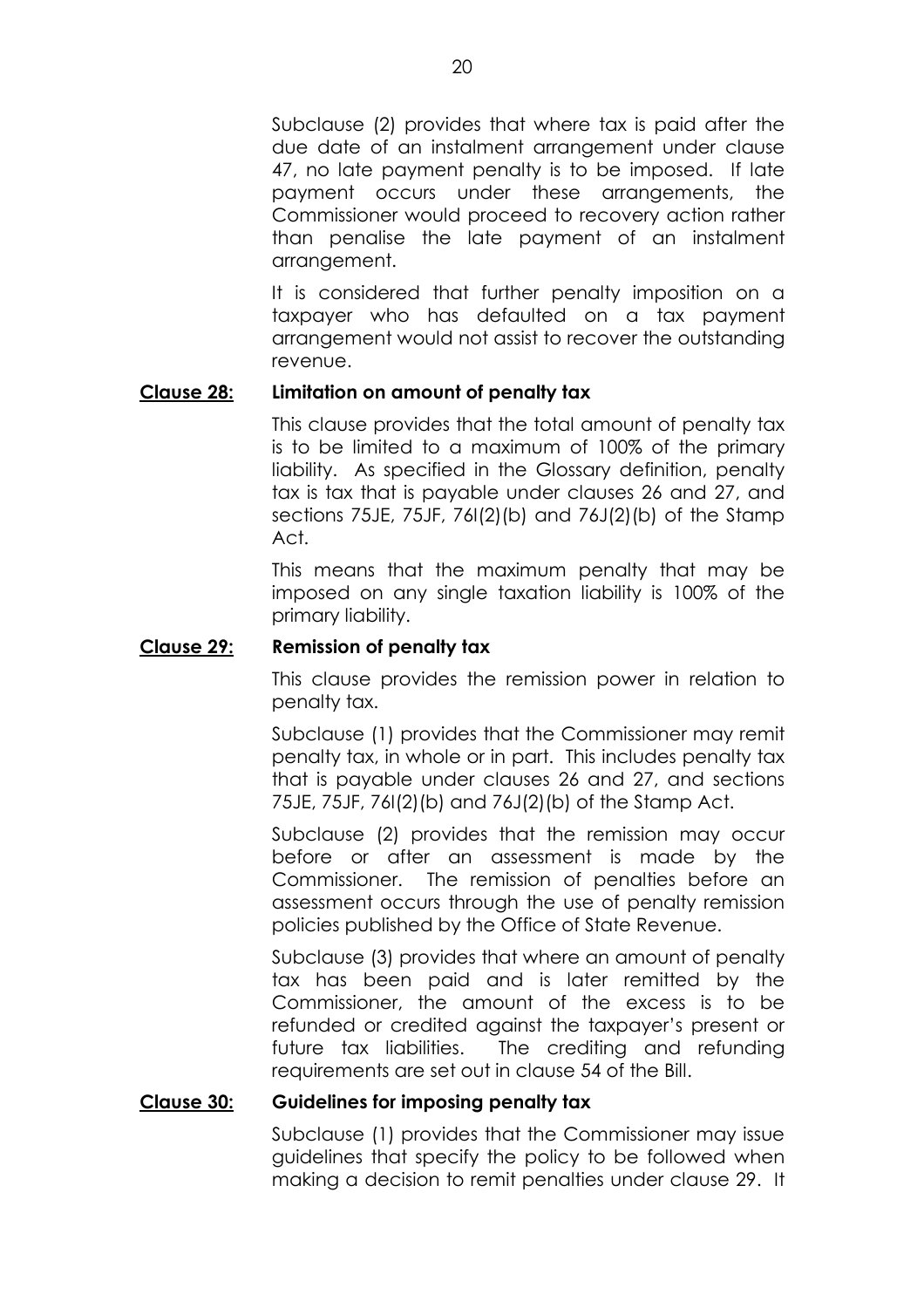is envisaged that the guidelines will be issued in the form of Revenue Rulings.

Subclause (2) provides that a copy of the guidelines must be issued by the Commissioner when a taxpayer makes a request for them.

# **PART 4 - OBJECTIONS AND APPEALS**

# **Division 1 - Procedures and restrictions**

# **Clause 31: Procedure for challenging assessments**

This clause determines the scope of review mechanisms available for assessments and decisions under the taxation Acts.

Subclause (1) provides that the ability to challenge the validity or correctness of an assessment, or any other decision that is capable of being objected to or appealed against under this Bill, must be dealt with using the objection and appeal powers in this Bill.

Subclause (2) abrogates any right, other than those mentioned in subclause (1), to challenge the validity or correctness of an assessment or other decision.

# **Clause 32: Objections to land valuations**

This clause provides that the validity or correctness of a valuation under the Valuation of Land Act 1978 may only be challenged in proceedings under that Act, not by way of objection or appeal against an assessment based on a valuation under this Act.

This clause accommodates current land tax practice where valuations used to determine the taxable value of land for land tax purposes are made under the Valuation of Land Act. This clause is based on section 37 of the Land Tax Assessment Act 1976.

For the purposes of valuations conducted for stamp duty to ascertain the market value of property transferred, the valuation is not conducted under the Valuation of Land Act in the same manner as land tax and local government valuations. Accordingly, an objection or appeal regarding the valuation of property for stamp duty would be made to the Commissioner under the procedures set out in this Bill.

# **Clause 33: Continuing obligation to pay assessed tax**

This clause provides that even though an objection, appeal or case stated has been lodged with the Commissioner, a court or a tribunal, the obligation of the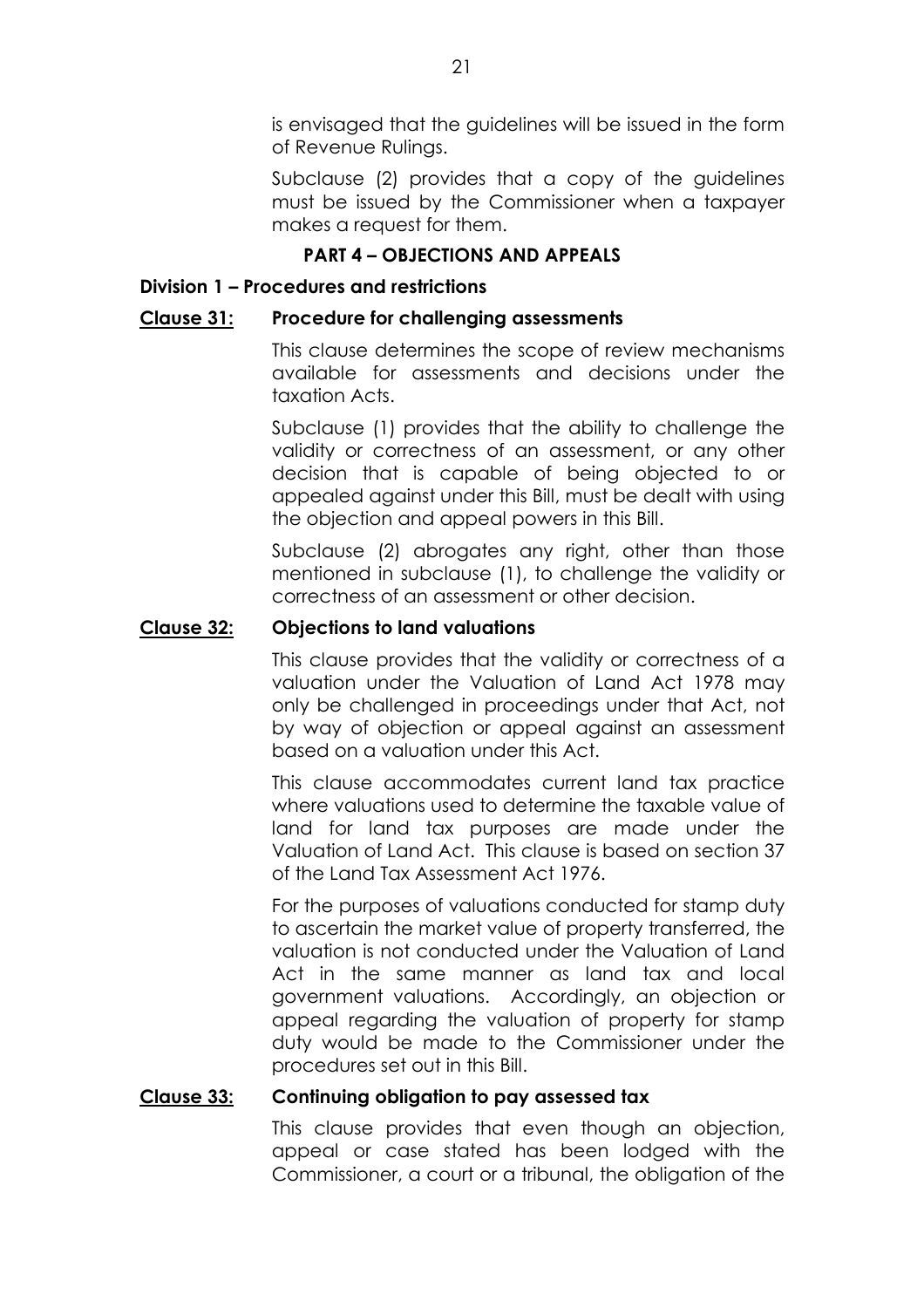taxpayer to pay tax by the due date is not suspended. Accordingly, if the objection has not been determined prior to the due date for payment, the amount assessed must still be paid.

However, in these circumstances the taxpayer is able to apply for a tax payment arrangement (as provided for in clause 47). The terms of the arrangement may allow the taxpayer to defer payment until the date of the objection, appeal or case stated decision. It should be noted that a tax payment arrangement is subject to the payment of interest by the taxpayer.

# **Division 2 - Objections**

# **Clause 34: Right to object**

This clause sets out the rights of a taxpayer to object to an assessment or decision of the Commissioner. The term "decision" is defined in the Glossary to include a direction. It should be noted that the ability to object to an "assessment" includes a right to object to a "self assessment".

Subclause (1) provides that a taxpayer may object to an assessment or a decision by the Commissioner under a taxation Act, where that assessment or decision affects a liability to tax.

"Taxpayer" is defined in the Glossary and would allow a right of objection to:

- $\triangleright$  persons who actually have an obligation to pay tax;
- $\triangleright$  pay-roll tax group members who may not have an obligation to pay tax at a specific point in time, but wish to object to their inclusion in a group by the Commissioner;
- $\triangleright$  a responsible party under a tax payment arrangement; and
- $\triangleright$  persons who belong to the prescribed class of persons who are subject to statutory obligations relating to the assessment or payment of tax.

The persons in the last point above would be extended rights of objection in relation to the provision of information under certain information returns in a number of taxation Acts.

Subclause (2) sets out a number of circumstances where no right of objection exists under the Bill.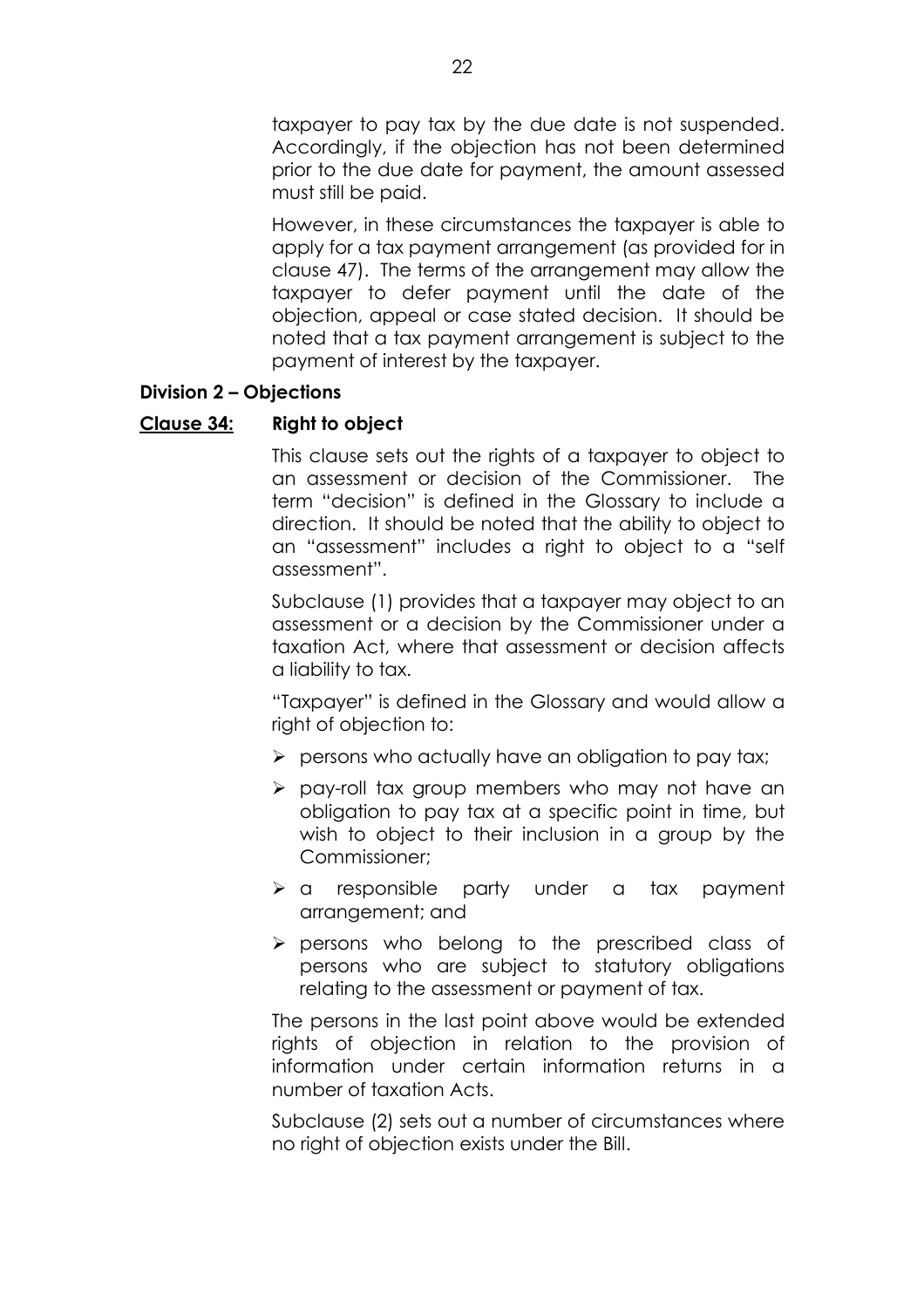Paragraph (a) provides that no right of objection exists against the Commissionerís decision on an objection. After the Commissioner makes a decision on an objection, the taxpayer is entitled to elevate the matter through the appeal powers, which will allow him to appeal to the appropriate tribunal or court in respect of the objection decision.

Paragraph (b) provides that no right of objection exists to any reassessment made to give effect to an objection decision. This provision has been inserted, as the decision on the objection and the reassessment, although complementary, are two separate matters. The provision would operate where an objection is partly allowed and the Commissioner must make a reassessment under clause 39 to give effect to the decision. The taxpayer has a right of appeal to elevate the portion of the objection not allowed, and cannot object to the reassessment to have the matter considered further.

Paragraph (c) reproduces the power in repealed section 76C(13C) to remove the right of objection to a stamp duty assessment, where the amount of duty is the subject of a traffic infringement notice issued under section 102 of the Road Traffic Act 1974. The right of objection is available when the amount outstanding has been paid.

Paragraph (d) provides that no right of objection exists in respect of a decision on any matter where the Commissioner's decision is designated as nonreviewable.

A non-reviewable decision has been used as a revenue protection measure. It provides an appropriate degree of protection to ensure that the primacy of a tax debt is maintained.

Using the non-reviewable decision in relation to tax payment arrangements as an example, the power in clause 47 allows taxpayers experiencing genuine cash flow difficulties to meet their obligations in a structured manner.

In most cases, it is not in the interests of the Commissioner to disallow a tax payment arrangement application, thereby forcing the taxpayer to make immediate payment to avoid the instigation of recovery action. However, the non-reviewable decision is considered necessary in respect of cases where a person may seek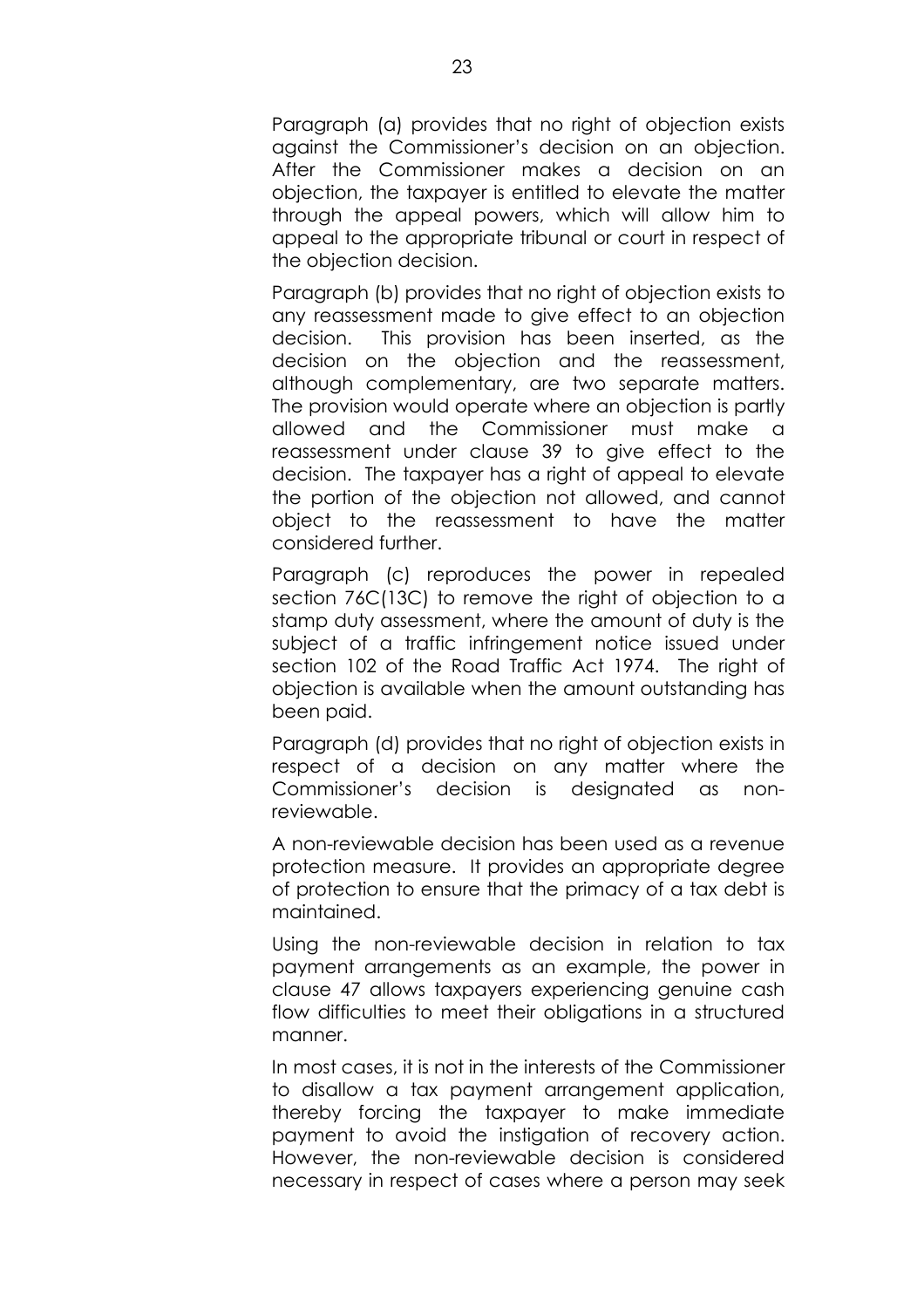to purposely use the tax payment arrangement to delay or frustrate the payment of tax.

The non-reviewable decisions in the Taxation Administration Bill are found in:

- $\ge$  clause 16(5) reassessments
- $\ge$  clause 47(8) approved tax payment arrangements
- $\ge$  clause 56(3) waiver of tax
- $\ge$  clause 57(3) writing off tax liability.

Further non-reviewable decisions are identified in the taxation Acts, particularly in cases where no right of objection exists now. For example, no right of objection currently exists under section 32(1a) of the Pay-roll Tax Assessment Act.

Paragraph (e) provides that no right of objection exists in respect of a decision where a taxation Act specifically provides procedures for objection or appeal.

Where a taxation Act provides that the right of objection lies to a person other than the Commissioner, for example the Minister, this paragraph would ensure that the designated review procedure is used. Current section 22(2) of the Land Tax Assessment Act (as reproduced in clause 20 of the Land Tax Assessment Bill 2001) is an example.

Subclause (3) provides that an objection to a reassessment, where the reassessment is made after the expiry of 60 days from the date of the original assessment, is limited to the increase in liability which results from the reassessment. However, it should be noted that an objection to the previous assessment can remain "on foot" (see clause  $18(6)$ ).

# **Clause 35: Form of objection**

This clause sets out the practical requirements that must be satisfied for a taxpayer to lodge a valid objection.

The objection must:

- $\triangleright$  be in writing;
- $\triangleright$  set out in a detailed form the grounds of the objection; and
- $\triangleright$  be lodged with the Commissioner.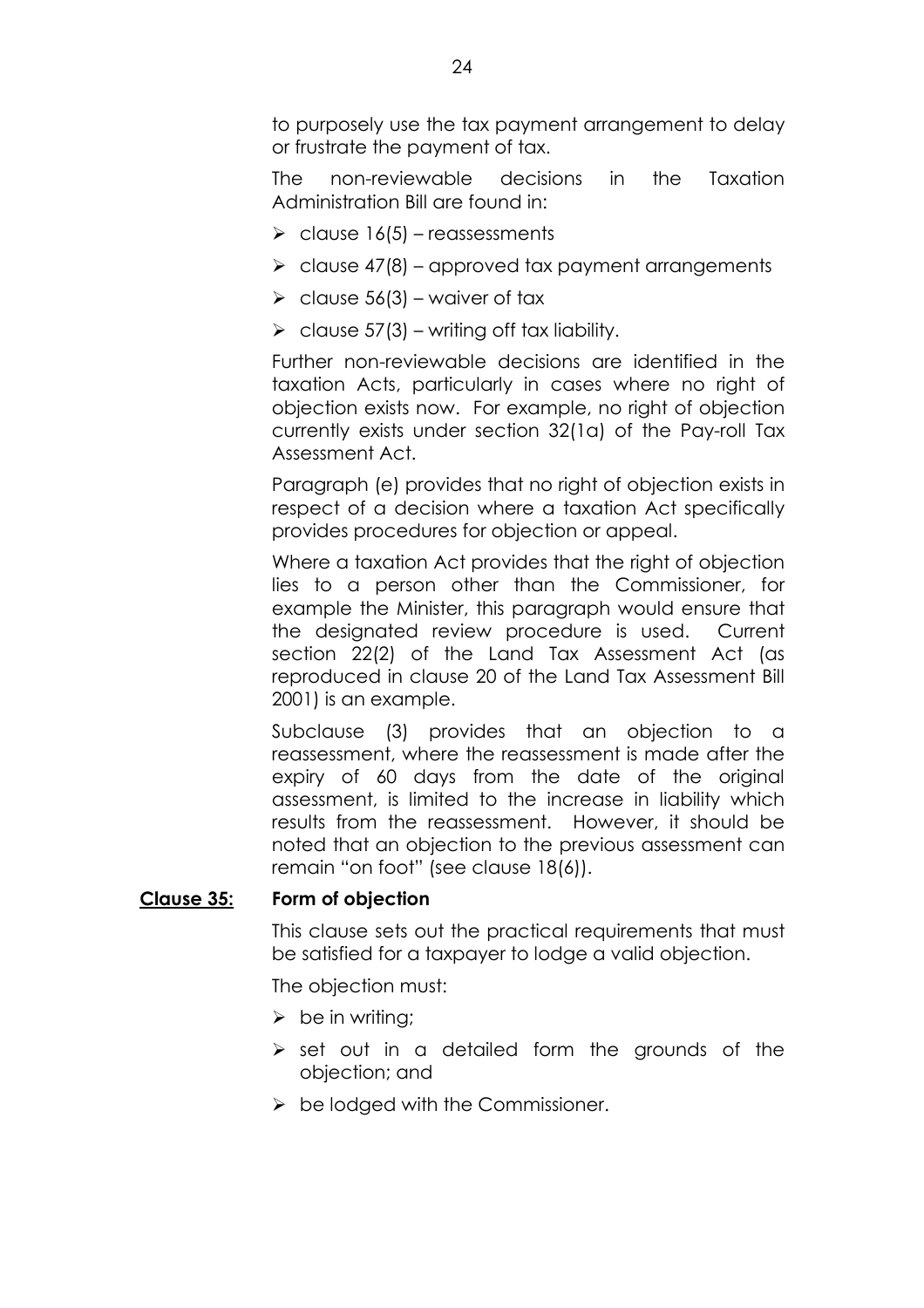#### **Clause 36: Time for lodging objection**

This clause sets out the timing arrangements for the lodgement of an objection.

Subclause (1) provides a 60 day time period for the lodgement of an objection from the date the assessment notice is issued, or where no assessment notice is required to be issued under the authority of clause 23(2)(b), from the date the document was stamped. Clause 23(2)(b) relates to circumstances where instruments are immediately stamped on the front counter assessing area.

In each case, administrative arrangements ensure that the date of the assessment is clearly highlighted to enable a taxpayer to identify the commencement of the objection time period.

Subclause (2) provides a 60 day time period for the lodgement of an objection to a self-assessment. The time period commences from the due date for lodging the return.

Under most of the existing State taxation legislation, a period for objection of 42 days is allowed. A 60 day term was chosen for the purposes of uniformity with other taxation Acts across Australia. It was not considered appropriate to standardise these arrangements with any Federal tax legislation.

Subclause (3) provides that an objection to a decision of the Commissioner must be lodged within 60 days after the day on which the person affected was notified of the decision.

Subclause (4) provides a power for the Commissioner to extend the time for lodging an objection upon receipt of an application.

Subclause (5) provides a cap on the time within which an extension to lodge an objection may be made, to 12 months from the date of the assessment or decision.

Where the application is made within the 12 month period, the decision of the Commissioner and the subsequent lodgement of the objection may occur outside that period.

For clarification purposes, this subclause also provides that an application may be received before or after the expiry of the initial 60 day period within which an objection is required to be lodged.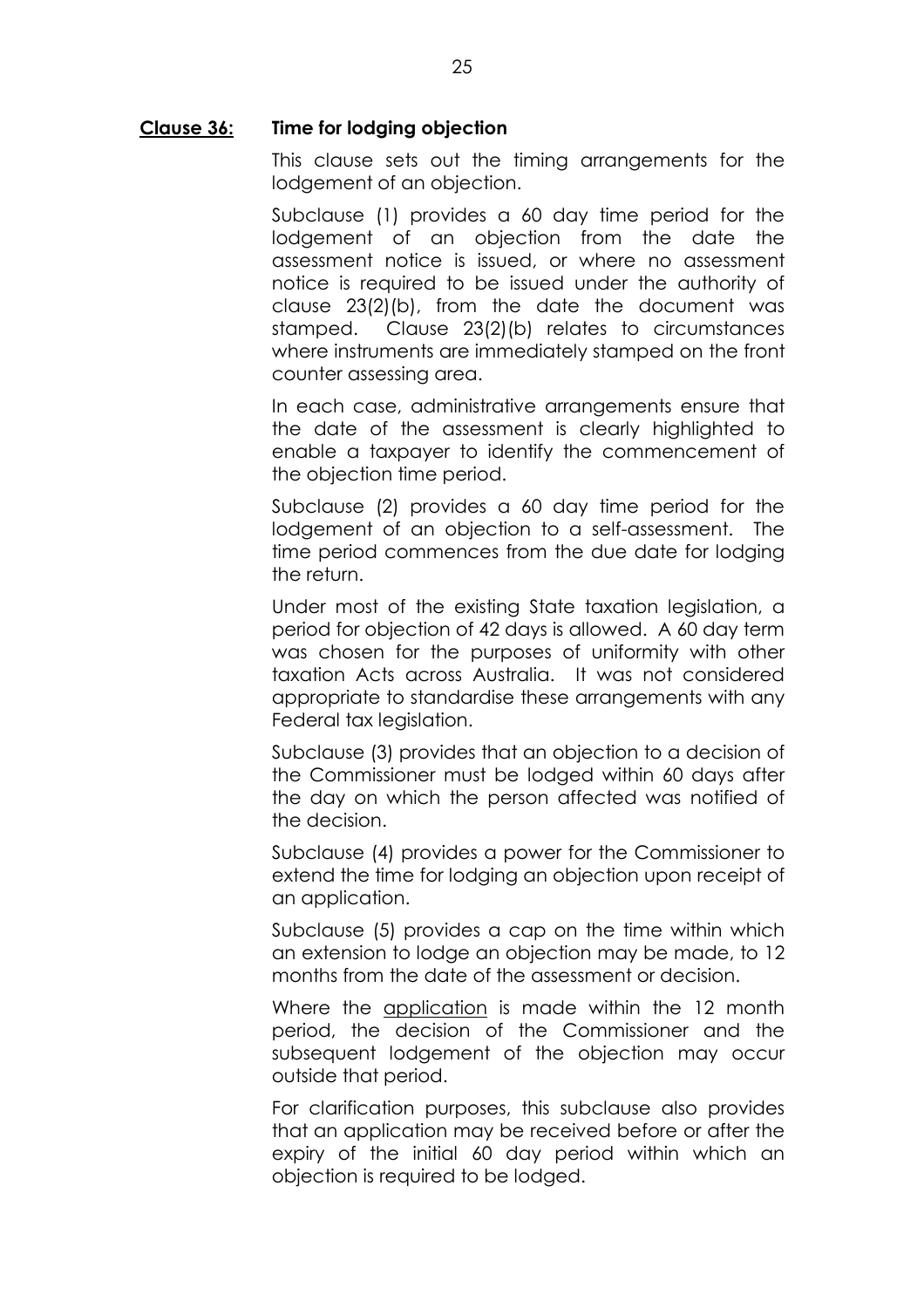An application for an extension of time is required to set out in detail the grounds on which the applicant is seeking to have the objection period extended.

Subclause (6) provides clarification in relation to the timing of objections for return based taxes. In the past, a taxpayer did not have a right of objection in relation to a matter included in a return. The only right of objection existed where the Commissioner had actually assessed that an amount of tax was payable. The objection right was linked to the date of the Commissionerís assessment.

However, as objections are now possible in respect of matters included in a self-assessment, it is necessary to identify the trigger point for the 60 day time limit in relation to return based taxes.

# **Clause 37: Consideration of objections**

This clause provides a summary of the factors that will be taken into account when considering and deciding an objection.

Subclause (1) provides that an objection will be decided by the Commissioner on the basis of the grounds stated in the objection, and any other relevant written material that is provided to the Commissioner.

Information that is obtained by the Commissioner in the course of investigating the objection will also be considered in making the objection determination. This would allow submissions made during the course of a meeting with the taxpayer or the taxpayer's gaent and the Commissioner to be taken into consideration, where that information can be fully substantiated by those parties.

Subclause (2) places the onus of establishing that an assessment or decision is incorrect on the taxpayer. This power is consistent with corresponding powers in the Taxation Administration Acts of other States.

Subclause (3) provides specific powers in relation to the assessment of tax that occurs under clause 19(1).

This subclause is to ensure that the taxpayer is only subject to the ordinary burden of establishing that the taxpayer is not liable to tax, not the higher burden of establishing that there were no grounds on which the Commissioner could reasonably suspect that the taxpayer was liable to tax.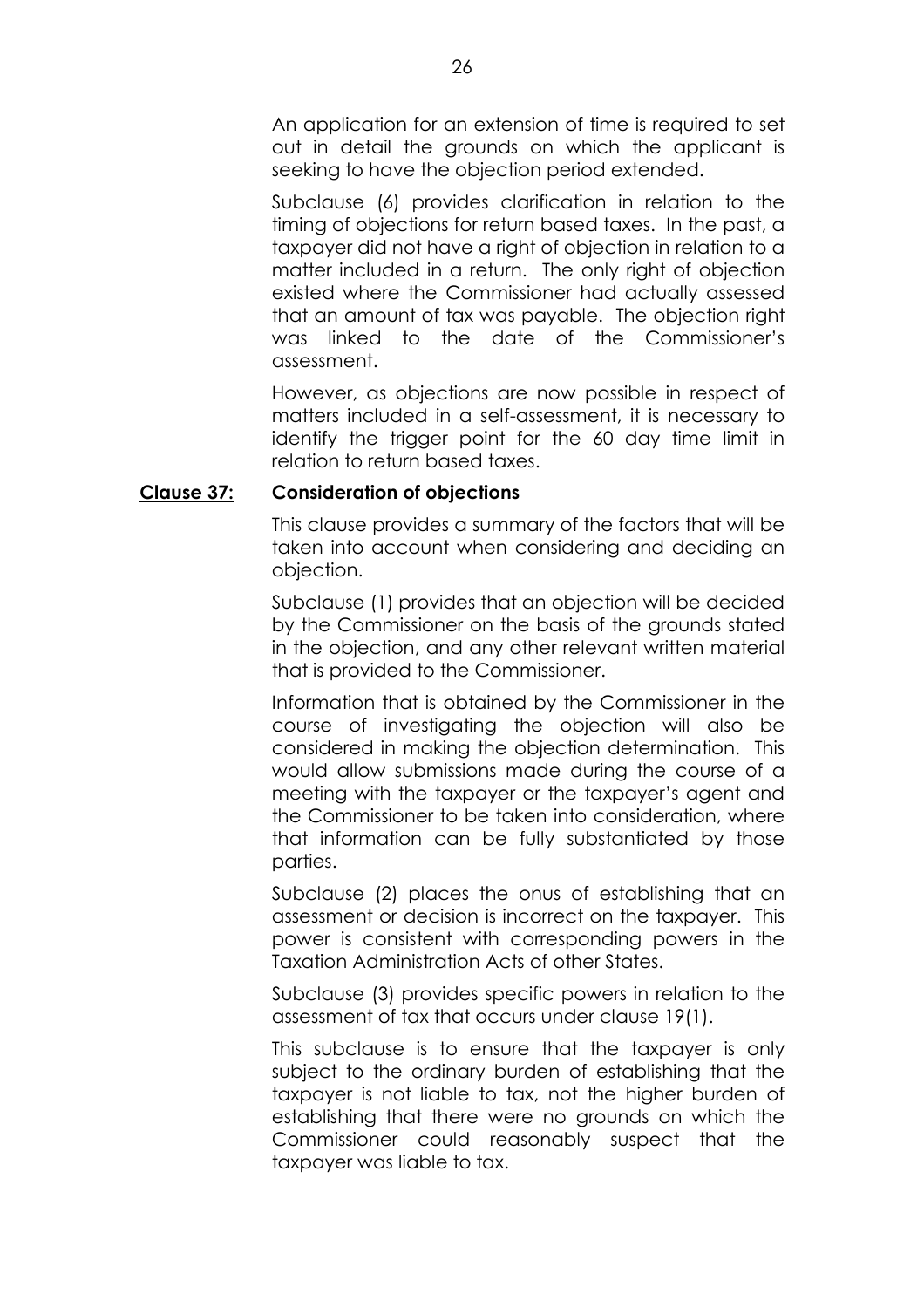Subclause (4) sets out the requirements the Commissioner must adhere to when determining an objection. The Commissioner is required to serve a notice on the taxpayer setting out the:

- $\triangleright$  decision on the objection; and
- $\triangleright$  if the objection is wholly or partially disallowed, the reasons for the decision.

#### **Clause 38: Time limit for determining objections**

This clause places an obligation on the Commissioner to decide an objection within a requisite period after it is lodged. This power is consistent with obligations placed on Commissioners in other jurisdictions, and was inserted after requests were made during consultation.

Subclause (1) places an obligation on the Commissioner to determine an objection within the decision period calculated under subclause (2).

Subclause (2) sets out the decision period, being a period of 90 days from the date the objection is lodged. Subclause (2) also provides that the relevant period may be extended where it is necessary for the Commissioner to obtain information from the taxpayer to decide the objection and consider that information, or to obtain advice and other assistance reasonably required from an external agency to decide the objection.

Examples of external agencies under this subclause are the Valuer General's Office and the Crown Solicitor's Office.

Subclause (3) provides a notification requirement on the Commissioner where he extends the period within which the objection is to be determined for the reasons outlined in subclause (2).

Notification is required to be given before the end of the initial 90 day period. If further delays occur after the initial notification, the Commissioner is required to keep the taxpayer reasonably informed about the extent and reasons for the further delay.

Subclause (4) provides that where the Commissioner is unable to determine an objection within the relevant period, the taxpayer has the right to require the Commissioner to refer the objection to the Supreme Court. The taxpayer must inform the Commissioner if this is required by written notice.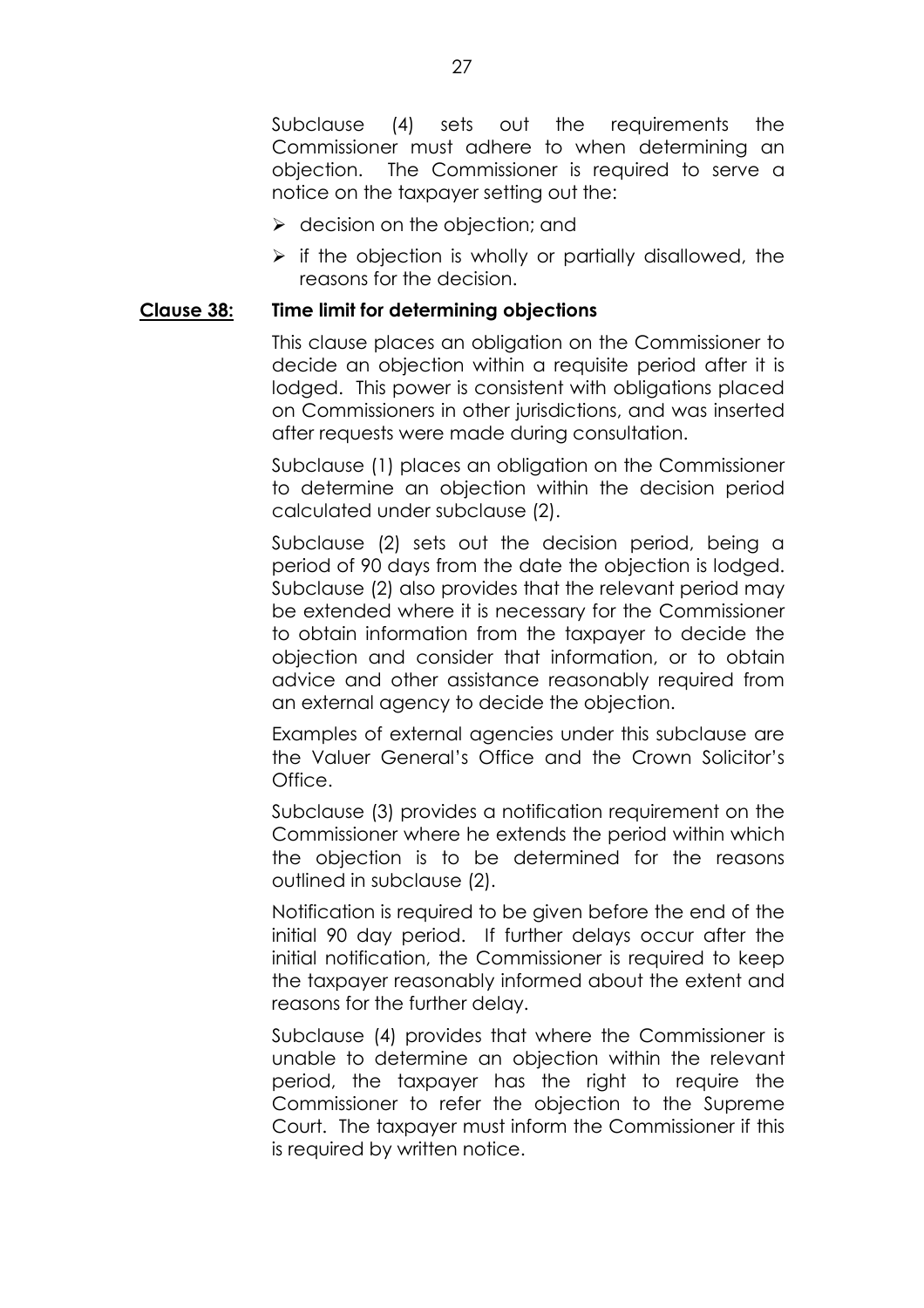Subclause (5) provides that upon receiving such a request, the Commissioner is required to refer the objection to the Supreme Court by way of appeal as soon as practicable.

Subclause (6) provides that the Supreme Court may decide the questions raised by the objection, make any necessary or appropriate consequential orders and make any orders for costs or other incidental matters.

Subclause (7) provides that regardless of whether the Commissioner complies with the requirement to determine an objection within 90 days, the Commissionerís decision on an objection is not invalidated. This clause is necessary where the objection is not determined within the 90 day period, but the taxpayer did not take up their right to have the matter referred to the Supreme Court.

# **Clause 39: Reassessment on determination of objection**

This clause sets out the obligations with which the Commissioner must comply when he decides an objection.

Subclause (1) provides that where an objection is wholly or partially allowed, the Commissioner must make a reassessment to reflect the objection determination.

Subclause (2) provides that where the objection decision results in an amount being refunded or credited to the taxpayer, interest on the amount refunded is to be added to the refund at a rate that is prescribed. The interest is to be calculated from the date of the payment of tax to the date of the decision of the objection.

The prescribed rate will be set out in the Taxation Administration Regulations. Under current administrative practice with similar provisions in the taxation Acts, the amount is calculated with reference to the judgment debt rate of the Supreme Court. At present, this is set at 6% per annum.

The crediting provisions that allow a taxpayer's refund to be credited against other taxation debts, including the amount of interest, are set out in clause 54(2).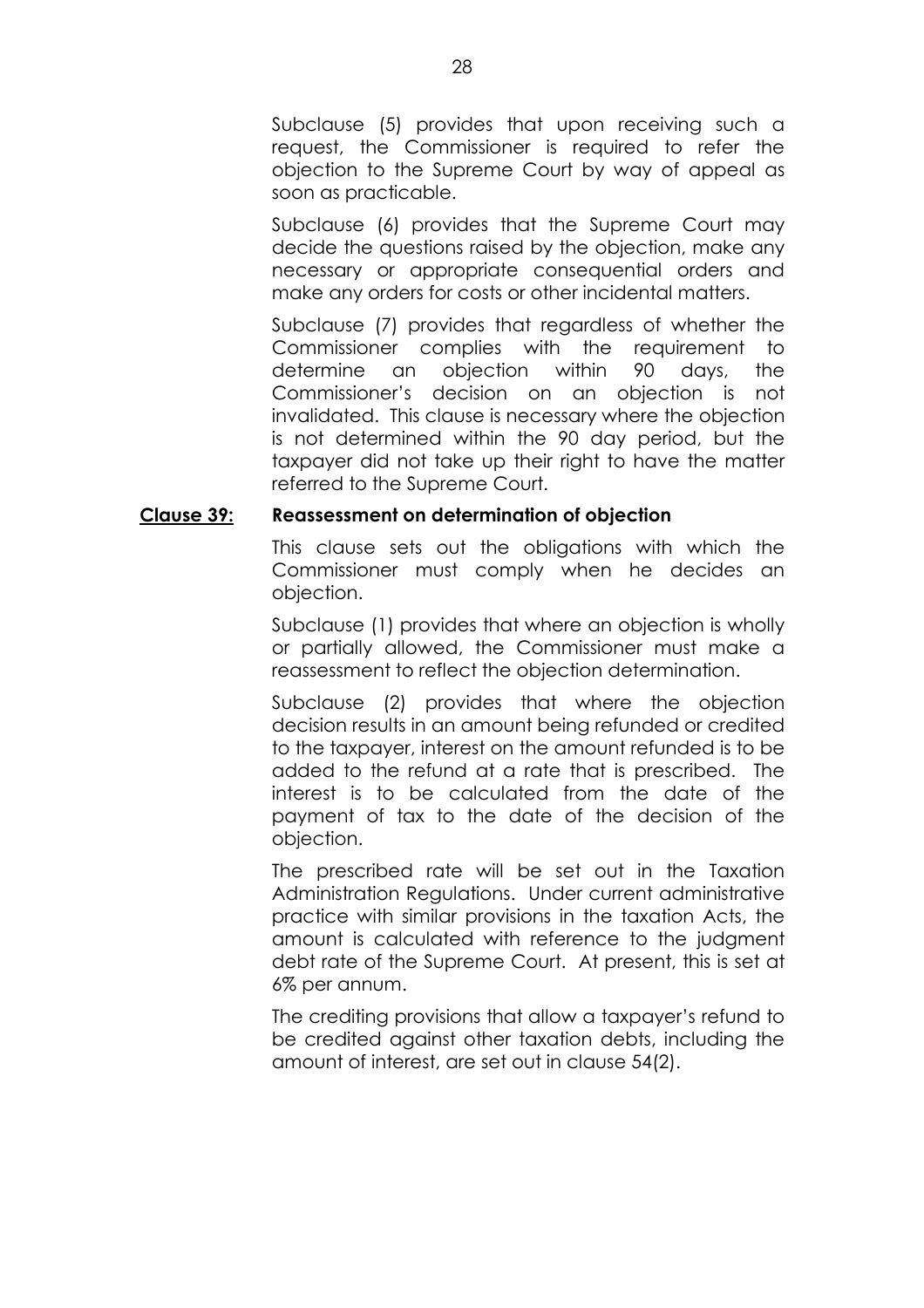# **Division 3 - Appeals and stated cases**

# **Clause 40: Right of appeal**

This clause sets out the rights of appeal taxpayers have when dissatisfied with the Commissioner's decision on an objection.

Subclause (1) provides that a taxpayer who is not satisfied with the Commissioner's decision on either an objection or an application for an extension of time to lodge an objection, has a right of appeal.

Subclause (2) provides a restriction on the matters that may be considered by the court or tribunal on an appeal. The taxpayer is not entitled to introduce new grounds that did not appear in the objection to the assessment or decision, unless the court or tribunal (as appropriate) is satisfied that the taxpayer should introduce those grounds, and in the interests of justice, gives the taxpayer leave to introduce the new grounds.

# **Clause 41: Court or tribunal to which an appeal lies**

This clause sets out the jurisdictions under which various types of taxation appeals can be heard.

Subclause (1) provides that in the case of an assessment or decision that arises under the Land Tax Assessment Act, the right of appeal is to the Land Valuation Tribunal. The tribunal is given jurisdiction to hear and decide the appeal.

Subclause (2) provides that all other appeals against a decision of the Commissioner lie to the Supreme Court, which is given jurisdiction to hear and decide the appeal.

# **Clause 42: Time for appeal**

This clause sets out the timing arrangements that apply for the lodgement of appeals. In a similar manner to the timing arrangements instituted for the objection provisions, the time period has been standardised to that available in other jurisdictions.

Subclause (1) provides that the appeal must be made within 60 days after the notice of the decision of the objection to which it relates is served on the taxpayer.

Subclause (2) provides the court or tribunal with the ability to extend the time for making an appeal upon application by the taxpayer.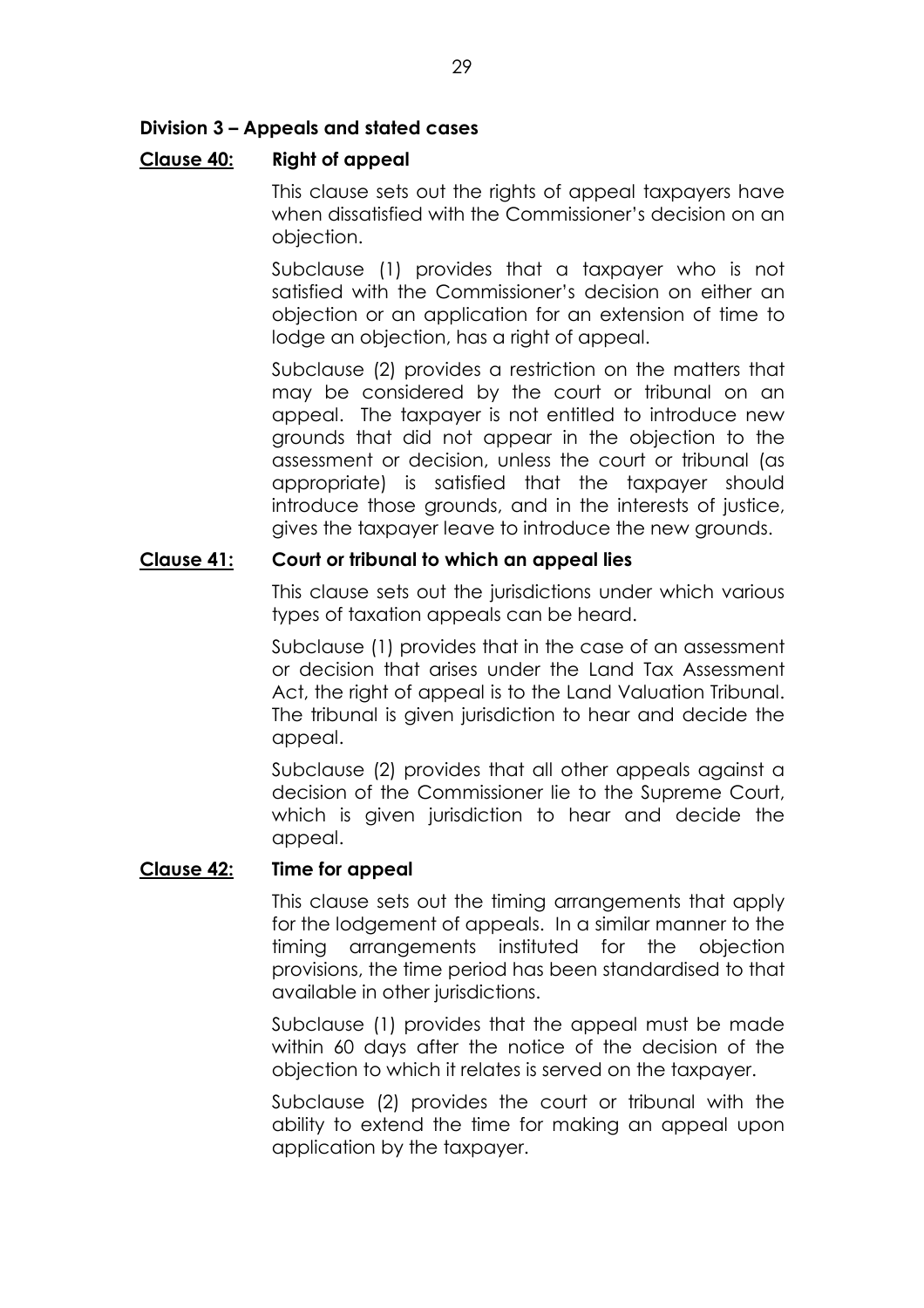Subclause (3) provides that an application for an extension of time must be made within 12 months of the date of the decision of the objection. The application may be made before or after the 60 day appeal period.

#### **Clause 43: Appeal hearings**

This clause sets out the powers of the court or tribunal on an appeal.

It should be noted that refunds payable as the result of an appeal are also subject to the powers set out in sections 37A to 37C of the Limitation Act 1935. This Act has a very stringent "passing on" requirement.

Effectively, it provides that any refund arising from an appeal decision cannot be paid to the person unless he or she can satisfy the court (or the Commissioner under section 37C) that the tax has not been passed on or incorporated into the price of goods and services.

Subclause (1) provides the court or tribunal with the ability, in the case of a decision on an assessment, to confirm the assessment, or direct the Commissioner to reassess the matter with any directions given by the court or tribunal. In the event that the court or tribunal finds that tax has been under assessed (as it has in the past), the court or tribunal can direct the Commissioner to increase the amount of tax payable under this power.

In the case of an appeal in respect of a decision of the Commissioner, the court can confirm, vary, or revoke the decision. In that case, the court can substitute a decision, providing that the Commissioner had the power to make such a decision.

The court can also make consequential and ancillary orders, which would include orders for costs.

Subclause (2) provides that the onus of establishing that an assessment or decision is incorrect or invalid lies on the taxpayer, as is the case with objections.

Subclause (3) applies in the case of a final reassessment where tax has been overpaid. In that case, the taxpayer is entitled to a refund or credit of the amount, and interest payable on the amount refunded or credited as the result of the appeal. The amount is calculated from the date of payment until the date of the refund and is payable at a prescribed rate.

Unlike the objection situation, it was not considered appropriate to put an end point, being the date of the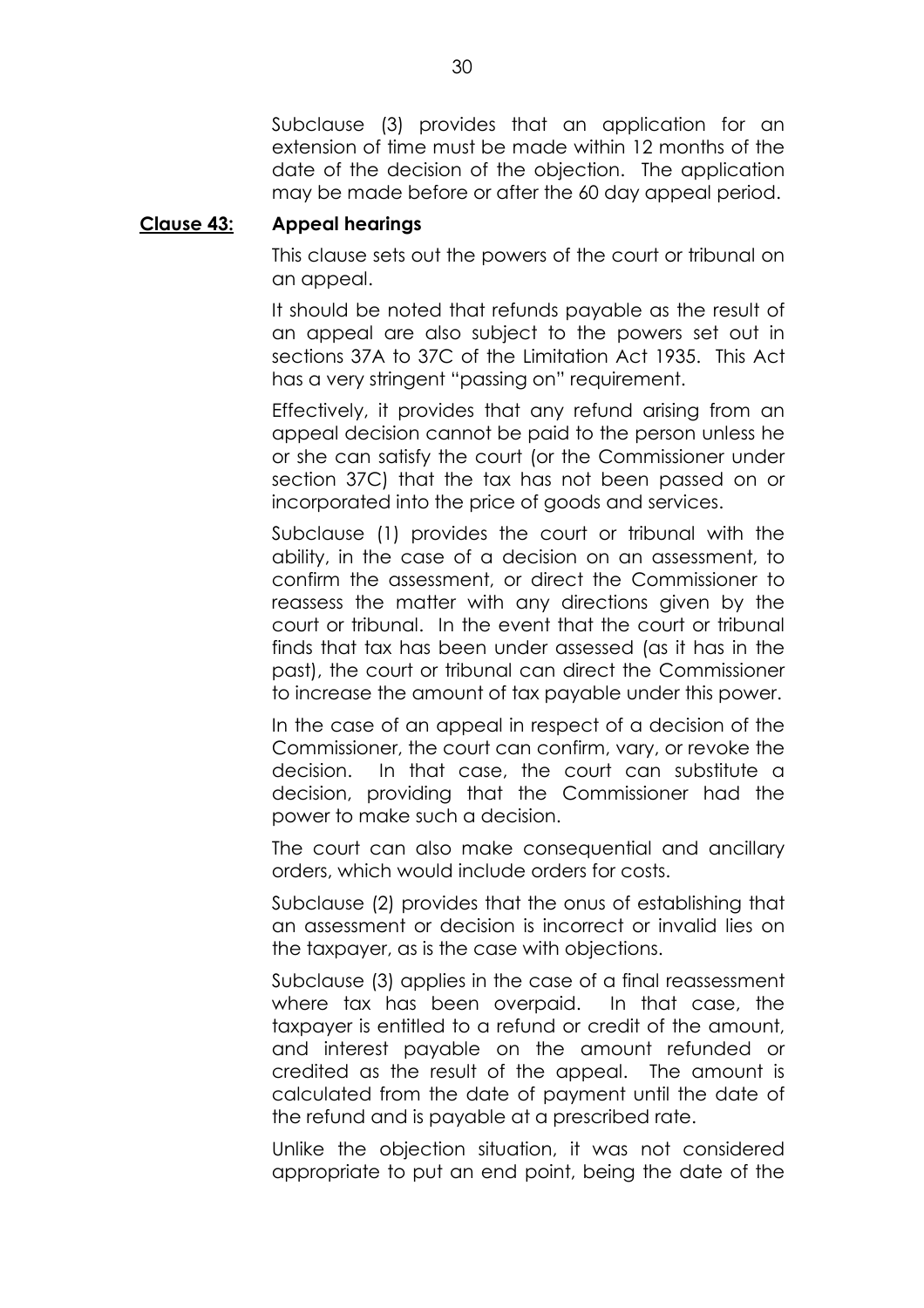decision, on the interest calculation in respect of appeals. This is because the circumstances surrounding the appeal process (such as periods to seek leave to appeal to a higher court) make it difficult to make an immediate refund. Accordingly, interest is calculated up until the date the refund is made.

Subclause (4) provides clarification for the purposes of subclause (3).

Paragraph (a) provides that the "final reassessment" is the last assessment made at the direction of a court or tribunal at the time the case is discontinued or otherwise finally determined.

Paragraph (b) provides that the Commissioner is not required to refund or credit an amount to the taxpayer until rights of appeal against the decision have been exhausted or have expired.

This is not a mandatory power, and where the Commissioner loses an appeal and does not wish to exercise further rights to higher courts, he is able to immediately refund the amount. However, where the Commissioner considers it appropriate to appeal to a higher court, this power authorises the Commissioner to retain the overpaid amount until such time as the further appeal is decided.

In the interim, interest would continue to accumulate on any overpaid amount.

# **Clause 44: Cases stated by Commissioner**

This clause provides the power for the Commissioner to state a case on a question of law to the Supreme Court.

Subclause (1) provides that the Commissioner is able to state a case on a question of law, which arises out of a taxation Act, and may forward that case to the Supreme Court.

Subclause (2) provides that the Supreme Court must decide on the question of law and may make ancillary and incidental orders, including orders for costs, as a result of its decision.

# **PART 5 - PAYMENT AND REFUND OF TAX**

# **Division 1 - Payment**

# **Clause 45: When tax is due for payment**

This clause clarifies the payment arrangements that apply in respect to the payment of tax.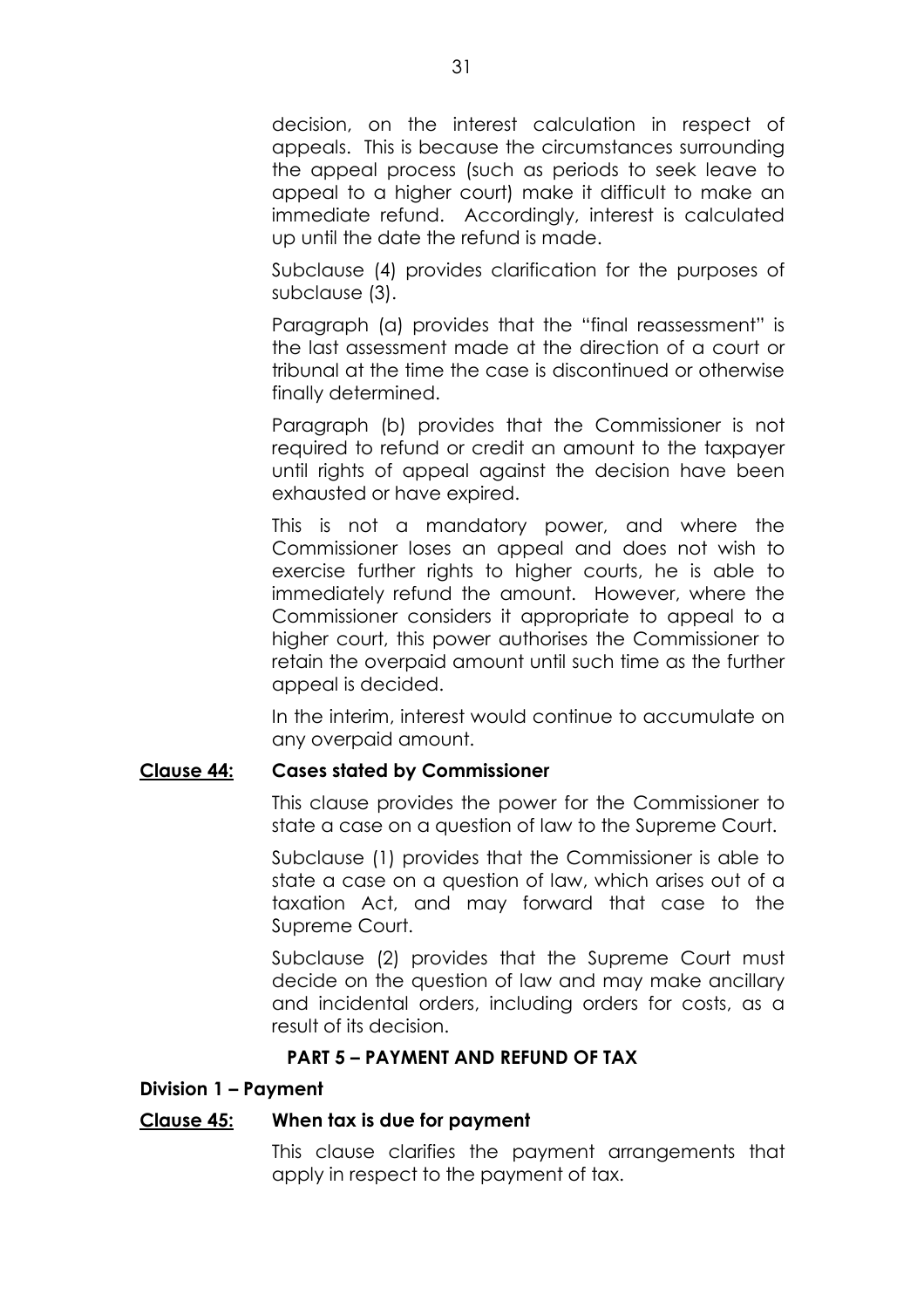Subclause (1) operates subject to the remainder of the section, and provides that if the due date for payment of tax is specified by or worked out in a taxation Act, then that is the date that tax is due for payment.

Subclause (2) provides that in the absence of a provision for a due date for the payment of tax in a relevant taxation Act, then the due date for payment is the date specified on the assessment notice. This provision will only apply where no payment date is specified in the taxation Acts. Each of the taxation Acts includes a specific payment period for all original assessments and self-assessments.

Subclause (3) provides that in the case of payment periods for reassessments, which will not be specified in the taxation Act, the tax is due for payment on the date specified in the assessment notice.

It should be noted that clause 24(5) requires that the due date for payment be at least 14 days after the date of issue of the assessment notice. In circumstances where a statutory time period for payment is set by the taxation Act (eg. 49 days in the case of the Land Tax Assessment Bill 2001), the 14 days will not be relevant.

However, in the case of reassessments that modify a self assessment, the minimum 14 day period will be relevant. This is necessary so that any adjustments for return based taxes are included in the taxpayer's next return.

In the case of non-return based reassessments (eg. stamp duty instruments and land tax), various time periods will apply for the payment of the reassessed tax.

# **Clause 46: Allocation of payment**

This clause sets out how payments received from taxpayers are to be allocated.

Paragraph (a) provides that where it is clear from either circumstances in which the payment is made, or from the taxpayerís written instructions that accompany the payment, the amount is to be allocated in accordance with the instructions or circumstances.

Paragraph (b) provides that in any other case, the payment may be allocated to the taxpayer's tax liabilities as decided by the Commissioner.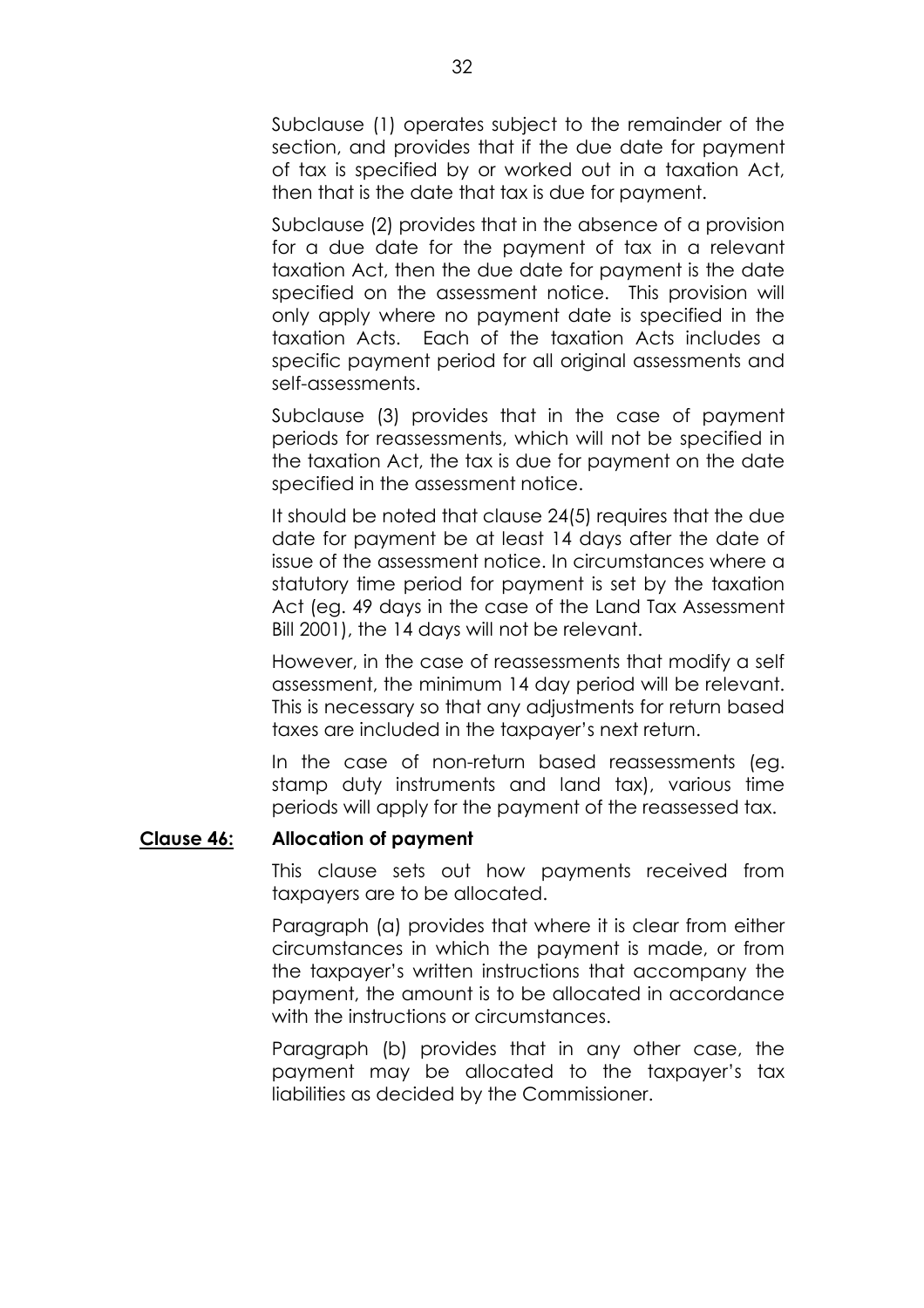#### **Clause 47: Arrangements for instalments and extensions of time**

This clause sets out the arrangements by which the Commissioner may approve an extension of time to pay tax or a tax instalment arrangement.

Tax payment arrangements are currently available for land tax, debits tax and pay-roll tax. This clause implements new arrangements for the Stamp Act.

Subclause (1) provides that the Commissioner may approve a tax payment arrangement that extends the time for a taxpayer to pay tax, or provides the ability for the taxpayer to make payments of tax in specified instalments.

Subclause (2) provides that any application made by a taxpayer to the Commissioner in respect of a tax payment arrangement must set out the reasons why the taxpayer requires more time to pay the tax.

Subclause (3) provides that a tax payment arrangement may include conditions providing for the payment and the remission of interest. The interest on a tax payment arrangement will be charged at a prescribed rate, which will be set out in the Taxation Administration Regulations.

The rate would be determined in the same manner as currently implemented for similar provisions in taxation Acts. The rate is now set at 2% above the upper rate quoted on bank overdrafts of less than \$100,000 published in the Reserve Bank of Australia Bulletin.

The tax payment arrangement may also include other conditions the Commissioner considers appropriate. A common example, which is currently used for return based taxes, is that monthly taxation obligations continue to be met, while the arrears which are the subject of a tax payment arrangement are paid by instalments.

Subclause (4) sets out the circumstances where the Commissioner may amend a tax payment arrangement. This may occur with agreement by the taxpayer, or where the conditions of the arrangement provide for the Commissioner to amend the arrangement in given circumstances.

Subclause (5) provides that the Commissioner may cancel a tax payment arrangement where payment is not made in accordance with the arrangement or the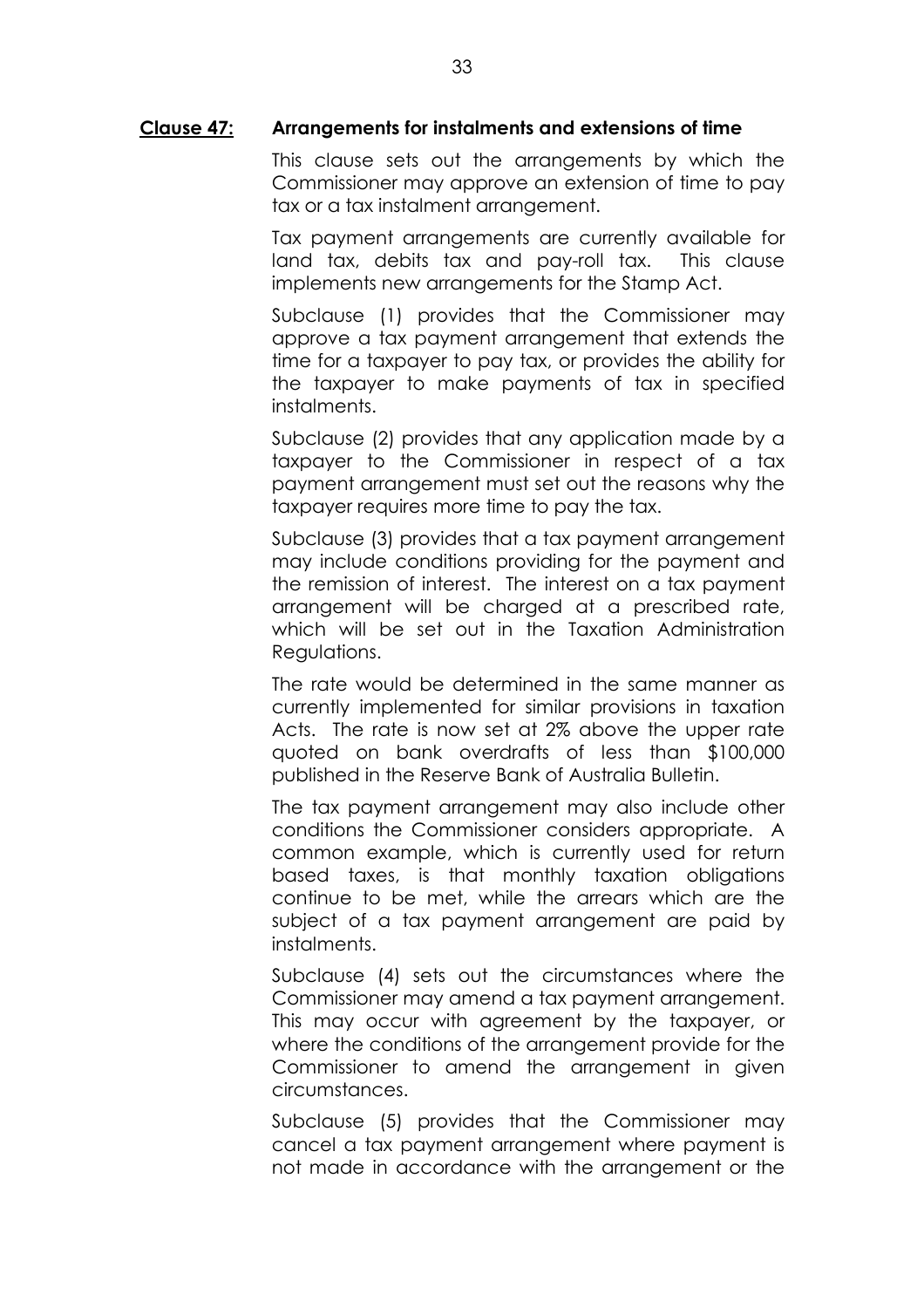taxpayer fails to comply with other conditions of the arrangement.

Both the amendment or cancellation of a tax payment arrangement are required to be made by the Commissioner giving notice to the taxpayer.

Subclause (6) provides that where a tax payment arrangement is cancelled, the tax outstanding under the arrangement and any interest applicable, become due and payable from either the date of cancellation or the original due date (whichever is the later).

This clause is necessary so that recovery action can be commenced on a quantified debt.

Subclause (7) provides that despite cancellation of a tax payment arrangement, the interest will continue to accrue at a prescribed rate on the amount outstanding until it is paid.

Subclause (8) provides that a decision of the Commissioner in connection with the extension of time to pay tax or the approval of payments in instalments is a non-reviewable decision. This means that no objection right exists in relation to the decision.

# **Clause 48: No action to compel approval of tax payment arrangement**

This clause provides that action cannot be brought in a court that would compel the Commissioner to approve or amend a tax payment arrangement.

Despite the non-reviewable decision that exists in relation to tax payment arrangements, this clause is considered to be necessary to prevent action being taken outside the powers of the Taxation Administration Bill or another taxation Act, which would require the Commissioner to approve a tax payment arrangement where he does not consider it appropriate to do so.

# **Division 2 - Special tax return arrangements**

# **Clause 49: Approval of special tax return arrangements**

This Division sets out powers that allow tax to be paid by return, where payment is ordinarily effected by another method. For example, the existing miscellaneous return powers in section 112V of the Stamp Act allow payment to be made by return in respect of particular stamp duty instruments. The powers in this Division are intended to replace sections 52, 95A and 112V of the Stamp Act.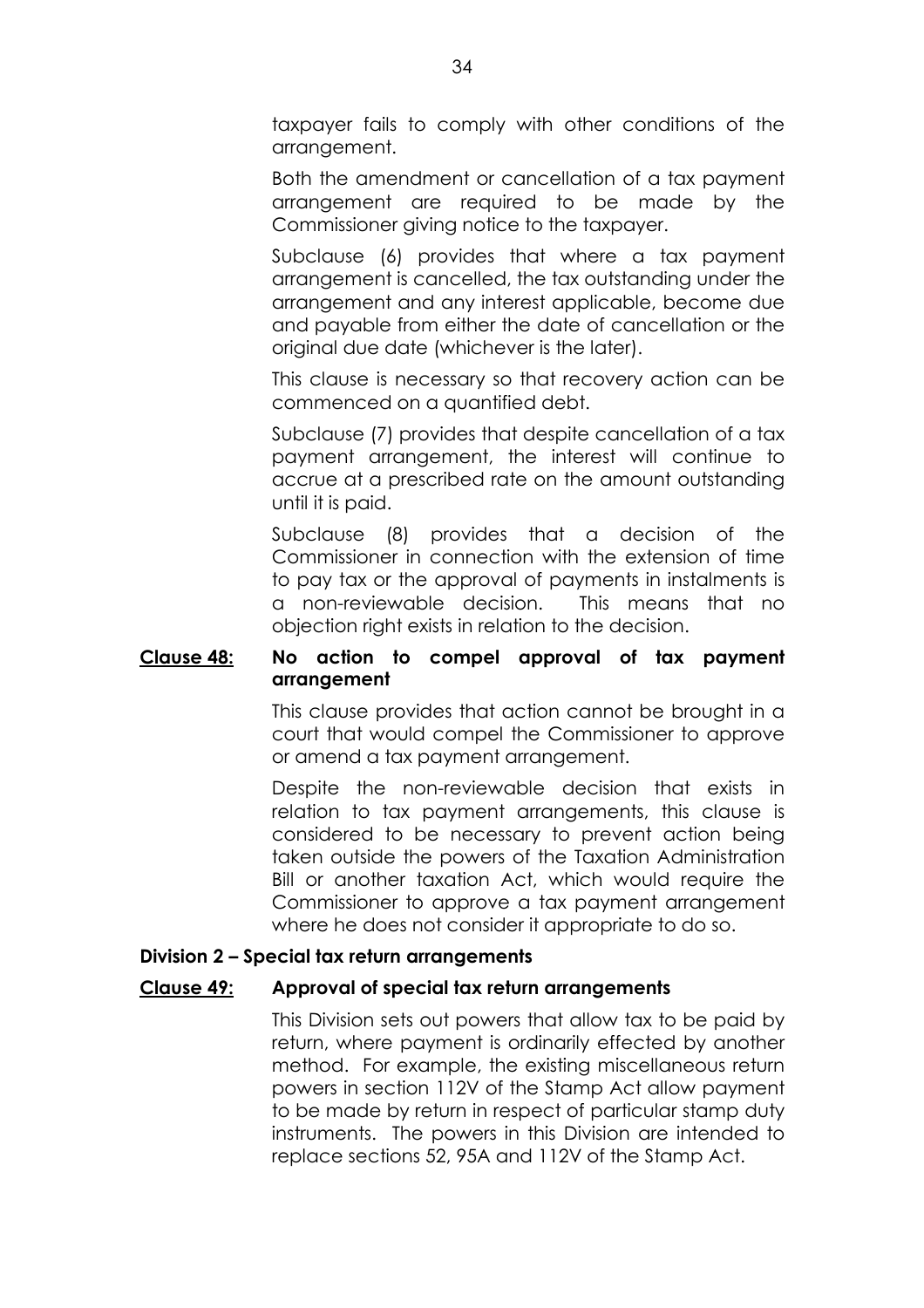Upon commencement, it is not expected that special tax return arrangements will be applicable to taxes other than stamp duty, however, this could change in the future.

Subclause (1) provides that the Commissioner may make a special tax return arrangement with a taxpayer or another person to allow them to meet the obligations of a taxpayer under a taxation Act.

Subclause (2) provides that a special tax return arrangement may be made with:

- $\triangleright$  particular taxpayers in respect of their obligations;
- $\triangleright$  particular taxpayers in respect of obligations they have jointly with other taxpayers; or
- $\triangleright$  an agent in relation to obligations of taxpayers for whom they are authorised to act.

It should be noted that the above provisions do not limit the application of subclause (1) in any way.

Subclause (3) provides that a special tax return arrangement is to be made in writing. Furthermore, the arrangements must be made on terms agreed by the Commissioner and the taxpayer.

# **Clause 50: Content of special tax return arrangement**

This clause provides the powers that apply in respect of special tax return arrangements.

Subclause (1) provides that a special tax return arrangement can:

- $\triangleright$  require the lodging of returns, and the selfassessment and payment of tax in accordance with the arrangements;
- $\triangleright$  require compliance with obligations imposed under the conditions of the arrangement;
- $\triangleright$  may exempt the taxpayer or taxpayers to whom it relates from specified administrative requirements of a taxation Act (note that this power is not an exemption provision in respect to the amount of tax a taxpayer is required to pay);
- $\triangleright$  provide for the manner in which instruments are to be stamped or endorsed with tax paid under the arrangement (this includes endorsements that no tax is payable in respect of an instrument); and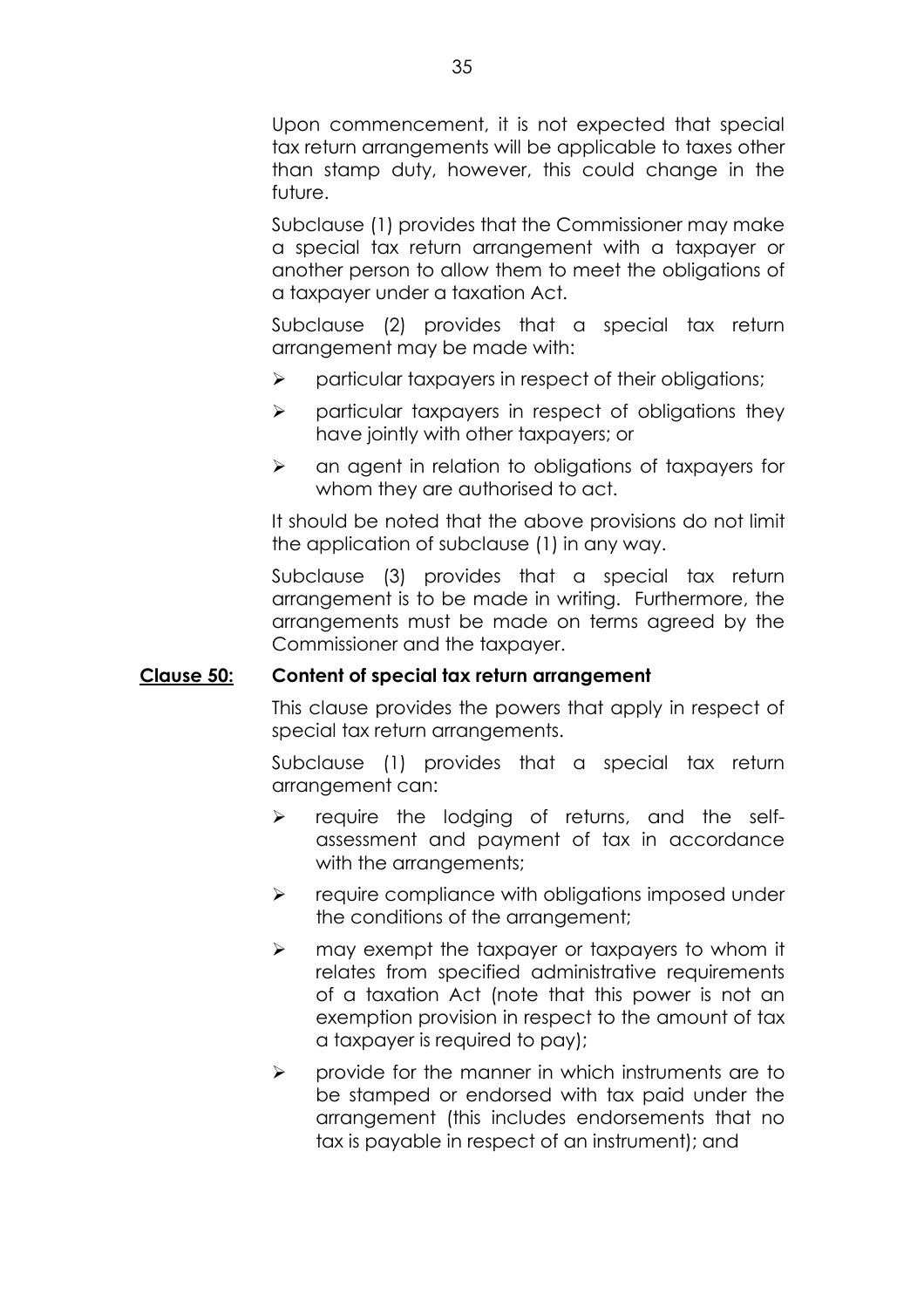$\triangleright$  may require the responsible party to keep specified records.

It is envisaged that a formal conditional agreement will be entered into between the Commissioner and persons who are approved under the special tax return arrangement provisions. In the short term, the Taxation Administration (Consequential Provisions) Bill 2001 contains transitional arrangements to deal with the repeal of sections 52, 95A and 112V of the Stamp Act.

Subclause (2) provides that instruments which are ineffective until registered are required to be included in a return by the responsible party before the instrument is lodged for registration. An example of this would include a transfer of land or share transfer. This ensures that the stamp duty is paid in the return period during which the instrument is relied on.

Subclause (3) provides that the contravention of a condition in a special tax return arrangement is an offence. A maximum penalty of \$20,000 is applicable.

Subclause (4) provides that the taxpayer remains the liable party where a special tax return arrangement exists, despite the fact that the responsible party (who may or may not be the taxpayer) is required to meet obligations under the special tax return arrangement.

# **Clause 51: Instruments stamped or endorsed under a special tax return arrangement**

This clause provides specific stamping and endorsement provisions for instruments that are stamped under a special tax return arrangement.

Subclause (1) provides that an instrument stamped or endorsed in accordance with a special tax return arrangement is to be considered stamped.

This power allows the instrument to be recorded or registered lawfully by bodies such as the Department of Land Administration and company registrars or relied on in court proceedings.

Subclause (2) provides an offence for a person who stamps or endorses an instrument in a manner so as to indicate that the instrument has been properly stamped or endorsed under a special tax return arrangement, without being authorised to properly stamp or endorse the instrument in accordance with conditions of a special tax return arrangement.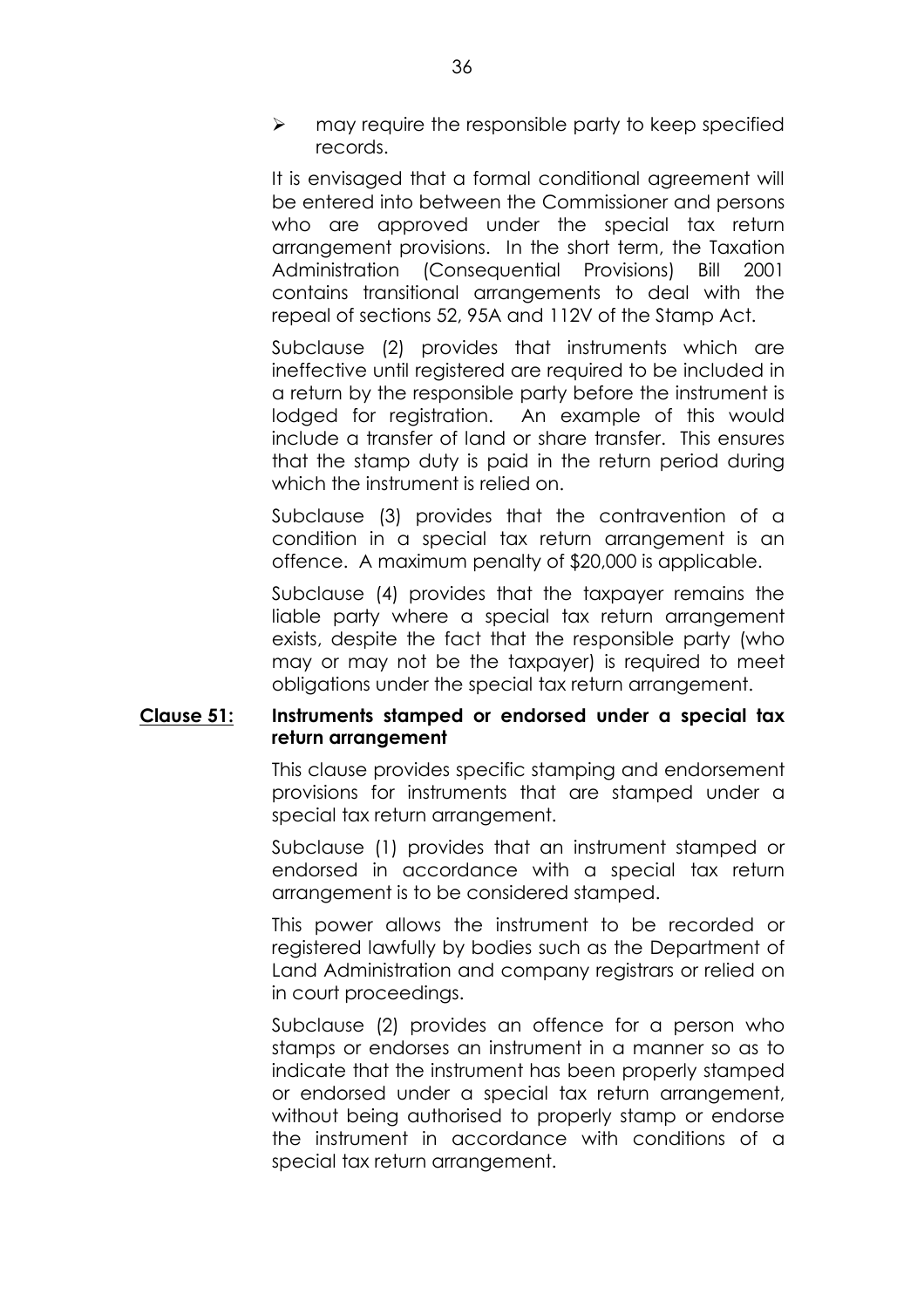This clause is necessary to specifically provide an offence where a non-approved person endorses an instrument. A maximum offence penalty of \$20,000 is applicable.

## **Clause 52: Lodging returns under special tax return arrangement**

This clause sets out the requirements dealing with returns lodged under special tax return arrangements.

Subclause (1) sets out the type of information that must be included in a return. The return must be in a form approved by the Commissioner and contain the information required by the form and the Commissioner. The information must be relevant to the tax type for which the return is being lodged.

Subclause (2) provides that unless the agreement between the Commissioner and the responsible party provides otherwise, the due date for lodging a return under a special tax return arrangement is 15 days after the end of the return period. This is consistent with the current operation of section 112V of the Stamp Act.

Subclause (3) provides that unless the arrangement between the Commissioner and the responsible party provides otherwise, the return period is one month.

Subclause (4) provides that a return lodged by a responsible party (as defined in the Glossary) must be in accordance with the requirements of clause 52 and any additional requirements specified in the special tax return arrangement. Failure to comply with this requirement is an offence, with a maximum penalty of \$5,000 applicable.

## **Clause 53: Amendment or cancellation of arrangement**

This clause deals with the amendment or cancellation of a special tax return arrangement.

Subclause (1) provides that the Commissioner may, by agreement with the responsible party, amend the conditions of a special tax return arrangement.

Subclause (2) provides that the Commissioner may cancel a special tax return arrangement by service of a notice on the responsible party.

A "responsible party" is considered to be a taxpayer under paragraph (b) of the definition of "taxpayer" in the Glossary. As such, the responsible party has a right to object to a decision to cancel a special tax return arrangement.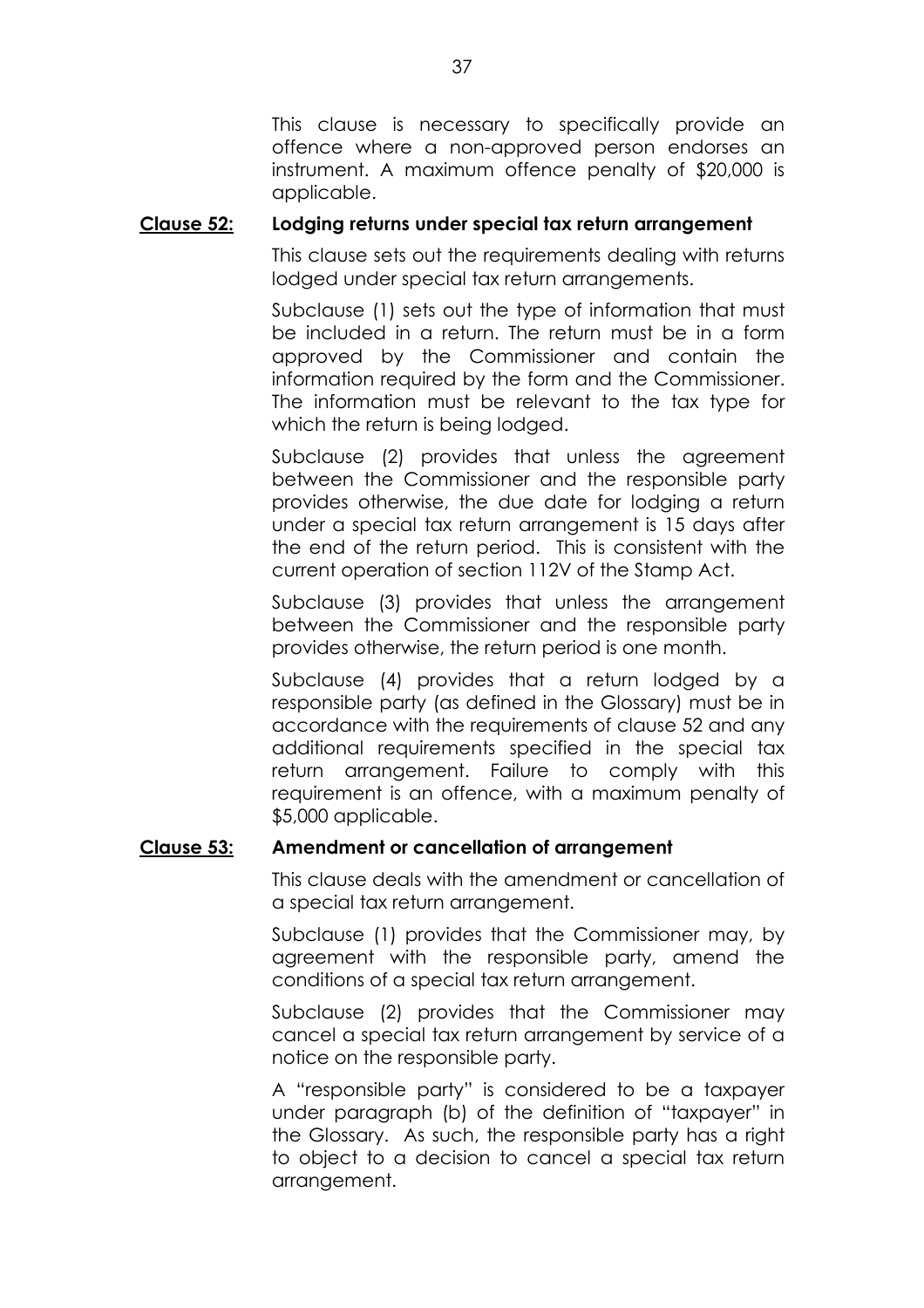## **Division 3 – Refunds of tax**

### **Clause 54: Power to make refund**

This clause sets out the refund powers of the Commissioner. These powers should be read in conjunction with the reassessment powers of the Commissioner, as most refunds will be the result of a downwardly reassessed tax liability.

Subclause (1) provides that the Commissioner must refund tax to a taxpayer where:

- $\triangleright$  as a result of a reassessment, it appears an overpayment has been made;
- $\triangleright$  he is satisfied on application for a refund, that an overpayment of tax has been made; or
- $\triangleright$  in circumstances of a particular case, the Commissioner is required by a taxation Act to make a refund of tax.

The refund power is conditioned by subclauses (2), (3) and (4).

Subclause (2) authorises the crediting of refunds by the Commissioner to satisfy the taxpayer's other tax obligations.

This allows the Commissioner to credit the amount of the refund to any of the taxpayer's existing or future tax liabilities, instead of repaying an amount to be refunded. In the case of future tax liabilities, the taxpayer has a right to request the Commissioner to repay any amount in excess of \$50.

This proviso has been inserted to reflect current practice in respect of return based taxes, where it is common for overpayments to be maintained on the taxpayerís "account", and set off against the taxpayer's next monthly return.

In certain circumstances, usually where the refund amount is substantial and would require several return periods to be absorbed, the taxpayer will request a refund of the overpayment. The clause minimises administrative overheads while still protecting the taxpayer's right to the refund amount.

Subclause (3) provides the circumstances where a refund application under subclause (1) may be made.

Under paragraph (a), applications may be made on grounds where refunds are authorised or required by a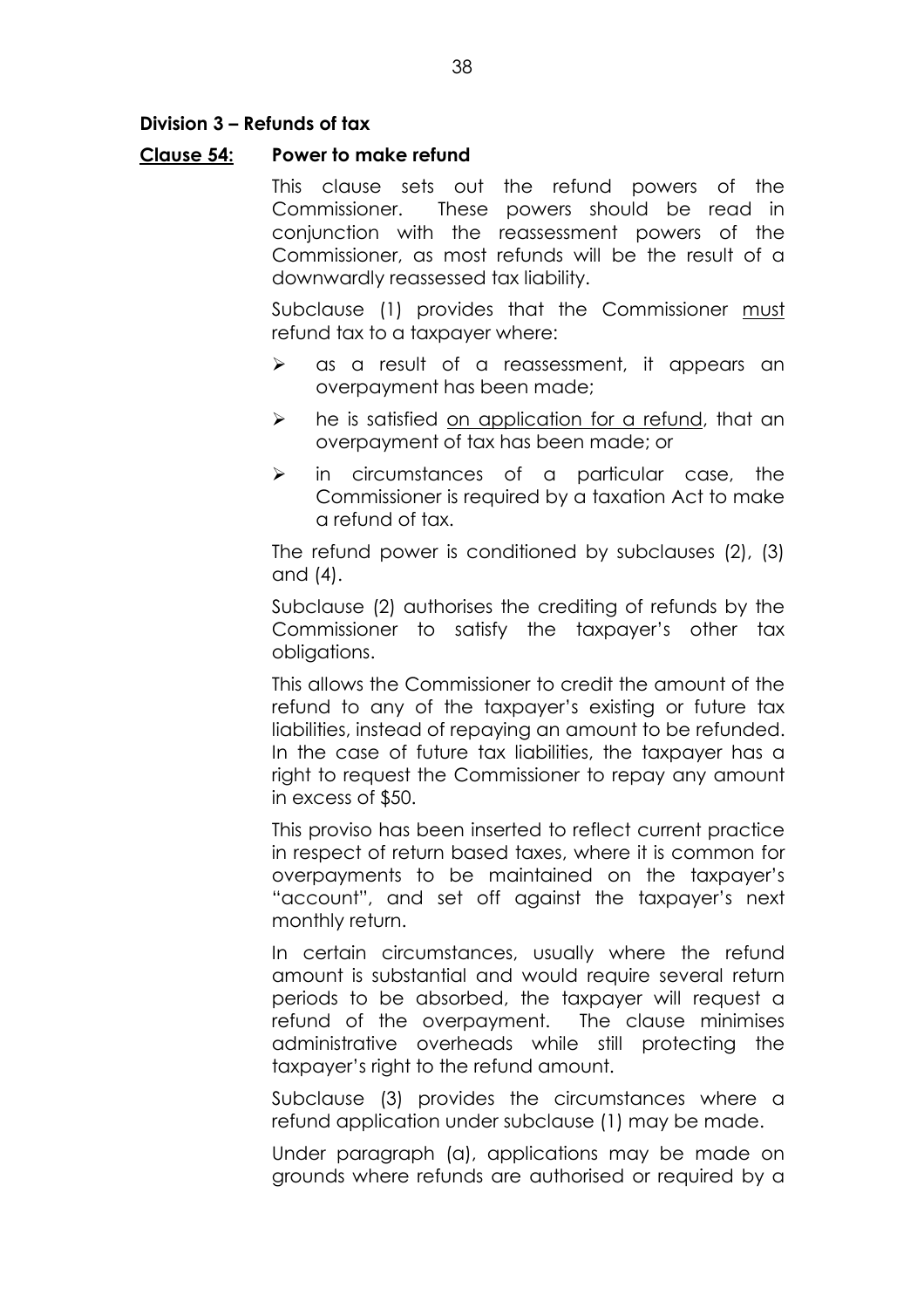taxation Act. There are few powers in the taxation Acts that are direct refund provisions. It should be noted that the direct refund power is very limited in its application.

Most exemptions and concessions in the taxation Acts require the Commissioner to make a reassessment if he is satisfied that the exemption or concession conditions are met. The overpaid amount must then be repaid under subclause (1)(a).

Paragraph (b) provides that the Commissioner may also refund tax where the amount paid exceeds the amount of an assessment.

This might occur, for example, as a result of the transposition of cheque figures that results in an overpayment, or where two different parties pay the same assessment. A refund is not permitted under this clause if it would require the tax liability to be reassessed.

Where a refund does require the alteration of an assessed amount, the taxpayer is required to lodge an objection under Part 4 or an application for a reassessment under Part 3. Alternatively, the Commissioner may undertake the reassessment of his own volition and refund the amount.

Subclause (4) provides that an application for a refund under this clause is required:

- $\triangleright$  within a period fixed by a taxation Act for making an application; or
- $\triangleright$  where no period is fixed, within five years of the date of the overpayment.

## **Clause 55: Refund to be passed on in certain cases**

This clause provides the circumstances when a taxpayer is required to pass on a refund to a third party.

Subclause (1) limits the application of this section to debits tax, pay-roll tax and stamp duty in relation to rental business and insurance.

These taxes are commonly passed on to third parties by the taxpayer who is liable (or jointly liable) to pay the tax. In relation to pay-roll tax, the tax incidence is capable of being passed on under the employment agent provisions of the Pay-roll Tax Assessment Act.

Subclause (2) provides that where a taxpayer has:

 $\triangleright$  paid tax out of money provided by a third party; or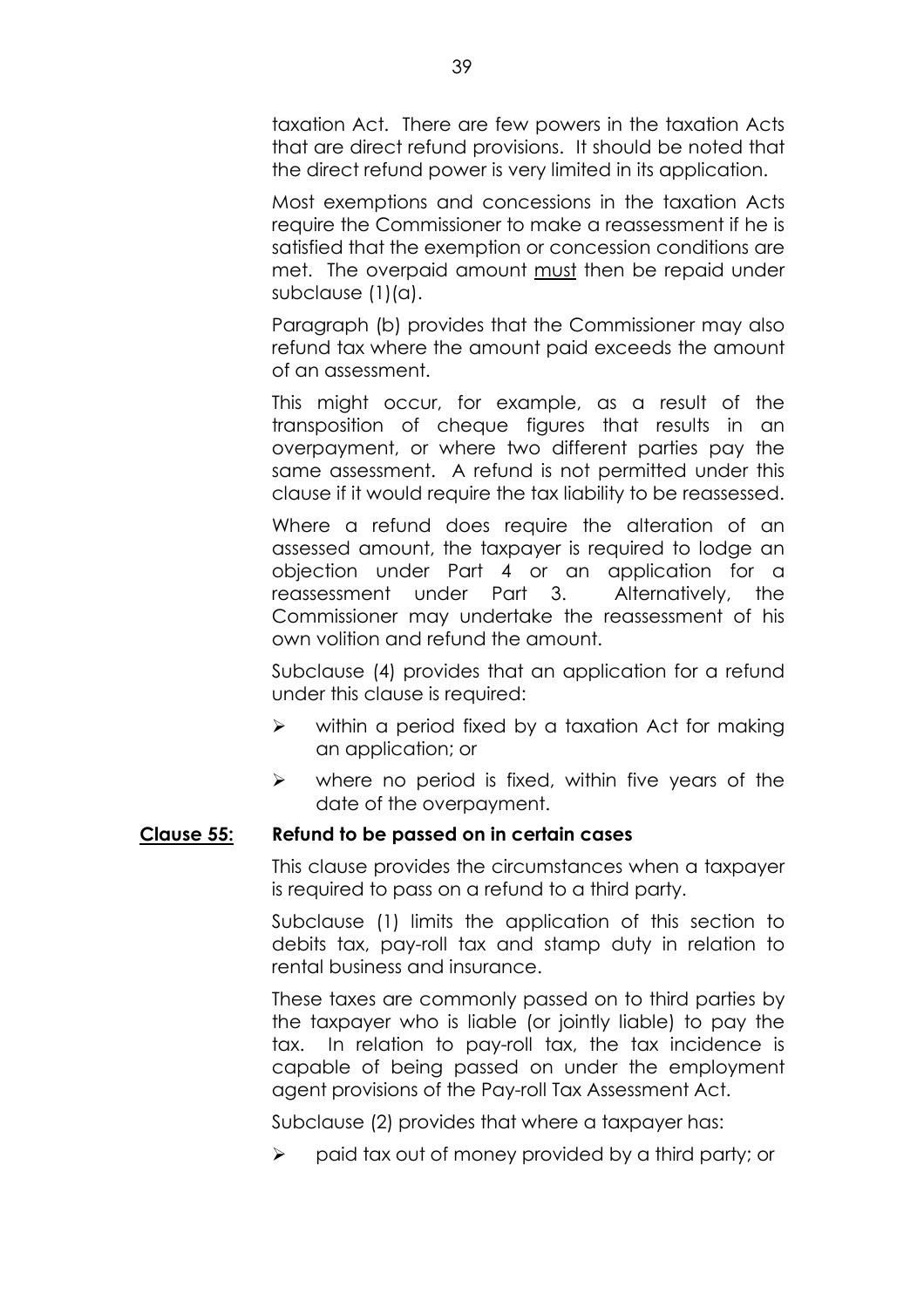! obtained reimbursement from a third party for payment of tax,

any tax which is refunded or credited to the taxpayer must be reimbursed to the third party.

Subclause (3) provides that where the money was wholly paid or wholly reimbursed by the third party, the whole amount must be refunded to the person by the taxpayer. No deduction for costs incurred can be made.

Subclause (4) provides that where the amount was only partly paid or reimbursed by the third party, the taxpayer is required to pass the appropriate portion of the refund or credit to the third party. Again, no deduction for costs incurred can be made.

Subclause (5) sets the time limits for making any reimbursement required under subclauses (3) and (4).

Paragraph (a) requires the taxpayer to make the reimbursement to the third party within 90 days of the refund being paid or credited to them by the Commissioner. The Commissioner has the ability to extend the 90 day period.

Paragraph (b) provides that where the taxpayer does not make the reimbursement within the 90 days, he is required to repay the amount of the refund to the Commissioner within 7 days of the end of that period.

Where the refund was credited to the taxpayer, he must request the Commissioner to cancel the credit in his favour within 7 days of the end of that 90 day period.

If the taxpayer fails to make the reimbursement or repayment as required by this clause, an offence is committed. The maximum offence penalty is \$20,000.

Subclause (6) provides that the Commissioner is also able to recover from the taxpayer the amount that should have been, but was not, repaid under subclause (5)(b) as unpaid tax.

Subclause (7) provides that where the Commissioner does not instigate recovery action, no action can be brought in a court by any person to compel him to take or refrain from taking recovery proceedings.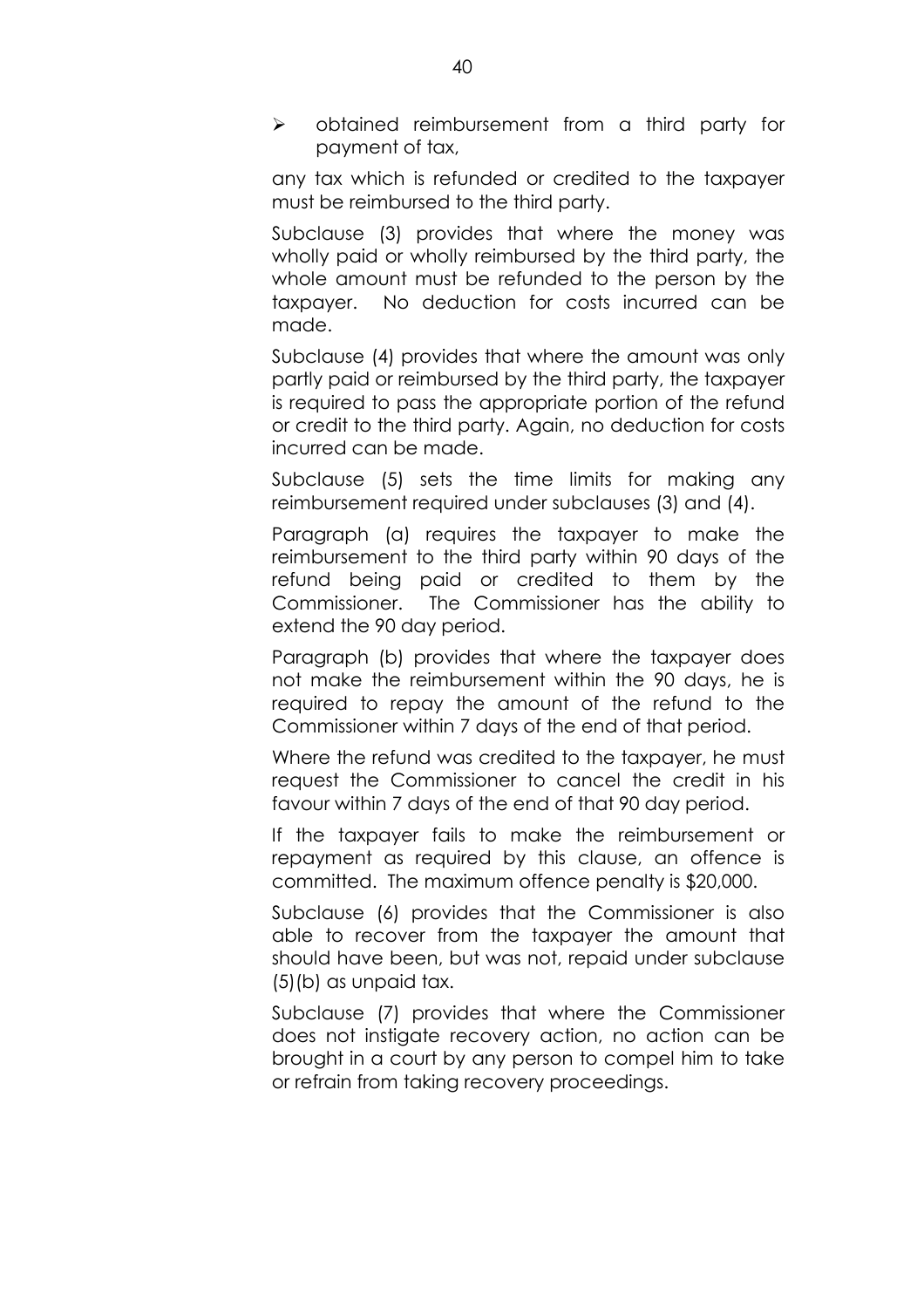## Division 4 - Power to waive or write off liability

### **Clause 56: Waiver of tax**

This clause enables the Commissioner to waive tax or another amount payable under a taxation Act.

Subclause (1) provides that the Commissioner may waive the payment of tax or other amounts payable under a taxation Act up to a prescribed limit.

It is intended to prescribe the limit of tax that can be waived in the Taxation Administration Regulations. It is intended that the amount will only be a small amount, in the vicinity of \$20.

Subclause (2) provides that where the Commissioner waives the payment of tax or other amount, the waiver extinguishes the liability to make payment of the tax. If the liability was not extinguished, there would be no distinguishing feature between waived tax and tax written off under clause 57.

Subclause (3) provides that the Commissioner's decision to waive or not to waive tax is non-reviewable.

### **Clause 57: Writing off tax liability**

This clause provides powers for the writing off of tax liabilities.

Subclause (1) provides that the Commissioner is able to write off a tax liability or a liability for any other payment under a taxation Act, if he is satisfied that action or further action to recover the tax is not practicable or is unwarranted.

This power is commonly used where there is little prospect of successful recovery and the cost of the recovery action is higher than the debt being recovered.

Subclause (2) provides that writing off a tax liability does not extinguish the liability or prevent later proceedings to recover the amount. These provisions afford similar treatment to tax debts that apply through accounting conventions to bad debts in a commercial environment.

Subclause (3) provides that the Commissioner's decision to write off a liability or not is non-reviewable.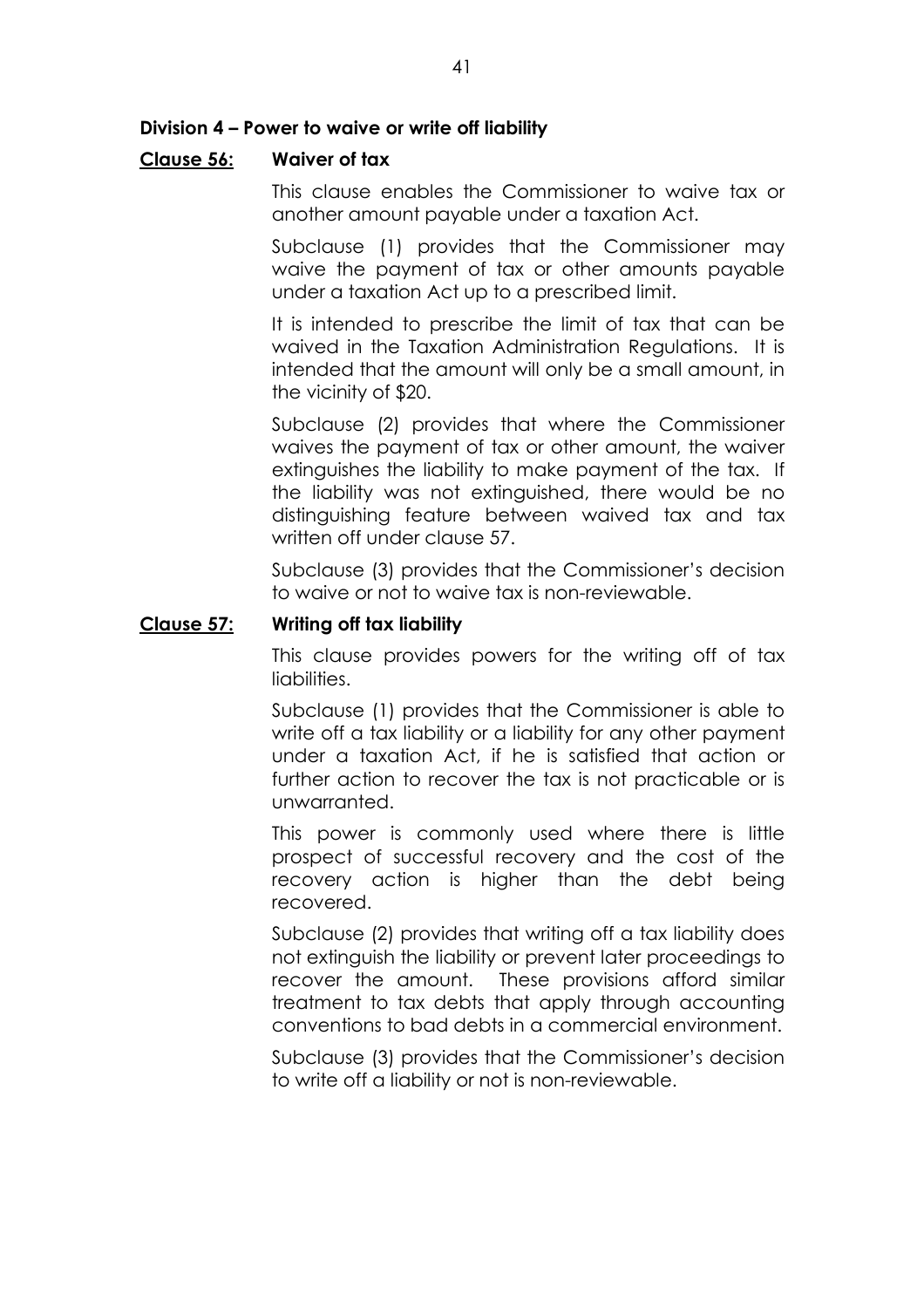# **Clause 58: Powers subject to Financial Administration and Audit Act 1985**

The powers in relation to waiving and writing off tax liabilities are subject to the provisions of the Financial Administration and Audit Act 1985. That Act limits the Commissioner's powers in relation to the amount of tax that is capable of being written off by the Commissioner. Instructions under the Financial Administration and Audit Act provide appropriate approval levels for writing off debts to persons such as the Commissioner, Minister and Governor.

# **Clause 59: No action to compel waiver or writing off**

This clause provides that action in a court cannot be taken to compel the Commissioner to waive the payment of tax or write off a tax liability.

# **PART 6 - RECOVERY OF TAX**

# **Division 1 - Recovery generally**

# **Clause 60: Recovery of unpaid tax**

This clause specifies how unpaid tax that arises under taxation Acts is to be treated.

Subclause (1) provides that unpaid tax is to be a debt due to the State.

Subclause (2) provides that the Commissioner is able to recover unpaid tax on behalf of the State in any court of competent jurisdiction.

It should be noted that the "State" has been used in this context to mean the State as an entity. This has been distinguished in the taxation Acts by the replacement of references to the "State" with "Western Australia". In the taxation Acts, "Western Australia" is used in a geographical context.

# **Clause 61: Power of court to order payment of tax**

This clause provides a power for the court to order outstanding tax (including interest and law costs) to be paid, where a taxpayer is convicted of an offence for a matter under a taxation Act.

For example, where an offence prosecution is instigated for the dishonour of a cheque, the court is authorised to order the person to make payment of the tax outstanding, in addition to the finding on the offence prosecution.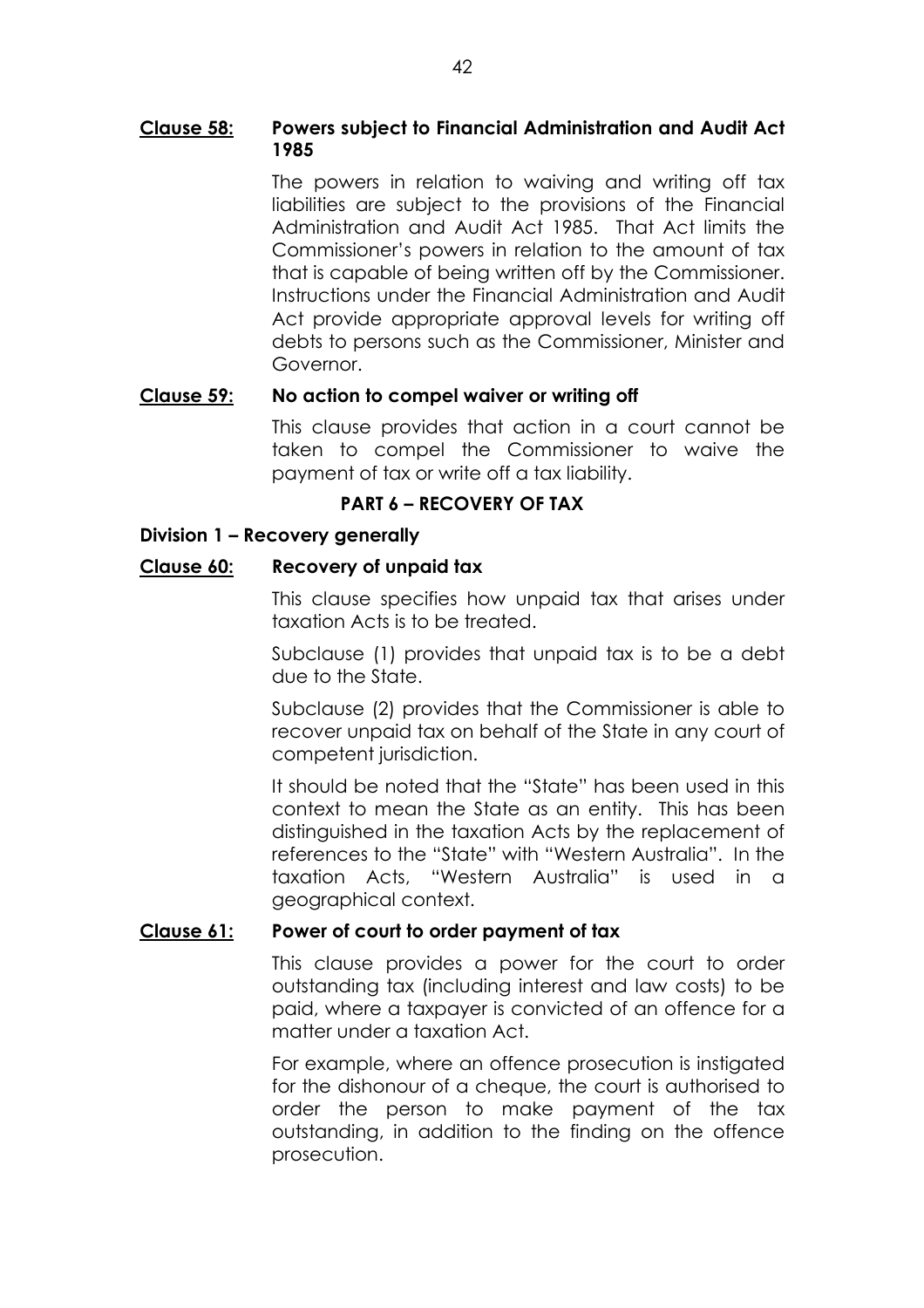## **Clause 62: Recovery of costs and interest**

This clause provides that for the purposes of Part 6, the term "tax" is to include "costs" incurred by the Commissioner in relation to the proceedings for the recovery of tax.

The term "costs" refers to legal costs directly incurred by the Commissioner in relation to recovery proceedings.

This clause also provides that interest payable under a tax payment arrangement is "tax" for the purposes of recovery under this Part, as is the costs incurred for lodging a memorial under clause 70 or 73.

The ability to prescribe other costs has been inserted in this section. This power has been inserted for flexibility. At this stage, it is not intended to prescribe any costs.

## **Clause 63: Recovery of tax in cases of joint liability**

This clause relates to the recovery of tax in cases of joint liability.

Subclause (1) provides that where two or more persons are jointly liable for tax, the whole of the amount may be recovered from any one or more of the persons.

The taxation Acts clearly provide those circumstances where two or more persons would be jointly liable for tax.

Subclause (2) provides that this clause does not affect the right of a jointly liable taxpayer who pays the tax, to seek an appropriate contribution from other persons who are jointly liable for the tax.

## Clause 64: Notice of administrator's appointment

This clause places an obligation on a statutory administrator to notify the Commissioner of their appointment in writing.

This is required to ensure the Commissioner has an early indication of potential bad debts and it is particularly appropriate in cases where a company may have a pay-roll tax liability, but has not been registered.

Subclause (1) requires that all statutory administrators be required to notify the Commissioner of their appointment within 14 days. The Commissioner has the power to extend the 14 day notification period.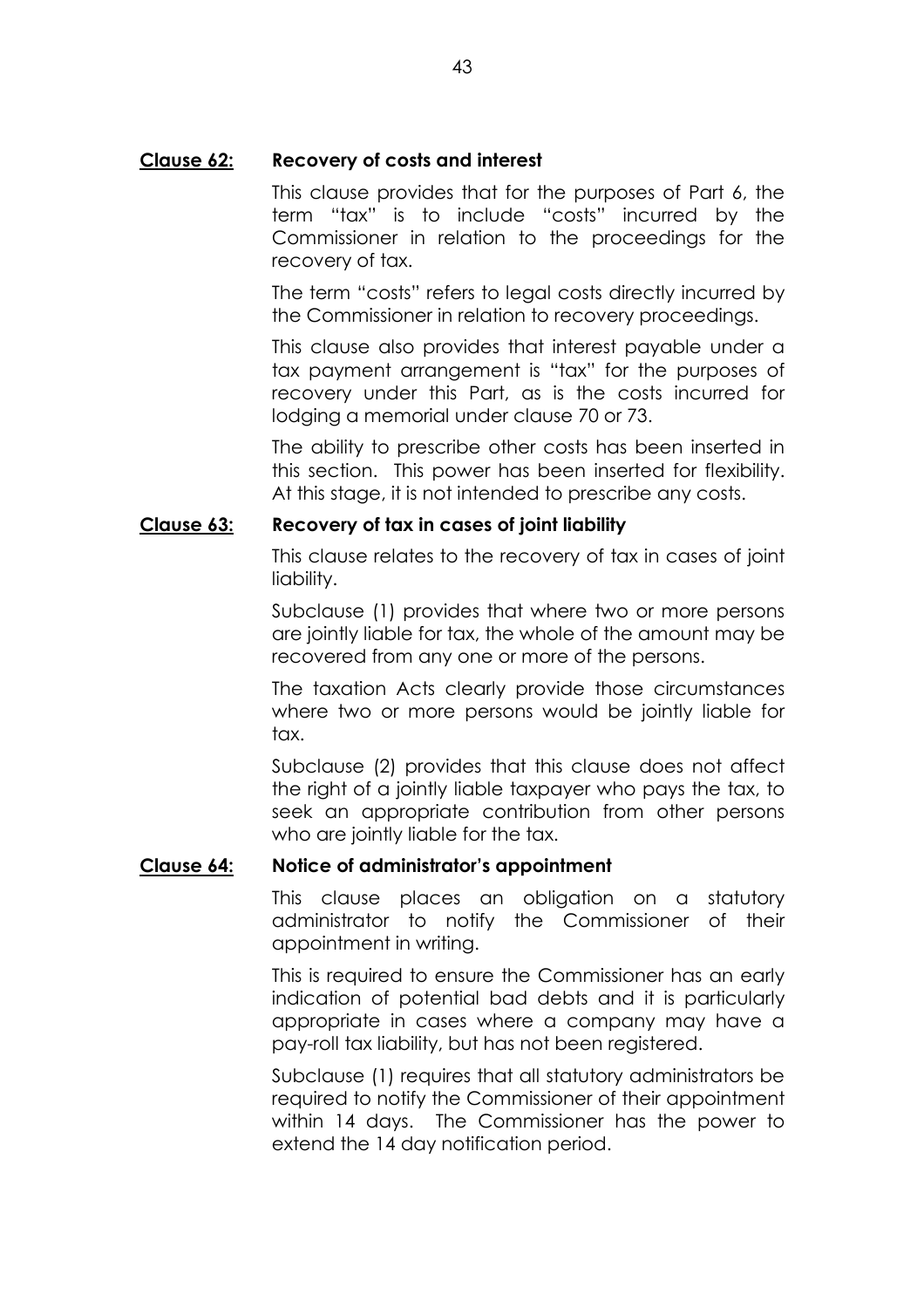A statutory administrator who fails to give notice of appointment as required by this clause commits an offence. A penalty of \$5,000 is provided.

Subclause (2) provides the ability to prescribe circumstances when notification under subclause (1) would not be required. It is not intended at this stage to include any prescribed circumstances, however, it was considered necessary that a degree of flexibility be included in the clause.

Subclause (3) provides a list of persons who are considered to be statutory administrators of a taxpayerís assets for the purposes of this clause. These persons are:

- $\triangleright$  a liquidator of a corporate taxpayer;
- $\triangleright$  a receiver or receiver and manager of the whole or part of a taxpayer's property;
- $\triangleright$  a taxpayer's trustee in bankruptcy; or
- $\triangleright$  persons who hold a prescribed position or prescribed powers in relation to a taxpayer or taxpayer's affairs.

It is proposed to prescribe common classes of statutory administrators under the last point. The prescription will appear in the Taxation Administration Regulations and is intended to include:

- $\triangleright$  a provisional liquidator;
- $\triangleright$  an official manager or official receiver;
- $\triangleright$  an agent mortgagee in possession; and
- $\triangleright$  a controller or managing controller.

## **Clause 65: Power to garnishee**

This clause sets out powers in relation to the garnishee of taxation debts. This section is based on existing legislation, namely section 31 of the Pay-roll Tax Assessment Act 1971. This power is also consistent with section 218 of the Income Tax Assessment Act 1936.

In this regard, it is considered that previous case law in relation to section 218 of the Income Tax Assessment Act can be relied on, particularly where it relates to the issue of notices and the assignment of debts. Two relevant cases are *Clyne and Anor v DC of T and Anor* 81 ATC 4429 and *Zuks v Jackson McDonald and Anor* 96 ATC 4588.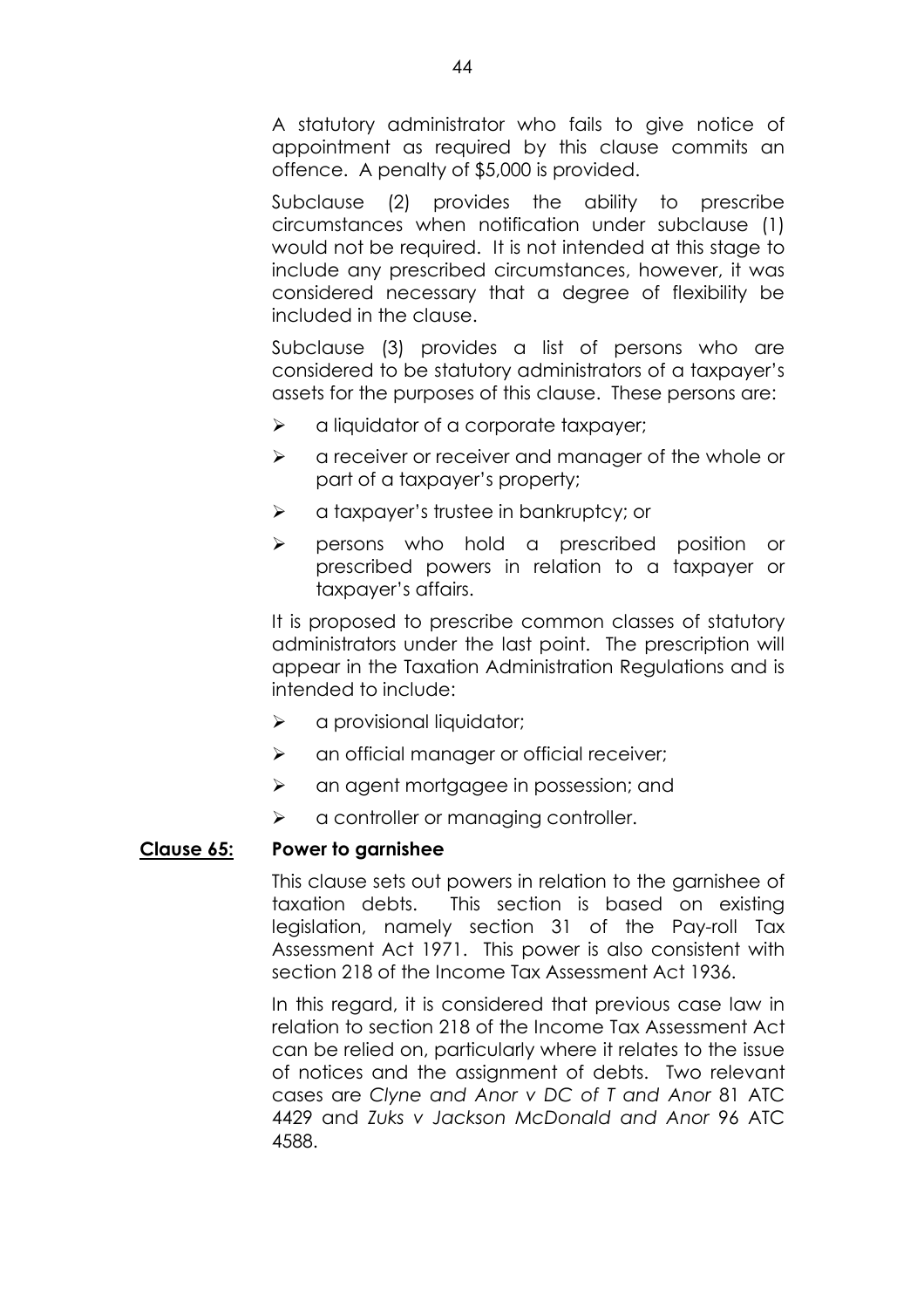Subclause (1) provides that the Commissioner may serve a garnishee notice on a person, if he believes upon reasonable grounds that the garnishee:

- $\triangleright$  holds or may receive money for or on account of a taxpayer;
- $\triangleright$  is liable or may become liable to pay money to a taxpayer; or
- $\triangleright$  has authority to pay money to a taxpayer.

Subclause (2) provides that a garnishee notice is one requiring the garnishee to pay money in his possession or control to which the taxpayer becomes entitled.

The garnishee is required to pay that money to the Commissioner up to the amount of a liability of tax stated by the Commissioner in the notice.

The garnishee notice must also fix a time for payment, but that time cannot be before the taxpayer would have been entitled to the money payable by the garnishee (ie. the period dictated by the taxpayerís terms of credit).

Subclause (3) provides that the Commissioner may serve a garnishee notice on the garnishee even though the taxpayerís entitlement to the money may be subject to unfulfilled conditions. Once the taxpayer's entitlement is unconditional, the garnishee is required to pay the money to the Commissioner.

Subclause (4) requires the Commissioner to serve a copy of the garnishee notice on the taxpayer. The methods of service are provided in clause 108.

Subclause (5) provides that where a garnishee notice has been issued to a person and the taxpayer's liability is subsequently wholly or partially discharged before the due date in the garnishee notice, the Commissioner is required to inform both the garnishee and the taxpayer of the payment. A notice is required to be given to each person with this information and is also required to state:

- $\triangleright$  whether their obligations for payment have been partially or wholly discharged; and
- $\triangleright$  how the garnishee's obligation under the garnishee notice previously issued is affected by the discharge or partial discharge of the liability.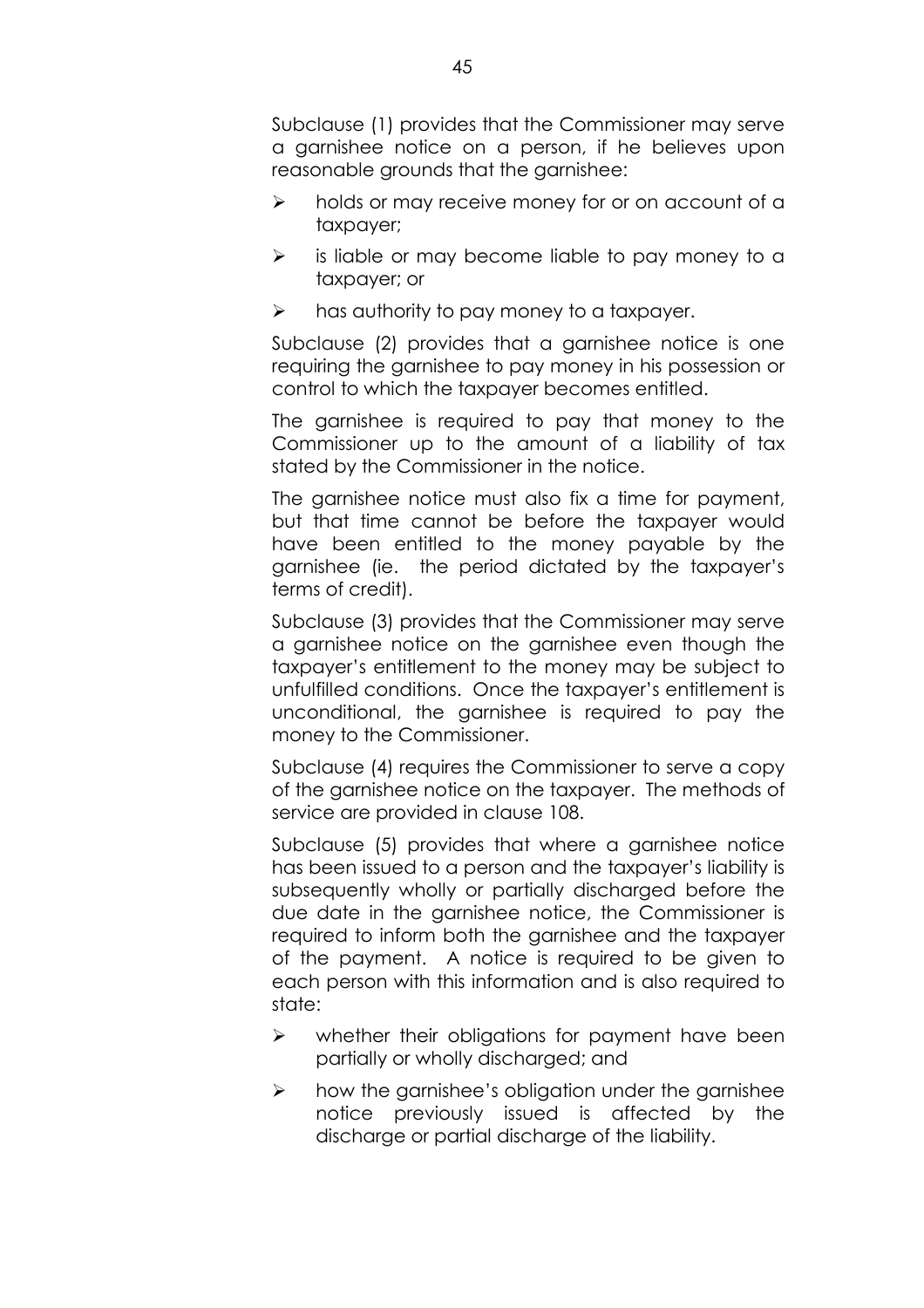Subclause (6) provides an offence where the garnishee fails to comply with a garnishee notice. The maximum penalty amount is \$20,000.

Subclause (7) provides that a garnishee who makes payment to the Commissioner under a garnishee notice is taken to have satisfied his obligation to make payment to the taxpayer.

## **Clause 66: Recovery from partnerships and other associations**

This clause relates to the recovery of tax from partnerships. It provides that where the members of a partnership are jointly liable for tax, the whole of the amount may be recovered from any one or more of the partners.

## **Clause 67: Recovery from directors of body corporate**

The provisions in this clause have been modelled on similar provisions that operate in respect of PAYG tax at a Federal level. It should also be noted that New South Wales amended its Pay-roll Tax Act 1971 in 1999 to introduce similar arrangements. These arrangements are generally supported by industry in New South Wales, as they deal with situations where certain companies may otherwise gain a competitive advantage through failing to address pay-roll tax liabilities.

While the clause will operate in certain circumstances to make directors jointly liable with a body corporate for the payment of tax, the primary purpose of the provision is to prevent protracted insolvent trading by companies. It could also be used in circumstances where solvent companies obtain a competitive advantage by habitually refusing to lodge pay-roll tax returns.

It is considered that the Corporations Act remedies available to address insolvent trading are difficult to effect in a manner that prevents the accumulation of large taxation debts. Amending the Corporations Act to deal with this issue is not considered appropriate.

Accordingly, these provisions have been inserted to provide a mechanism to address the problem of corporate insolvent trading.

It is acknowledged that the application of this power to the relevant State taxation debts, arising under the Stamp Act, Pay-roll Tax Assessment Act, Land Tax Assessment Act and Debits Tax Assessment Act, are somewhat different to the circumstances that gave rise to this equivalent power being instituted at a Federal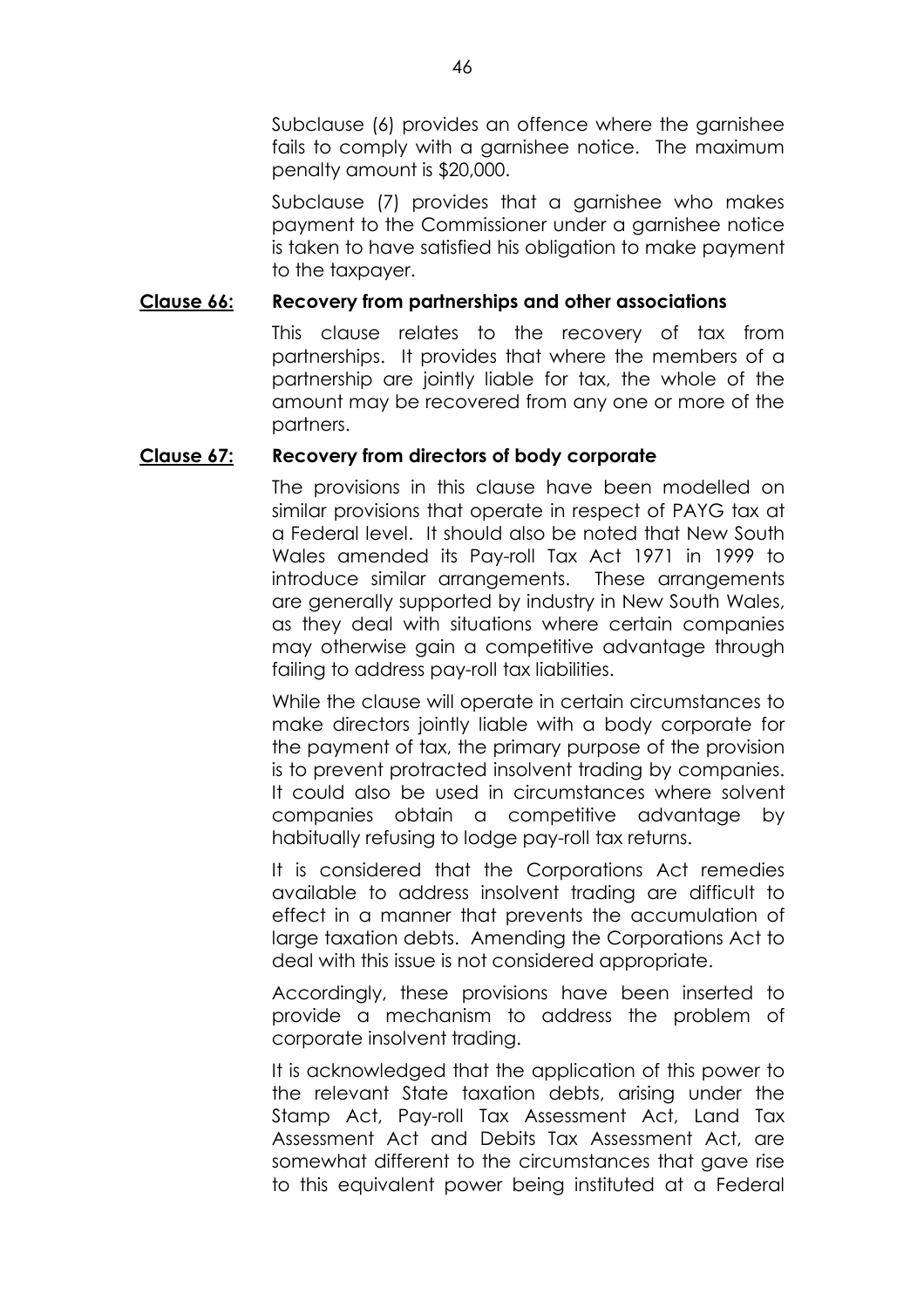level. However, it is considered appropriate that this power be available to ensure that company directors have due regard to the manner in which the company incurs and meets its taxation obligations.

Subclause (1) provides that where the Commissioner issues a notice of assessment to a body corporate and that notice is not paid by the due date, the Commissioner is able to give notice to the directors of a body corporate, informing them that they will become jointly and severally liable for the payment of tax.

The directors are able to avoid the imposition of joint and several liability by causing the body corporate to remedy the tax default within 28 days of the date the notice is issued.

The Commissioner is required to issue the notice to all directors of the body corporate.

It should be noted that this power cannot be implemented unless the Commissioner has made an assessment of tax and issued an assessment notice in respect of that liability. The notice under this clause cannot be issued if the taxpayer has failed to lodge returns.

In this regard, those directors who are directors of the body corporate at the time the notice is issued, will become aware of the outstanding tax liability and the possibility that they could become jointly liable upon issue of the notice, regardless of whether they were a director at the time the taxation debt was incurred.

Accordingly, the argument that the directors were unaware of the tax liability is not available, as this clause places prospective obligations on all directors, commencing from the issue of the notice under this clause.

Subclause (2) provides that a notice issued under subclause (1) may only be given by serving it personally on a director. In the event that the Commissioner cannot serve the notice personally after exercising due diligence, he is able to send a copy of the notice by prepaid post to the director at his or her last known personal or business address. The Commissioner must use a method of delivery requiring proof of delivery to ensure the notice has been received at the directorís address.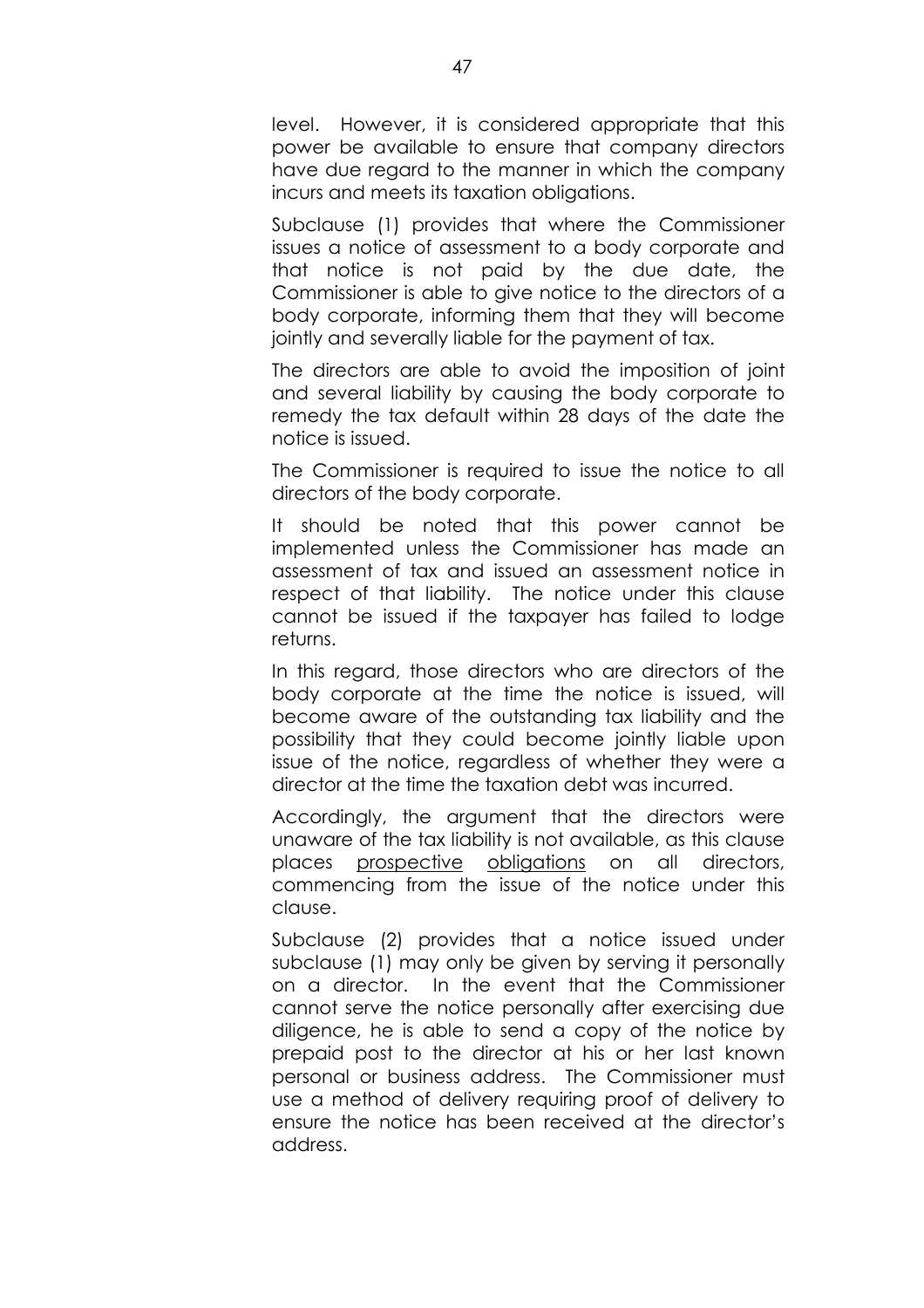Subclause (3) sets out the circumstances when the body corporate is deemed to have remedied the tax default. These are:

- $\triangleright$  by payment of the liability;
- $\triangleright$  where the Commissioner offers the body corporate an opportunity to enter into a tax payment arrangement, the entering into that arrangement by the body corporate on conditions satisfactory to the Commissioner;
- $\triangleright$  by the body corporate entering into voluntary administration under Part 5.3A of the Corporations Act; or
- $\triangleright$  if the body corporate goes into liquidation.

Subclause (4) provides that if the body corporate is unable to meet the obligations in subclause (3)(a) and (b), the directors collectively have the ability to cause the body corporate to enter into voluntary administration.

In addition, failure to remedy the default within the time specified in the notice causes the directors to become jointly and severally liable with the body corporate for the payment of the tax liability assessed. This provision actually imposes the joint liability, whereas subclause (1) provides a warning to the directors that they may become jointly and severally liable.

Subclause (5) provides that where the body corporate remedied the tax default by entering into a tax payment arrangement under subclause (3)(b), but later fails to comply with a condition of the arrangement, the default revives and the Commissioner is able to serve another notice on the directors to remedy the default.

Subclause (6) provides a defence for directors, in circumstances where they are able to establish that:

- $\triangleright$  they took all reasonable steps possible in the circumstances to get the body corporate to remedy its default; or
- $\triangleright$  they were unable to take steps to cause the body corporate to remedy its default through illness or another proper reason.

Subclause (7) provides an indemnity to the extent that a director who pays tax, or from whom tax is recovered under this clause, is entitled to be indemnified by the body corporate for the tax paid by them or recovered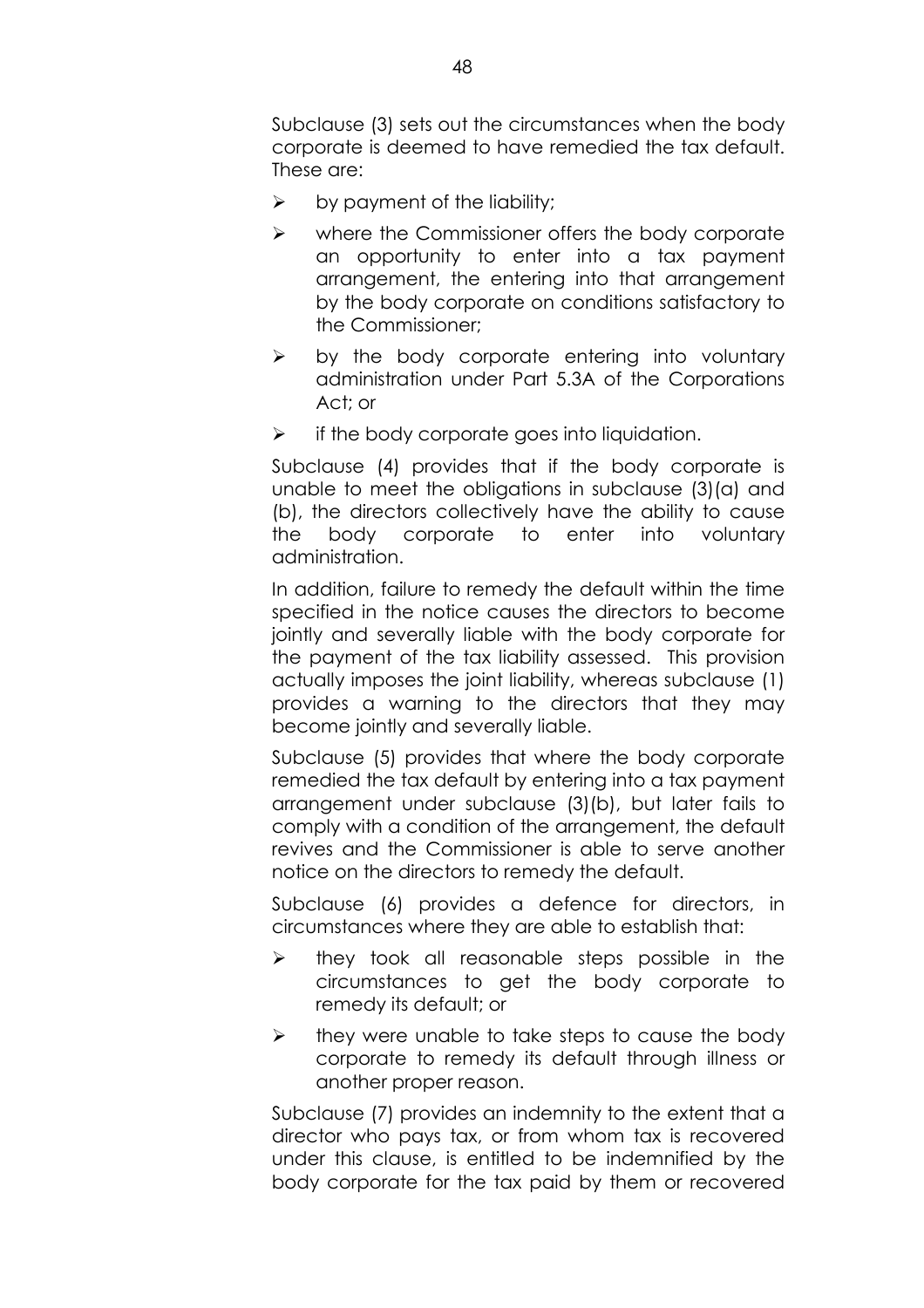from them. The Commissioner does not make the indemnification.

Subclause (8) provides that this clause does not apply to a director of a body corporate to which the Statutory Corporations (Liability of Directors) Act 1996. The removal of those directors from these provisions is appropriate, given that the inherent problem being addressed by this provision does not occur with statutory corporations.

## **Division 2 - Charges on land**

### **Clause 68: Charge on land to secure land tax**

This clause provides for unpaid land tax to be a first charge. The clause is based on the existing power in section 45 of the Land Tax Assessment Act 1976.

Subclause (1) provides that unpaid land tax is a first charge on the land in respect of which land tax is payable. The first charge arises whether or not the land tax is due for payment or a memorial has been reaistered.

Subclause (2) provides that the Commissioner may lodge a memorial over land where land tax is not paid by the due date.

Subclause (3) provides that land tax is considered not paid by the due date when a cheque is dishonoured on first presentation (even though the due date for payment may not have arrived). This allows a memorial to be lodged on a property for land tax purposes as soon as a cheque is dishonoured, despite the fact that the tax payment period may not have expired.

Subclause (4) ensures that a charge on land arising under subclause (1) has priority over all other encumbrances on the land. This applies regardless of whether a memorial has been lodged or not.

Subclause (5) provides that the taxpayer's liability (ie. the ownerís liability in the case of land tax) to pay land tax continues until the tax is paid, despite any disposition of the land. This provision allows the land tax debt to stay with the land. This provision is the reason for the issue of a land tax certificate at any property settlement, to ensure that the purchaser does not inadvertently incur the land tax debt of the vendor.

Subclause (6) further clarifies this, by providing that the land tax liability passes to the purchaser of the property.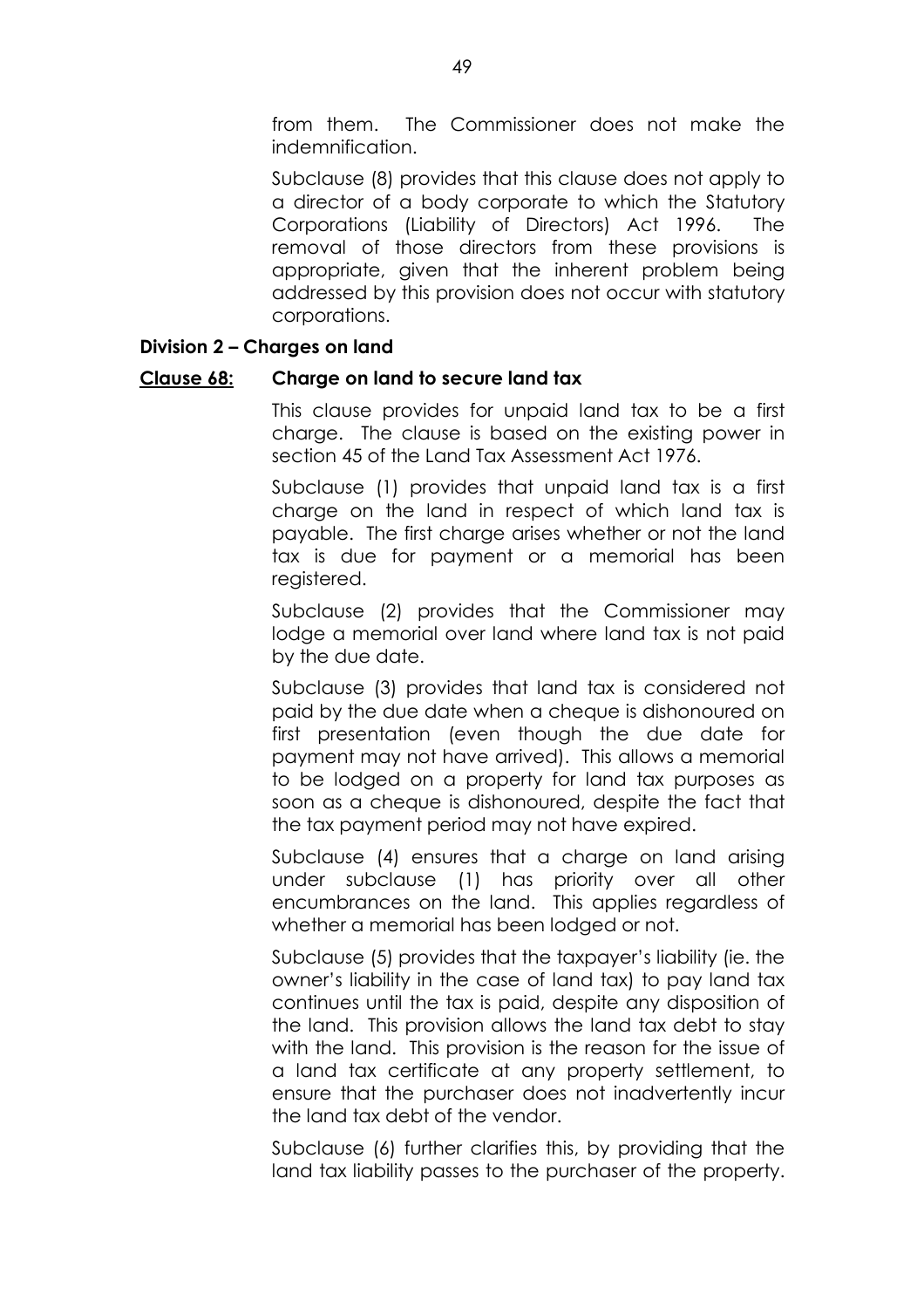Settlement processes and the certificates issued under clause 72 provide the ability for the purchaser to ascertain whether a liability exists on property prior to finalisation of a purchase.

Subclause (7) provides that where land tax is assessed in relation to several separate lots or parcels of land, that the charge arises in respect of each separate lot or parcel.

In these circumstances, the amount secured by the charge on an individual lot or parcel is taken to be a proportion of the total amount of unpaid tax equivalent to the proportion that the particular lot or parcel bears to the total unimproved value of the land.

This provision allows the land tax payable to be apportioned between separate lots or parcels. However, it should be noted that subclause 73(2) provides that the Commissioner has no obligation to release a charge where land tax in relation to a particular lot or parcel is paid, where the charge secures a number of lots or parcels.

Subclause (8) operates to exclude from the operation of this clause land owned by or vesting in:

- $\triangleright$  the State:
- $\triangleright$  any agency or instrumentality of the State;
- $\triangleright$  a local government; or
- $\triangleright$  any other public statutory authority.

### **Clause 69: Charge on land to secure stamp duty**

This clause provides the circumstances where a memorial may be registered against land. This clause differs from clause 69, where a first charge arises automatically upon the existence of a liability for land tax.

Subclause (1) lists a number of items of the Second Schedule to the Stamp Act under which duty on an instrument in relation to land may be charged. If duty assessed under any of those items is not paid by the due date, the Commissioner is able to lodge a memorial and create a charge on the land. It should be noted that the memorial could only be lodged on the land if the duty arose due to a dealing on that land.

Subclause (2) provides that if a taxpayer fails to pay duty under Part IIIBA of the Stamp Act by the due date, a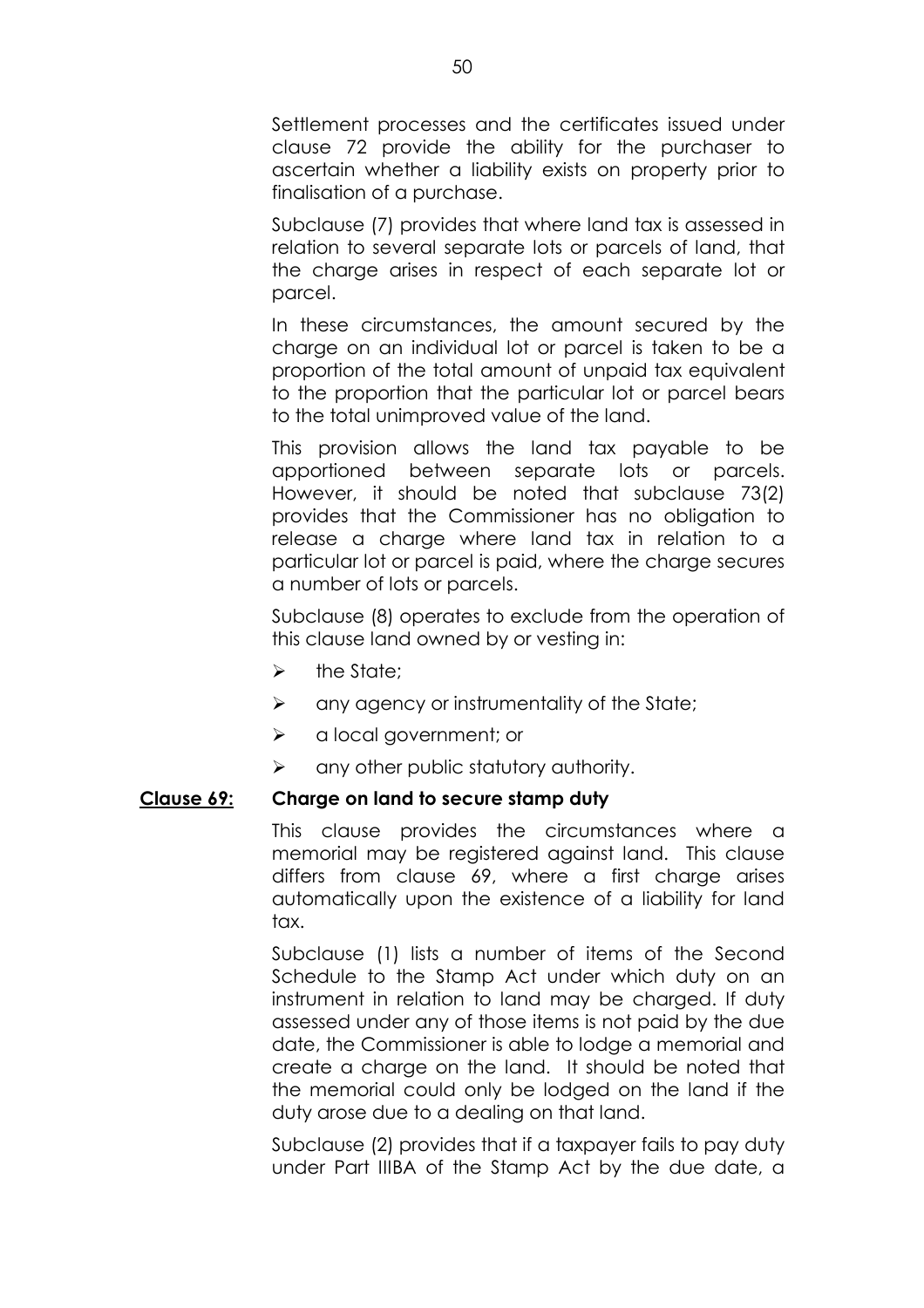memorial can be lodged over the land that gave rise to the liability or land owned by a person related to the taxpayer.

Subclause (3) relates specifically to duty assessed under section 76AA of the Stamp Act (as amended by the Stamp Amendment Bill 2001). Where such an assessment is made, the Commissioner is able to lodge the memorial at any time thereafter, regardless of whether the due date for payment of the duty has passed. The memorial can be lodged over the land in relation to which the duty is payable, and land owned by a person who is related to the taxpayer.

Subclause (4) clarifies that the charge on the land under subsection (1), (2) or (3) arises when the memorial is registered.

Subclause (5) provides that stamp duty is considered not paid by the due date when a cheque is dishonoured on first presentation (even though the due date for payment may not have arrived). This allows a memorial to be lodged on a property for stamp duty purposes as soon as a cheque is dishonoured, despite the fact that the payment period may not have expired.

Subclause (6) provides that for the purposes of this clause, a person is taken to be related to a taxpayer:

- $\triangleright$  if they are both bodies corporate and one is a subsidiary of the other within the meaning of section 76AI(4) of the Stamp Act; or
- $\triangleright$  if the person is a body corporate and a beneficiary under a trust or potential beneficiary under a discretionary trust, of which the taxpayer is the trustee.

This definition is necessary to accommodate the repealed memorial provisions of section 76AC of the Stamp Act.

## **Clause 70: Prohibition on dealing with certain charged land**

This clause contains certain requirements in relation to land that has a memorial lodged on it under section 68 or 69.

Subclause (1) provides that if the memorial requires, a Registrar must obtain the express permission of the Commissioner before he can register a dealing with the land over which the Commissioner has lodged a memorial. This provision does not apply if the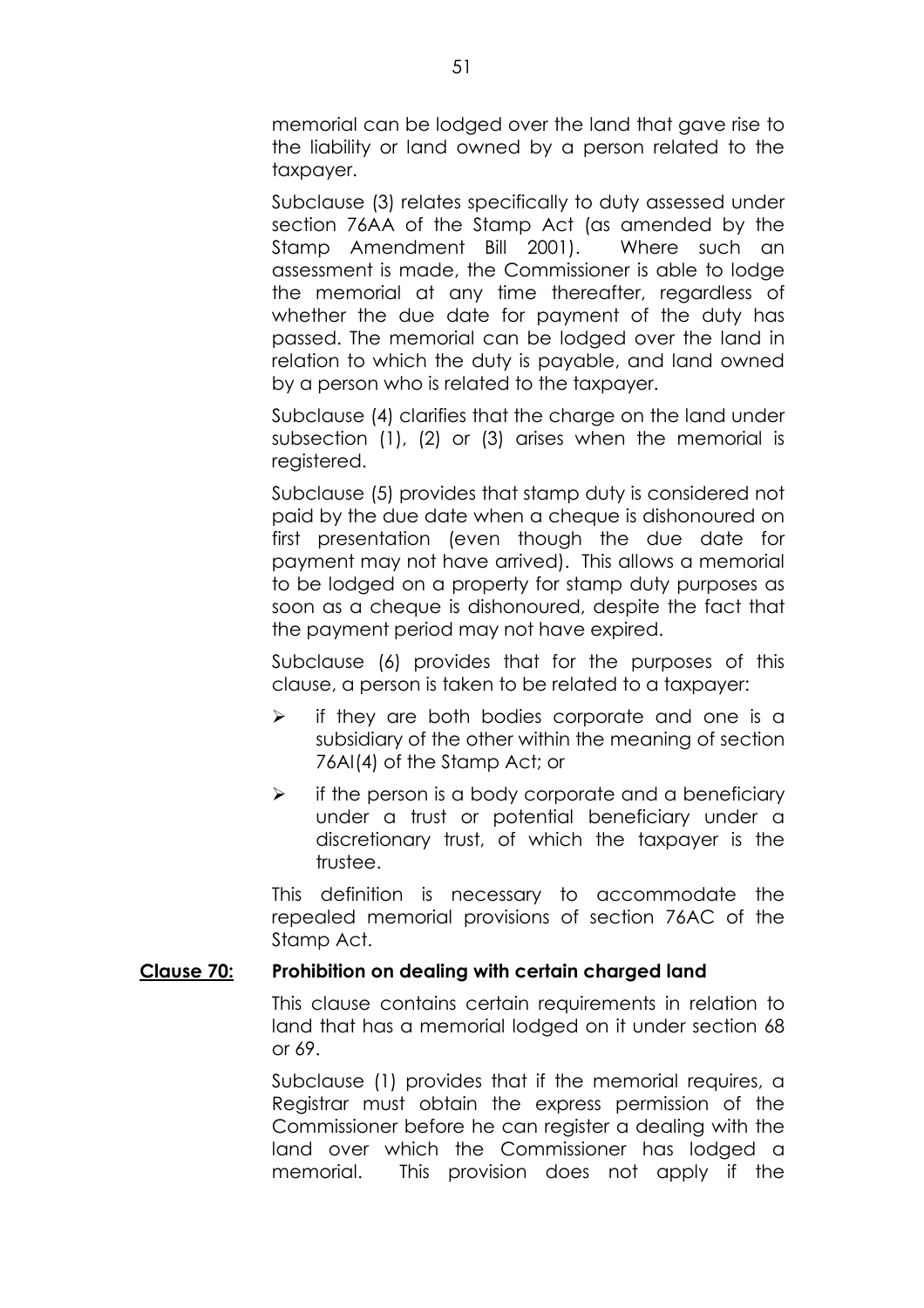Commissioner has lodged a memorial releasing the charge and the memorial of the release has been reaistered.

Subclause (2) provides that the registration of a memorial that prevents the Registrar from registering a dealing with the land does not:

- $\triangleright$  prevent a person from lodging an instrument relating to a dealing with the Registrar of Titles; or
- $\triangleright$  prevent the Registrar from accepting the instrument.

Subclause (3) reinstates the status of instruments dealing with land that are lodged under subclause (2,) after the registration of a memorial releasing the land from a charge.

# **Clause 71: Priority of charge**

This clause governs the priority of a memorial registered on land.

Subclause (1) provides that the memorial is a first charge on the land to which it relates. The memorial of charge has priority over all other mortgages, charges and encumbrances on the land.

Subclause (2) provides that where another statutory charge on that particular land already ranks as a first charge under another Act, the priority of the Commissioner's charge and the other statutory charge is to be determined according to the order of registration.

## **Clause 72: Certificate of land tax secured by charge**

This clause is equivalent to section 48 of the Land Tax Assessment Act 1976, which deals with the issue of a certificate of land tax liability upon the sale of land. It is necessary because a charge attaches to the land, regardless of who may be the owner.

An appropriate mechanism is necessary for prospective purchasers to determine their potential liability for land tax. As a charge may also arise in respect of registered memorials for stamp duty purposes, the certificate provisions have been extended to indicate whether a memorial has been lodged on a property.

Subclause (1) provides that, upon application by the owner or a purchaser of land, the Commissioner is required to issue a certificate that states whether the land is subject to a charge. This provision also applies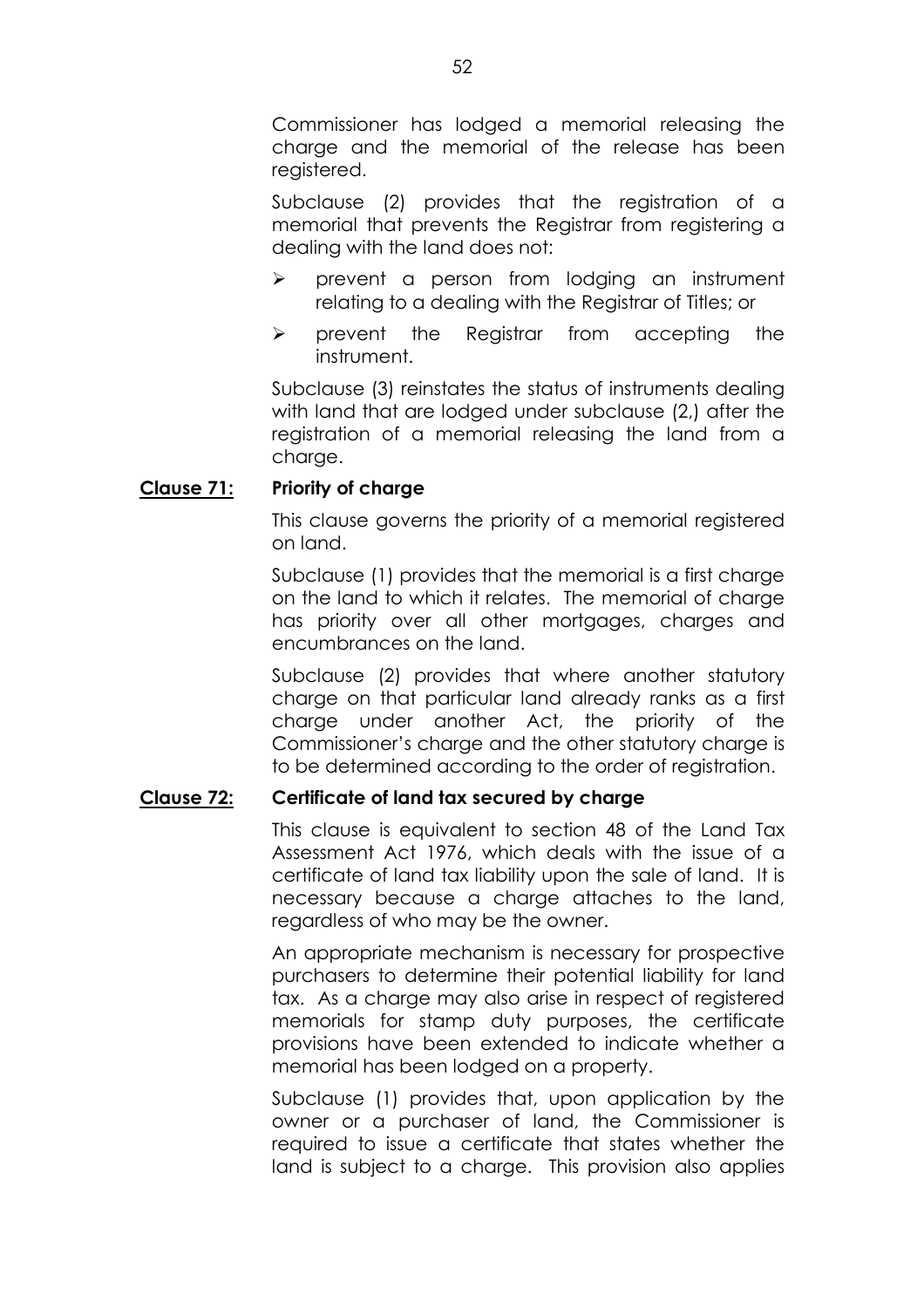where the owner or purchaser's agent makes an application on behalf of the owner.

If a charge exists, the certificate must also state the amount of unpaid land tax or stamp duty or give an estimate of the unpaid amount in the case of land tax that has not been assessed.

Subclause (2) provides that if a certificate does not disclose the existence of a charge, the Commissioner is unable to assert that the charge exists. Moreover, where the amount stated in the certificate is less than the actual tax liability, the Commissioner is obligated to accept the lesser amount stated in the certificate.

Subclause (3) provides that where the amount of tax payable indicated by a certificate is an estimate of land tax, the Commissioner is not restricted from assessing land tax at an amount that differs from that stated in the certificate.

For example, a property is sold on 31 July 2002. As land tax assessment notices do not usually issue until approximately the beginning of September each year, the amount stated in the certificate of liability is an estimate of the amount of land tax payable for the 2002/03 assessment year. In this case, the Commissioner would not be bound by the estimate in the certificate should the amount ultimately payable exceed the estimate.

However, if the property was sold on 11 November 2002 at which time an assessment had already been made, a certificate that indicates a lesser amount payable than the actual would be binding on the Commissioner. This is provided by subclause (2)(b), as the amount disclosed in the certificate which is covered by the charge (arising under clause 68), is not an estimate of land tax.

Subclause (4) provides that the Commissioner may charge prescribed fees for providing a certificate. The fees currently prescribed under the Land Tax Assessment Act 1976 are to be prescribed for the purposes of this Bill.

### **Clause 73: Release of land from charge**

This clause contains powers in relation to the release of land from a memorial.

Subclause (1) provides that where a memorial is registered, the Commissioner is required to serve on the taxpayer an instrument releasing the land from the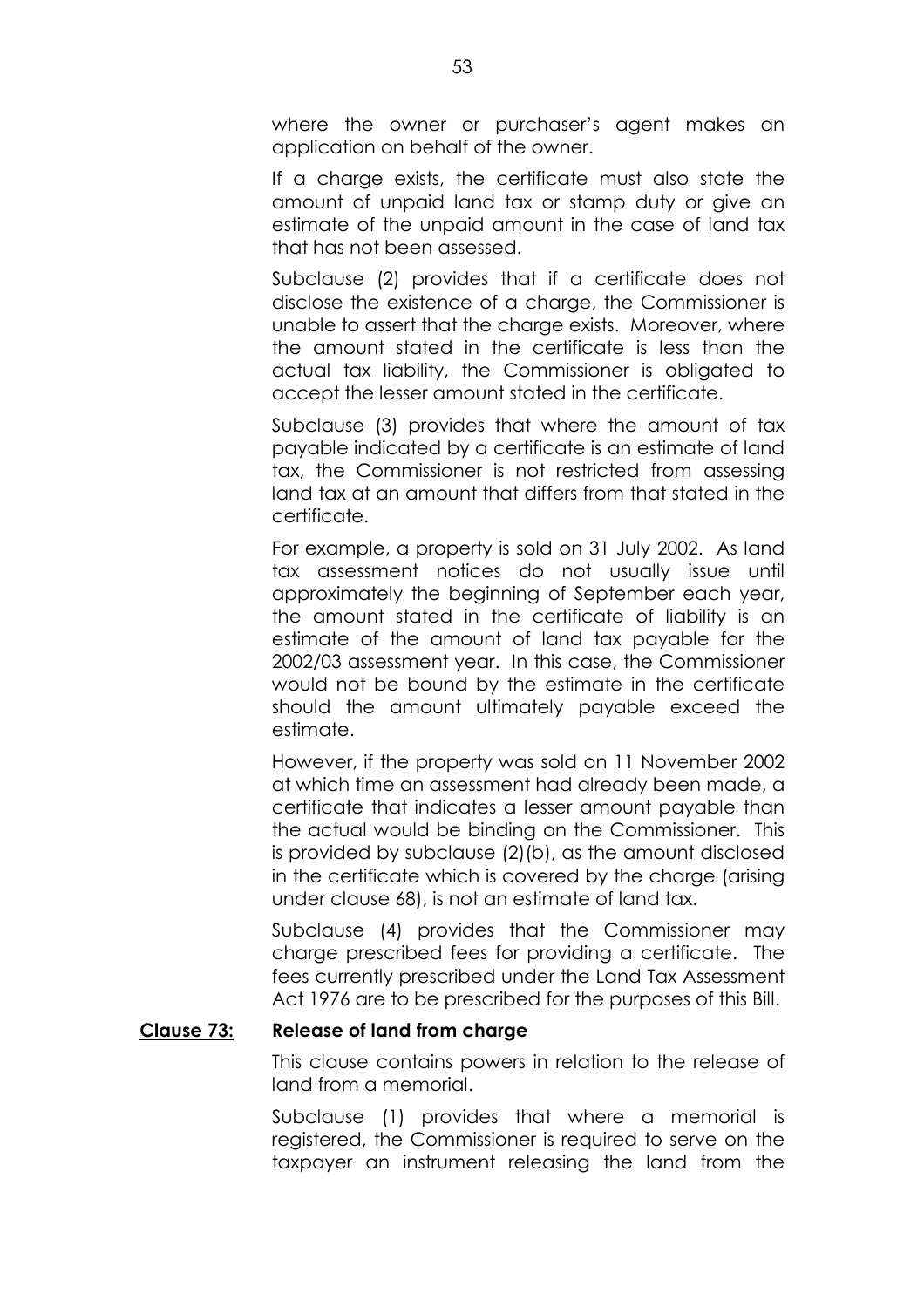charge upon payment of the amount secured by the charge.

Subclause (2) provides an exception where land tax is assessed in relation to a number of separate lots or parcels. In these cases, the Commissioner is not obliged to release a particular lot or parcel from the charge unless the whole amount of land tax has been paid.

# **Clause 74: Form of memorial**

This clause sets out the form a memorial must take.

Subclause (1) authorises the Registrar of Titles to approve the form of memorials lodged under the Taxation Administration Act.

Subclause (2) requires a memorial to be in a form approved by the Registrar of Titles.

# **Clause 75: Registration of memorials and releases**

This clause sets out the provisions applying to the registration and release of a memorial.

Subclause (1) requires the Registrar of Titles to register a memorial lodged under the Taxation Administration Act.

Subclause (2) requires the Registrar of Titles to register the release of land from a charge on application by the owner, where such application is accompanied by an instrument of release referred to in clause 73(1).

# **Clause 76: Notification of mortgagees**

This clause requires the Commissioner to notify all mortgagees who hold registered mortgages over the land of the registration of a memorial. This should take place when the memorial is registered, however, failure to do so does not invalidate the registration of the memorial.

# **Clause 77: Orders for sale of land**

This clause provides the circumstances in which the Commissioner may make an application to the Supreme Court for an order for the sale of land where tax remains unpaid.

Subclause (1) provides that if tax has remained unpaid for 18 months or more after the registration of a charge, the Commissioner is able to apply for an order to the Supreme Court for the sale of the land (or part of it) to satisfy the outstanding liability. This power has standardised the time periods currently found in the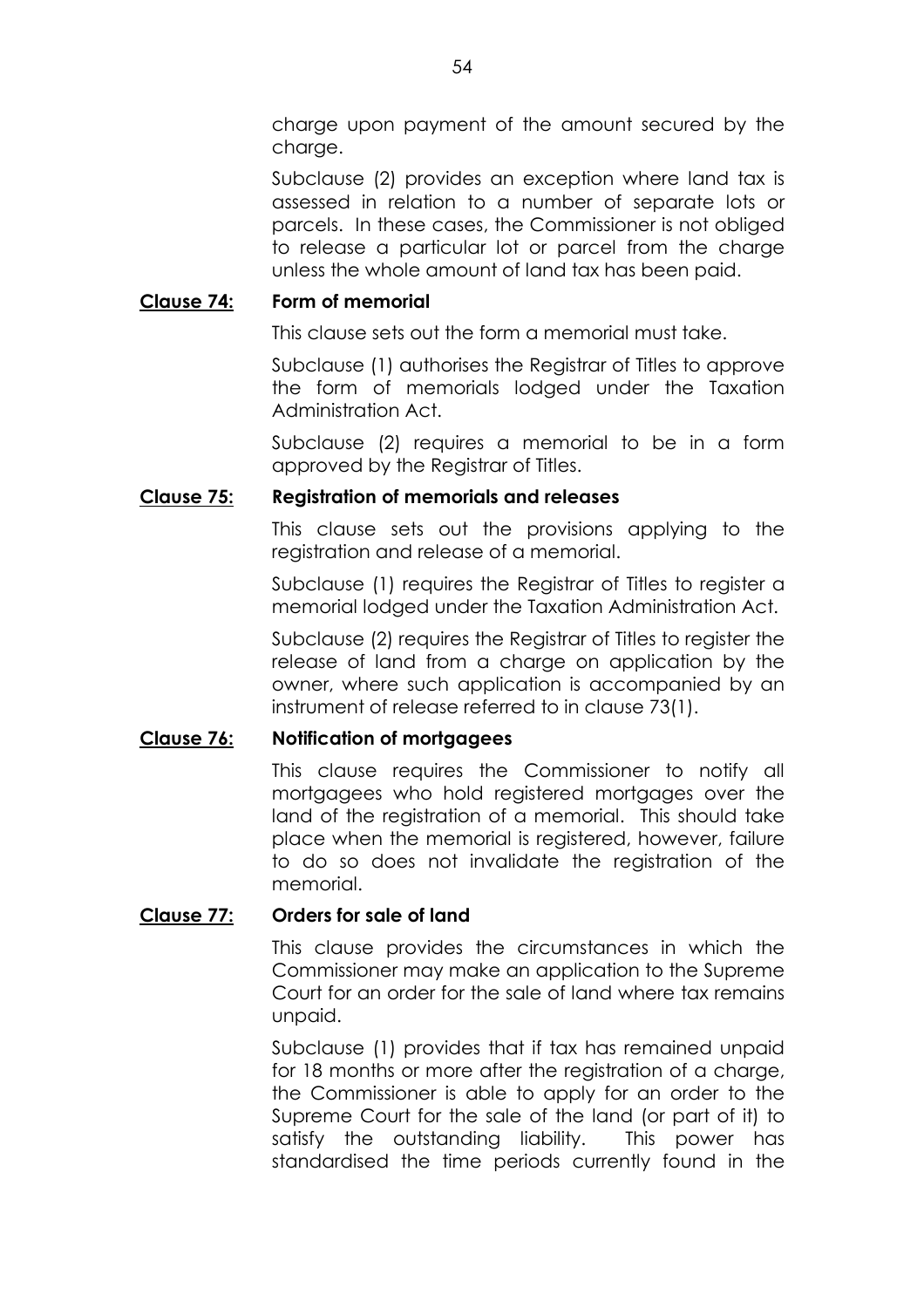Land Tax Assessment Act and Part IIIBA of the Stamp Act.

Subclause (2) provides that a single application for the order for sale of land may be made by the Commissioner in relation to a number of separate lots or parcels, providing those lots or parcels are in the same ownership. Where the lots or parcels are registered to different owners, individual orders must be sought.

Subclause (3) provides that at least 6 months prior to the Commissioner making an application to the Supreme Court for the order for sale of land, he is required to publish a notice that he intends to apply for the order.

The notice must be published in a newspaper that generally circulates throughout Western Australia and another newspaper that generally circulates throughout Australia. This requirement replaces the impractical existing land tax provisions that require a publication to be made in the Government Gazette, a publication not read by the majority of taxpayers.

This subclause also provides that if the Commissioner is aware of the whereabouts of the owner of the land, he is required to give notice of the intended application to the owner.

Furthermore, the Commissioner must also give notice to the holders of registered encumbrances over the land, if the Commissioner knows that person's whereabouts. This has been inserted to ensure that other encumbrance holders are aware of the order and can seek to have their interests protected.

Subclause (4) provides that upon an application being made for an order for the sale of the land, the Supreme Court may order the sale and make incidental orders. The orders may:

- $\triangleright$  concern how the sale is to be conducted;
- $\triangleright$  authorise an officer of the Court to execute appropriate documents and to do any thing else necessary to effect the sale and conveyance of the land;
- $\triangleright$  authorise the Registrar of Titles to do anything necessary to register a purchaser's title, despite the fact that a Certificate of Title or other ownership document may not be produced to the Registrar;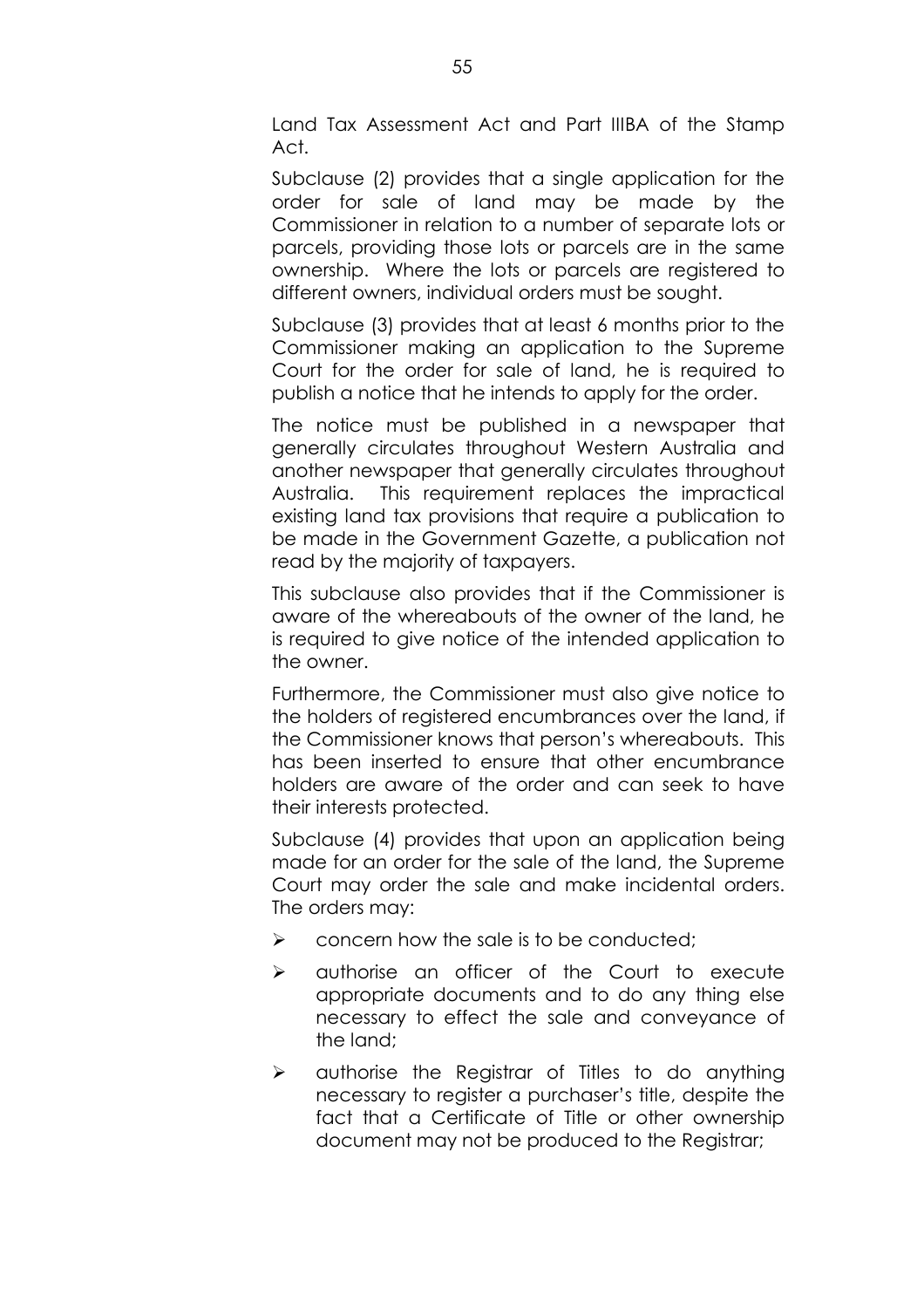- $\triangleright$  direct that the proceeds of sale are to be dealt with in a certain manner (note that this is subject to the provisions of subclause (5)); and
- $\triangleright$  deal with costs of proceedings and other incidental matters.

Subclause (5) provides that land remains subject to any lease, easement or other encumbrance after a Supreme Court order to discharge the land from any mortgage is made. This reinstates the rights of encumbrance holders where no monetary obligation is secured.

Subclause (6) provides that the proceeds of the sale of the land are to be applied in the following manner:

- $\triangleright$  in the first instance, for the payment of the costs of the sale;
- $\triangleright$  in the second instance, in payment of costs of proceedings as far as costs are, by the order of the Court, to be paid out of the proceeds of the sale;
- $\triangleright$  in the third instance, in discharge of the outstanding tax liability which was secured by the charge;
- $\geq$  in the fourth instance, in discharge of any outstanding monetary liability which was secured by a mortgage or other encumbrance securing a monetary obligation; and
- $\triangleright$  any remaining balance is to be applied as directed by the Court.

# **Clause 78: Means of enforcement not limited to charge**

This clause provides that the Commissioner is not restricted to proceeding with recovery action through the registration of a charge (ie. where a charge is registered, the Commissioner may still proceed to recover the debt by other methods, such as through an appropriate court action).

# **PART 7 - TAX RECORDS**

# **Clause 79: How long records are to be kept**

This clause provides a general tax record keeping time period, where records required to be kept under a taxation Act should be retained for 5 years from the later of:

 $\triangleright$  the date it was made, or where relevant, obtained by the person; or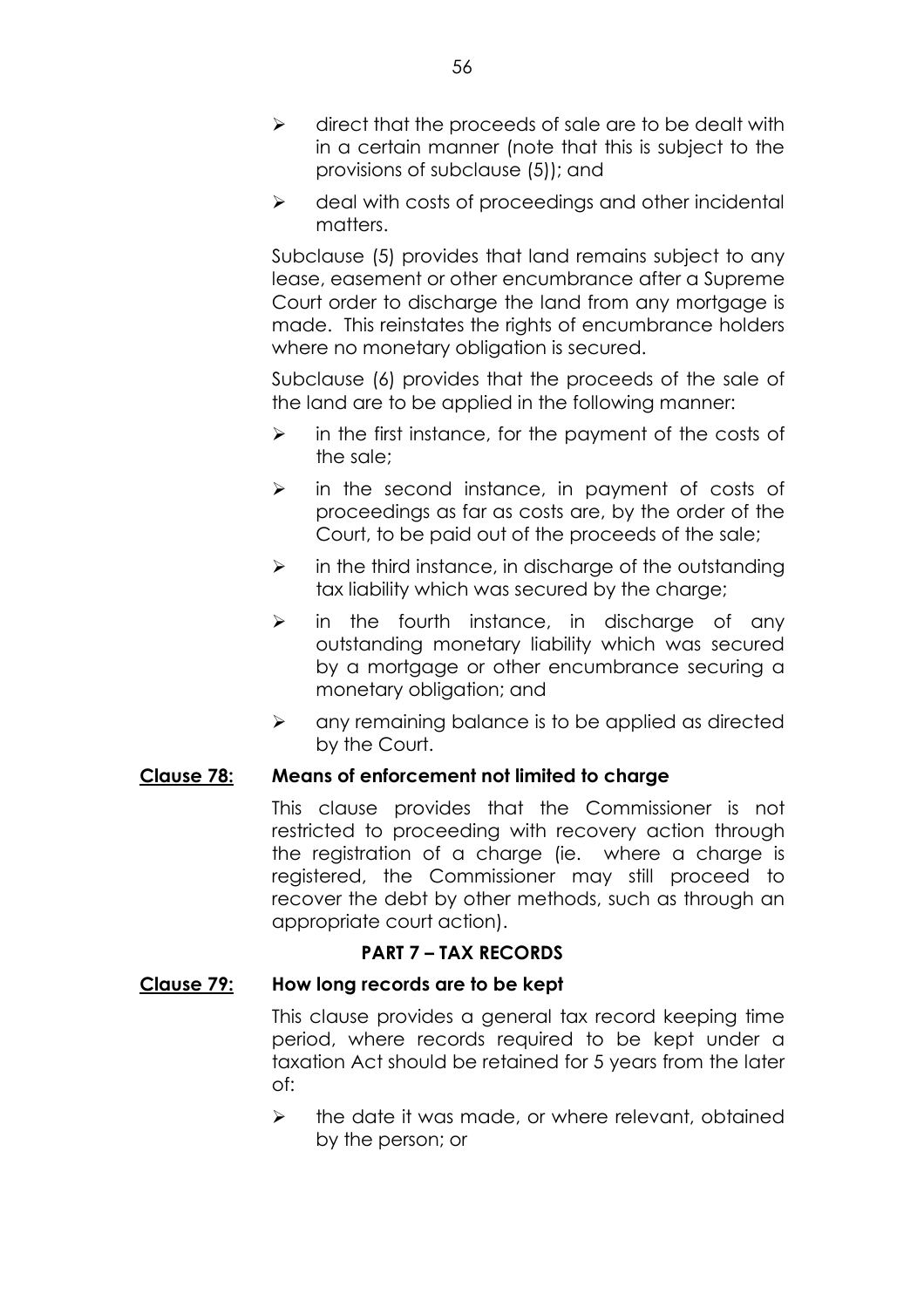$\triangleright$  where it relates to a transaction, from the date the transaction to which the record relates is completed.

The term "tax record" is defined in the Glossary.

A maximum offence penalty of \$20,000 is provided.

## **Clause 80: Form of tax records**

This clause sets out the form in which tax records are to be kept for the purposes of a taxation Act.

Subclause (1) provides that tax records must be kept:

- $\triangleright$  in the form of a document in the English language;
- $\triangleright$  in another form that can be readily converted into a document in the English language; or
- $\triangleright$  in another form from which a document in the English language can be readily reproduced.

Further acceptable record keeping forms may be prescribed by regulation.

Failure to keep records in this form is an offence, for which a maximum penalty of \$20,000 is payable.

Subclause (2) provides that the Commissioner may request a person to convert documents not kept in English into the English language within a reasonable time.

Subclause (3) provides that where a person does not comply with the request, the Commissioner may have the tax record converted and is permitted to recover reasonable costs of translation or conversion as a debt due from the person who was required to keep the tax records.

## **Clause 81: Where tax records are to be kept**

This clause sets out where tax records are required to be kept.

Subclause (1) provides that tax records required to be kept under a taxation Act must be kept in Western Australia. Exceptions are permitted where the:

- $\triangleright$  taxation Act specifically allows tax records to be kept elsewhere;
- $\triangleright$  Taxation Administration Regulations allow tax records to be kept elsewhere; or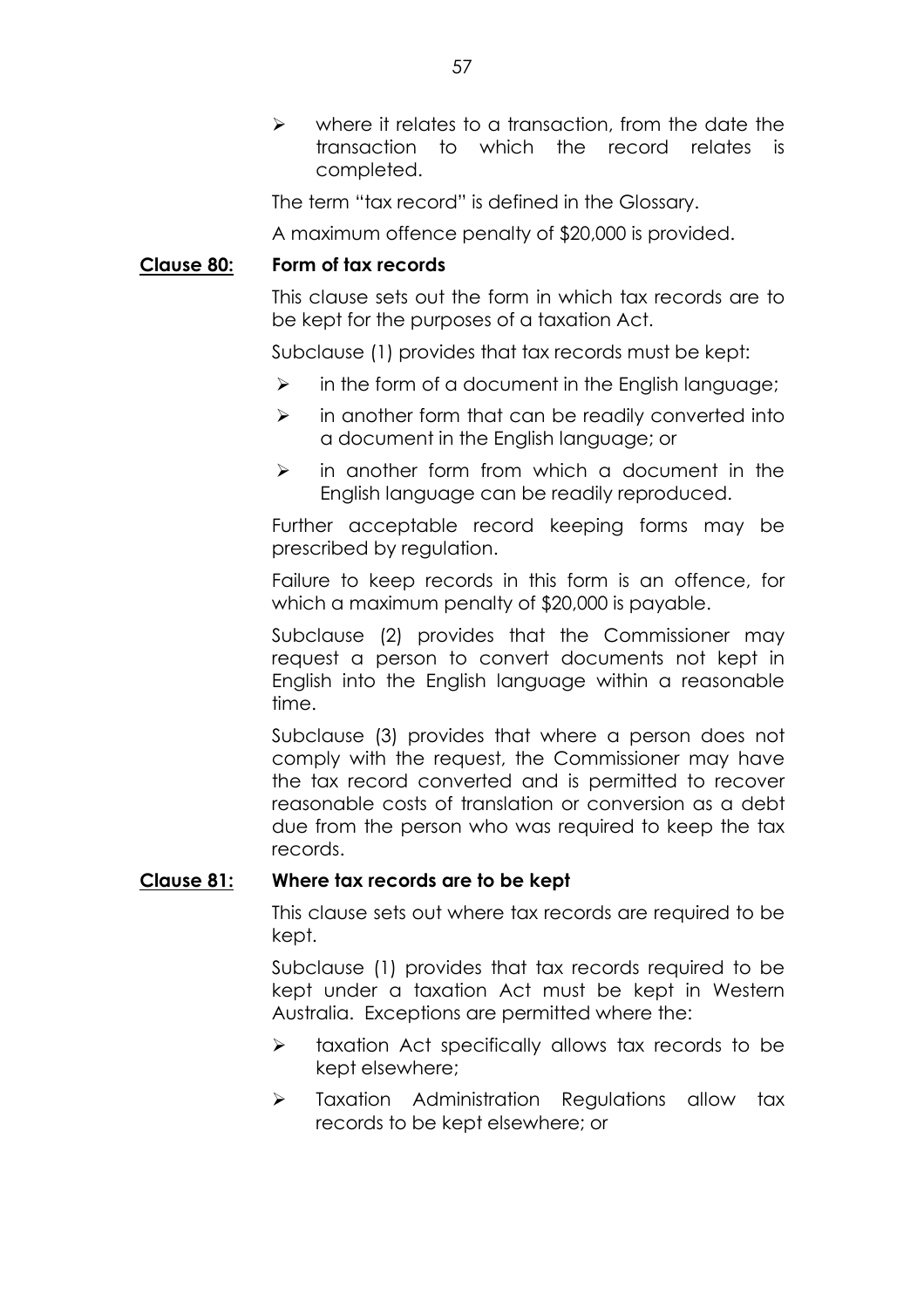$\triangleright$  Commissioner gives approval to the person required to keep the tax record to keep it elsewhere.

A maximum penalty of \$20,000 is provided.

It is intended that the Taxation Administration Regulations will authorise certain types of tax records to be kept outside of Western Australia. This will include, for example, tax records required to be kept by interstate employers in relation to pay-roll tax.

Subclause (2) provides that even where tax records are authorised to be kept out of Western Australia, they must be brought into Western Australia if required by the Commissioner. The Commissioner must allow a reasonable time for the tax records to be brought into Western Australia.

Subclause (3) provides that a person who does not comply with subsection (2) commits an offence. A maximum penalty of \$20,000 is also provided.

Subclause (4) provides that the Commissioner may recover, as a debt due, any costs reasonably incurred by him as a result of a person not complying with the requirement to keep the tax records in Western Australia or to bring the tax records into Western Australia.

Subclause (5) has been inserted with a specific Stamp Act scenario in mind. It is in relation to a superseded version of section 16 of that Act, which provided that the nexus of an instrument to Western Australia was related to the presence of the document in this State.

The subclause states that where a tax record is brought into Western Australia under a requirement of this section, it does not give rise to a tax liability that would not have existed if the tax record had not been brought into Western Australia.

As the amendment to section 16 described above did not apply retrospectively, it is considered inequitable that this record keeping obligation should operate to create a liability where none previously existed.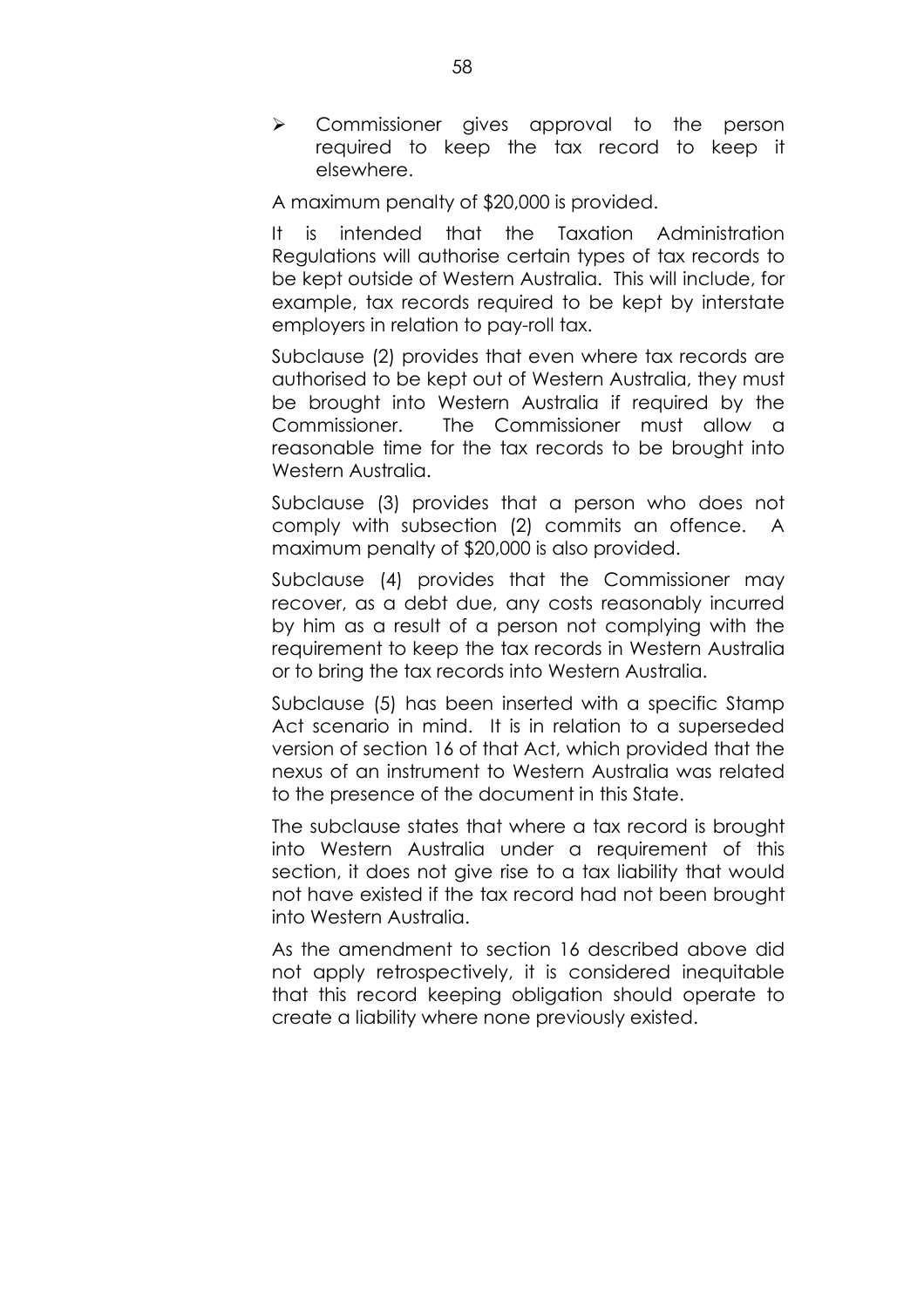## **Clause 82: Failure to keep proper tax records**

This clause provides for an offence for persons who fail to keep proper tax records.

This provides that it is an offence to:

- $\triangleright$  make a false or misleading entry in a tax record, knowing that the entry is false or misleading;
- $\triangleright$  keep a tax record knowing that it is false or misleading in a material particular; or
- $\triangleright$  wilfully damage or destroy a tax record.

A maximum penalty applies of \$20,000, plus 3 times the amount of tax avoided or potentially avoided if the tax record had been accepted as true.

## **Clause 83: General and specific exemptions**

This clause provides a number of general and specific exemptions to the tax record keeping requirements.

Subclause (1) provides that an exemption which has general application in respect of a requirement to keep a tax record under a taxation Act may be made in the Taxation Administration Regulations. The Regulations may also provide an exemption in relation to incidental requirements that relate to the keeping of a tax record.

Subclause (2) provides a more specific exemption from tax record keeping requirements by allowing the Commissioner to, by a notice issued to a person, exempt the person from a requirement to keep a tax record under a taxation Act. The Commissioner may also exempt the person from incidental requirements that arise from the keeping of the tax record.

Subclause (3) provides that any exemption given under this clause may be conditional on certain factors, which are specified in the appropriate regulation or notice.

Subclause (4) gives the Commissioner the power to amend or cancel an exemption, by giving notice to the person to whom he has approved the exemption under subclause (2).

# **PART 8 - INVESTIGATIONS**

This Part contains investigation provisions that will apply in respect of the specified taxes. The Part has also incorporated powers that currently appear in the Taxation (Reciprocal Powers) Act 1989. It is intended that these provisions will eventually replace that Act, however it still operates in the short term in relation to the Fuel Suppliers Licensing Act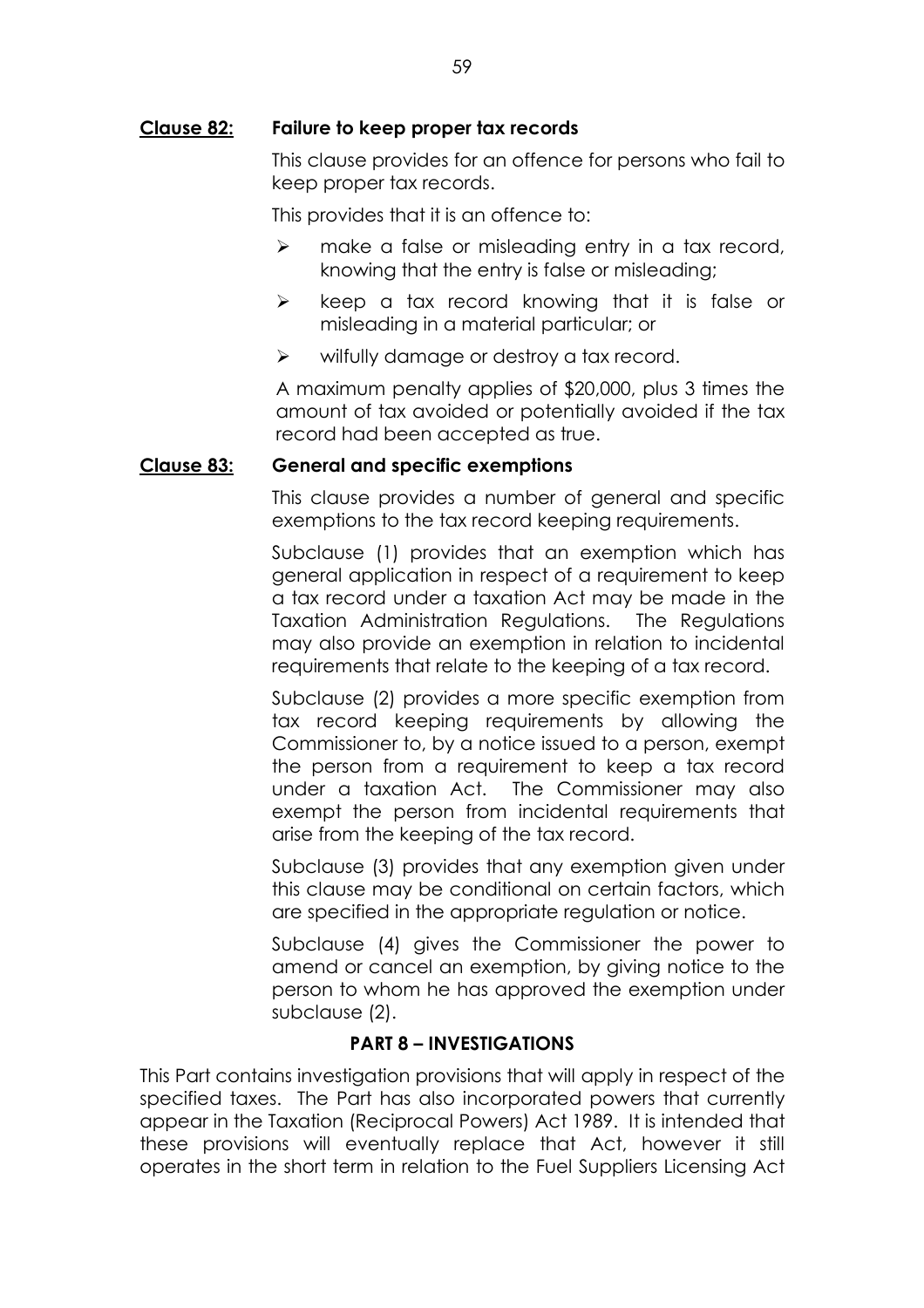1997 and the Financial Institutions Duty Act 1983. These two Acts are still operational to allow all investigations and assessments to be finalised. Once that is completed, the Taxation (Reciprocal Powers) Act will be repealed.

The investigation powers in the current taxation Acts vary widely. With the exception of the powers relating to the legal professional privilege offence contained in clause 94, the majority of powers set out in this Part already appear in Acts administered by the Commissioner. It should be noted that the inclusion of clause 94 is not intended to alter the common law relating to legal professional privilege. However, the clause does provide an offence for the deliberate abuse of the privilege.

The provisions of this Bill have, with few exceptions, been standardised to the strongest power existing in the taxation Acts. Such standardisation is considered necessary, in light of practices used by persons who wish to illegally minimise their tax obligations.

It is unfortunate that many of the powers in this Part of the Bill have been found to be necessary. From an administrative perspective, these powers are exercised in respect of a minor proportion of taxpayers. However, without these powers, the minority is able to frustrate the revenue collection process. This often gives the minority a taxation benefit relative to the general taxpaying public. Such a benefit can often be used as a competitive advantage in a commercial environment.

# **Division 1 - Investigations**

# **Clause 84: Investigations**

This clause sets out the circumstances in which an investigation may be conducted.

The clause allows the Commissioner to carry out an investigation for any one or more of the purposes listed. In earlier drafts of this Bill, this provision contained only the "catch-all" clause in paragraph (f).

However, paragraphs (a) to (e) have been inserted to give a fuller description of the circumstances where an investigation may be carried out.

# **Clause 85: Investigations for the purposes of recognised revenue laws**

This clause authorises investigations across State and Territory borders. It provides the mechanism for Western Australian investigators to conduct investigations on behalf of other jurisdictions.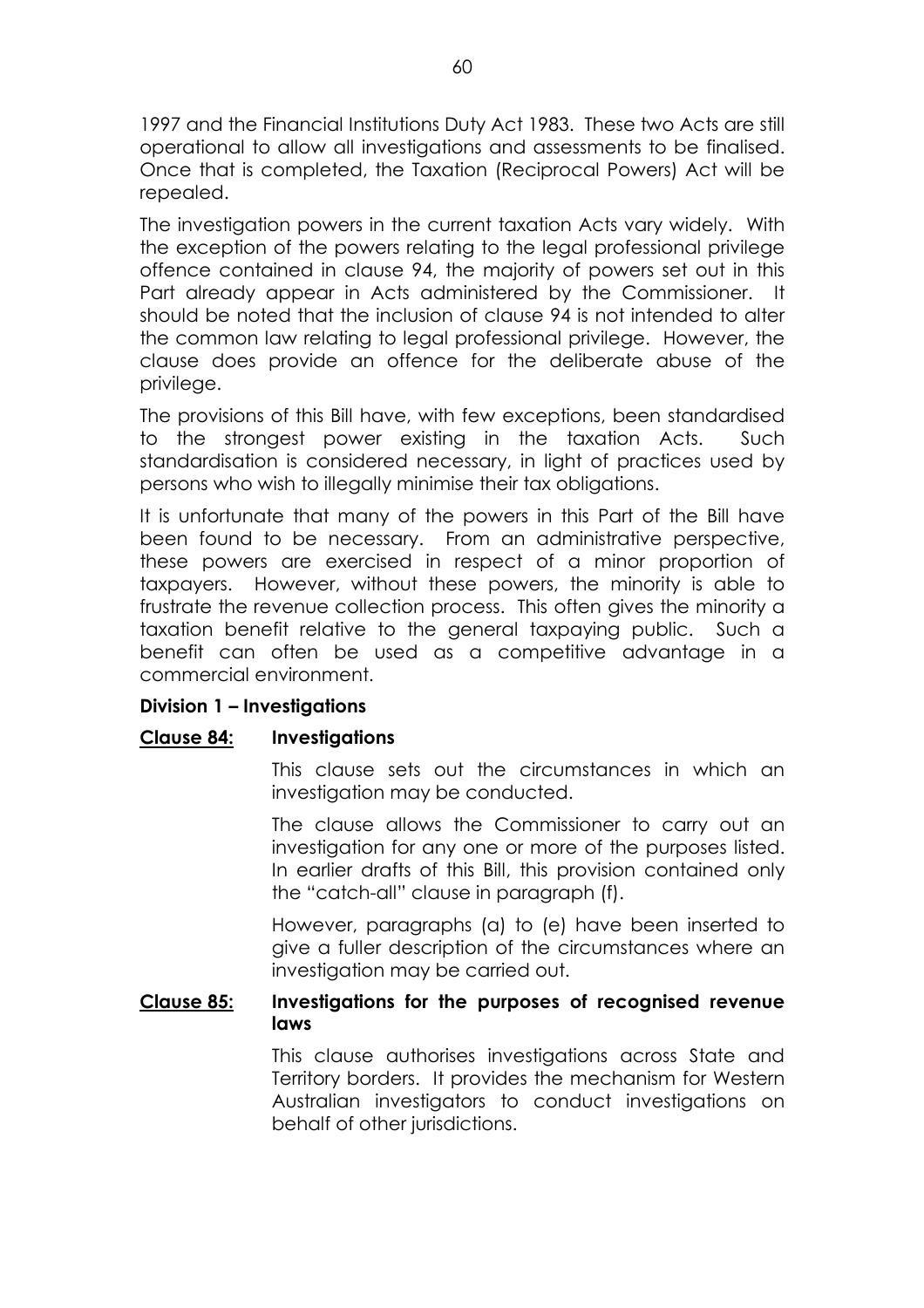It should be noted that the corresponding reciprocal investigation Acts of other jurisdictions authorise:

- $\triangleright$  the Western Australian Commissioner of State Revenue and his investigators to conduct investigations in other jurisdictions; or
- $\triangleright$  the Commissioners and investigators in other jurisdictions to conduct investigations on behalf of the Western Australian Commissioner.

Subclause (1) provides that the Commissioner may, by agreement with a corresponding Commissioner, authorise the corresponding Commissioner to carry out investigations under this Part for the purposes of a recognised revenue law.

A "recognised revenue law" is defined in the Glossary as a law of another State corresponding to a taxation Act, or a law of the Commonwealth or another State declared by regulation to be a corresponding revenue law.

For the purposes of this clause, the Commissioner may authorise the corresponding Commissioner to carry out an investigation under this Part in Western Australia for the purposes of, for example, the Victorian Duties Act 2000.

This is permitted, as there is a Victorian Duties Act equivalent in Western Australia.

This subclause also authorises the Commissioner, by agreement with the corresponding Commissioner, to carry out an investigation under this Part for the purposes of a recognised revenue law. Under this scenario, the Western Australian Commissioner would conduct the investigation in Western Australia on a matter pertaining, for example, to the Victorian Duties Act on behalf of the corresponding Commissioner.

Subclause (2) provides that the Commissioner may only exercise reciprocal investigation powers if the law of the appropriate jurisdiction authorises, either in a Taxation Administration Act or a reciprocal powers Act, reciprocal investigations by other jurisdictions.

Subclause (3) provides that for the purposes of reciprocal taxation investigations, references in this Bill to "tax" are to be read as if it were a reference to the tax payable under the recognised revenue law. References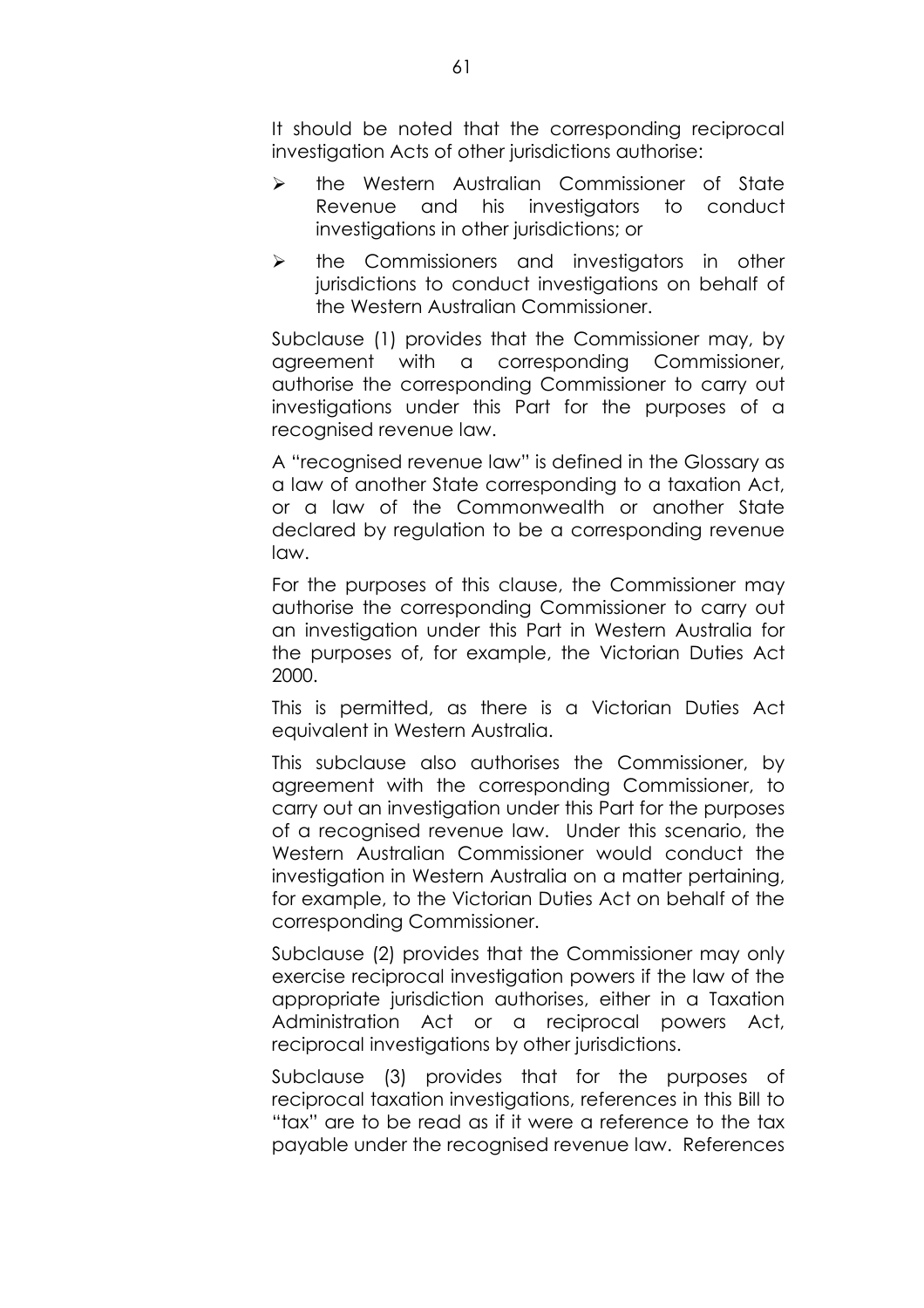to "tax liabilities", "taxation Acts" or "contraventions" are also similarly applied.

Subclause (4) provides that where the Commissioner authorises a corresponding Commissioner to carry out a reciprocal taxation investigation, references in this Part to:

- $\triangleright$  the "Commissioner" extend to the "corresponding" Commissioner":
- $\triangleright$  an "investigator" extends to persons who are authorised by the corresponding Commissioner to take part in the investigation; and
- $\triangleright$  an investigator's identity card extends to include an identification card or other certificate provided under the law of the relevant jurisdiction.

## Division 2 – Obtaining tax records and other information

## **Clause 86: Requirements to provide information and tax records**

This clause provides the Commissioner with the ability to require answers to oral or written questions and for relevant material to be provided.

Subclause (1) allows the Commissioner to require a person to provide oral or written answers to specified questions or to produce relevant material in the person's possession or control.

This power extends the current equivalent provisions under the taxation Acts (with the exception of the Land Tax Assessment Act), to the extent that it allows the Commissioner to require a person to produce specified relevant material.

The current provisions only apply in respect of information. The extension has been included, as its current form has been used to frustrate requests by arguing about the nature of "information".

Subclause (2) provides that a requirement by the Commissioner under this section may be made orally, if an oral response is required or in any other case, in writina.

Subclause (3) provides that a person must provide answers to questions that are verified by a statutory declaration if requested to do so. This power currently appears in the taxation Acts and is exercised only where there is an indication that such action is warranted.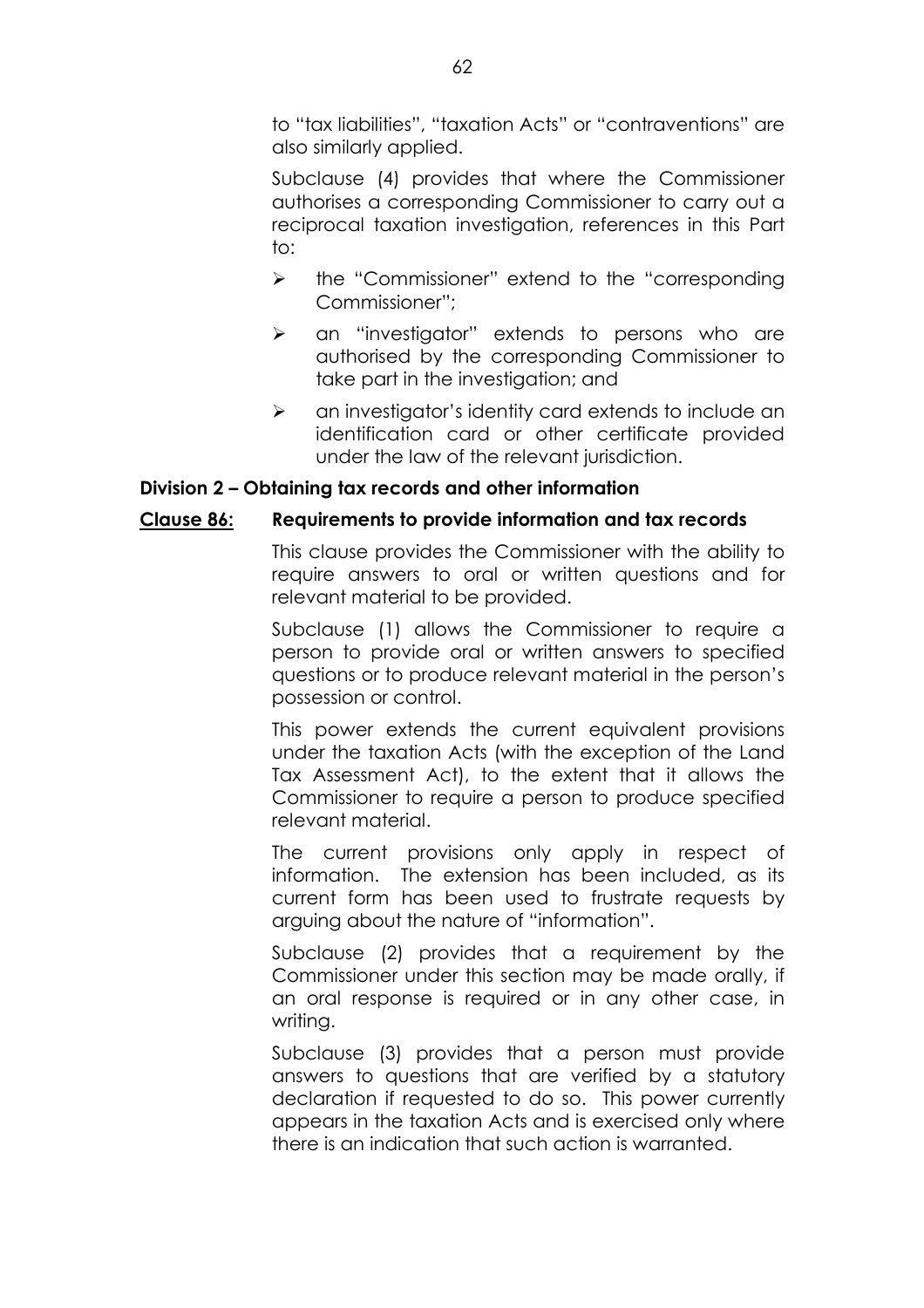Subclause (4) provides that it is an offence for a person to fail to comply with a requirement of a notice within the time specified in the notice. A maximum penalty of \$20,000 is provided. It should also be noted that the offence provision in clause 98 is capable of being applied where the relevant material provided under this section is known to be false or misleading.

### **Clause 87: Power to require person to attend for examination**

This clause provides a power to enable the Commissioner to require a person to attend for examination. Equivalent powers are currently found in all taxation Acts.

Subclause (1) provides that the Commissioner may require a person to attend at a given time and place before an investigator for examination.

Subclause (2) provides that notice of the requirement under subclause (1) is to be made in writing and served on the taxpayer or other person required to attend.

Subclause (3) provides that a notice issued under subclause (2):

- $\triangleright$  must indicate the time and place for examination. That place must be reasonably convenient (where practicable) for the person required to attend for examination under this clause;
- $\triangleright$  must indicate the subject of the examination;
- $\triangleright$  may include a requirement that the person bring and produce to the investigator relevant material which is in the person's possession or control and relates to the subject of the examination. For example, the person may be required to produce wage records.

Subclause (4) provides that an investigator who is conducting an examination may exercise certain powers. These:

- $\triangleright$  require the person attending for examination to make an oath to answer all questions truthfully (Note that an oath includes an affirmation under the Interpretation Act 1984). The investigator may administer the oath for that purpose;
- $\triangleright$  may require the person to answer questions which are relevant to the subject of the examination. Where the investigator has consented, the person is required to answer questions relevant to the subject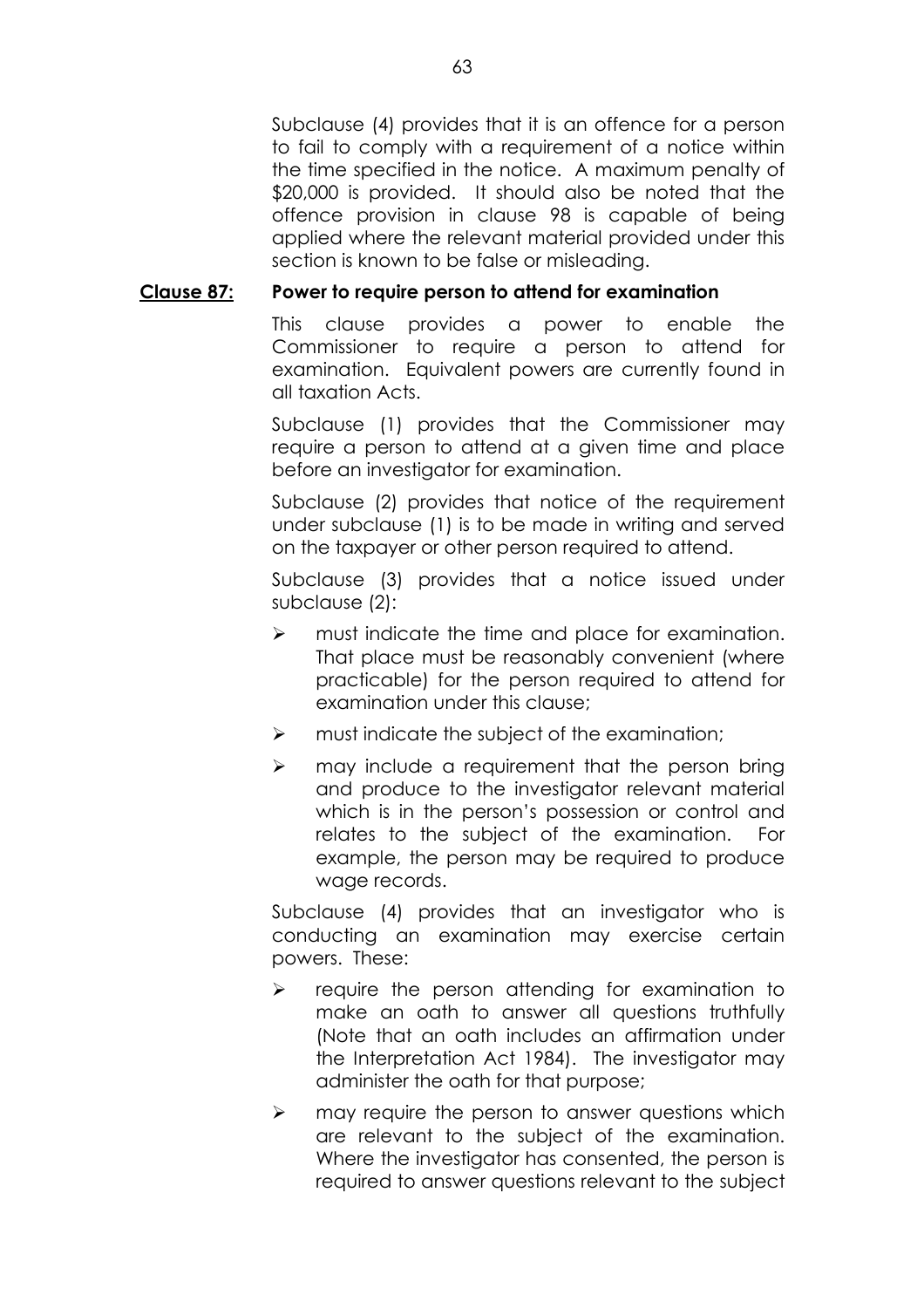put to the person by another person who is present at the examination. This could include, for example, another employee of the Office of State Revenue or a Special Constable with delegated powers; and

 $\triangleright$  may require the person to produce for examination by the investigator relevant material that is in the personís possession at the examination.

Subclause (5) provides that a person who fails to comply with the requirements of this clause commits an offence. A maximum penalty of \$20,000 is provided.

Subclause (6) provides that the Taxation Administration Regulations can provide for the payment of fees and expenses to persons, other than a taxpayer or a taxpayerís representative, who attend for examination under these provisions.

## **Clause 88: Power to retain documents**

This clause gives the Commissioner power to retain instruments or other documents in his possession, where the instrument or document is relevant to performing the Commissionerís functions under a taxation Act. The Commissioner is authorised to retain the material:

- $\triangleright$  for as long as necessary to examine it, copy it or examine and copy it;
- $\triangleright$  for as long as necessary for the purposes of any proceedings that have or may be instituted;
- $\triangleright$  until tax is paid on it, where it is an instrument; and
- $\triangleright$  until an assessment is made and tax is paid where the document is relevant to the making of the assessment.

### **Clause 89: Recording examination proceedings**

This clause specifies the circumstances in which an examination proceeding may be recorded and the rights of the person attending for examination in relation to that recording. It should be noted that such recordings would be possible under the investigation powers of the taxation Acts. A recording would include an audio or video recording.

Subclause (1) authorises an investigator to make a recording of the questions asked by an investigator and the answers given by the person attending for examination under clause 87.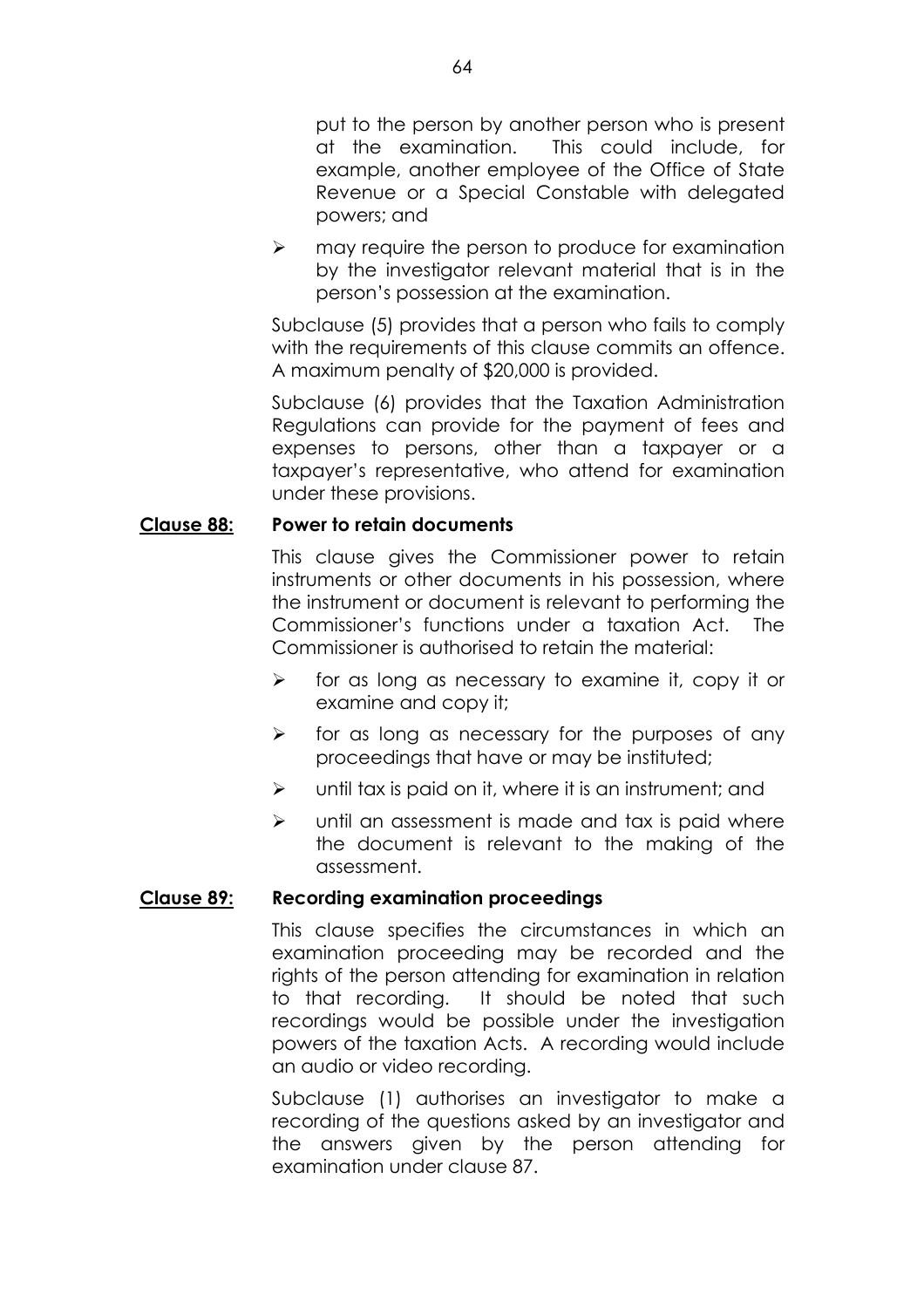Subclause (2) requires that the investigator inform the person, before the recording begins, that a record of the examination is being made.

### **Division 3 – Access to premises**

#### **Clause 90: Entry of premises**

This clause provides powers in relation to the entry of premises by investigators. The terms "premises" and "investigator" are defined in the Glossary.

Subclause (1) provides that an investigator may enter and remain on the premises to exercise powers of investigation. This power must be used for investigation purposes (as set out in clause 84) and is subject to limitations of subclause (2).

Subclause (2) provides that the power of an investigator to enter residential premises may be exercised at any reasonable time with the consent of the occupier of the premises.

An investigator may also enter residential premises in accordance with an authorisation that is conferred by a warrant.

Where an investigator believes that it is urgently necessary to enter residential premises to prevent destruction or interference with relevant material, he may enter the premises without the consent of the occupier or without a warrant. However, the investigator must have reasonable grounds for believing it is urgently necessary to enter premises in these circumstances.

Subclause (3) provides suitable controls upon entering residential premises without consent or a warrant, as it is recognised that this power has the potential to infringe on civil liberties. For this reason, this clause requires that the investigator have the specific authorisation of the Commissioner before entering premises in this circumstance. Clause 10(1) prevents the Commissioner from delegating this power.

A similar provision, which met with the approval of the Parliament, was passed in respect of the Fuel Suppliers Licensing Act 1997.

It should also be noted that existing taxation Acts make no distinction between access to residential or nonresidential premises and do not explicitly require entry of residential premises to be authorised by a warrant. In this respect, the ability to enter residential premises for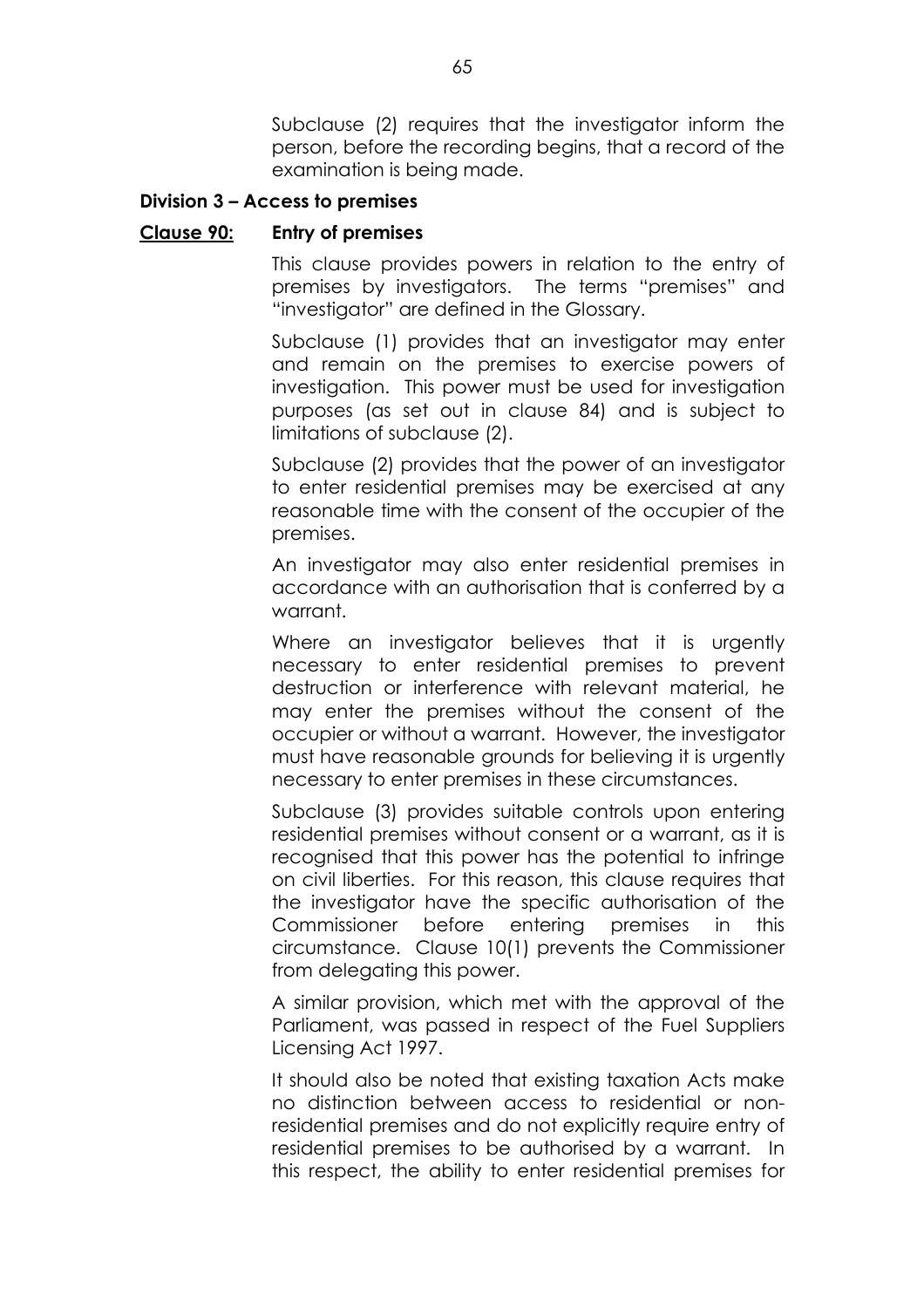investigation purposes in this clause is more restrictive than the powers currently in operation under taxation Acts.

Subclause (4) requires the investigator to display his identity card (or a warrant where appropriate), on first encountering a person apparently in a position of authority on the premises. The investigator would also be required to show the identity card or warrant at the reasonable request of any other person on the premises.

This requirement must be exercised where the investigator is reasonably requested by those persons to show the certificate or warrant.

### **Clause 91: Powers of investigator while on premises**

This clause deals with powers relating to investigations conducted on premises.

Subclause (1) sets out the powers that may be exercised by an investigator who has entered premises under the powers of entry.

Paragraph (a) authorises an investigator to search premises and examine anything on the premises. The investigator is able to open or break open anything on the premises. However, to break anything open he or she must have the specific authorisation of the Commissioner in the particular instance. Again, subclause 10(1) prevents the Commissioner from delegating the power to make this authorisation.

Paragraph (b) authorises the investigator to take possession of and remove from premises documents or other things relevant to an investigation that are found during an investigation.

Paragraph (c) allows the investigator to take extracts from, make copies of, download or print any documents that are found in the course of carrying out an investigation.

Paragraph (d) authorises the investigator to photograph or film anything on the premises. This power has been explicitly stated for clarification purposes, but is considered to be implicit in the investigation powers under current taxation Acts.

Paragraph (e) authorises the investigator to secure relevant material on the premises against interference where it cannot be conveniently removed.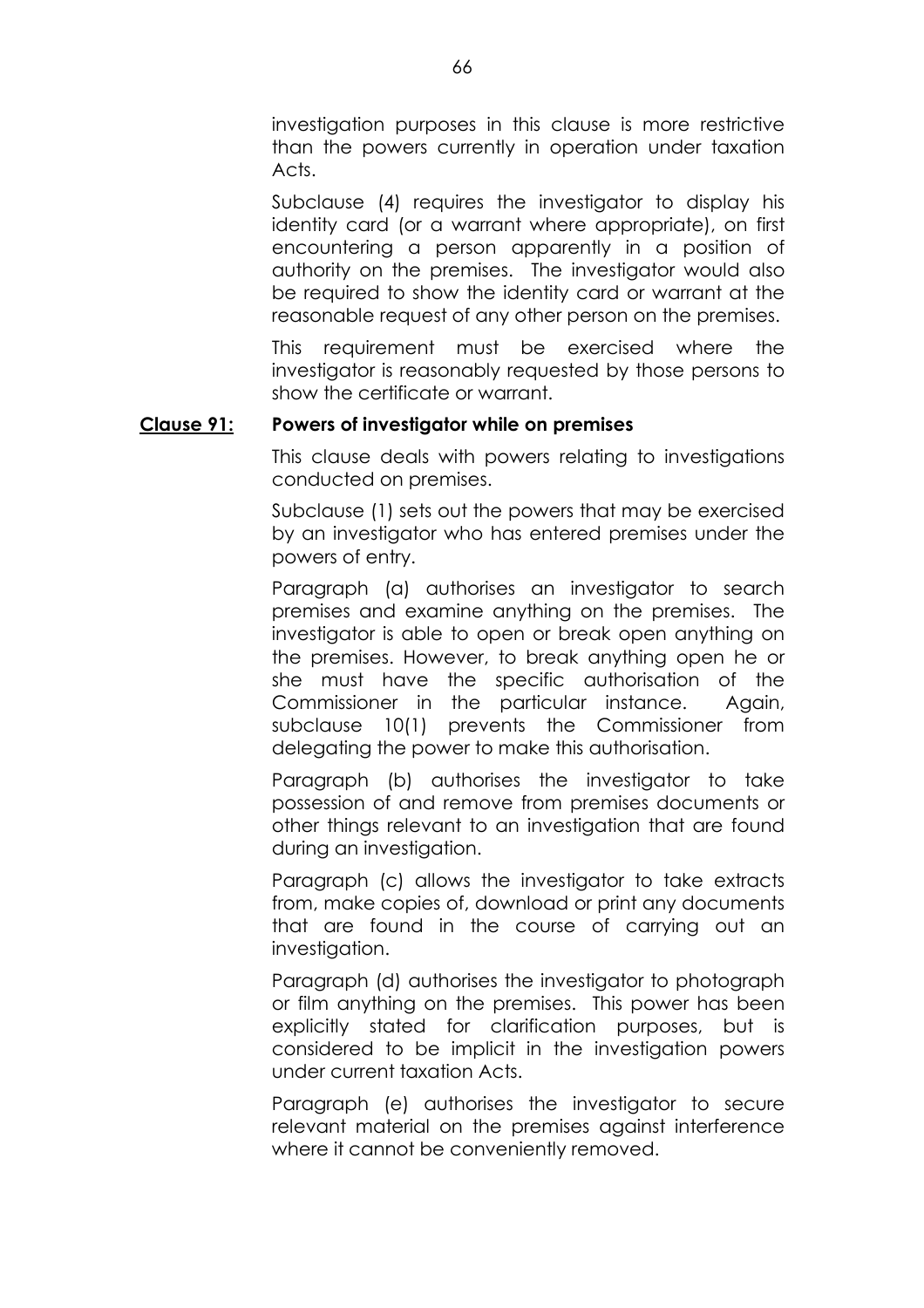Paragraph (f) authorises an investigator to require a person on the premises to:

- $\triangleright$  state his or her full name and address;
- $\triangleright$  answer questions which are relevant to the investigation, by providing verbal or written answers as directed;
- $\triangleright$  give the investigator any information within the personís possession or control that is relevant to the investigation;
- $\triangleright$  to operate or permit the investigator to operate, equipment or facilities on the premises, where the action is necessary for the purposes of an investigation. This would include, for example, computer equipment and other data storage facilities;
- $\triangleright$  to give the investigator any translation, code, password or other information to allow the investigator to have access to, interpret or understand any document or information located or obtained. This could include, for example, granting access to a relevant password protected data base and appropriate instructions to allow the investigator to search the data base for specific data entries; and
- $\triangleright$  to give other assistance to an investigator which he reasonably requires to carry out his functions. This may include, for example, sufficient lighting and reasonable access to photocopying facilities.

These powers enable the investigator to efficiently and properly conduct the investigation while on premises.

Subclause (2) provides that it is an offence for a person to fail to comply with an investigator's request under subclause (1)(f) or for a person to give an investigator information he or she knows to be false or misleading. A maximum penalty of \$20,000 is provided.

Subclause (3) provides that when requested to do so, an investigator who takes anything from premises must make out a receipt and give it to the occupier of the premises for the thing taken.

If the investigator takes anything from premises and the occupier or person responsible to the occupier is not present at that time, the investigator is required to make out a receipt (in a form approved by the Commissioner)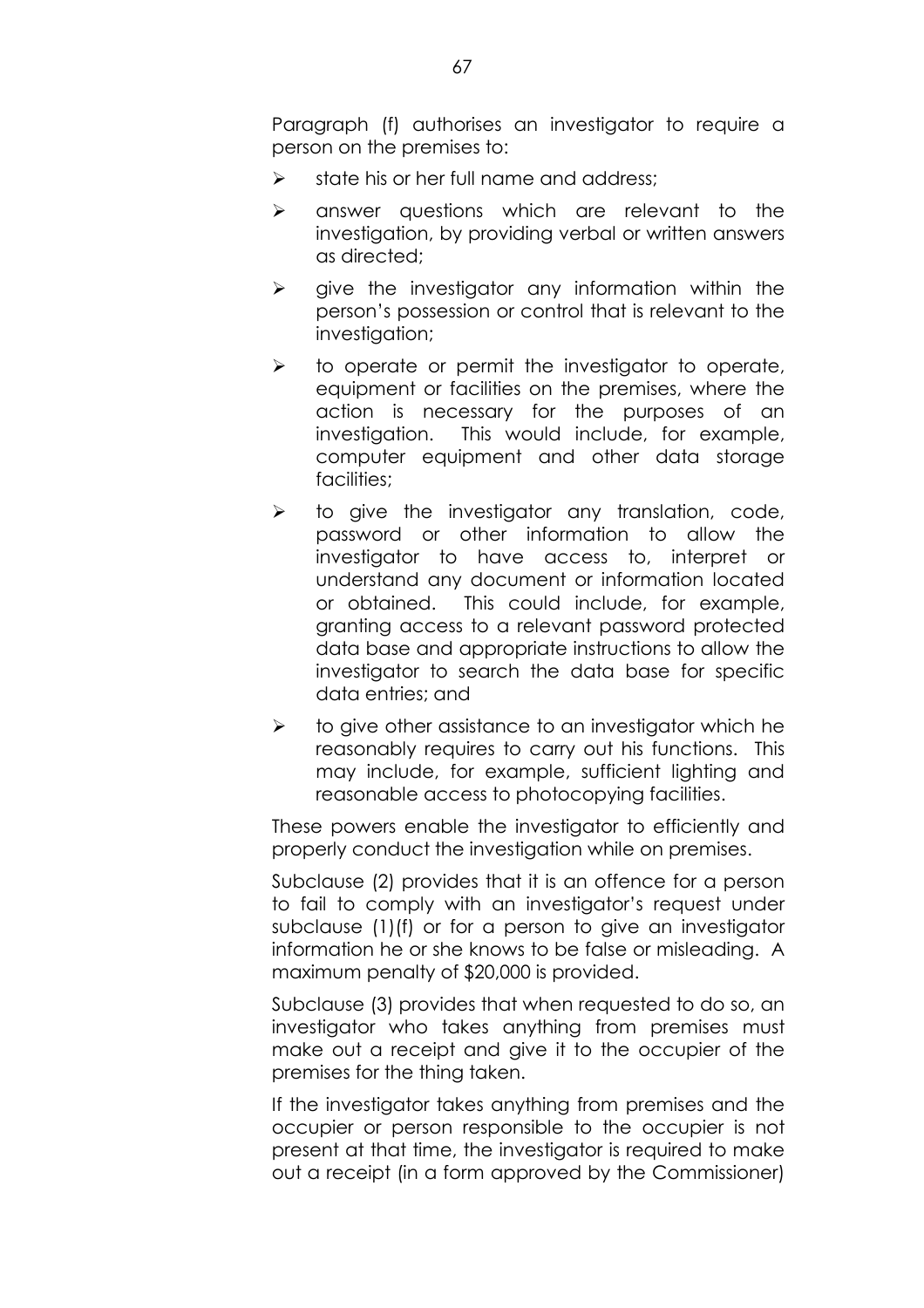and leave it in an envelope addressed to the occupier in a prominent position on the premises.

In practical terms, this is unlikely to occur, however, after gaining access to premises it is possible that small operations may leave investigators to conduct audits and leave the premises. It is necessary in these circumstances for the investigator to indicate what relevant material has been taken.

Subclause (4) provides that the receipt must be in a form approved by the Commissioner.

Subclause (5) provides that the Commissioner must ensure the person entitled to possession of the relevant material is given a copy of it or reasonable access to it as appropriate. If the Commissioner considers there is a chance that a particular original document could be destroyed if access to it was granted, a copy would be provided.

Subclause (6) provides that if an investigator takes possession of anything under this provision, the Commissioner is required to ensure that it is returned to the person entitled to possession of it:

- $\triangleright$  after the prosecution is completed or discontinued if the material was taken for a prosecution or potential prosecution;
- $\triangleright$  after assessment and payment of duty, if a dutiable instrument was taken; and
- $\triangleright$  in all other cases, within 28 days after it was taken.

## **Clause 92: Warrants to enter premises**

This clause provides for a warrant to be issued for the purposes of a taxation investigation. It should be noted that this provision would apply in respect of access to residential premises. However, it could also be used in the course of an investigation where an investigator exercises his right of entry under clause 90(1).

Subclause (1) provides that a justice may issue a warrant permitting an investigator to enter premises at a specified time or within a period stated in the warrant. The warrant may also permit the investigator to exercise powers of search and investigation set out under Part 8 of the Bill.

In order to issue the warrant, the justice must be satisfied by a complaint on oath that it is reasonably necessary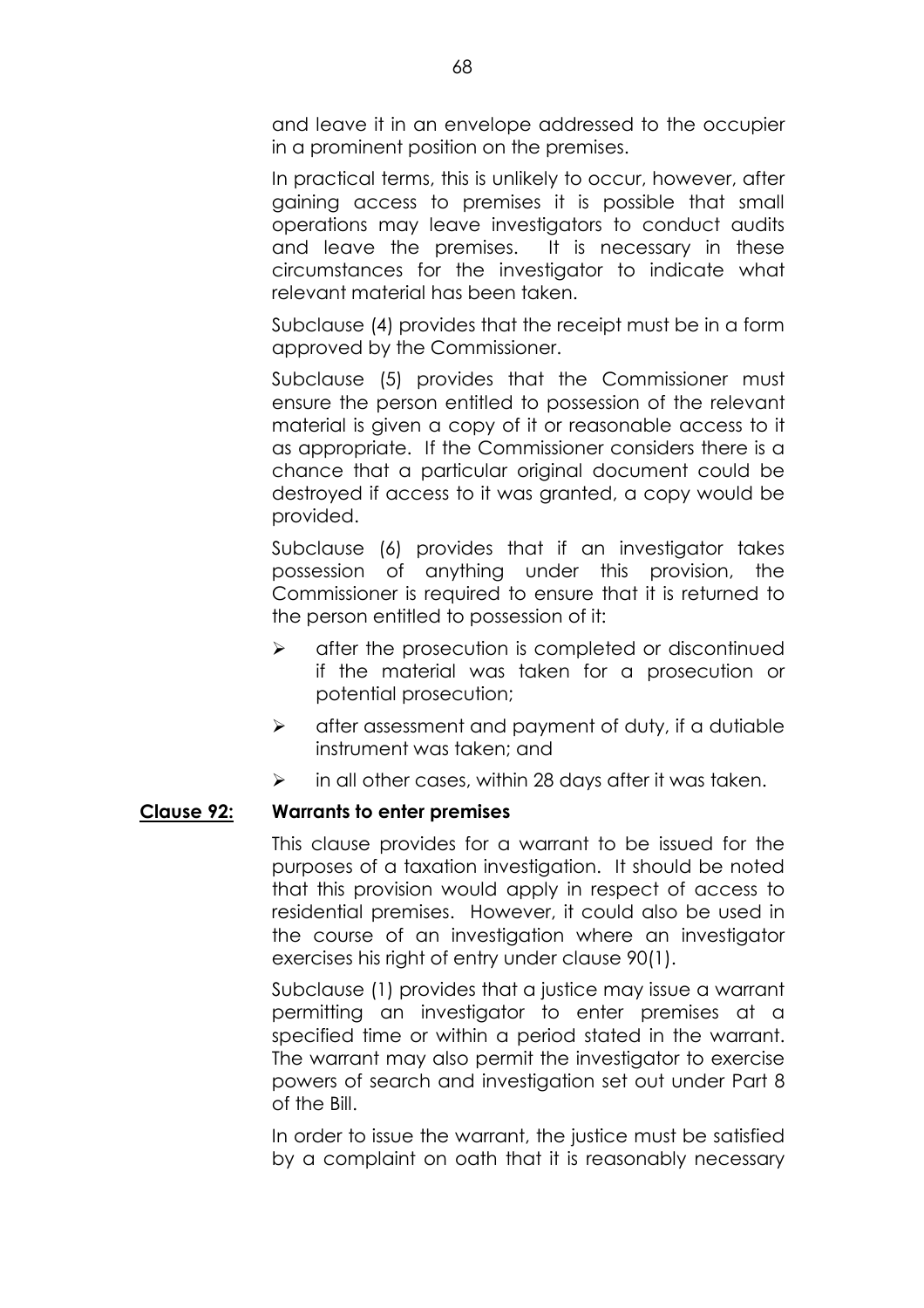for the investigator to enter the premises for an investigation purpose.

A "justice" is defined by the Interpretation Act 1984 to be a Justice of the Peace.

Subclause (2) provides that an investigator must produce his identity card issued under clause 11 (which shows his authorisation) to obtain a warrant.

Subclause (3) provides that the authority given under a warrant may be exercised by an investigator upon whose application the warrant was made or by any other investigator.

# **Clause 93: Use of force**

This clause provides that in certain circumstances, an investigator may use force to enter premises or to exercise certain powers.

Subclause (1) provides that an investigator can use reasonable force to enter premises under this Part or to exercise the powers set out in section 91(1)(a) to (e).

Subclause (2) provides that in circumstances where the use of force is likely to cause damage to property, the investigator must obtain the specific authorisation of the Commissioner before exercising the use of force. This has been limited to circumstances where the use of reasonable force is likely to cause property damage because it could otherwise be construed to mean that an investigator would require the Commissioner's authorisation to turn a key in a lock or to open an unlocked door.

## **Division 4 - General provisions**

# **Clause 94: Complying with information requirements**

This clause deals with the privilege against selfincrimination and legal professional privilege.

Subclause (1) provides that a person who is required to provide information or relevant material is unable to rely on the grounds that providing the information or relevant material would tend to incriminate the person or make them liable to a penalty.

The person cannot use the above grounds to refuse to answer a question, provide information or produce relevant material under the investigation provisions.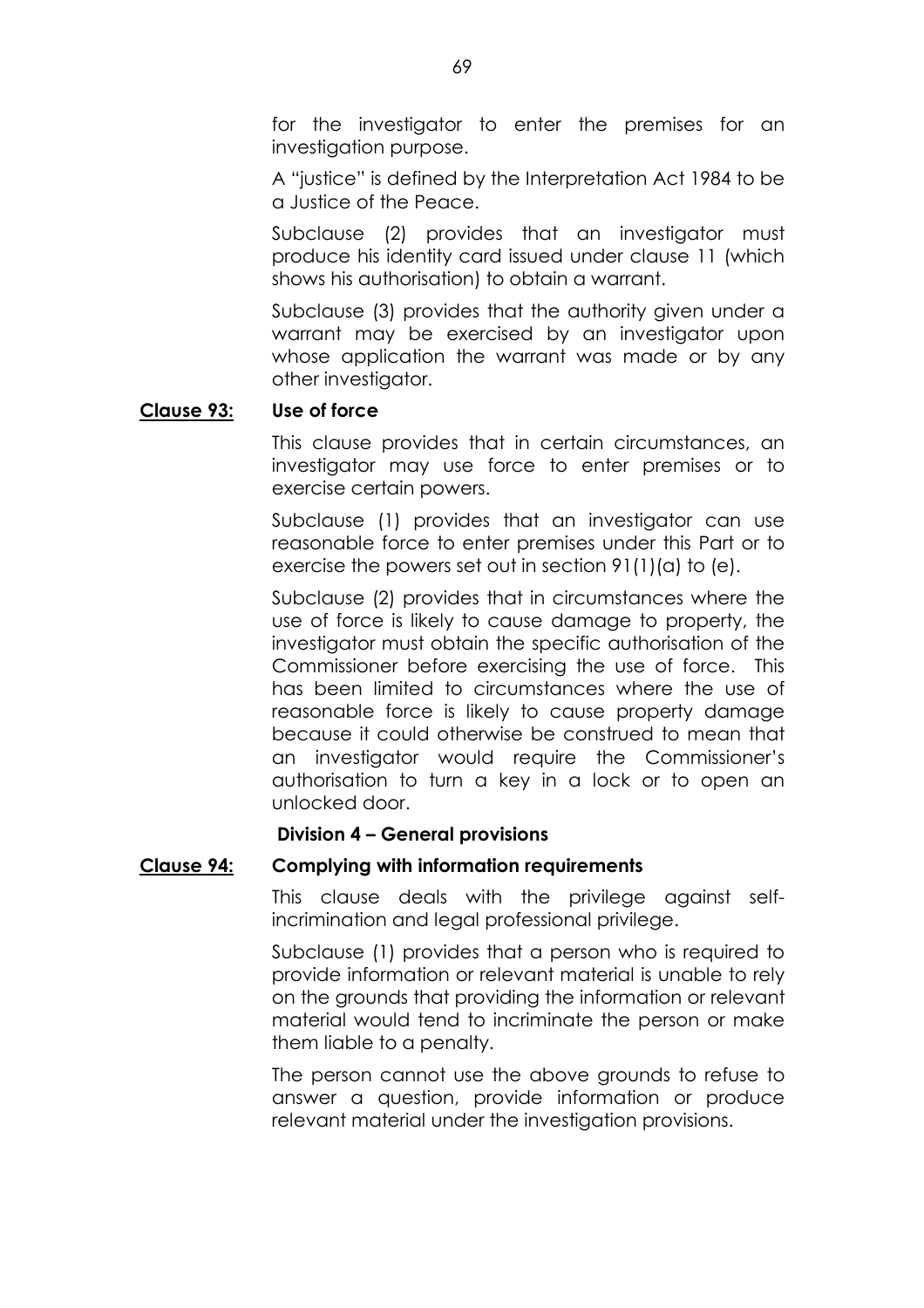Subclause (2) provides a limitation on how information obtained under subclause (1) can be used by the Commissioner.

In this instance, such information is not admissible in proceedings for most offences under a taxation Act against the person who provided the information or produced the relevant material. However, the material can be used for offences under clauses 86(4), 87(5) or 91(2).

Subclause (3) is intended to restate the current common law position, in that a claim of legal professional privilege does not apply to an "official document" (as defined in the Glossary). The definition of official document refers to an instrument, record or other document that has specific status under a taxation Act as outlined in paragraphs (a) to (c). This is intended to specifically cover:

- $\triangleright$  instruments that are required to be stamped or lodged under the Stamp Act (note that this covers dutiable statements that have been prepared and are therefore deemed to be instruments under the Stamp Act);
- $\triangleright$  tax records that are required to be kept under or for a taxation Act in order for a liability to be determined;
- $\triangleright$  tax records that are specifically required to be kept for evidentiary purposes under a taxation Act; and
- $\triangleright$  other documents that are required to be lodged under a taxation Act (eg. valuations under the Taxation Administration Bill or Stamp Act).

Subclause (4) provides that an offence is committed where a person on their own behalf, or on behalf of another person, refuses to comply with a requirement to provide relevant material or information under this Part, on the grounds that the information or relevant material is subject to legal professional privilege, in circumstances where the person knew, or could reasonably be expected to have known, that he or she does not have reasonable grounds for making the claim. A maximum penalty of \$20,000 applies to this offence.

This subclause has been substantially altered from earlier drafts of the Bill, which sought to abrogate the doctrine of legal professional privilege. Subclause (4) makes it an offence to make an improper claim of legal professional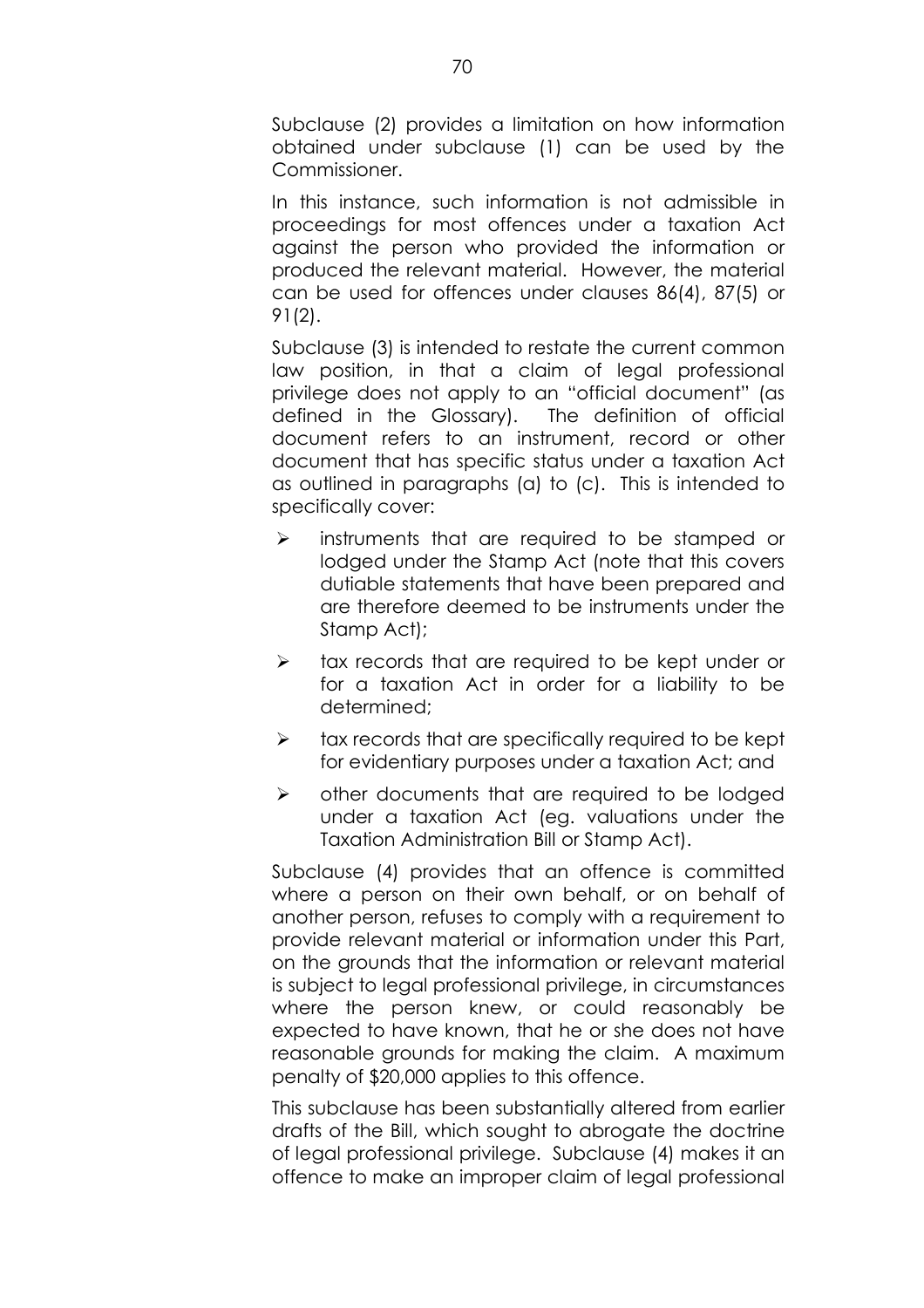privilege. An important element of the offence is that the offence is only committed where the claim of privilege is made in circumstances where the person knew, or could be expected to know, that no reasonable basis for the claim exists.

It is not intended that the offence apply where a claim of legal professional privilege is made in circumstances where the application of the law is somewhat grey because the courts have not considered those specific circumstances previously. In this regard, it is recognised that there will be grey areas, where it would be reasonable to claim that legal professional privilege does apply. This offence is not aimed at these cases, as indicated by clause 94(4), which provides that an offence is only committed where the person knew or could reasonably be expected to have known that they did not have "reasonable grounds for making the claim"

The offence is targeted at those circumstances where there is no reasonable basis for the claim of legal professional privilege. It is considered that the following examples would fall into this category:

- $\triangleright$  where the document is a publicly available document (eg. a request for tenders);
- $\triangleright$  where the document does not involve legal advice (eg. a valuation provided by a valuer to a company); and
- where the document is an official document.

From a policy perspective, it is considered that this offence is like many other taxation Act offence provisions, in that it provides a direct legal consequence for unreasonable behaviour that obstructs an investigation.

In considering how an offence under subclause (4) could be investigated and prosecuted, the question arises as to how the Commissioner could be in a position to make a judgement on whether it was reasonable or not to make a claim of privilege. Investigating and prosecuting this type of offence will necessarily involve testing the status of the claim of privilege.

In order to do this, current procedures for getting to the stage of testing the claim need to be reviewed and refined to ensure they are appropriate in the proposed environment.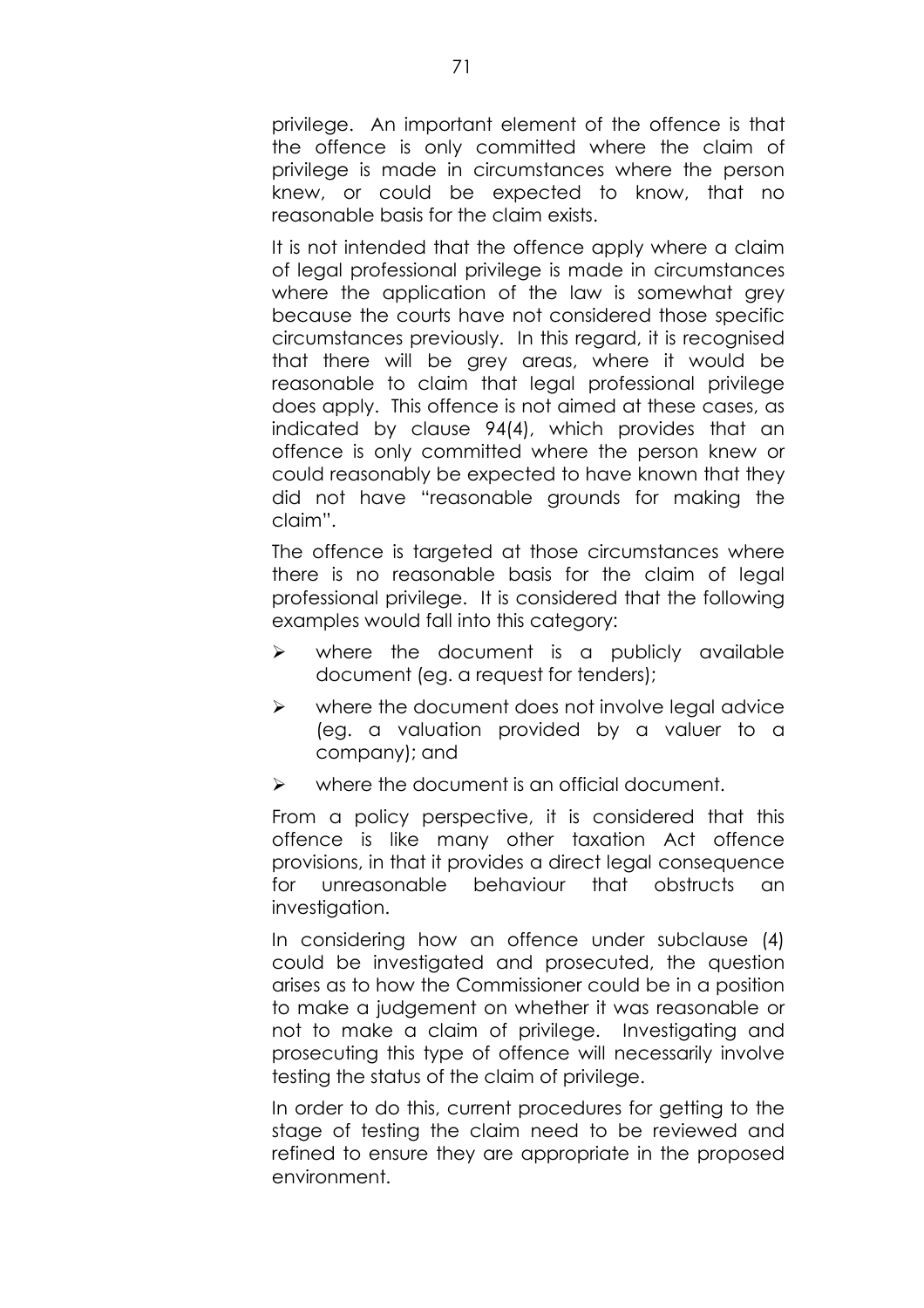The Office of State Revenue has existing procedures in place to isolate the documents in question so access to them is appropriately controlled. At present when a claim of legal professional privilege is made, the documents are sealed in boxes and removed to the office of the Law Society for safekeeping.

The documents will then be put before an independent arbiter (usually a court) to determine whether legal professional privilege applies. Where that is the case, the documents will be returned to the party. Where the privilege is found not to apply, the Commissioner will be able to have access to the documents.

At this stage, the Commissioner will be able to view the documents and make a judgement on whether there were reasonable grounds for making the claim. If not, prosecution action would be instigated.

Several important matters arise when considering these procedures. The Commissioner recognises that taxpayers and their legal advisers must have an opportunity to consider whether a claim of legal professional privilege should be made.

It has been acknowledged during consultation that during the period the taxpayer is considering whether to make a claim, the Commissioner must be able to ensure that the documents in question are adequately secured to prevent documents being removed or relocated.

In recognising the opportunity to make a claim of privilege, two scenarios would typically arise:

- $\triangleright$  instances where a person or taxpayer, who is not experienced in determining whether the privilege may apply, wishes to obtain advice about making a claim; and
- $\triangleright$  instances where a person or taxpayer who is experienced in determining whether privilege applies, wishes to have an opportunity to evaluate whether to make a claim.

In both cases, appropriate procedures need to be established to ensure that the person has the opportunity to seek expert advice on the documents in question or to evaluate the claim. The Commissioner recognises that they are entitled to such an opportunity.

However, in order to ensure an investigation is not jeopardised, it is considered that these rights should be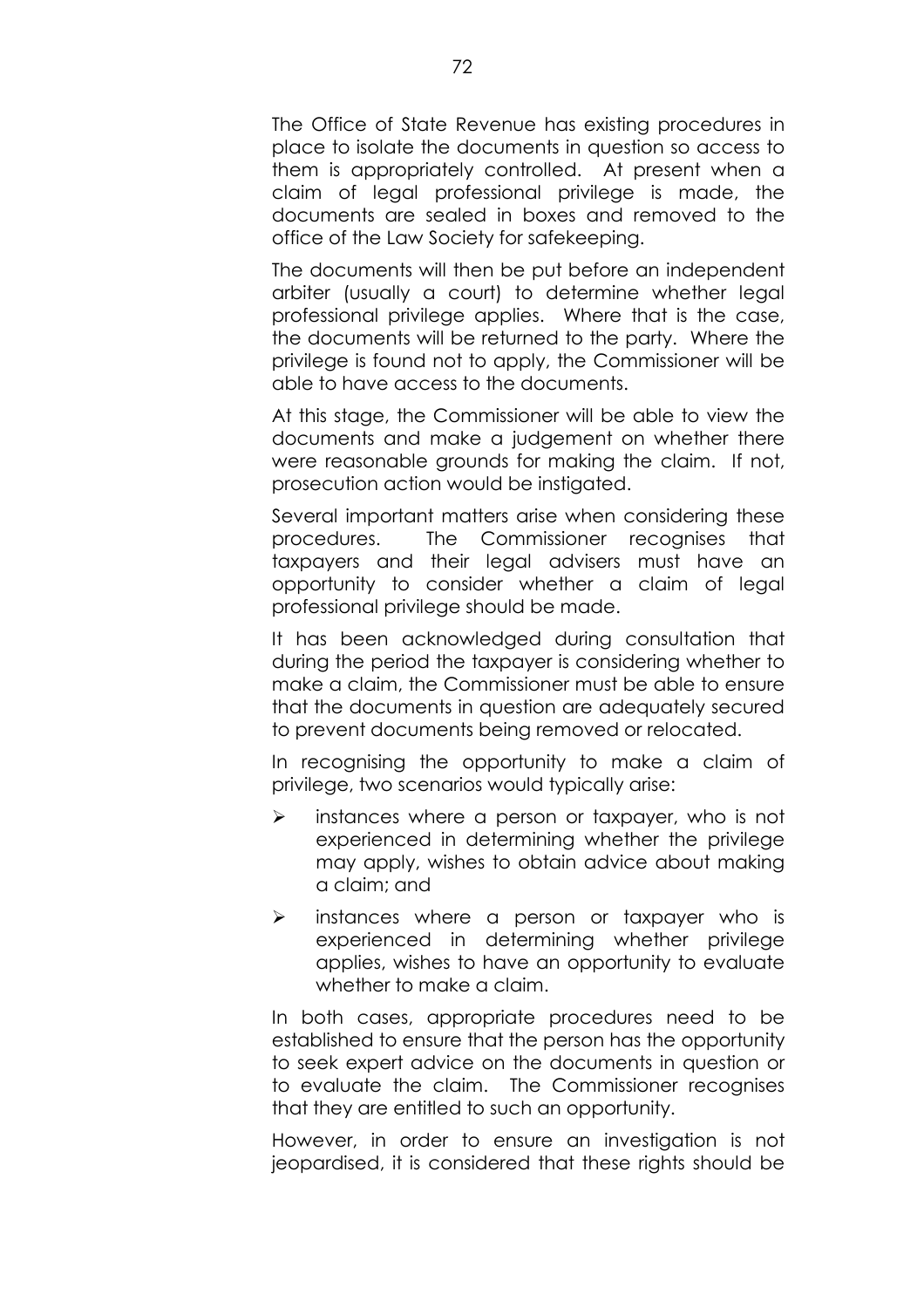accommodated after the documents have been isolated and secured. It is not accepted that the common law requires the Commissioner to give advance warnings of intended investigations, notwithstanding that in most cases advance warning of an audit is given. It must be recognised that in some cases, advance warning may jeopardise the investigation.

Existing procedures used by the Commissioner are to be reviewed in light of the consequences that can follow if an inappropriate claim of privilege is made. Industry bodies have indicated a willingness to be involved in the review process, so that the procedures are workable and effective to achieve a balanced outcome.

#### **Clause 95: Interaction with other Acts**

This clause provides that the investigation provisions set out in the Bill prevail over the secrecy provisions in other State statutes.

These powers apply to those laws that would protect disclosure about:

- $\triangleright$  the transfer or ownership of statutory licences;
- $\triangleright$  payments made for the benefit of employees;
- $\triangleright$  information regarding the ownership, registration or transfer of registration of motor vehicles;
- $\triangleright$  the transfer or ownership of mining tenements or petroleum licences; and
- $\triangleright$  the whereabouts of taxpayers.

The ability to prescribe further laws has also been inserted. While there is no intention to make any prescriptions at this stage, the flexibility was considered necessary should a particular law be required to be included at a future date.

### **PART 9 - OFFENCES**

### **Clause 96: General penalty provision**

This clause sets out general penalty provisions that apply to offences committed under the Taxation Administration Act or another taxation Act.

Subclause (1) provides that where a penalty for an offence is not specifically provided within the Taxation Administration Bill or a taxation Act, the person is liable to a penalty not exceeding \$20,000 upon conviction of the offence.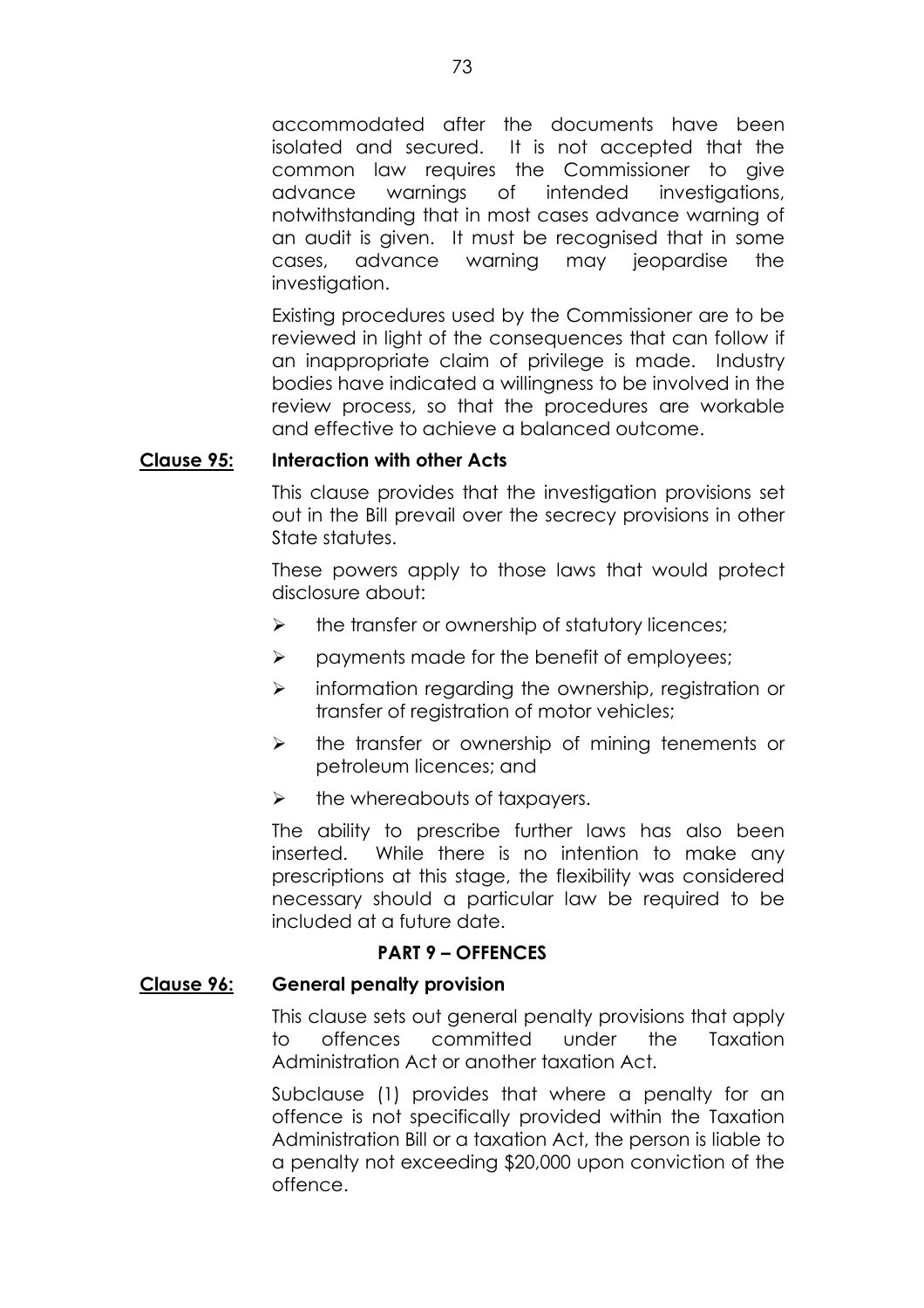Subclause (2) provides that where a requirement is made under a taxation Act, the person commits an offence if the requirement is not met, to which a maximum penalty of \$20,000 is applicable.

The words "no penalty is specifically provided" have been used to distinguish the operation of this clause from particular clauses which have a penalty specifically inserted.

### **Clause 97: Evasion of tax**

This clause provides an offence for the evasion of tax.

It will be necessary under this clause for the Commissioner to prove that an intentional act or omission has resulted in the evasion or attempted evasion of tax. It should be noted the word "evasion" has been deliberately used, to ensure that it can be differentiated from tax minimisation schemes, which are usually accepted as legally reducing the tax payable under a taxation Act.

Subclause (1) provides that a person commits an offence where they, by an intentional act or omission, evade or attempt to evade tax.

Subclause (2) provides that a court is required, upon convicting a person of an offence against the provision, to impose a penalty within a range.

That range is a minimum of three times the amount of primary tax, evaded or attempted to be evaded. In addition, a maximum penalty is provided which is an amount of three times the primary tax evaded or attempted to be evaded plus \$20,000. This provision has been drafted so that the court is required to impose, upon conviction of the offence, a penalty equal to three times the amount of primary tax evaded or attempted to be evaded. The imposition of the additional \$20,000 is at the court's discretion.

### **Clause 98: False or misleading information**

This clause provides an offence where a person provides false or misleading information or tax records.

Subclause (1) states that a person who knowingly provides false or misleading information to the Commissioner or an investigator commits an offence.

It also provides that a person who knowingly gives a tax record to the Commissioner or an investigator that is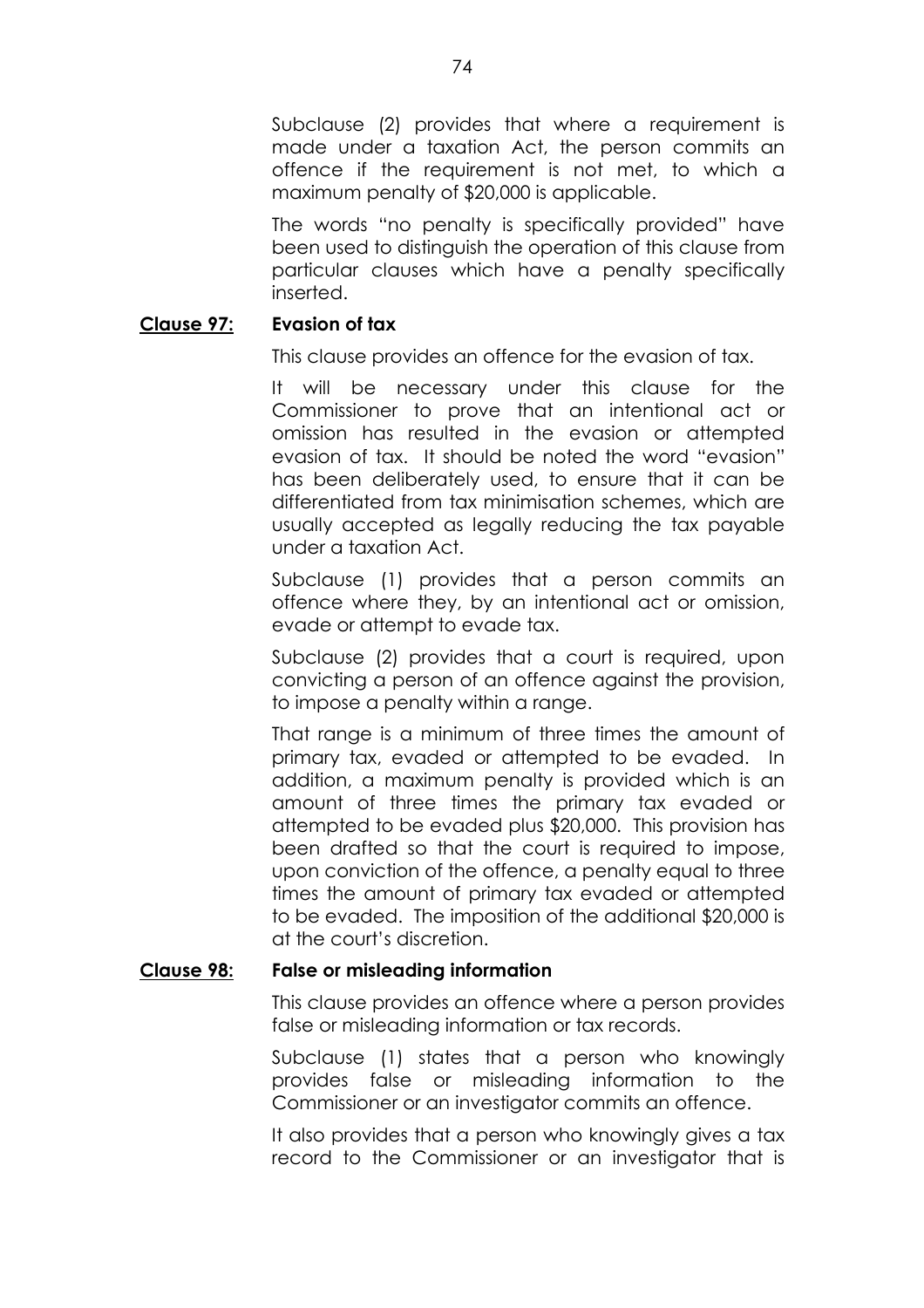false or misleading in a material particular commits an offence.

In the above case, the penalty is \$20,000 plus three times the amount of tax that was avoided or might have been avoided had the information or tax record been relied on. Under this clause, no minimum penalty has been set to direct the court.

Subclause (2) provides a rebuttable presumption, such that the person who provided the information or tax record is presumed to have known the information was false or misleading, unless the contrary is established.

# **Clause 99: Obstructing or misleading an investigator**

This clause provides an offence in relation to obstructing or misleading an investigator.

Subclause (1) provides that a person who hinders or obstructs the Commissioner or an investigator in carrying out functions under a taxation Act commits an offence. A maximum penalty of \$20,000 is provided.

Subclause (2) provides that a person who misleads the Commissioner or an investigator in a way that may affect the carrying out of the Commissioner or investigator's functions under a taxation Act commits an offence. A maximum penalty of \$20,000 is also provided.

# **Clause 100: Offence by body corporate**

This clause provides that offences committed by a body corporate are deemed to be offences committed by the directors of the body corporate.

Subclause (1) provides that where the body corporate commits an offence under a taxation Act, each director is also guilty of that offence and is liable to the same penalty provided for it.

Subclause (2) provides a defence, to the extent that the defendant could not reasonably be expected to have prevented the commission of the offence by the body corporate.

# **Clause 101: Criminal penalties not to affect civil liabilities**

This clause provides that where a person is convicted of an offence under a taxation Act, the liability to pay the offence penalty does not relieve the person from a tax liability that arises out of the same wrongful act.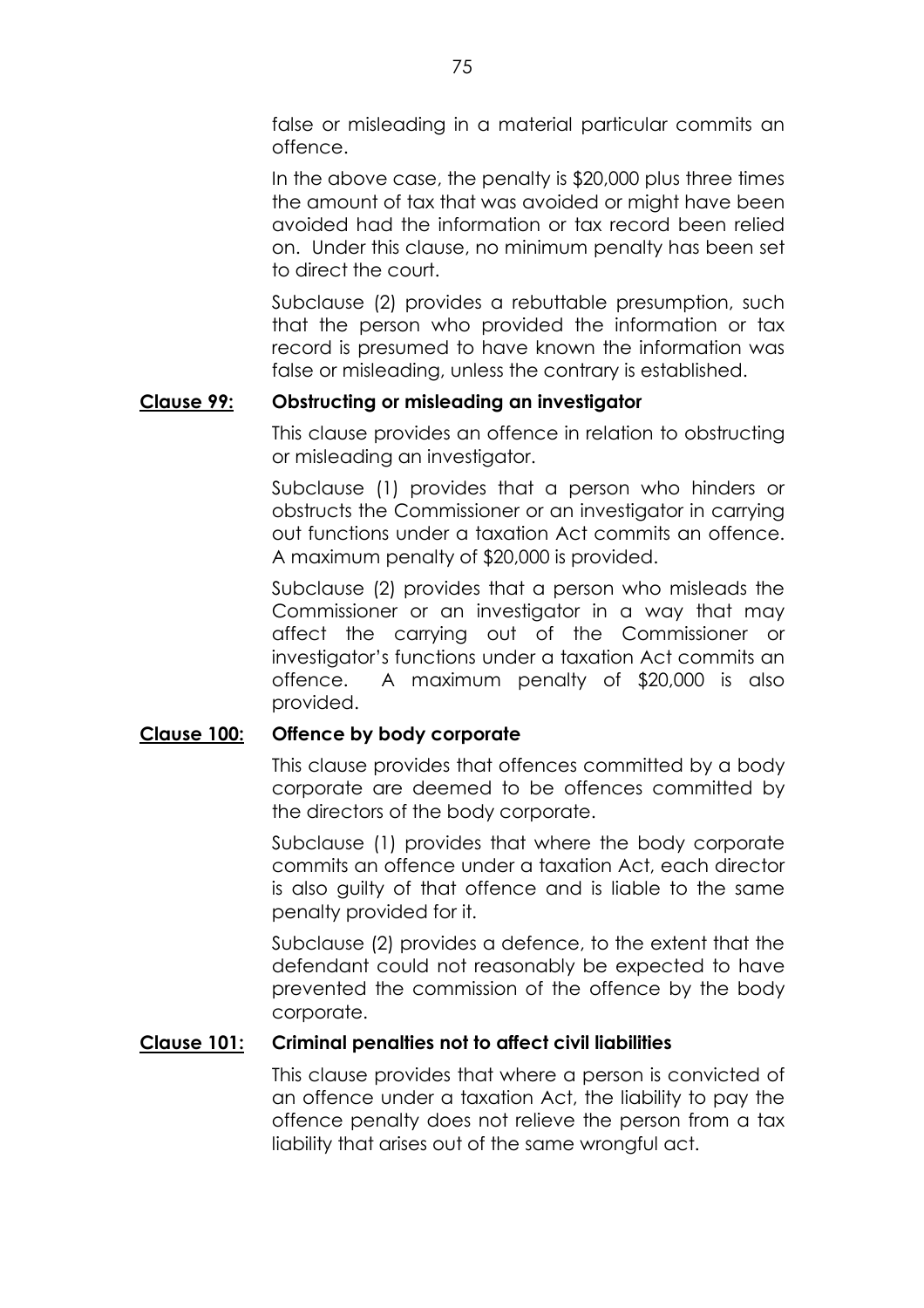#### **Clause 102: Time for commencing prosecutions**

This clause specifies the period within which a prosecution may commence. Under existing taxation Acts, the time varies between three and five years for different offences.

Subclause (1) provides that a prosecution for an offence under a taxation Act can be commenced within five years of the date the offence is alleged to have been committed.

Subclause (2) provides that where the alleged offence involves tax evasion, an intention to mislead or some other form of dishonesty, the prosecution for the offence may be commenced at any time.

There have been a number of occasions where offence proceedings could not be commenced by the Commissioner because of limitations in existing Acts, although there was clearly a case for the prosecution. It is considered appropriate that offences in relation to taxation be extended to five years or, where they are of a serious nature, may be commenced at any time.

#### **Clause 103: Authority required for prosecution**

This clause provides the authority required for prosecutions to be instituted.

Subclause (1) requires proceedings for an offence under a taxation Act to be taken by the Commissioner or under his authority, and must be taken in the Commissioner's name.

Subclause (2) provides that any statement in a complaint for an offence under a taxation Act, which is laid by the Commissioner or is laid under the Commissioner's authority, is taken to be proven in the absence of evidence to the contrary.

### **Clause 104: General defence**

This clause provides a general defence to any charge for an offence under this Act that consists of the failure to comply with a requirement imposed by this Act.

The defence may be used that the defendant could not, by exercising reasonable diligence, have complied with the requirement to which the charge relates.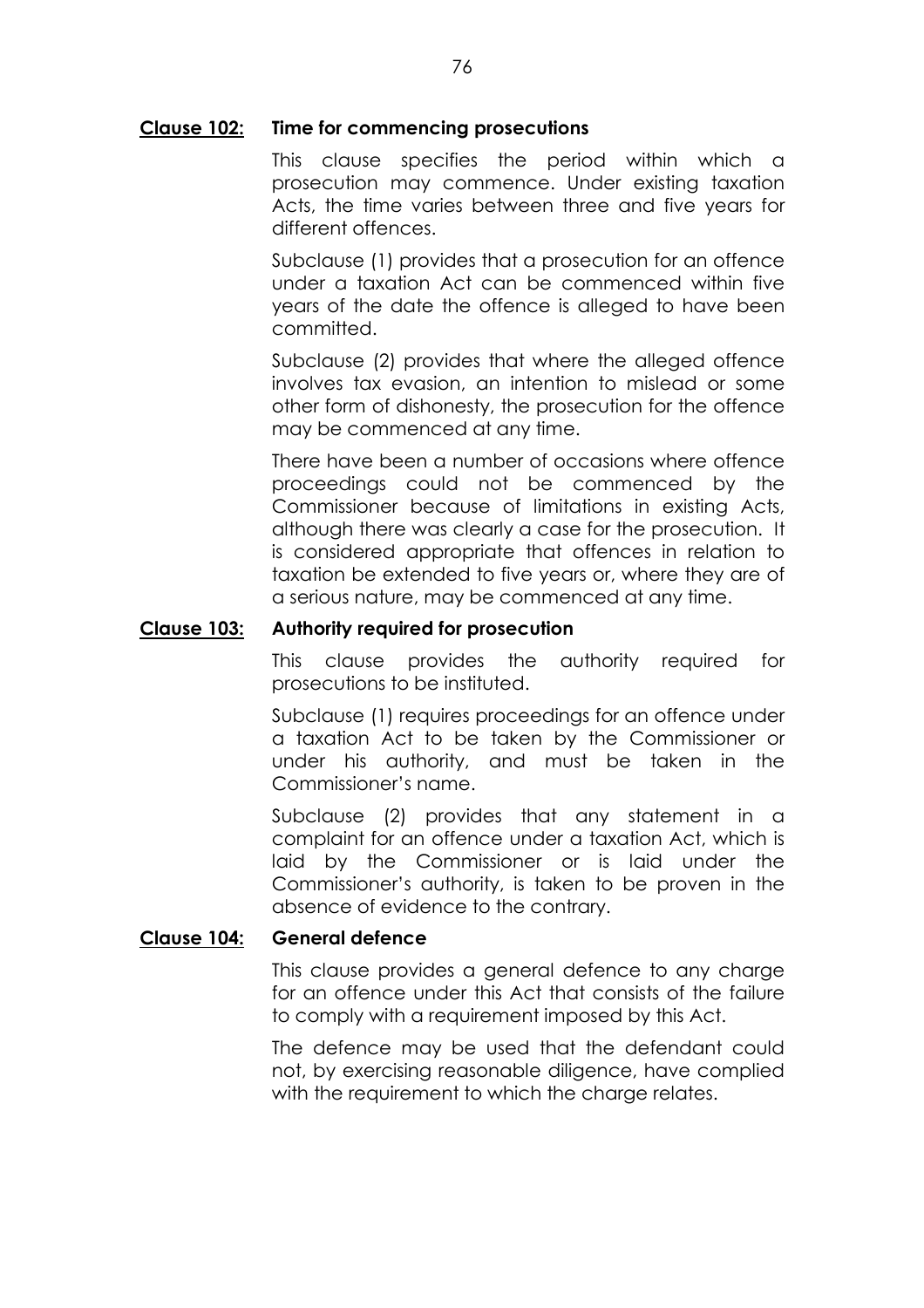#### **PART 10 - MISCELLANEOUS**

### **Division 1 - Confidentiality**

### **Clause 105: Confidentiality**

This clause inserts provisions in relation to the obligation on the Commissioner to maintain secrecy in relation to information provided to him or obtained by him.

Subclause (1) provides a list of people that are subject to a duty of confidentiality under this section. Moreover, any other person to whom the information or material is disclosed or who gain access to the information, either properly or improperly, in another manner must maintain the confidentiality.

For example, the duty of confidentiality would apply to clerical staff of the Office of State Revenue who are not directly involved with the assessment of tax liabilities, but may nevertheless have access to confidential information.

Subclause (2) provides that a person who is subject to a duty of confidentiality under this section is not able to record, disclose or make use of information or material obtained.

A number of exceptions to this requirement are:

- $\triangleright$  where the information is for a purpose related to the administration or enforcement of the taxation Act under which the information or material was obtained. It is also capable of being used in relation to another Act that is administered by the Commissioner, or under which the Commissioner is authorised to exercise statutory functions. This would include Acts not covered by the Taxation Administration Bill, such as the First Home Owner Grant Act 2000;
- $\triangleright$  where information may be used as required or allowed by this Act or another law, which specifically or by implication overrides the duty of confidentiality imposed;
- $\triangleright$  where the person to whose affairs the information relates authorises the disclosure; and
- $\triangleright$  for the purposes of legal proceedings or reports of legal proceedings which arise out of matters taken under the taxation Acts.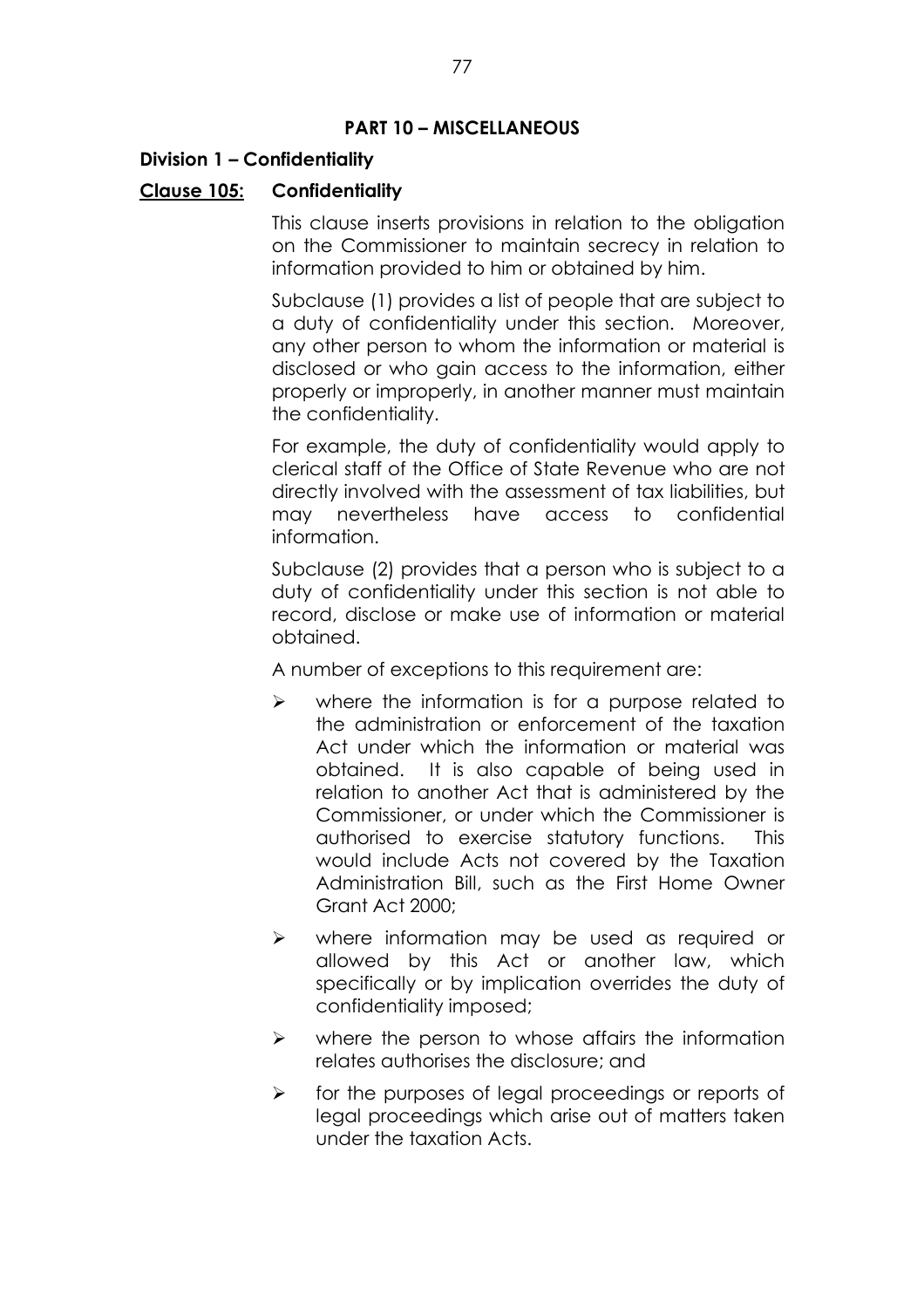Failure to comply with these obligations is an offence, for which a maximum penalty of \$20,000 is applicable.

Subclause (3) provides a number of more specific exceptions. These are:

- $\triangleright$  the disclosure of information or material in connection with the investigation or prosecution of a criminal offence. This includes the ability to provide information to the State or Commonwealth Director of Public Prosecutions, an officer of the police force of the State or the Commonwealth, an officer of the Australian Securities and Investment Commission or an officer of another law enforcement agency established under State or Commonwealth law where the regulations permit them to receive confidential information. It is intended to prescribe the National Crime Authority under this provision;
- $\triangleright$  the disclosure of information or material to officials administering taxation laws of the Commonwealth or other States for the purposes related to the administration of such laws. This allows the reciprocal exchange of information already authorised by the reciprocal powers legislation in various jurisdictions;
- $\triangleright$  the disclosure of information to the Western Australian Department of Treasury and Finance. This ensures proper communication between the Department, of which the Office of State Revenue is a business unit;
- $\triangleright$  the disclosure of information about the ownership, sale and value of properties to the Valuer-General's Office. This is often in relation to the land tax data base, and the determination of property values for land tax and stamp duty assessment purposes;
- $\triangleright$  the disclosure of statistical or other information which is not reasonably expected to lead to the identification of a person to whom it relates;
- $\triangleright$  the disclosure of information to an insurance company about pay-roll tax liability, to allow that company to make a determination of the amount of stamp duty payable on a workers' compensation insurance policy; and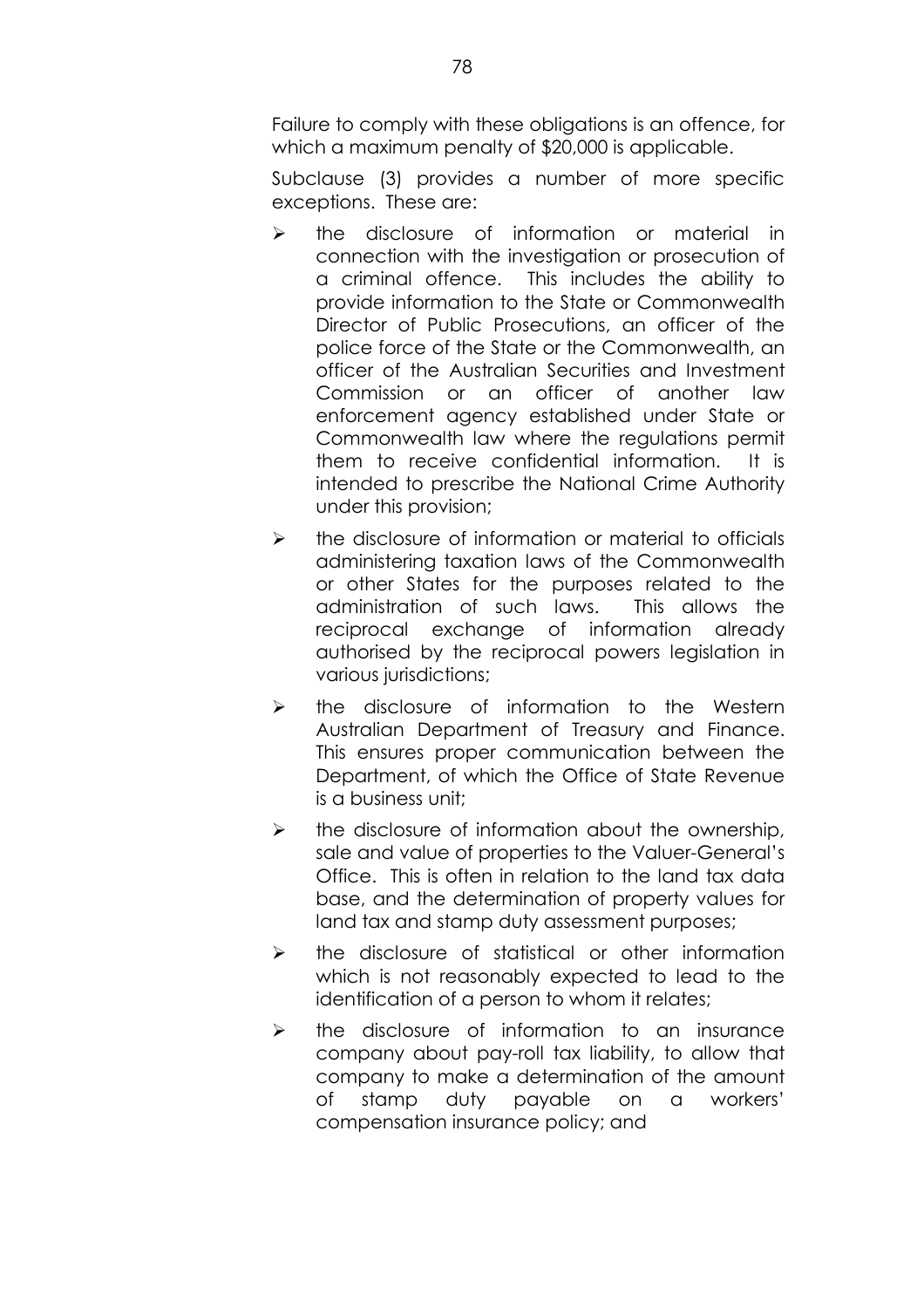$\triangleright$  the disclosure of information or material in other circumstances permitted by the Taxation Administration Regulations.

It is proposed that a number of very specific exceptions be drafted in the regulations, primarily to cover those exceptions that are currently found in the existing taxation Acts. For example, the Stamp Act allows the provision of certain information to a licensing authority under Part IIIC of that Act.

Subclause (4) provides that information disclosed lawfully under subclause (3) may only be used by the recipients for the purposes for which it was disclosed.

This places an obligation on these parties to maintain the general confidentiality of the information. For example, if the information was provided to allow the Director of Public Prosecutions to prosecute a criminal offence, the information may only be used for that purpose and cannot be made freely available to other parties.

Subclause (5) provides that where information is lawfully disclosed, that information may be further disclosed by the recipients, providing the disclosure is for the purpose for which the disclosure was made. For example, if information is provided to a police officer for the prosecution of an offence, that information may be disclosed in proceedings for that offence.

Subclause (6) provides that a court cannot require a person who is subject to a duty of confidentiality to give evidence or, to produce a record that is contrary to this section, except in proceedings arising out of the lawful disclosure of information. It should be noted that this power currently exists in all taxation Acts*.*

Subclause (7) provides that this section does not create a right in any person to be given confidential information. For example, where the Commissioner receives a request for statistical information, he cannot be forced to provide that information if he does not consider it appropriate.

#### **Division 2 - Service of documents**

#### **Clause 106: Service on the Commissioner**

This clause sets out the mechanisms by which a document may be served on the Commissioner.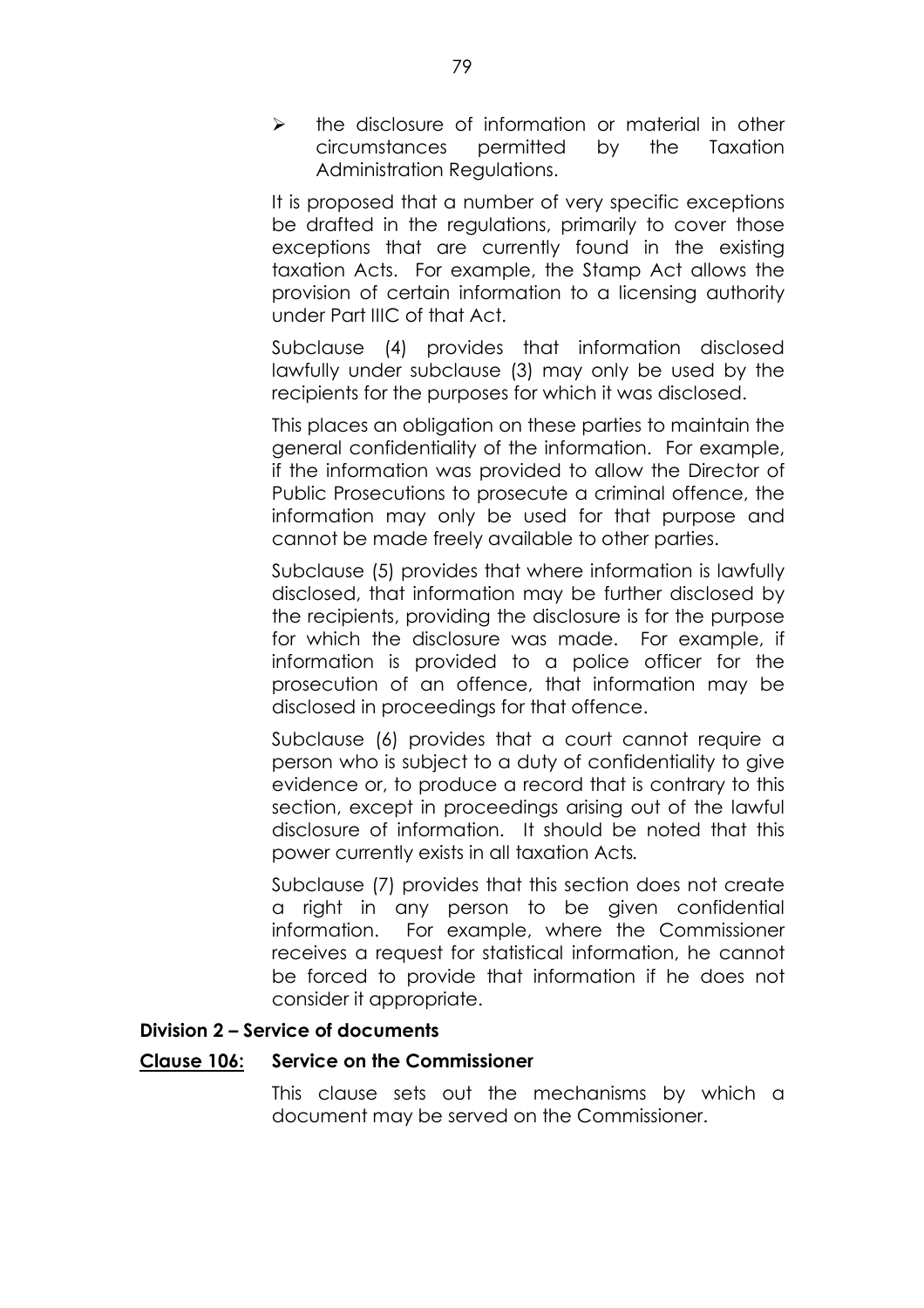It includes lodging documents at the Commissioner's office or by other methods that are authorised by the regulations.

These permitted methods may include facsimile transmissions to a number provided by the Taxation Administration Regulations or by electronic transmissions to a prescribed electronic mail address.

### **Clause 107: Service on agent or representative of taxpayer**

This clause sets out a number of scenarios that deem the Commissioner to have served documents.

Subclause (1) provides a deemed method of service where notices or other documents are served on jointly liable taxpayers.

Subclause (2) provides that a notice or document is deemed to be served if it is served on an agent with apparent authority to act and accept service of the notice for a person who lodged an application or instrument to which the notice or document relates.

This allows valid service to be made in regard to lodging parties who are not the "taxpayer" in regard to stamp duty instruments.

Subclause (3) provides that a notice or document served by the Commissioner on a partnership is taken to be served on all members of the partnership where it is served on any one member.

Subclause (4) provides that a notice or other document is taken to be served on all members of an unincorporated association if it is served on any one member of the committee of management of that association.

### **Clause 108: Method of service by Commissioner**

This clause sets out the appropriate mechanisms by which a notice or other document may be served by the Commissioner.

These powers legislatively provide that a notice is validly served using the methods currently available to deliver assessment notices to taxpayers and lodging parties.

Subclause (1) lists the methods of service available to the Commissioner, which include where a document or notice is:

 $\triangleright$  given personally to the person;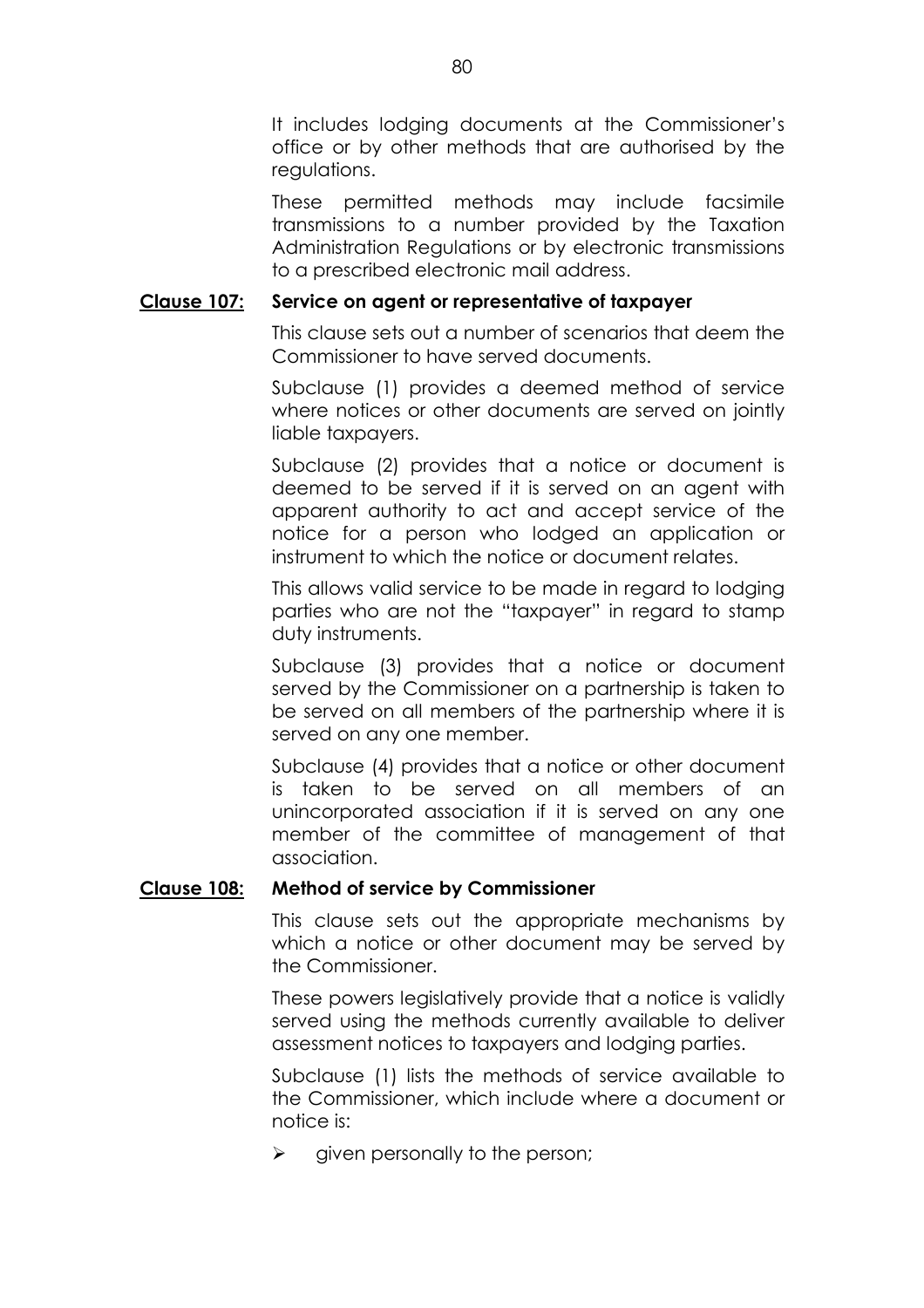- $\triangleright$  left for the person at the person's place of residence or business;
- $\triangleright$  addressed to the person and sent by prepaid post (including document exchange), providing the address is one which has appeared on recent correspondence addressed to the Commissioner or is otherwise notified to the Commissioner;
- $\triangleright$  left for collection by the person or their agent in the Commissioner's collection box;
- $\triangleright$  faxed or sent by computer transmission to a facsimile or electronic mail address, providing the address is one which has appeared on correspondence addressed to the Commissioner or is otherwise notified to the Commissioner; and
- $\triangleright$  been agreed by the person to be served, in any manner communicated.

It should be noted that electronic service methods will usually only be used by the Commissioner under agreed arrangements with a taxpayer or taxpayer's agent.

Subclause (2) provides that the use of a particular method of service in one instance does not prevent the Commissioner from using another method of service in another circumstance.

Subclause (3) provides that where a notice or document is not served personally, it is deemed to have been served on the business day following the day on which it was sent to, or left for, the person to whom is was addressed.

However, where the document is sent by post outside Western Australia but within Australia, a further 4 business days is allowed. If the document is sent by post outside Australia, a further 10 business days is allowed.

### **Clause 109: Non-exclusivity of this Division**

This clause provides that the service powers in this Division are additional to any other statutory provision that provides for the service of documents. Examples of such provisions occur in the Interpretation Act 1984, the Justices Act 1902 and the Justices (Service of Summonses By Post) Regulations 1982.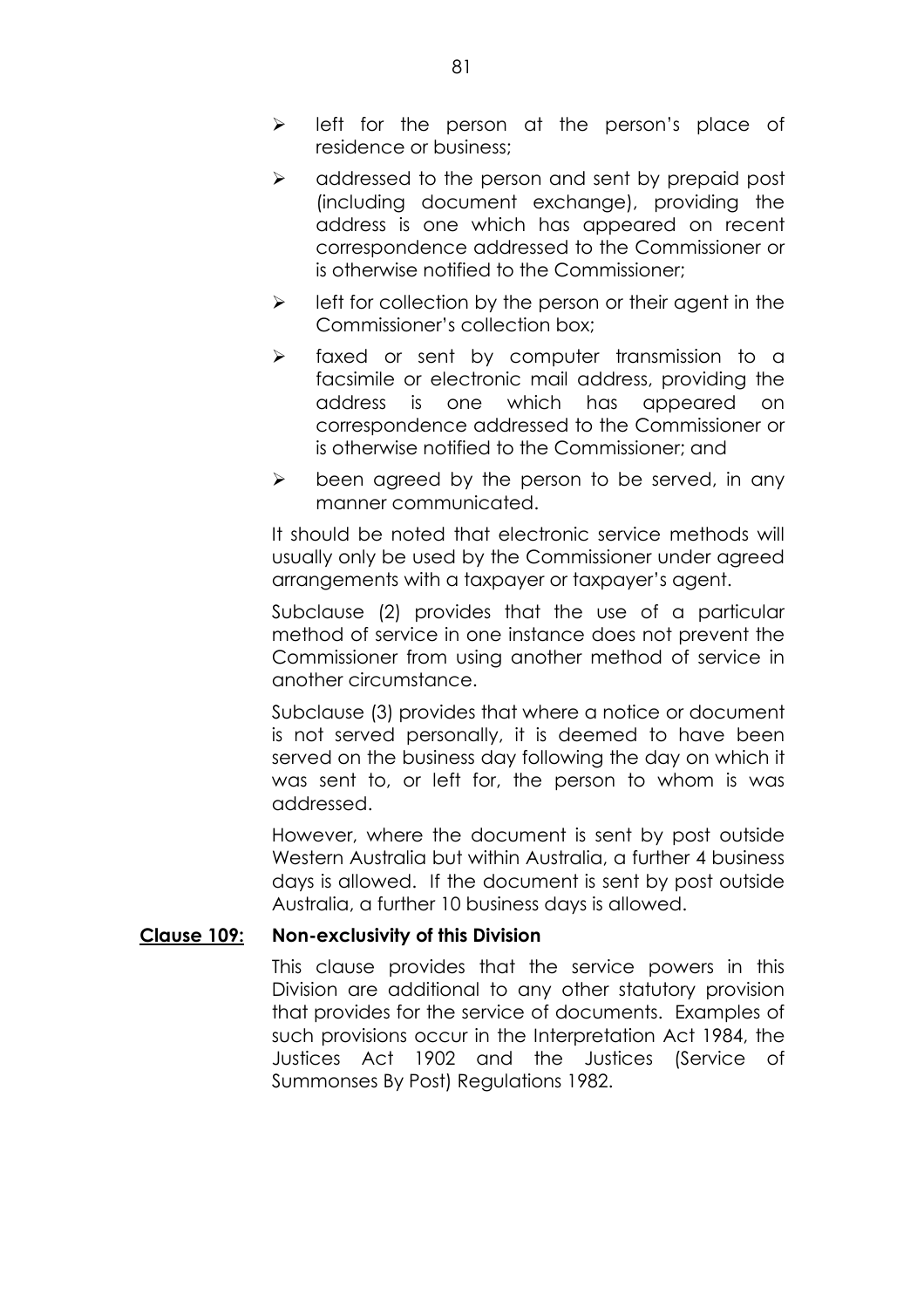## **Division 3 - Evidentiary provisions**

### **Clause 110: Evidentiary value of assessment notice**

This clause provides that for the purposes of evidentiary value, a notice of assessment or a copy of a notice of assessment may be admissible in legal proceedings as evidence.

In absence of proof to the contrary, such a notice or copy is evidence of the assessment having been made, the amount of tax assessed, the identity of the person liable for the tax, the due date for paying the tax, and any other fact stated in the notice.

### **Clause 111: Copies etc. of documents**

This clause provides particulars in relation to copies of documents.

Subclause (1) allows legal proceedings to take account of a copy of a notice or other document issued by the Commissioner, if it is produced by the Commissioner or on behalf of the Commissioner, to be treated as the original. In this circumstance, the copy has the same evidentiary value as the original.

Subclause (2) provides that for the purposes of evidentiary law, where two or more documents are produced from the same computer data, or from computer data recording the same information, both documents are to be regarded as originals.

### **Clause 112: Evidentiary certificates**

This clause allows the Commissioner to attest evidentiary certificates that provide evidence of the facts listed.

Subclause (1) provides that a certificate may be issued in respect of:

- $\triangleright$  the making of an assessment, including details of the assessment;
- $\triangleright$  when and how a notice of assessment was served on a taxpayer;
- $\triangleright$  whether a person identified in a certificate was authorised by delegation to exercise specific functions on a particular date or over a specified period;
- $\triangleright$  whether a return has been received by a particular date;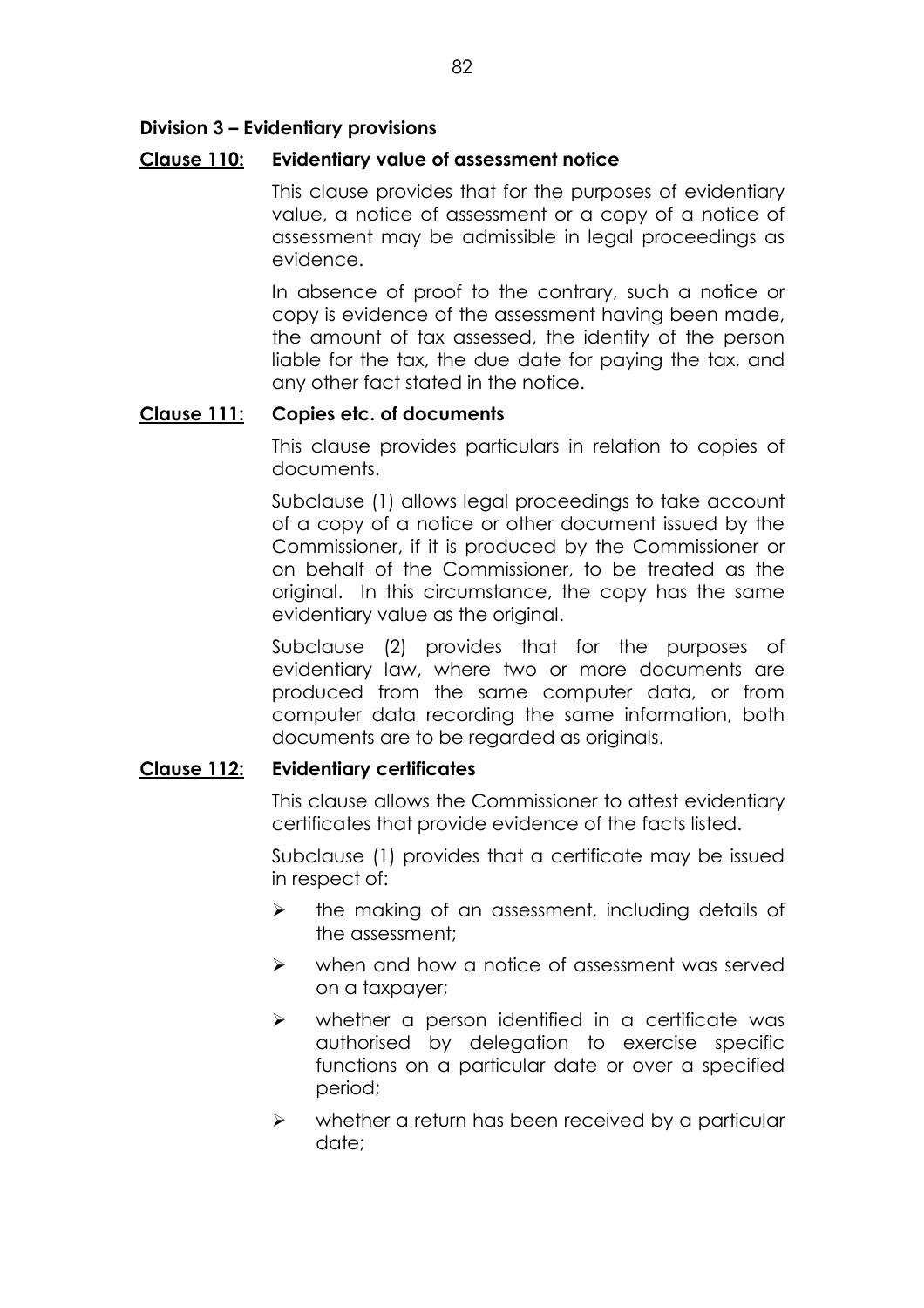- $\triangleright$  whether a person failed to comply with a requirement to provide information or evidence to the Commissioner by a particular time; or
- $\triangleright$  whether a person was not registered on a particular date.

Subclause (2) provides that the certificate is considered to be evidence of the facts stated therein and in absence of evidence to the contrary, becomes proof of those facts.

### **Clause 113: Extracts from register of delegates**

This clause allows copies or printouts from the delegation register kept under clause 10 to be proof of the facts stated therein, in the absence of proof to the contrary.

### **Clause 114: Averments in complaints**

In offence proceedings under a taxation Act, an averment in a complaint is taken to be evidence, in the absence of any evidence to the contrary, in the circumstances listed.

### **Clause 115: Presumption of regularity**

This clause allows certain presumptions to be made regarding the Commissioner's authority in respect of legal proceedings.

Subclause (1) provides that proceedings that are taken in the name of the Commissioner are presumed to have been authorised by him, in absence of evidence to the contrary.

Subclause (2) provides that in legal proceedings, compliance by investigators with the requirements of a taxation Act is presumed, in the absence of evidence to the contrary.

### **Division 4 – Exemption from personal liability**

# **Clause 116: Exemption from personal liability**

This clause clarifies that extent of personal liability of the Commissioner or an investigator.

Subclause (1) provides that personal liability does not attach to the Commissioner or an investigator for an act or omission which is performed in good faith in the exercise, performance or purported exercise of powers or functions under taxation Acts.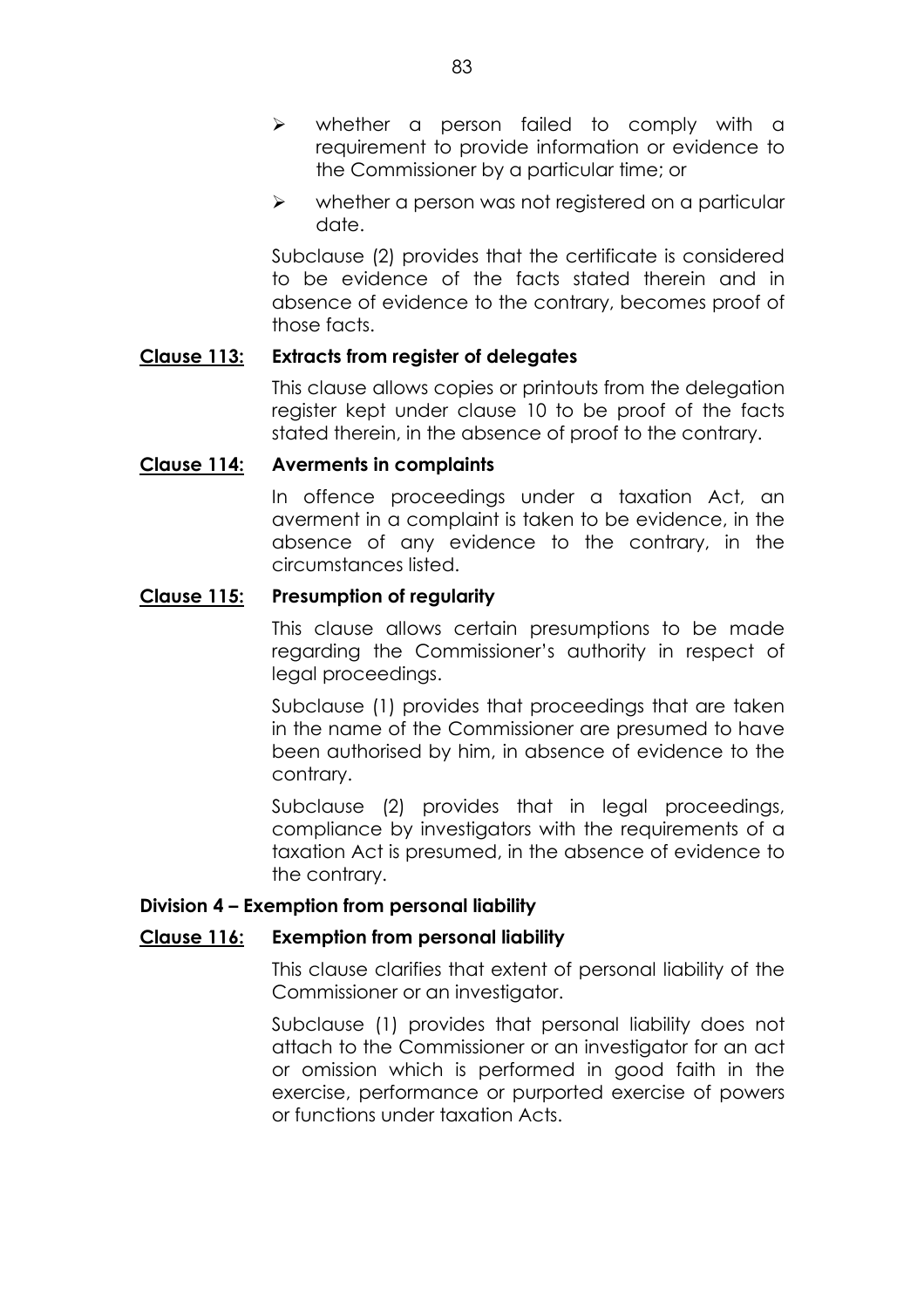Subclause (2) provides that any liability that would, in the absence of this provision, lie against the Commissioner or investigator, instead lies with the State.

# **Division 5 – Regulations**

# **Clause 117: Regulations**

This clause provides that the Governor is able to make regulations prescribing all matters that are required or permitted by this Act to be prescribed. It also allows regulations to be made which are necessary or convenient to carry out or give effect to this Act.

Subclause (2) provides that a regulation is able to provide that a contravention of a regulation is an offence and also provides that penalties for such contraventions are amounts not exceeding \$5,000.

### **Glossary**

The majority of terms in the Glossary are self explanatory and no further information has been added to them for the purposes of this explanatory memorandum. Additional information has been provided for the terms noted below to further assist with interpretation.

**"aroup**" - This term ensures that the commonly accepted meaning of group is narrowed when the term is used in the Bill. Persons who are grouped together under taxation Acts, such as the Pay-roll Tax Assessment Act, are considered to be groups for the purposes of this Bill.

**instrument**" - This definition provides a description of documents or other matters which are considered to be instruments for the purposes of the Taxation Administration Bill. It should be noted that the Stamp Act definition of instrument does not apply to a return, as that Act specifically distinguishes returns from instruments. This Bill uses the term "instrument" to apply to both instruments and returns.

**"person"** - This term is broadly defined in the Interpretation Act 1984 as:

ì *ìpersonî or any word or expression descriptive of a person includes a public body, company, or association or body of persons, corporate or unincorporateî.*

The definition in this Bill extends the Interpretation Act meaning to include a group.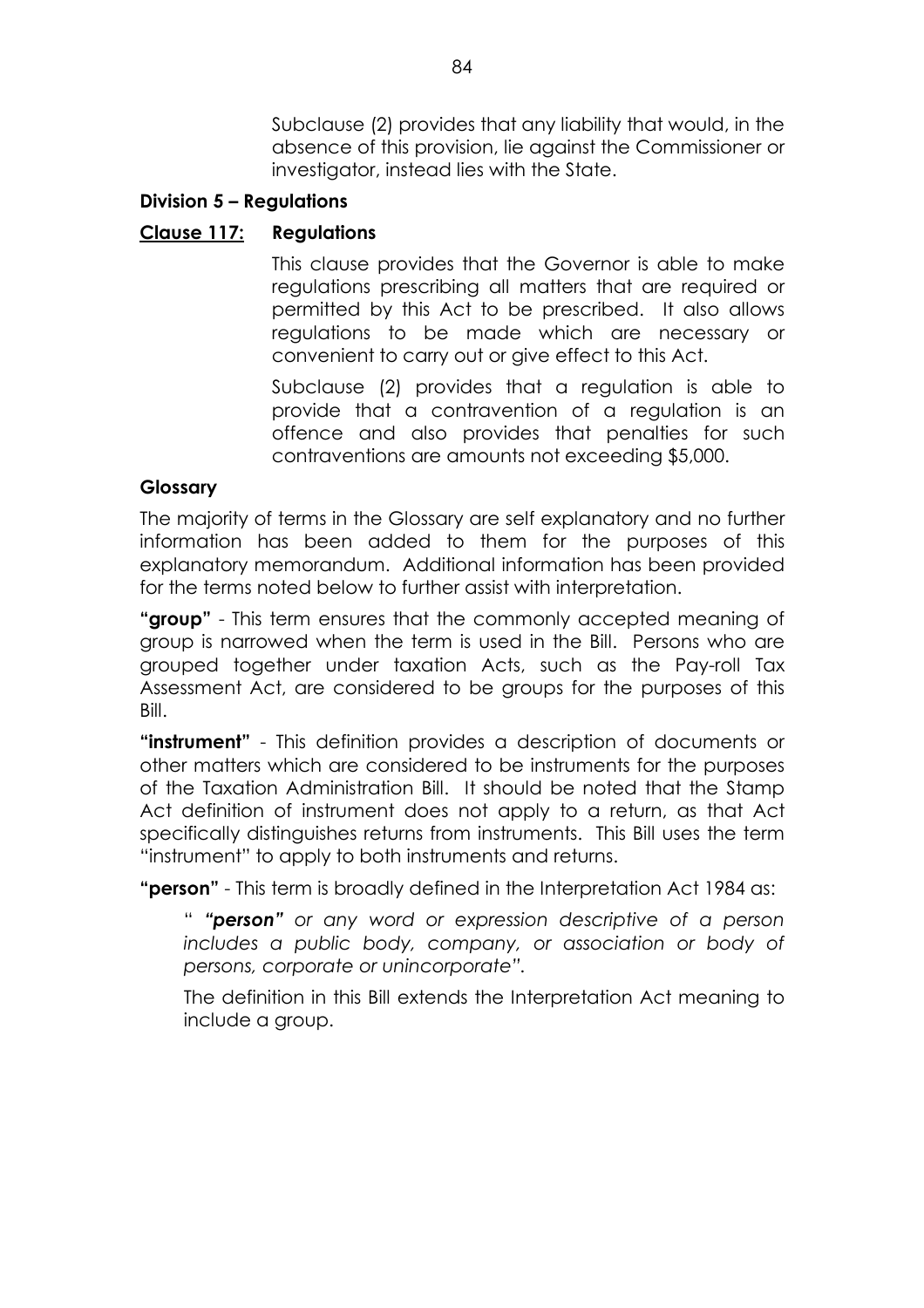| <b>EXISTING TAXATION ACT SECTIONS WHICH CORRESPOND TO TAXATION</b> |
|--------------------------------------------------------------------|
| <b>ADMINISTRATION BILL CLAUSES</b>                                 |

|     | <b>Taxation Administration Bill</b><br>clause         | <b>Land Tax</b><br><b>Assessmen</b><br>t Act | <b>Debits Tax</b><br>Assessment<br>Act | Pay-roll Tax<br>Assessment<br>Act | <b>Stamp Act</b>     |
|-----|-------------------------------------------------------|----------------------------------------------|----------------------------------------|-----------------------------------|----------------------|
| 1.  | Short title                                           |                                              |                                        |                                   | $\mathbf{1}$         |
| 2.  | Commencement                                          | $\overline{2}$                               | $\overline{2}$                         | N/A                               |                      |
| 3.  | The taxation Acts                                     | N/A                                          | N/A                                    | N/A                               | N/A                  |
| 4.  | Meaning of terms used in<br>this Act                  | N/A                                          | N/A                                    | N/A                               | N/A                  |
| 5.  | Crown bound                                           | 5 "Crown"                                    | N/A                                    | 3(1)<br>"wages"                   | 2A, 4 "the<br>Crown" |
| 6.  | The Commissioner of State<br>Revenue                  | 5                                            | 3                                      | 3                                 | $\overline{4}$       |
| 7.  | Administration of taxation<br>Acts                    | 6                                            | 6                                      | 4(1)                              | 5                    |
| 8.  | Commissioner's functions                              | N/A                                          | N/A                                    | N/A                               | N/A                  |
| 9.  | Judicial notice of<br>appointment and<br>signature    | N/A                                          | N/A                                    | N/A                               | N/A                  |
| 10. | Delegation                                            | $\overline{7}$                               | 7                                      | $4(2) - 4(8)$                     | 6                    |
| 11. | Tax investigators                                     | 7(1)                                         | 7, 40(2)                               | 4(2)                              | 6(1)                 |
| 12. | Appointed<br>representatives for court<br>proceedings | 44                                           | 36(3)                                  | 49(2)                             | $39A(4)$ ,<br>118(2) |
| 13. | Assessments                                           | 27                                           | 3<br>assessment<br>,,                  | 18                                | 21, 31, 76C          |
| 14. | Self assessments                                      | N/A                                          | 13                                     | 13                                | N/A                  |
| 15. | <b>Official assessments</b>                           | N/A                                          | 16, 17                                 | 18                                | N/A                  |
| 16. | Reassessments                                         | 31                                           | 19                                     | 18                                | 31AA                 |
| 17. | Time limits on<br>reassessments                       | 31                                           | 19                                     | N/A                               | $31AA(5)$ ,<br>(6)   |
| 18. | Effect of reassessment                                | 31                                           | 19                                     | N/A                               | 31AB                 |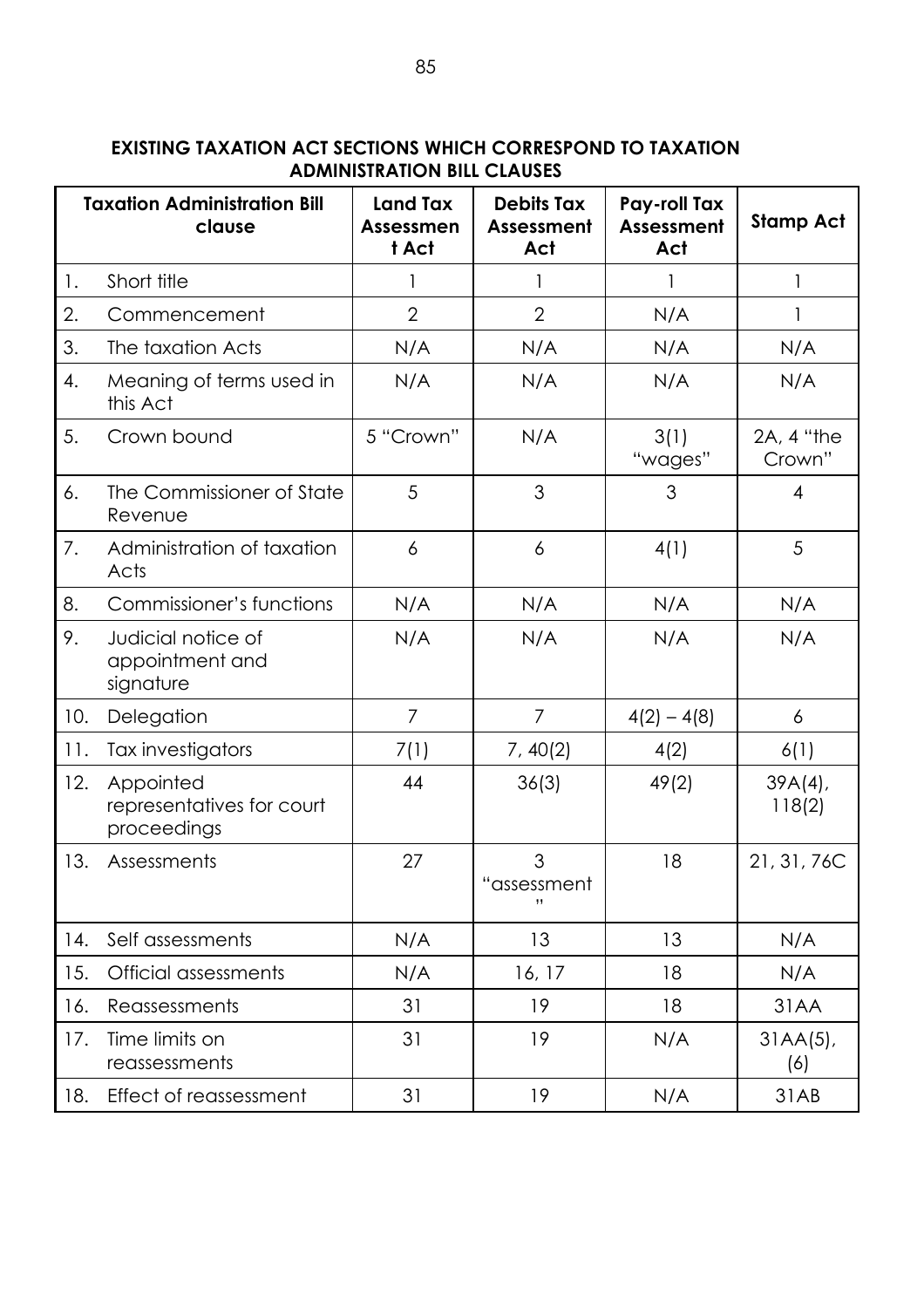|     | <b>Taxation Administration Bill</b><br>clause                  | <b>Land Tax</b><br><b>Assessmen</b><br>t Act | <b>Debits Tax</b><br>Assessment<br>Act | Pay-roll Tax<br><b>Assessment</b><br>Act | Stamp Act           |
|-----|----------------------------------------------------------------|----------------------------------------------|----------------------------------------|------------------------------------------|---------------------|
| 19. | Assessments based on<br>estimated or suspected<br>liability    | 30                                           | 17                                     | 18, 36                                   | 31A                 |
| 20. | Assessment when<br>instrument misleading or<br>unavailable     | N/A                                          | N/A                                    | N/A                                      | 31A                 |
| 21. | Ascertaining value of<br>property, consideration or<br>benefit | 26                                           | N/A                                    | $3(2aa)$ , $3C$                          | 75A, 76AA,<br>79(4) |
| 22. | Commissioner's power to<br>have valuation made                 | 5<br>"unimproved<br>value"                   | N/A                                    | N/A                                      | 75A, 76AA,<br>79(4) |
| 23. | Assessment notices                                             | 28                                           | $16(4)$ , $17(3)$                      | 18                                       | 20(3)               |
| 24. | Form of assessment notice                                      | N/A                                          | N/A                                    | 18(6)                                    | N/A                 |
| 25. | Statement of grounds of<br>assessment                          | N/A                                          | N/A                                    | 18(6)                                    | N/A                 |
| 26. | Penalty tax for<br>contravention of taxation<br>Act            | 25                                           | 18, 28                                 | 22, 36                                   | 31A                 |
| 27. | Penalty for late payment                                       | 39                                           | 18, 28                                 | 22                                       | 20                  |
| 28. | Limitation on amount of<br>penalty tax                         | N/A                                          | N/A                                    | N/A                                      | N/A                 |
| 29. | Remission of penalty tax                                       | 39                                           | 18,28                                  | 22, 36                                   | 20(6)               |
| 30. | Guidelines for imposing<br>penalty tax                         | N/A                                          | N/A                                    | N/A                                      | N/A                 |
| 31. | Procedure for challenging<br>assessments                       | common<br>law                                | common<br>law                          | common<br>law                            | common<br>law       |
| 32. | Objections to land<br>valuations                               | 37                                           | N/A                                    | N/A                                      | N/A                 |
| 33. | Continuing obligation to<br>pay assessed tax                   | 37A                                          | 25                                     | 34                                       | 34C                 |
| 34. | Right to object                                                | 35, 37                                       | 22                                     | 32                                       | 32                  |
| 35. | Form of objection                                              | 35                                           | 22                                     | 32(1)                                    | 32                  |
| 36. | Time for lodging objection                                     | 35                                           | 22                                     | 32(1)                                    | 32                  |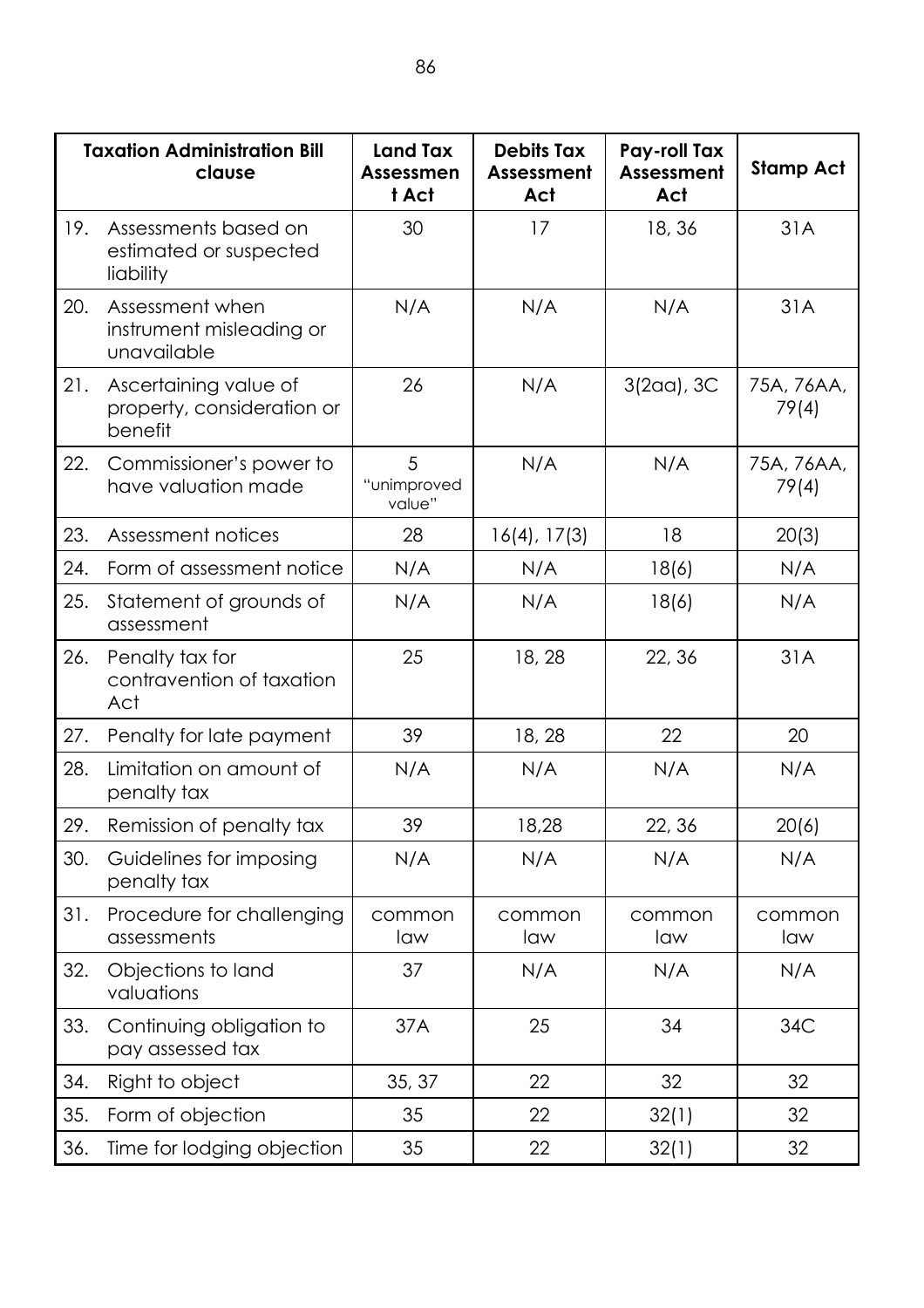|     | <b>Taxation Administration Bill</b><br>clause                                | <b>Land Tax</b><br><b>Assessmen</b><br>t Act | <b>Debits Tax</b><br>Assessment<br>Act | Pay-roll Tax<br>Assessment<br>Act | <b>Stamp Act</b> |
|-----|------------------------------------------------------------------------------|----------------------------------------------|----------------------------------------|-----------------------------------|------------------|
| 37. | Consideration of<br>objections                                               | 35                                           | 22                                     | 32(3)                             | 32               |
| 38. | Time limit for deciding<br>objections                                        | N/A                                          | N/A                                    | N/A                               | N/A              |
| 39. | Reassessment on<br>determination of<br>objection                             | $35(3)$ , $37B$                              | 22                                     | 32(4)                             | 32               |
| 40. | Right of appeal                                                              | 36, 37                                       | 23                                     | 33                                | 33, 34A          |
| 41. | Court or tribunal to which<br>an appeal lies                                 | 36                                           | 23                                     | 33                                | 33(1)            |
| 42. | Time for appeal                                                              | 36                                           | 23                                     | 33                                | 33               |
| 43. | Appeal hearings                                                              | 36                                           | 23                                     | 33                                | 33               |
| 44. | Cases stated by<br>Commissioner                                              | N/A                                          | 24                                     | 33A                               | 34               |
| 45. | When tax is due for<br>payment                                               | 38                                           | 9                                      | 17                                | 20(3)            |
| 46. | Allocation of payment                                                        | N/A                                          | N/A                                    | N/A                               | N/A              |
| 47. | Arrangements for<br>instalments and<br>extensions of time                    | 38(3)                                        | 27                                     | 21                                | N/A              |
| 48. | No action to compel<br>approval of tax payment<br>arrangement                | N/A                                          | N/A                                    | N/A                               | N/A              |
| 49. | Approval of special tax<br>return arrangements                               | N/A                                          | N/A                                    | N/A                               | 52, 95A,<br>112V |
| 50. | Content of special tax<br>return arrangement                                 | N/A                                          | N/A                                    | N/A                               | 52, 95A,<br>112V |
| 51. | Instruments stamped or<br>endorsed under a special<br>tax return arrangement | N/A                                          | N/A                                    | N/A                               | 52, 95A,<br>112V |
| 52. | Lodging returns under<br>special tax return<br>arrangement                   | N/A                                          | N/A                                    | N/A                               | 52, 95A,<br>112V |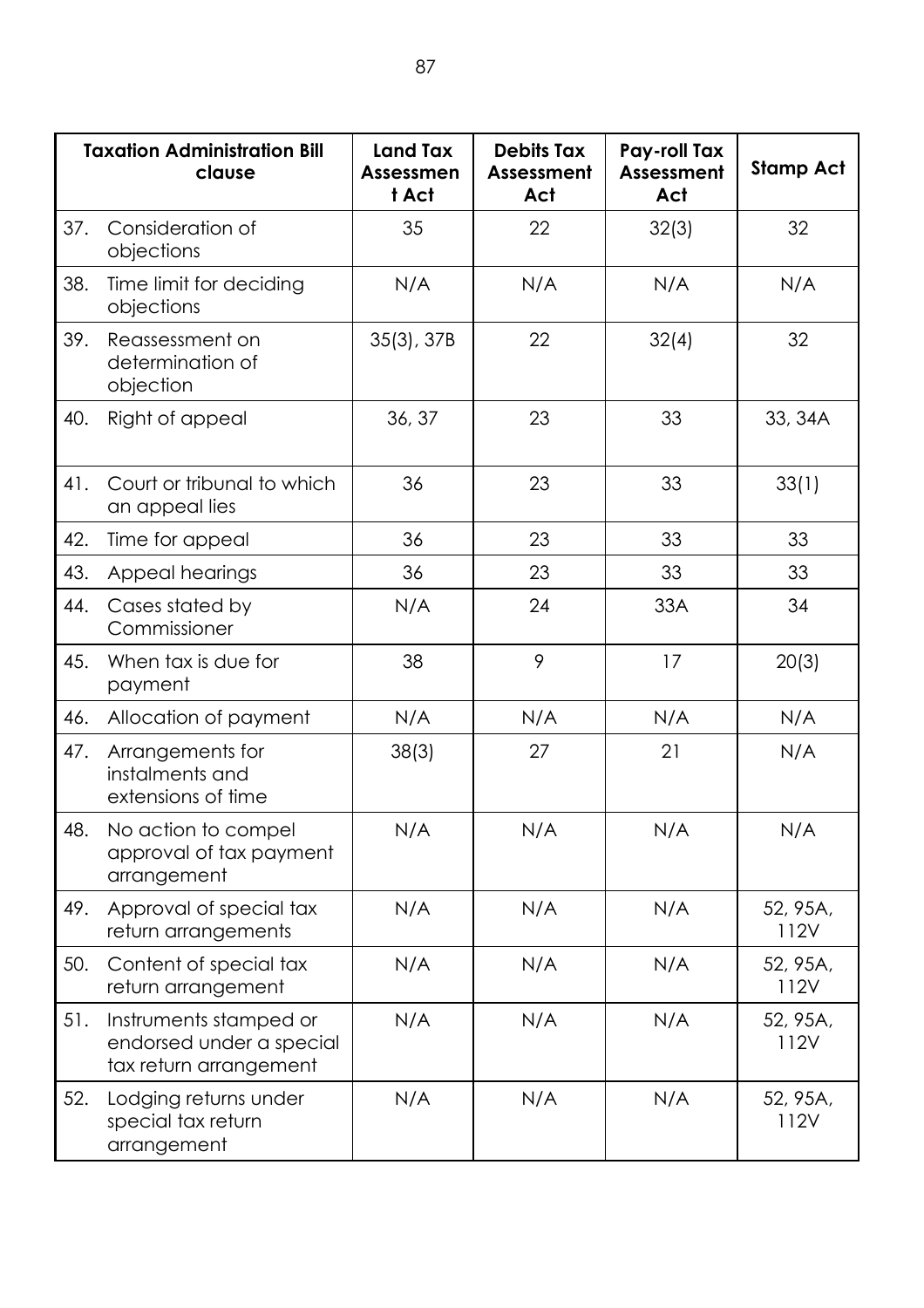|     | <b>Taxation Administration Bill</b><br>clause                              | <b>Land Tax</b><br>Assessmen<br>t Act | <b>Debits Tax</b><br>Assessment<br>Act | Pay-roll Tax<br><b>Assessment</b><br>Act | <b>Stamp Act</b>                                                                                      |
|-----|----------------------------------------------------------------------------|---------------------------------------|----------------------------------------|------------------------------------------|-------------------------------------------------------------------------------------------------------|
| 53. | Amendment or<br>cancellation of<br>arrangement                             | N/A                                   | N/A                                    | N/A                                      | 52, 95A,<br>112V                                                                                      |
| 54. | Power to make refund                                                       | 23(3), 31(5),<br>39(3)                | 14, 15, 19                             | 19                                       | $15(2)$ , 15A,<br>73A, 73B,<br>73C, 75AA,<br>75AB,<br>75AG, 76D,<br>$75JD(3)$ ,<br>80A, 90A,<br>112KA |
| 55. | Refund to be passed on<br>in certain cases                                 | N/A                                   | 14, 15                                 | N/A                                      | 112V                                                                                                  |
| 56. | Waiver of tax                                                              | N/A                                   | N/A                                    | N/A                                      | 31(7)                                                                                                 |
| 57. | Writing off tax liability                                                  | <b>FAAA</b>                           | FAAA                                   | FAAA                                     | <b>FAAA</b>                                                                                           |
| 58. | Powers subject to<br><b>Financial Administration</b><br>and Audit Act 1985 | 6A                                    | N/A                                    | N/A                                      | N/A                                                                                                   |
| 59. | No action to compel<br>waiver or writing off                               | N/A                                   | N/A                                    | N/A                                      | N/A                                                                                                   |
| 60. | Recovery of unpaid tax                                                     | 40                                    | 26                                     | 23                                       | 39A(1)                                                                                                |
| 61. | Power of court to order<br>payment of tax                                  | N/A                                   | N/A                                    | N/A                                      | 39(1)(d)                                                                                              |
| 62. | Recovery of costs and<br>interest                                          | 40                                    | N/A                                    | N/A                                      | N/A                                                                                                   |
| 63. | Recovery of tax in cases<br>of joint liability                             | 41                                    | 8                                      | 30                                       | 39(5)                                                                                                 |
| 64. | Notice of administrator's<br>appointment                                   | N/A                                   | N/A                                    | 25                                       | N/A                                                                                                   |
| 65. | Power to garnishee                                                         | N/A                                   | 43                                     | 31                                       | N/A                                                                                                   |
| 66. | Recovery from<br>partnerships and other<br>associations                    | N/A                                   | N/A                                    | N/A                                      | N/A                                                                                                   |
| 67. | Recovery from directors<br>of body corporate                               | N/A                                   | N/A                                    | N/A                                      | N/A                                                                                                   |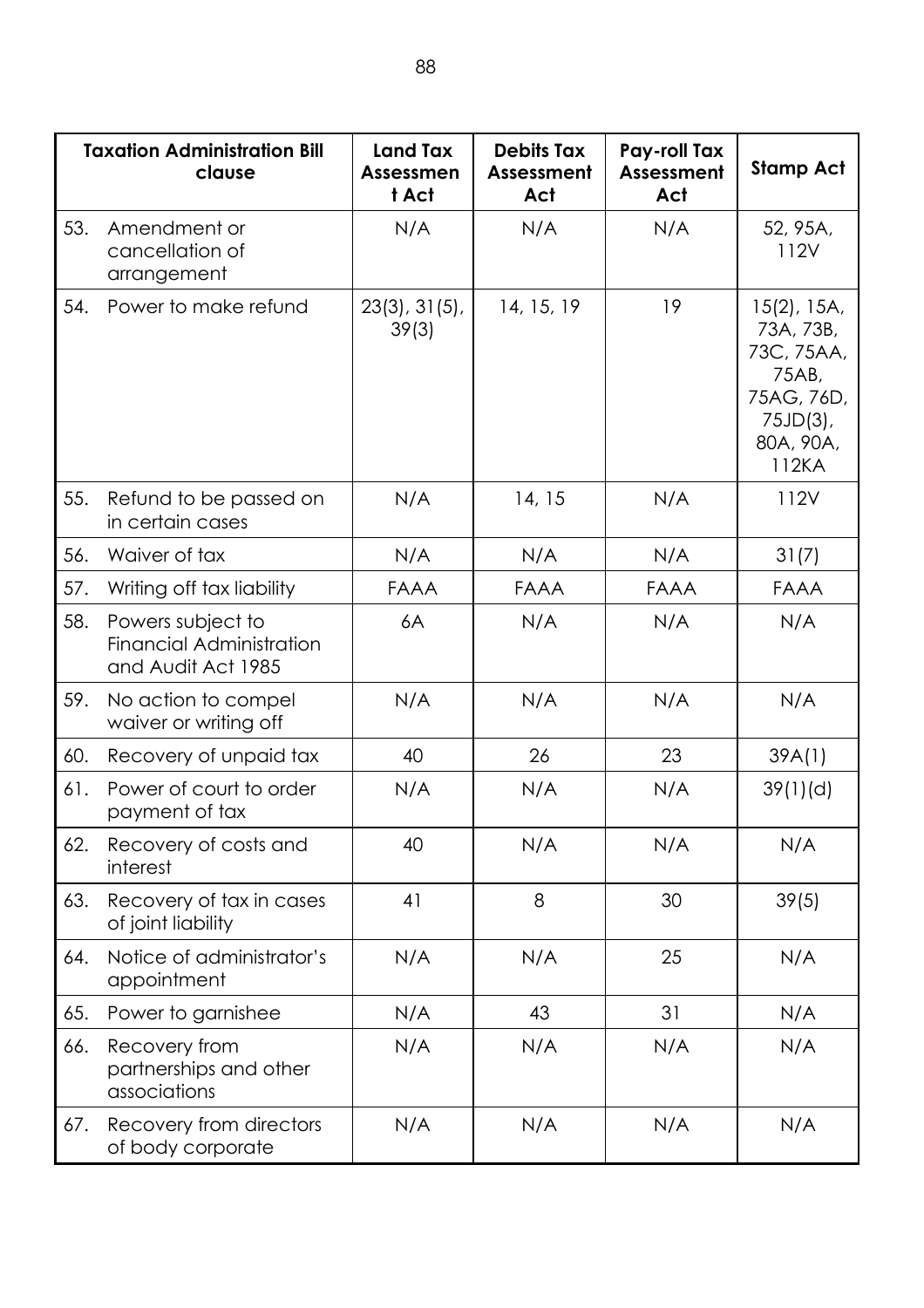|     | <b>Taxation Administration Bill</b><br>clause       | <b>Land Tax</b><br><b>Assessmen</b><br>t Act | <b>Debits Tax</b><br><b>Assessment</b><br>Act | Pay-roll Tax<br>Assessment<br>Act | <b>Stamp Act</b>          |
|-----|-----------------------------------------------------|----------------------------------------------|-----------------------------------------------|-----------------------------------|---------------------------|
| 68. | Charge on land to secure<br>land tax                | 45                                           | N/A                                           | N/A                               | N/A                       |
| 69. | Charge on land to secure<br>stamp duty              | N/A                                          | N/A                                           | N/A                               | 76AC                      |
| 70. | Prohibition on dealing<br>with certain charged land | 46                                           | N/A                                           | N/A                               | 76AC                      |
| 71. | Priority of charge                                  | 45                                           | N/A                                           | N/A                               | 76AD                      |
| 72. | Certificate of land tax<br>secured by charge        | 48                                           | N/A                                           | N/A                               | N/A                       |
| 73. | Release of land from<br>charge                      | 48                                           | N/A                                           | N/A                               | 76AC                      |
| 74. | Form of memorial                                    | 46                                           | N/A                                           | N/A                               | 76AC                      |
| 75. | Registration of memorials<br>and releases           | 46                                           | N/A                                           | N/A                               | 76AC                      |
| 76. | Notification of<br>mortgagees                       | N/A                                          | N/A                                           | N/A                               | N/A                       |
| 77. | Orders for sale of land                             | 50                                           | N/A                                           | N/A                               | <b>76AE</b>               |
| 78. | Means of enforcement<br>not limited to charge       | 49                                           | N/A                                           | N/A                               | N/A                       |
| 79. | How long tax records are<br>to be kept              | N/A                                          | 44                                            | 44                                | 112C, 112O                |
| 80. | Form of tax records                                 | N/A                                          | N/A                                           | 44                                | N/A                       |
| 81. | Where tax records are to<br>be kept                 | N/A                                          | N/A                                           | N/A                               | <b>1120</b>               |
| 82. | Failure to keep proper tax<br>records               | N/A                                          | 44                                            | 44                                | 95A, 112C,<br><b>1120</b> |
| 83. | General and specific<br>exemptions                  | N/A                                          | 44                                            | 44                                | N/A                       |
| 84. | Investigations                                      | 9                                            | 40                                            | 45                                | $\overline{7}$            |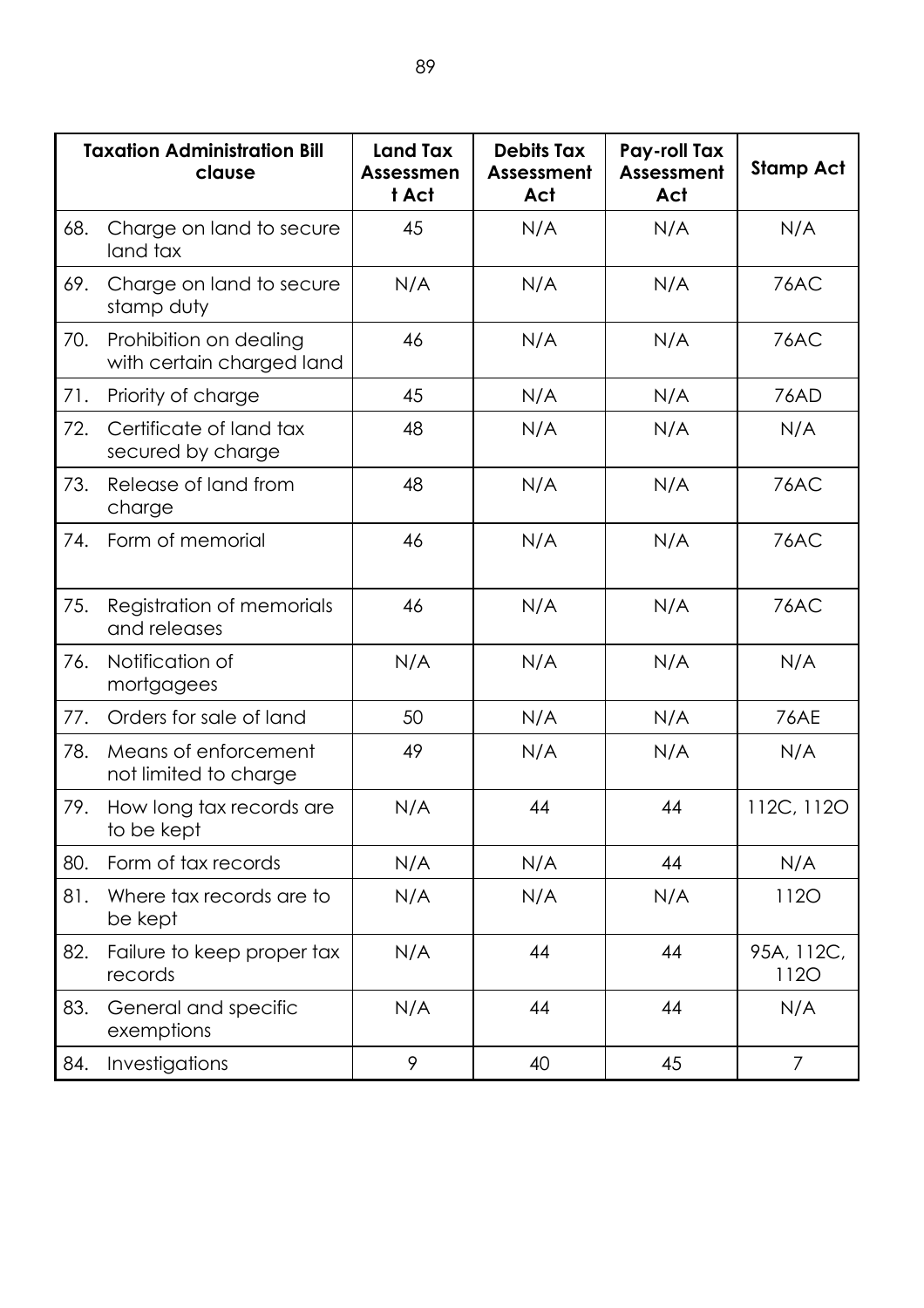|     | <b>Taxation Administration Bill</b><br>clause                    | <b>Land Tax</b><br>Assessmen<br>t Act      | <b>Debits Tax</b><br>Assessment<br>Act | Pay-roll Tax<br>Assessment<br>Act      | <b>Stamp Act</b>                           |
|-----|------------------------------------------------------------------|--------------------------------------------|----------------------------------------|----------------------------------------|--------------------------------------------|
| 85. | Investigations for the<br>purposes of recognised<br>revenue laws | Taxation<br>(Reciproca<br>I Powers)<br>Act | Taxation<br>(Reciprocal<br>Powers) Act | Taxation<br>(Reciprocal<br>Powers) Act | Taxation<br>(Reciproca<br>I Powers)<br>Act |
| 86. | Power to require<br>information and<br>production of tax records | 10                                         | 41                                     | 16                                     | 7A, 15A,<br>$31(5)$ ,<br>75AG              |
| 87. | Power to require person<br>to attend for examination             | 10                                         | 41                                     | 16                                     | 7A                                         |
| 88. | Power to retain<br>documents                                     | N/A                                        | N/A                                    | N/A                                    | 7(3)                                       |
| 89. | Recording examination<br>proceedings                             | N/A                                        | N/A                                    | N/A                                    | N/A                                        |
| 90. | Entry of premises                                                | 9                                          | 40                                     | 45                                     | $\overline{7}$                             |
| 91. | Powers of investigator<br>while on premises                      | 9                                          | 40                                     | 45                                     | $\overline{7}$                             |
| 92. | Warrants to enter<br>premises                                    | N/A                                        | N/A                                    | N/A                                    | N/A                                        |
| 93. | Use of force                                                     | N/A                                        | N/A                                    | N/A                                    | N/A                                        |
| 94. | Complying with<br>information requirements                       | N/A                                        | N/A                                    | N/A                                    | N/A                                        |
| 95. | Interaction with other Acts                                      | N/A                                        | N/A                                    | N/A                                    | N/A                                        |
| 96. | General penalty provision                                        | 58                                         | 30                                     | 35(1)(d)                               | 116                                        |
| 97. | Evasion of tax                                                   | 54                                         | 31                                     | 37                                     | N/A                                        |
| 98. | False or misleading<br>information                               | 54, 55                                     | 30(1)(c)                               | 35(1)(c)                               | 114                                        |
| 99. | Obstructing or misleading<br>an investigator                     | 55                                         | 34                                     | 40                                     | 114                                        |
|     | 100. Offence by body<br>corporate                                | N/A                                        | 3(6)                                   | N/A                                    | N/A                                        |
|     | 101. Criminal penalties not to<br>affect civil liabilities       | N/A                                        | 33                                     | 39                                     | N/A                                        |